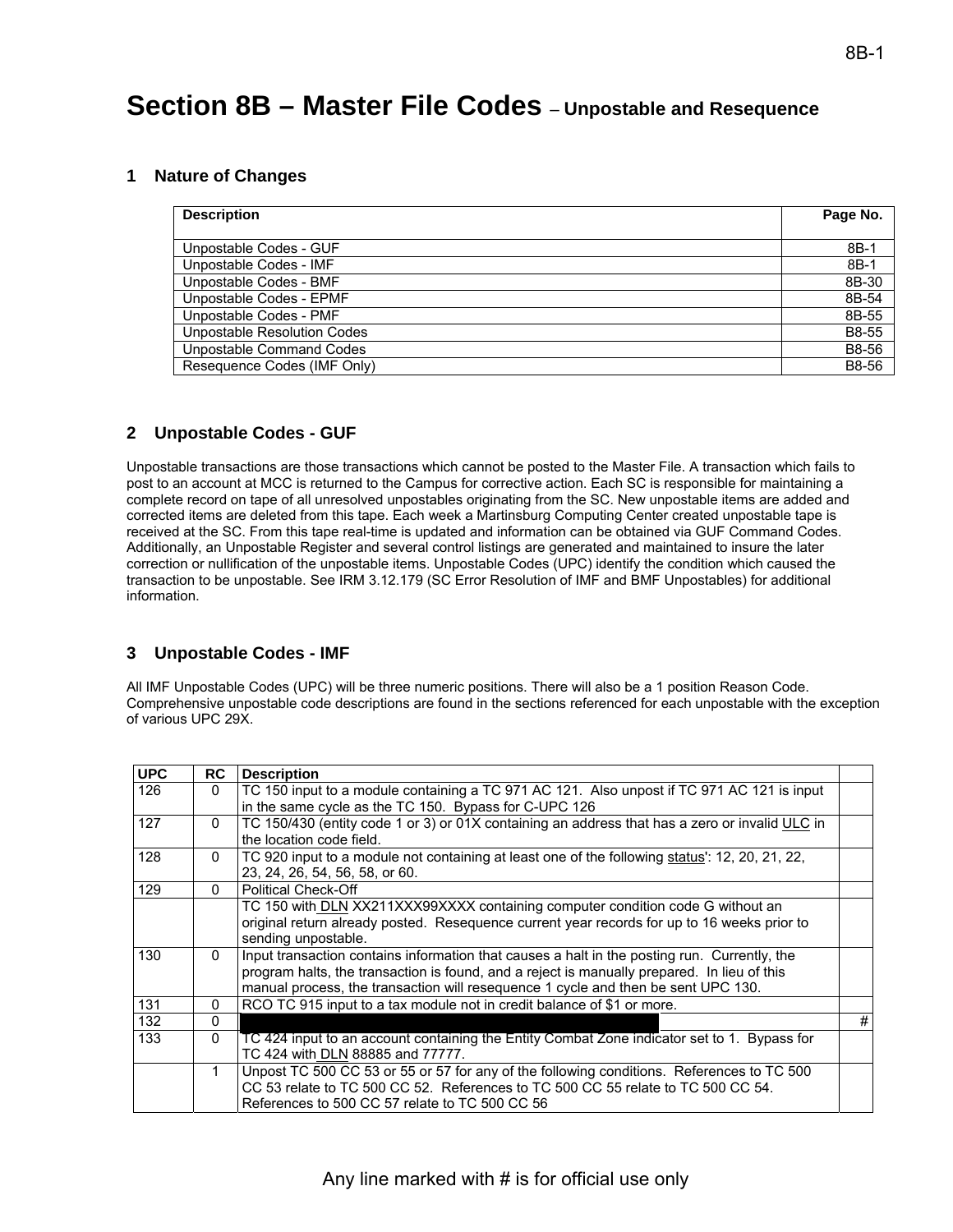| <b>UPC</b> | <b>RC</b>      | <b>Description</b>                                                                                                                                             |  |
|------------|----------------|----------------------------------------------------------------------------------------------------------------------------------------------------------------|--|
|            |                | a. Unpost UPC 133 a TC 500 CC 53 unless a prior posted TC 500 CC 52 containing a                                                                               |  |
|            |                | matching CSED indicator is posted in the module.                                                                                                               |  |
|            |                | b. Unpost UPC 133 a TC 500 CC 55 unless the module contains a prior posted TC 500                                                                              |  |
|            |                | CC 54 with matching CSED indicator.                                                                                                                            |  |
|            |                | c. Unpost UPC 133 a TC 500 CC 57 unless the module contains a prior posted TC 500                                                                              |  |
|            |                | CC 56 with matching CSED indicator.                                                                                                                            |  |
|            |                | d. Also unpost 133 if the transaction date is prior to the transaction date of the applicable                                                                  |  |
|            |                | TC 500 CC 52/54.                                                                                                                                               |  |
| 134        | 0<br>1         | Reserved.<br>Reserved.                                                                                                                                         |  |
|            | $\overline{2}$ | TC 131 type 01 with a negative state repayment amount that would cause the net state                                                                           |  |
|            |                | repayment amount of all type 01 TC 131's with matching agency, subagency, and year of                                                                          |  |
|            |                | original offset to be less than zero.                                                                                                                          |  |
|            | 3              | Unpost any TC 011, 013 (with reverse validity), 040, or 041 attempting to post to an account                                                                   |  |
|            |                | containing an unreversed TC 898 with a transaction date that is within 6 years of the current                                                                  |  |
|            |                | 23C date. Note that a TC 898 is considered reversed if the net of TC 898/899/76X all with                                                                      |  |
|            |                | matching OTN net to 0. Include memo money in the netting. Also note that these transactions                                                                    |  |
|            |                | will resequence 1 week prior to unposting. Bypass this unpostable if the Scrambled SSN                                                                         |  |
|            |                | indicator is set to 10 or 12                                                                                                                                   |  |
|            | 4              | Unpost TC 290 containing reference number 897 attempting to post to a module containing a                                                                      |  |
|            |                | DMF offset (TC 896) with a transaction date greater than 6 years from the current date.                                                                        |  |
|            | 5              | Unpost TC 290 containing a TC 766 and OTN if the module contains a TC 898 with a                                                                               |  |
|            |                | transaction date greater than 6 years from the current date.                                                                                                   |  |
| 135        | $\mathbf 0$    | Unpost a TC 29X blocked 290-299 for a debit or zero amount, input to a module that does not<br>contain a TC 150.                                               |  |
| 136        | 0              | TC 150 containing Computer Condition Code A, F or 9, FSC 2, and the DECD literal is not                                                                        |  |
|            |                | present in the name line. (Effective cycle 198218).                                                                                                            |  |
|            | $\mathbf{1}$   | TC 150 with Primary SSN starting with 9 containing EIC Computer from section 6 of the input                                                                    |  |
|            |                | return or containing a 1 in position 1 of the exemption code field. Bypass these checks if the                                                                 |  |
|            |                | SSN is in the ITIN range (middle 2 digits are 70-88). Also bypass the exemption portion of the                                                                 |  |
|            |                | unpostable if the Exemption Positions Verified field contains a 0 in position 1 or if the return                                                               |  |
|            |                | contains RPC O.                                                                                                                                                |  |
| 137        | 1              | TC 898 with doc code 45 if after resequencing for 10 weeks, the module does not contain a                                                                      |  |
|            |                | TC 840 with matching DLN.                                                                                                                                      |  |
|            | $\overline{2}$ | a. When matching against a refund posted by IMF:<br>If the doc code of the TC 898 is 77, the transaction date must be within 12 days of a prior                |  |
|            |                | posted <b>EFT</b> TC 846 or within 6 days of a paper refund. Do not perform a date check for                                                                   |  |
|            |                | TC 898 with other than doc code 77. Effective 2012 and subsequent, also match against                                                                          |  |
|            |                | the Refund Payment Date. Allow the posting if it matches any of these dates                                                                                    |  |
|            |                | b. When matching against a refund posted by old CADE (has DD portion of posting cycle not =                                                                    |  |
|            |                | 08 and posted prior to 2012) If the doc code of the TC 898 is 77, and if the original refund                                                                   |  |
|            |                | is EFT, the transaction date of the 898 must be $\leq$ to the TC 846 minus 2 days and $\geq$ to                                                                |  |
|            |                | the TC 846 minus 8 days. If the original refund is a paper refund, the TC 898 must be                                                                          |  |
|            |                | dated $\le$ the date of the TC 846 and $\ge$ = the TC 846 minus 8 days                                                                                         |  |
|            | 3              | The memo amount of TC 898 is greater than the money amount of the matched TC 840/846.                                                                          |  |
|            |                | If the module contains multiple TC 898/899 transactions with the same date, these must be                                                                      |  |
|            |                | netted when performing this check. Also unpost the TC 898 if the Split Refund Indicator is not                                                                 |  |
|            | 4              | the same as the Split Refund indicator on the matched TC 846.<br>TC 899 containing an OTN that does not match the OTN of a prior posted TC 898. Also           |  |
|            |                | unpost the TC 899 if the Split Refund Indicator does not match the Split Refund indicator of a                                                                 |  |
|            |                | prior posted TC 898                                                                                                                                            |  |
|            | 5              | a. TC 899 with Record Type 1-3 containing a memo amount that exceeds the net amount of a                                                                       |  |
|            |                | prior posted TC 898/899 with the same OTN minus the net of TC 76X with the same OTN.                                                                           |  |
|            |                | b. TC 899 Record Type 4 if the module does not contain a TC 899 Record Type 2 with                                                                             |  |
|            |                | matching OTN. If found, unpost unless the net memo amount of the TC 899 Record Type                                                                            |  |
|            |                | 2 minus prior posted TC 899 with Record Type 4 (all with matching OTNs) is equal or                                                                            |  |
|            |                | greater than the input TC 899 Record Type 4.                                                                                                                   |  |
|            | 6              | TC 899 containing a Spouse's SSN that does not match the Spouse's SSN of a prior posted                                                                        |  |
| 138        | $\pmb{0}$      | TC 89X with the same OTN.                                                                                                                                      |  |
|            |                | a. TC 720, 740, or 841 greater than the net amount of the posted 72X or 84X transactions.<br>b. TC 841 b/s 77777 if the module does not contain an EFT TC 846. |  |
|            |                |                                                                                                                                                                |  |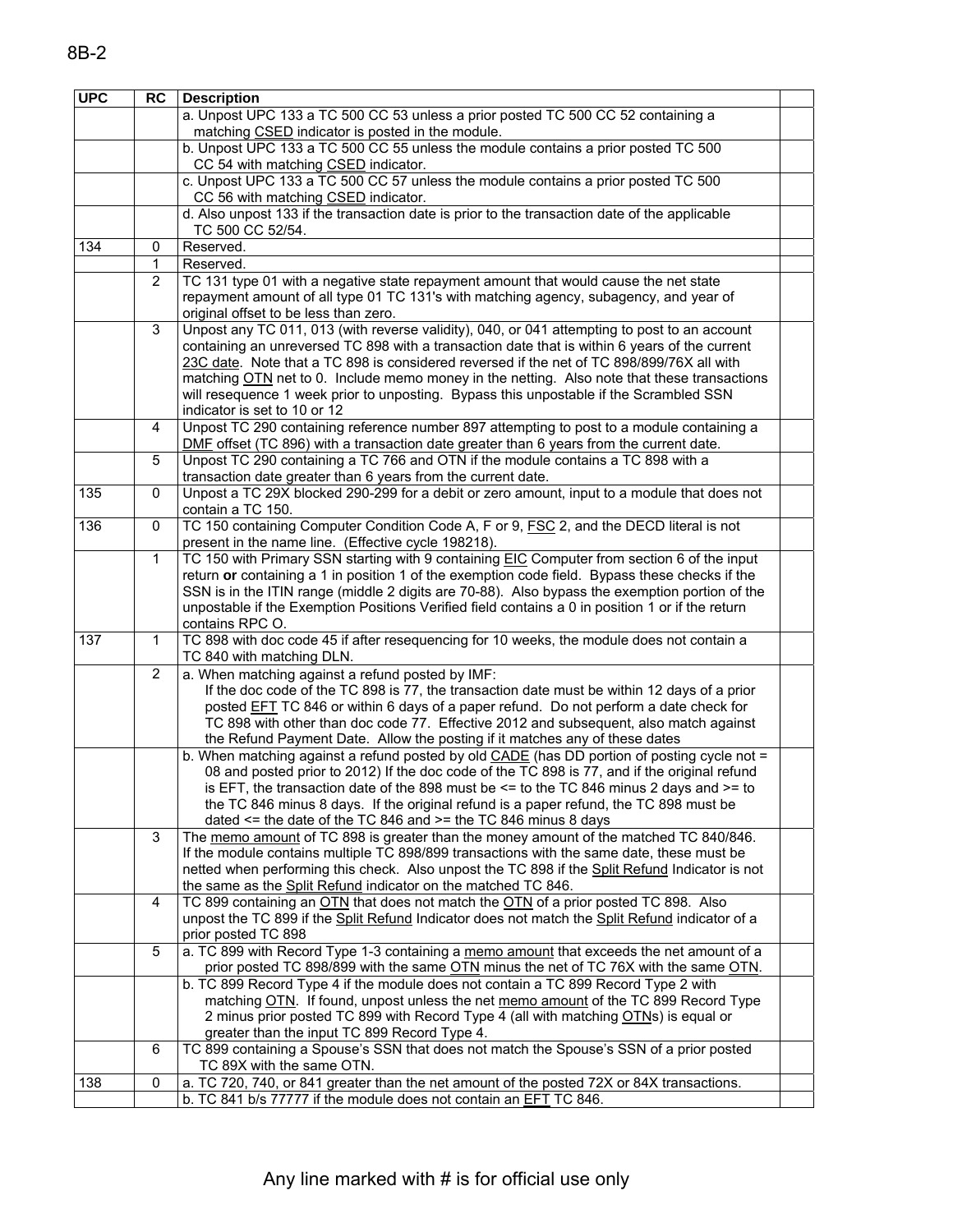| <b>UPC</b> | <b>RC</b>           | <b>Description</b>                                                                                                                                             |   |
|------------|---------------------|----------------------------------------------------------------------------------------------------------------------------------------------------------------|---|
|            |                     | c. TC 740 or TC 841 must match the amount of a TC 846 unless the module contains a TC                                                                          |   |
|            |                     | 898. with a transaction date that is equal to the TC 840/846. If it does, then unpost 138 if                                                                   |   |
|            |                     | the input transaction does not match an amount of a prior posted TC 840 or TC 846. Also                                                                        |   |
|            |                     | unpost if the TC 841 contains block and serial 77777 if the module does not contain a prior                                                                    |   |
|            |                     | posted EFT refund. TC 740 will UPC 194 if the amount is less than a prior posted TC 840                                                                        |   |
|            |                     | or TC 846. Effective 1/1999 and subsequent, due to the FMS takeover of DMF processing,                                                                         |   |
|            |                     | TC 841/740 may be less than the money amount of the TC 840/846 providing the module                                                                            |   |
|            |                     | contains a TC 898. In this situation, the TC 740/841 must be greater than or equal to the                                                                      |   |
|            |                     | TC 840/846 minus TC 898 minus TC 899 Record Type 1 or 3. In all cases, the OTN must                                                                            |   |
|            |                     | match the OTN of the TC 898. Be careful if the module has 2 refunds in the same cycle.                                                                         |   |
|            |                     | Need to associate all the transactions correctly. If any of the condition bellow are not met                                                                   |   |
|            |                     | unpost TC 841                                                                                                                                                  |   |
|            |                     | e. TC 841 does not have a Split Refund Indicator that matches a prior posted TC 846.                                                                           |   |
|            | 1<br>$\overline{2}$ | Reserved<br>TC 740 or 841 containing a check number input to a module containing a prior posted                                                                |   |
|            |                     | unreversed TC 740 or 841 with matching check number.                                                                                                           |   |
|            | $\overline{3}$      | Unpost (UPC 138) a TC 740 or 841 if the transaction date does not match the transaction date                                                                   |   |
|            |                     | or Refund Payment Date of a prior posted TC 840 or TC 846.                                                                                                     |   |
|            | 4                   | Unpost TC 848 that does not match the date of a prior posted TC 840 or 846. Unpost the 848                                                                     |   |
|            |                     | if it exceeds the net of the TC 84X/74X with matching date. If the module contains a TC 849,                                                                   |   |
|            |                     | unpost TC 848 that does not match the date of a TC 849                                                                                                         |   |
| 139        |                     | This UPC can only occur weekly.                                                                                                                                |   |
|            | 0                   | Unpost TC 481, 482, or 483 if the module contains an unreversed TC 780.                                                                                        |   |
|            | 1                   | TC 780 input and module does not have a TC 480 posted.                                                                                                         |   |
| 140        | 0                   | Unpost an RPS TC 150 input to a module not containing an RPS TC 61X (or TC 61X with doc                                                                        |   |
|            |                     | code 19, 70, or 76) unless an RPS TC 61X with matching DLN is input the same cycle.                                                                            |   |
|            | 1                   | Unpost an RPS TC 150 input to a module not containing a TC 610 with matching DLN or with                                                                       |   |
|            |                     | doc code 19, 70, or 76.                                                                                                                                        |   |
|            | $\overline{2}$      | Unpost a non-RPS TC 150 input to a module containing an unreversed RPS TC 610 or                                                                               |   |
|            |                     | unreversed TC 610 with doc code 19, 70, or 76. Bypass for ELF returns (identified by their                                                                     |   |
|            |                     | unique $F(\underline{LC})$ or if payment is doc code 19 with a 6 in the 4 <sup>th</sup> position of the $EFT$ Trace Number.                                    |   |
|            |                     | The 4 identifies the payment as a credit card payment<br>Unpost an RPS TC 150 if the posted RPS TC 610 (or TC 610 with doc code 19, 70, or 76) has             |   |
|            | 3                   | been reversed by a TC 612.                                                                                                                                     |   |
|            | 4                   | Reserved                                                                                                                                                       |   |
|            | 5                   | Unpost an RPS TC 150 containing a transaction date dated prior to the transaction date of an                                                                   |   |
|            |                     | unreversed RPS TC 610 or unreversed TC 610 with doc code 19, 70, or 76 which is dated                                                                          |   |
|            |                     | subsequent to RDD plus grace period                                                                                                                            |   |
|            | 6                   |                                                                                                                                                                | # |
|            |                     |                                                                                                                                                                |   |
|            |                     |                                                                                                                                                                |   |
|            |                     |                                                                                                                                                                |   |
|            |                     |                                                                                                                                                                |   |
|            |                     | Bypass the above UPC 140 conditions for the following: Corrected UPC 140, the balance due                                                                      |   |
|            |                     | amount from section 6 of the input return matches or is within \$10 of the money amount from                                                                   |   |
|            |                     | the net of all posted TC 61X (do not bypass RC 5 for this condition) (also add in the net of TC                                                                |   |
|            |                     | 67X to this result if the money amounts are still not within \$10 of the 61X amounts), the                                                                     |   |
|            |                     | amended return freeze is set, the balance due per taxpayer field is zero or credit (don't bypass<br>RC 6 for this condition), or the module contains a TC 150. |   |
| 141        | $\mathbf 0$         | Unpost TC 150 (except with doc code 26) input to a module containing an unreversed TC 971                                                                      |   |
|            |                     | AC 150                                                                                                                                                         |   |
| 142        | 0                   | TC 29X with credit reference number 897 when the state repayment indicator is significant in                                                                   |   |
|            |                     | the module being addressed. Bypass on reinput TC 29X. See PRP 460-90 for a complete                                                                            |   |
|            |                     | explanation.                                                                                                                                                   |   |
| 143        |                     | This unpostable can only occur weekly                                                                                                                          |   |
|            | $\mathbf 0$         |                                                                                                                                                                | # |
|            |                     |                                                                                                                                                                |   |
|            |                     |                                                                                                                                                                |   |
|            |                     |                                                                                                                                                                |   |
|            |                     |                                                                                                                                                                |   |
|            |                     |                                                                                                                                                                |   |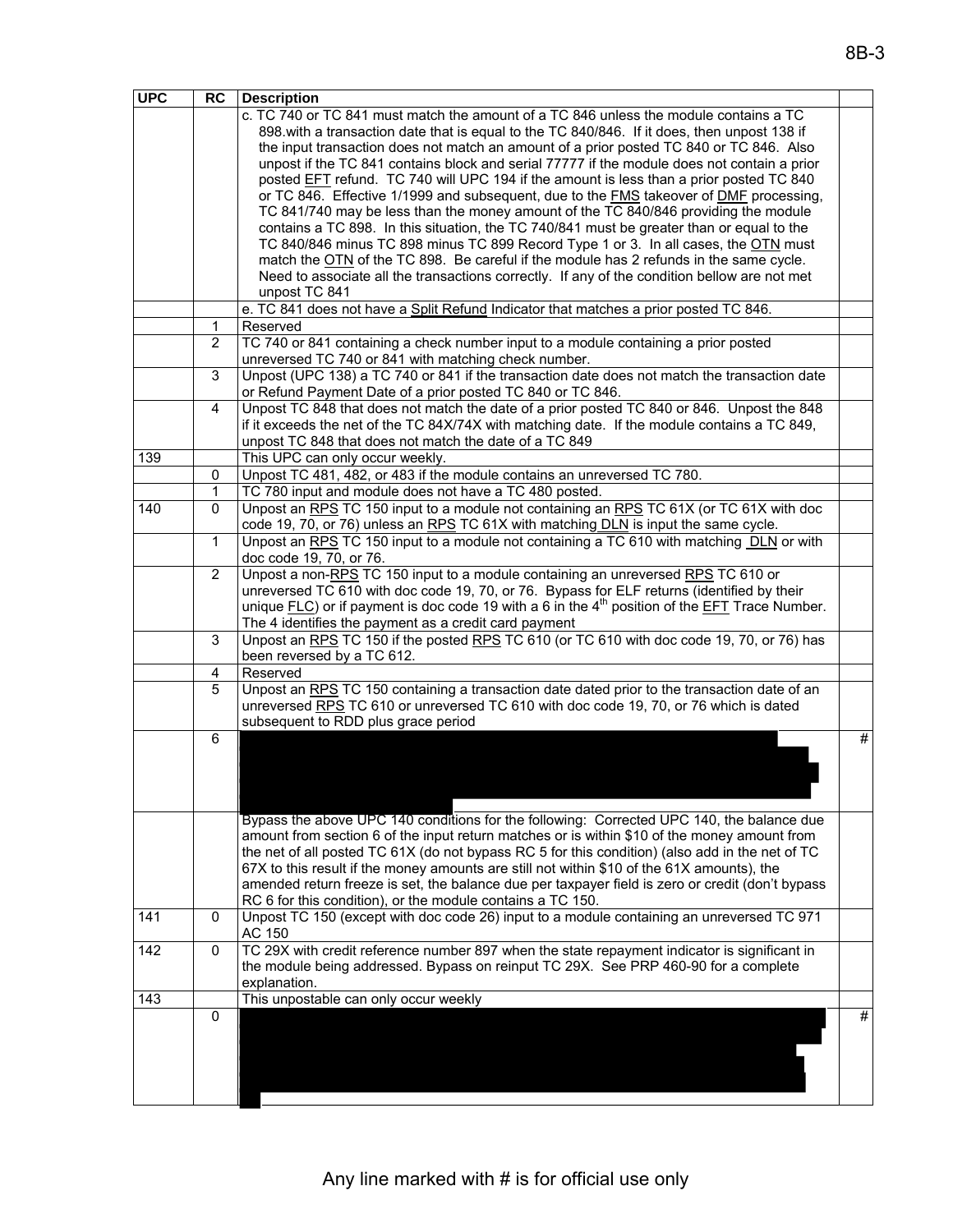| 8B-4 |  |  |
|------|--|--|
|      |  |  |

| <b>UPC</b> | RC             | <b>Description</b>                                                                                                                          |  |
|------------|----------------|---------------------------------------------------------------------------------------------------------------------------------------------|--|
| 145        | 0              | SFR TC 150 attempting to post to a module containing a previously posted TC 150.                                                            |  |
| 146        | 0              | A revenue receipt transaction if, after return settlement, an unreversed TC 760 is posted and                                               |  |
|            |                | the revenue receipt credit amount equals the TC 760 amount. (Bypass on corrected                                                            |  |
|            |                | unpostables UPC 146 and 198).                                                                                                               |  |
| 147        | 0              | Refer to PRP 460-002 Chapter 5 for this criteria. Relates to ID Theft processing. The old                                                   |  |
|            |                | UPC 147 RC 0 has been removed                                                                                                               |  |
|            |                | RC1, RC 1, 3, 4, 6, 7, & 8 - Unpost any input return input to an account containing an                                                      |  |
|            |                | unreversed TC 971 AC 501, AC 506, 523, or 524 unless any of the following bypass                                                            |  |
|            |                | conditions are met. See PRP 460-02 Chapter 5 bypass conditions                                                                              |  |
| 148        | $\mathbf 0$    | TC 150 with Schedule SE for spouse and transaction does not contain secondary SSN and no                                                    |  |
|            |                | secondary SSN is present in controlling name line for the input period.                                                                     |  |
|            | $\mathbf{1}$   | TC 150 with SE SSN in Section 24 not matching the S-SSN for the controlling name line of the                                                |  |
|            |                | input return contained in the entity or not matching the S-SSN from the input return.                                                       |  |
|            | 2              | TC 150 containing section 42 (F4137) and the input transaction does not contain a S-SSN and                                                 |  |
|            |                | a S-SSN is not present in the controlling name line for the input period.                                                                   |  |
|            | 3              | TC 150 containing section 42 (F4137) containing a S-SSN not matching the S-SSN of the                                                       |  |
|            |                | input transaction or contained in the controlling name line for the input period                                                            |  |
|            | $\overline{4}$ | TC 150 containing section 61 (F8919) and the input transaction does not contain a S-SSN and                                                 |  |
|            |                | a S-SSN is not present in the controlling name line for the input period                                                                    |  |
|            | 5              | TC 150 containing section 61 (F8919) containing a S-SSN not matching the S-SSN of the                                                       |  |
|            |                | input transaction or contained in the controlling name line for the input period                                                            |  |
|            | 6              | TC 150 from containing section 58 (F5405) with a SSN is not equal to the primary SSN                                                        |  |
|            | $\overline{7}$ | TC 150 containing section 59 (F5405) which does not contain a S-SSN and a S-SSN is not                                                      |  |
|            |                | present in the controlling name line for the input period. Also unpost a return containing                                                  |  |
|            |                | section 59 (F5405) if the section 59 S-SSN does not matching the S-SSN of the input                                                         |  |
| 150        |                | transaction or is not contained in the controlling name line for the input period<br>(Exclude TC 370) This unpostable can only occur weekly |  |
|            | 0              | The first return attempting to post to a module containing a tax liability and the received date is                                         |  |
|            |                | more than 3 years before the current 23C date. Include dummy IRA TC 150 (Type Code 1, 2,                                                    |  |
|            |                | or 3) with significant IRA tax addressing MFT 30 in this routine. Exclude MFT 29.                                                           |  |
|            | 1              | An amended or duplicate (TC 977 or 976) return with an ASED or extended RDD less than 60                                                    |  |
|            |                | days after the current 23C date or already expired. (Bypass for corrected UPC 150 and MFT                                                   |  |
|            |                | 29).                                                                                                                                        |  |
|            | $\overline{2}$ | Transaction (Form 1040X) is Doc. code 54, blocking series 200-299, and the <b>ASED</b> or                                                   |  |
|            |                | extended RDD is less than 60 days after the current 23C date or has expired. (Bypass for                                                    |  |
|            |                | corrected UPC 150 or TC 291 with priority code 9). IF TC 291, priority code 9, attempts to                                                  |  |
|            |                | resequence, unpost 150 instead). Exclude MFT 29.                                                                                            |  |
|            |                | The following transactions will unpost if the 23C date of the current cycle is later than ASED as                                           |  |
|            |                | extended, including input transaction. Effective July 1, 1985 allow TC 290 to post when the                                                 |  |
|            |                | 23C date of the TC 290 is within 60 days of a non document code 54 TC 977 posted prior to                                                   |  |
|            |                | the <u>ASED</u> date.                                                                                                                       |  |
|            | 3              | TC 29X or 30X with debit amount unless a secondary TC 320 or 321 is present. Also bypass                                                    |  |
|            |                | for TC 29X/30X for debit amount that contain priority code 1 if the record contains reference                                               |  |
|            |                | numbers 003, 004, 007, 073, 903, 904, 907, 973, 993-998 providing no other reference                                                        |  |
|            |                | numbers (outside this range) are included on the adjustment                                                                                 |  |
|            | 4              | TC 298 with blocking series other than 950-959.                                                                                             |  |
|            | 5              | TC 160 or 350 (Doc. Code 54 or 47) with debit amount.                                                                                       |  |
|            | 6              | TC 170, 200 or 310 with debit amount unless TC 320 is posting or has posted                                                                 |  |
|            | 7              | TC 290 input to MFT 55 containing a Credit Interest Date earlier than the 23C date plus 60                                                  |  |
|            |                | days.                                                                                                                                       |  |
|            | 8              | TC 290 with TC 897 attempting to post to a module containing a TC 896 that contains a                                                       |  |
|            |                | transaction date greater than 6 years from the current date                                                                                 |  |
|            | 9              | TC 290 with TC 766 and an OTN if the transaction date of the matched TC 898 is greater than<br>6 years from the current date                |  |
| 151        |                | This unpostable can only occur weekly                                                                                                       |  |
|            | $\mathbf 0$    | Transactions which do not create entities and no entity is present, except: drop TC 019, 901,                                               |  |
|            |                | 902 and 920. Bypass for TC 666 with Julian Date 999 or TC 500 CC 52-55 containing a block                                                   |  |
|            |                | and serial number of either 88888 or 99999 (these are DOD transactions and are dropped in                                                   |  |
|            |                | lieu of unposting). Transactions with doc code 17, 18, 19, 20, 70, and 76 and TC 971 AC 696                                                 |  |
|            |                | will resequence for 2 cycles prior to unposting. Also unpost <b>DMF TC 130 with CREF</b> Indicator                                          |  |
|            |                | and DMF TC 130 previously posted with non-matching CREF indicator (consider 00 to be a                                                      |  |
|            |                |                                                                                                                                             |  |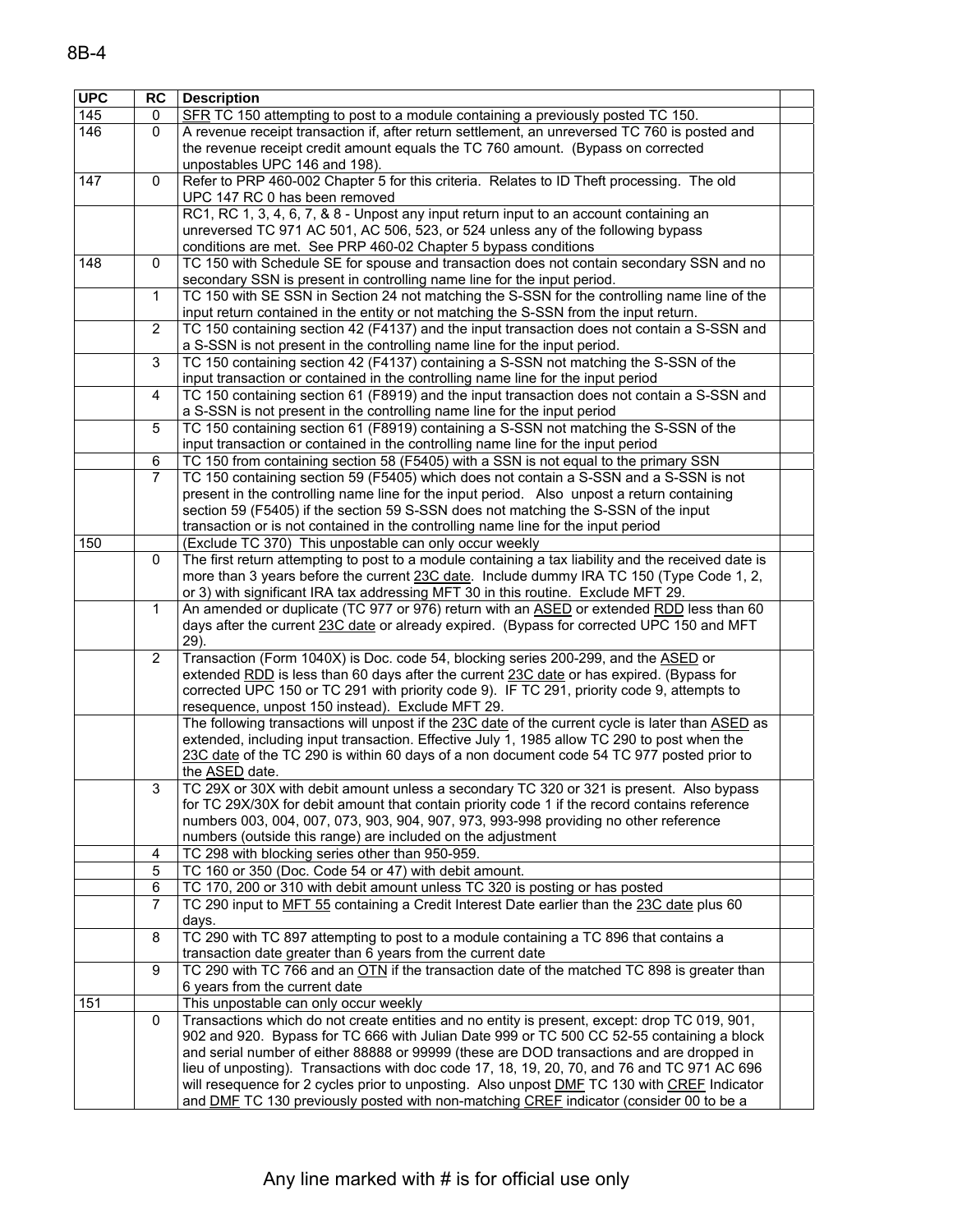| <b>UPC</b> | <b>RC</b>      | <b>Description</b>                                                                                  |  |
|------------|----------------|-----------------------------------------------------------------------------------------------------|--|
|            |                | significant CREF indicator). See RC 1 for TC 610. If the account is not present, resequence         |  |
|            |                | TC 971 AC 52, 121-129, 152, and TC 971 AC 199 with FS2006 in XREF Miscellaneous field.              |  |
|            |                | If the account is still not present, drop the TC 971 in cycle YYYY52. Use Resequence code 52.       |  |
|            |                | TC 97X AC 134 will resequence for up to 10 cycles if the account is not present. These              |  |
|            |                | transactions will resequence until the last day of the cycle - Thursday                             |  |
|            | 1              | If the account is not present, TC 670 input to MFT 29 input to the valid segment or current         |  |
|            |                | year RPS TC 610's and TC 610s with doc code 19, 70 or 76 input to the valid segment prior to        |  |
|            |                | cycle 27 and input with MFT 30 will resequence until cycle 29, then unpost. If input in cycle 29    |  |
|            |                | or later, they will resequence for 3 cycles and then unpost. Refer to RC 0 for TC 610 not           |  |
|            |                | meeting this condition.                                                                             |  |
|            | $\overline{2}$ | Unpost TC 611 input to an account containing a RPS TC 610 or TC 610 with doc code 70 or             |  |
|            |                | 76, matching the tax period of the TC 610 that is resequencing per RC1 above. The TC 610            |  |
|            |                | should be removed from the resequence file and also be sent UPC 151 RC2.                            |  |
| 152        |                | Name Control mismatch                                                                               |  |
|            | 0              | Other than long entity TC 150, 430 or 140 addressing the invalid segment. This unpostable           |  |
|            |                | can only occur weekly                                                                               |  |
|            | 1              | Transactions that are not covered by UPC 153 or 156. These transactions need to match on            |  |
|            |                | only the first 3 characters of the input transaction with the first 3 characters of the posted name |  |
|            |                | control. Bypass for TC 500 CC 52 or 53 with a block and serial of either 88888 or 99999             |  |
|            |                | containing a significant CREF Indicator, TC 971 AC 157, and TC 971 AC 100-108 generated             |  |
|            |                | by master file and sent to MFT 31. Also bypass for TC 013 and 014 with block and serial of          |  |
|            |                | 88888, TC 594 CC 084 with block and serial 99999, TC 290 Julian Date 997 directed to MFT            |  |
|            |                | 31, TC 370 with Julian Date 997 or 999, and TC 130 with Julian Date 999, TC971 AC 511 and           |  |
|            |                | 512 blocked and serial of 99999. Transactions with doc code 17, 18, 19, 20, 70, 76 will             |  |
|            |                | resequence for 2 cycles prior to unposting. See 460-39 for a complete explanation. Use              |  |
|            |                | Resequence code 52. These transactions will resequence until the last day of the cycle -            |  |
|            |                | Thursday                                                                                            |  |
|            | $\overline{2}$ | MFT 55 TC 013 must match on 1st four characters of first and last names. This unpostable            |  |
|            |                | can only occur weekly.                                                                              |  |
| 153        | 0              | Name control mismatch - long entity TC 150, 140, or 430 addressing the invalid segment. See         |  |
|            |                | 460-33 or 460-39 for a further explanation. This unpostable can only occur weekly                   |  |
| 154        |                | The following checks apply to math error processing:                                                |  |
|            | $\mathbf 0$    | TC 290 with Priority Code 6 if the math error freeze is not significant or there is an unreversed   |  |
|            |                | TC 470, CC 94, present.                                                                             |  |
|            | 1              | TC 29X with Priority Code 7 if no TC 470, CC 94, present. This unpostable can only occur            |  |
|            |                | weekly.                                                                                             |  |
|            | $\overline{2}$ | TC 470, CC 94, if the math error freeze is not significant or no TC 29X blocking series 770-789     |  |
|            |                | is present. This unpostable can only occur weekly.                                                  |  |
|            | 3              | TC 472 CC 94, if there is no TC 470 cc 94 posted. This unpostable can only occur weekly.            |  |
|            | 4              | TC 29X (except TC 294/295 blocking series 900-929 or with Julian Date 999) attempting to            |  |
|            |                | post to a module containing an unreversed TC 570 generated as a result of adjustment                |  |
|            |                | processing described in 460-46(3) (MFT 30 only).                                                    |  |
|            | 5              | TC 29X with blocking series 770-789 if there is an unreversed TC 470, CC 94, present. This          |  |
|            |                | unpostable can only occur weekly.                                                                   |  |
|            | 6              | TC 470, CC 94, if there is an unreversed TC 470, CC 94, already posted. This unpostable can         |  |
|            |                | only occur weekly.                                                                                  |  |
| 155        | $\mathbf 0$    | TC 29X or 30X attempting to post to a module that is restricted from generating interest or if      |  |
|            |                | the module contains a non-restricting TC 340. Bypass for TC 290/300 for a zero amount               |  |
|            |                | providing no secondary transactions are present or if the adjustment record contains TC 34X         |  |
|            |                | or 77X. Also bypass for TC 291, 295, 299, 301, 305, or 309 if the sum of TC 34X is zero.            |  |
|            |                | Also bypass for a non-restricting TC 340 if the module contains a secondary transaction of TC       |  |
|            |                | 270 or 271 only. Note that if interest is restricted due to TC 604 or TC 608, do not bypass the     |  |
|            |                | unpostable unless the adjustment contains a TC 340 or 341 or the TC 290/300 is for zero             |  |
|            |                | amount with no secondary transactions.                                                              |  |
|            | 1              | TC 29X or 30X input to a module containing a prior posted TC 971 AC 64 and either a TC 29X          |  |
|            |                | or 30X. Bypass if the input adjustment contains TC 340 or TC 341. Bypass for TC 290/300             |  |
|            |                | for a zero amount providing no secondary transactions are present. Bypass for TC 291, 295,          |  |
|            |                | 299, 301, 305, or 309. Bypass for input TC 290, 294, 298, 300, 304, or 308 with significant         |  |
|            |                | amount if the Tax Module has a prior posted a TC 971 AC 64 and a prior posted TC 29X or TC          |  |
|            |                | 30X for zero with out a secondary transaction code. Also bypass for Corrected UPC 155               |  |
| 156        | 0              | Name control mismatch - TC 150 or 430 (Entity Code 2 or 3) or TC 140 mismatches name                |  |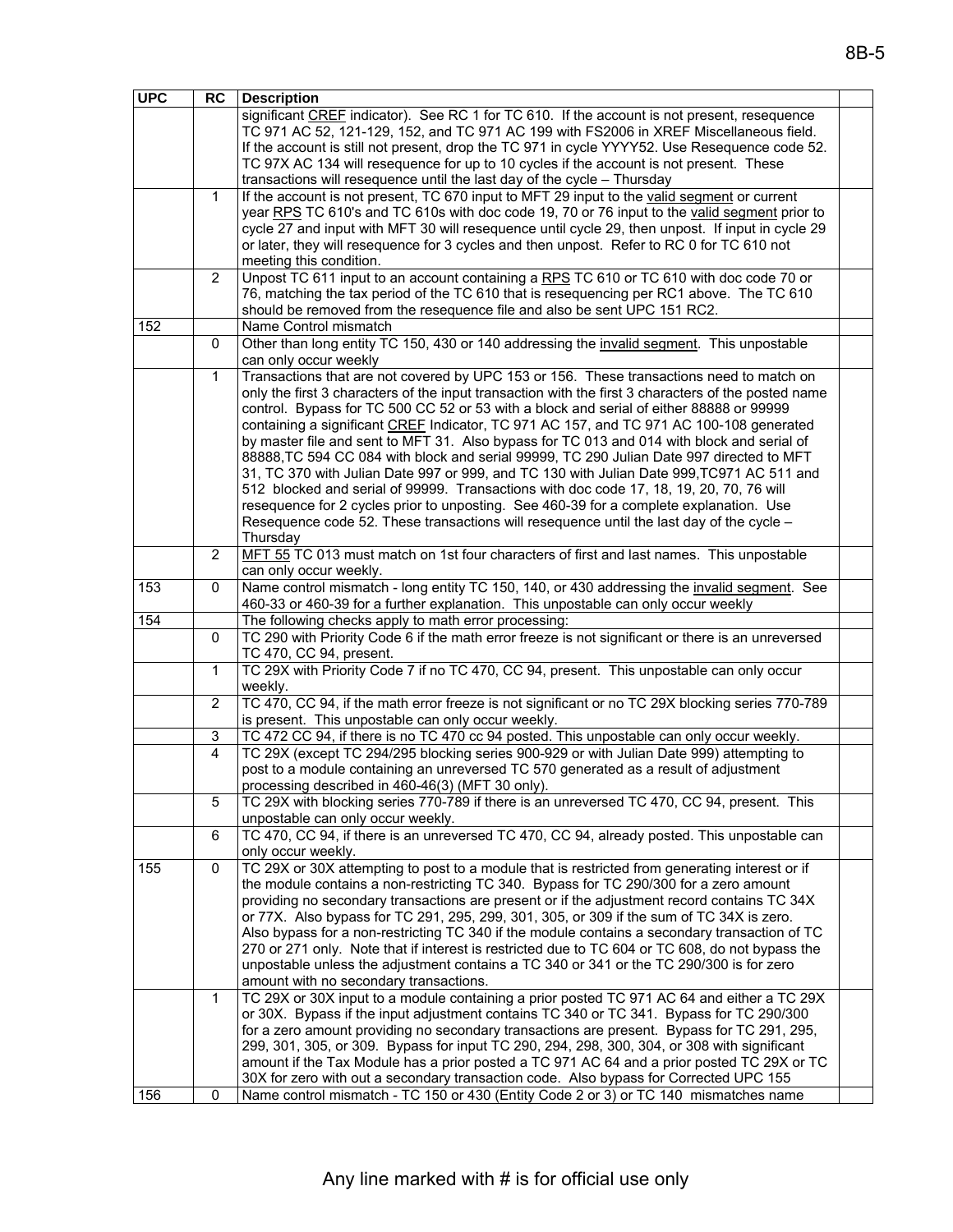| <b>UPC</b> |                |                                                                                                |                                                                                                        |      |  |
|------------|----------------|------------------------------------------------------------------------------------------------|--------------------------------------------------------------------------------------------------------|------|--|
|            | <b>RC</b>      | <b>Description</b>                                                                             |                                                                                                        |      |  |
|            |                |                                                                                                | control on the valid segment. (See reference for exception processing for TC 150, 140, or              |      |  |
|            |                |                                                                                                | 430, Entity Code 1, 4 and 5). Refer to 460-33 and 460-39. Bypass for TC971 AC 511 and 512              |      |  |
|            |                | blocked and serial of 99999                                                                    |                                                                                                        |      |  |
| 157        | 0              |                                                                                                | TC 150 with FSC 5 attempting to post and the controlling name line for the 2 most current              |      |  |
|            |                |                                                                                                | preceding tax periods prior to the year of the input transaction contains FSC 5 (bypass for            |      |  |
|            |                | corrected UPC 157)                                                                             |                                                                                                        |      |  |
|            | 1              | Generated name control does not match primary name control.                                    |                                                                                                        |      |  |
|            |                |                                                                                                |                                                                                                        |      |  |
|            | $\overline{2}$ |                                                                                                | TC 000, TC 01X containing name information, 140, 150, or 430 with a joint name line that               |      |  |
|            |                |                                                                                                | contains an & not followed by a minimum of blank alpha blank alpha. Example: John & Mary               |      |  |
|            |                | Doe is fine. But John & is not fine. Nor is John & A. Also unpost if the & is followed or      |                                                                                                        |      |  |
|            |                | preceded by blank. Like John & Mary Doe. Also unpost if the & is part of the last name.        |                                                                                                        |      |  |
|            |                |                                                                                                | Unpost any entity change with <b>FSC</b> other than 2 or 7 if the & is included in the name line or if |      |  |
|            |                | the To Last Name Line points to a blank.                                                       |                                                                                                        |      |  |
|            | 3              | A. TC 000, 01X-04X, 080, 140, 150, or 430 containing a S-SSN of 123456789 or 9 of the          |                                                                                                        |      |  |
|            |                | same number (ex. 111111111).                                                                   |                                                                                                        |      |  |
|            |                | B. Unpost TC 017 with a Justification indicator input with a S-SSN starting with 9 (bypass     |                                                                                                        |      |  |
|            |                | this check if the S-SSN is an ITIN).                                                           |                                                                                                        |      |  |
|            |                |                                                                                                |                                                                                                        |      |  |
|            |                | C. TC 150 containing RPC E containing a S-SSN starting with 9 (bypass this check if the        |                                                                                                        |      |  |
|            |                | S-SSN is an ITIN). This unpostable can only occur weekly.                                      |                                                                                                        |      |  |
|            |                | D. TC 000 or TC 016 either with a Justification indicator input to an SSN starting with 9      |                                                                                                        |      |  |
|            |                |                                                                                                | (bypass this check if the S-SSN is an ITIN). This unpostable can only occur weekly.                    |      |  |
|            |                | Any transaction (except TC 020 or TC 026) attempting to post to the entity containing SSN<br>4 |                                                                                                        |      |  |
|            |                | 123-45-6789 or with SSN 111-11-1111, 222-22-2222, etc                                          |                                                                                                        |      |  |
| 158        | 0              |                                                                                                | TC 30X, or 29X blocked other than 200-299 or 930-949, carrying credit reference no. 806,               |      |  |
|            |                |                                                                                                | 807, or 252 not containing a secondary TC 17X if the module contains a prior posted TC 170             |      |  |
|            |                | or TC 171 with doc. code 17, 18, 24, 47, 51, 52, or 54. Bypass this check if the TC 290        |                                                                                                        |      |  |
|            |                | contains priority code 1 or 8 or the TC 300 contains priority code 8.                          |                                                                                                        |      |  |
|            |                |                                                                                                |                                                                                                        | #    |  |
|            |                |                                                                                                |                                                                                                        | $\#$ |  |
|            |                |                                                                                                |                                                                                                        | #    |  |
|            |                |                                                                                                |                                                                                                        | #    |  |
|            |                |                                                                                                |                                                                                                        | $\#$ |  |
|            |                |                                                                                                |                                                                                                        | #    |  |
|            |                |                                                                                                |                                                                                                        | #    |  |
|            |                |                                                                                                |                                                                                                        | #    |  |
|            |                |                                                                                                |                                                                                                        | $\#$ |  |
|            |                |                                                                                                |                                                                                                        | $\#$ |  |
|            |                |                                                                                                |                                                                                                        | $\#$ |  |
|            |                |                                                                                                |                                                                                                        | #    |  |
|            |                |                                                                                                |                                                                                                        | $\#$ |  |
|            |                |                                                                                                |                                                                                                        | #    |  |
|            |                |                                                                                                |                                                                                                        | $\#$ |  |
|            |                |                                                                                                |                                                                                                        | $\#$ |  |
|            |                |                                                                                                |                                                                                                        | #    |  |
|            |                |                                                                                                |                                                                                                        | $\#$ |  |
|            |                |                                                                                                |                                                                                                        |      |  |
|            |                |                                                                                                |                                                                                                        | #    |  |
|            |                |                                                                                                |                                                                                                        | $\#$ |  |
| 159        | 0              |                                                                                                | An input transaction other than those listed below attempting to create a tax module (MFT 29           |      |  |
|            |                | or 30).                                                                                        |                                                                                                        |      |  |
|            |                | 140#                                                                                           | 640                                                                                                    |      |  |
|            |                | 141                                                                                            | 660                                                                                                    |      |  |
|            |                | 142                                                                                            | 666 with Julian Date 999                                                                               |      |  |
|            |                | 150                                                                                            | 670                                                                                                    |      |  |
|            |                | 290 b/s 200-299, 980-989                                                                       | 690                                                                                                    |      |  |
|            |                | 370                                                                                            | 700                                                                                                    |      |  |
|            |                | 424 Push Code 010, 019-041, 049                                                                | 710                                                                                                    |      |  |
|            |                | 430                                                                                            | 760                                                                                                    |      |  |
|            |                | 460                                                                                            | 76X Doc Code 54 blocked 4XX                                                                            |      |  |
|            |                | 470 CC 96                                                                                      | 790/796 (MFT 29 only)                                                                                  |      |  |
|            |                | 474                                                                                            | 800                                                                                                    |      |  |
|            |                | 480                                                                                            | 810                                                                                                    |      |  |
|            |                |                                                                                                |                                                                                                        |      |  |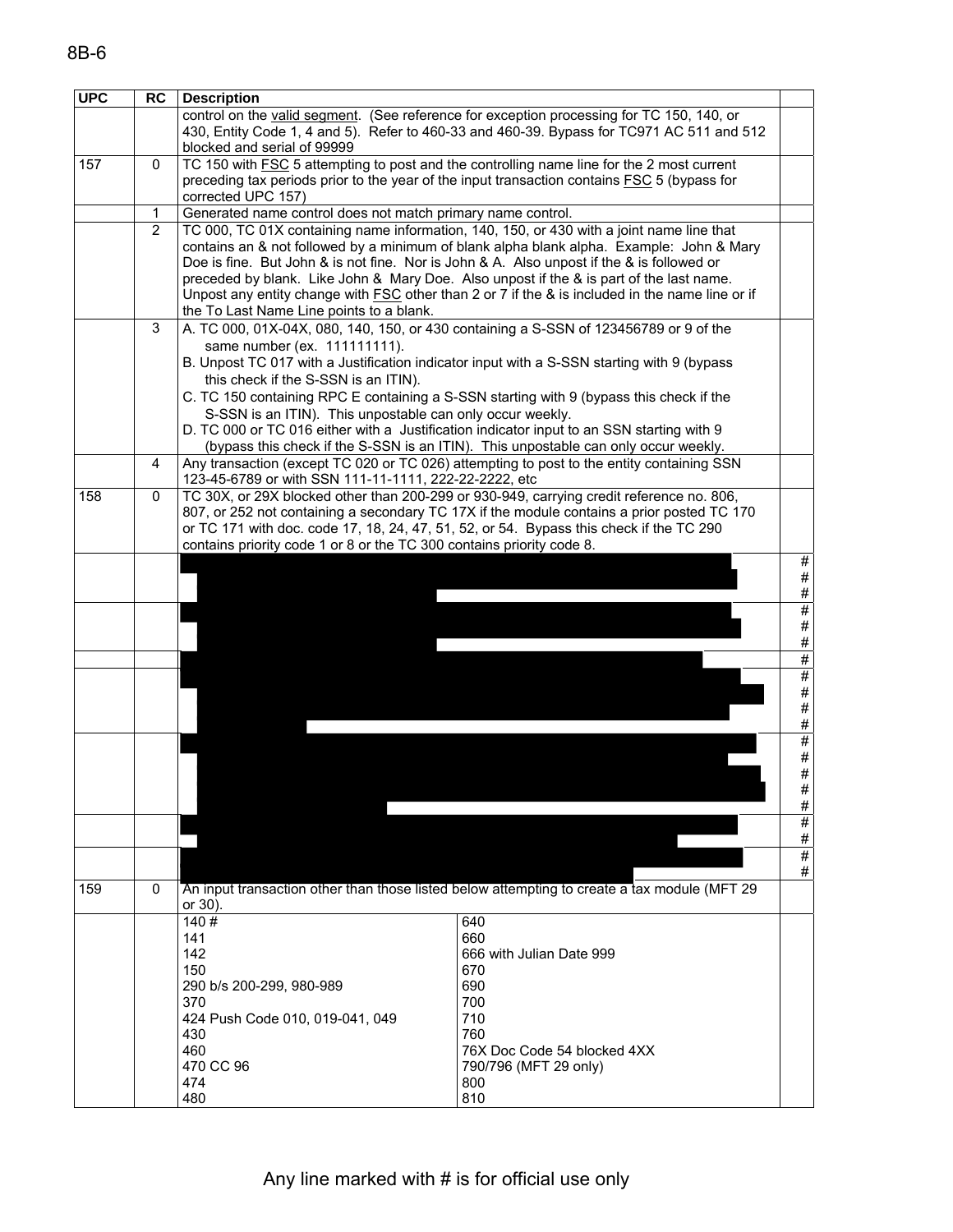| <b>UPC</b> | <b>RC</b>    | <b>Description</b>                                                                              |                                                                                                                                                                                                     |  |  |
|------------|--------------|-------------------------------------------------------------------------------------------------|-----------------------------------------------------------------------------------------------------------------------------------------------------------------------------------------------------|--|--|
|            |              | 500 CC 52, 54, or 56                                                                            | 840                                                                                                                                                                                                 |  |  |
|            |              | 520 CC 6X, 81, 83 and 85-89                                                                     | 849                                                                                                                                                                                                 |  |  |
|            |              | 540                                                                                             | 914                                                                                                                                                                                                 |  |  |
|            |              | 560                                                                                             | 916                                                                                                                                                                                                 |  |  |
|            |              | 582                                                                                             | 925 after resequencing for 1 week                                                                                                                                                                   |  |  |
|            |              | 59X except TC 592                                                                               | 930                                                                                                                                                                                                 |  |  |
|            |              | 610                                                                                             | 960                                                                                                                                                                                                 |  |  |
|            |              |                                                                                                 | 971 other than AC 1-9 or 199                                                                                                                                                                        |  |  |
| Note:      |              | If the only transaction present in a module are TC 91X, unpost any transaction                  |                                                                                                                                                                                                     |  |  |
|            |              | (except 91X) that cannot create a tax module. See UPC 183. A                                    |                                                                                                                                                                                                     |  |  |
|            |              | Gruber TC 424 will resequence for 2 cycles prior to unposting.                                  |                                                                                                                                                                                                     |  |  |
|            |              |                                                                                                 | An input transaction other than those listed below attempting to create an MFT 55 module.                                                                                                           |  |  |
|            |              | Note name line criteria in 460-19. This unpostable can only occur weekly.                       |                                                                                                                                                                                                     |  |  |
|            |              |                                                                                                 | TC 290 b/s 050-198, 520-529, 590-599, 960-969, or 980-999 providing a reference number                                                                                                              |  |  |
|            |              | (other than 697 or 699) for a significant amount is present                                     |                                                                                                                                                                                                     |  |  |
|            |              | TC 520 cc 6X, 81, 83, 85-89                                                                     |                                                                                                                                                                                                     |  |  |
|            |              | <b>TC 640</b>                                                                                   |                                                                                                                                                                                                     |  |  |
|            |              | <b>TC 694</b>                                                                                   |                                                                                                                                                                                                     |  |  |
|            |              | <b>TC 914</b>                                                                                   |                                                                                                                                                                                                     |  |  |
|            |              | TC 370 containing CVPN                                                                          |                                                                                                                                                                                                     |  |  |
|            |              | <b>TC 670</b>                                                                                   |                                                                                                                                                                                                     |  |  |
|            |              | TC 971 AC 82, 83, 97, 682, or 683                                                               |                                                                                                                                                                                                     |  |  |
|            |              |                                                                                                 | MFT 31 cannot be created by any transaction other than the generated TC 370 or TC 971 AC                                                                                                            |  |  |
|            |              |                                                                                                 | 102 or 103. Refer to PRP 460-2(20). MFT 31 can also be created by TC 370 blocked 900-                                                                                                               |  |  |
|            |              | 909. This unpostable can only occur weekly.                                                     |                                                                                                                                                                                                     |  |  |
| 160        | 0            |                                                                                                 | TC 291 or TC 299, not containing Priority Code 1, 2, 6, 7, or 8, attempting to post to a module                                                                                                     |  |  |
|            |              | containing an unreversed TC 420 or TC 424. This unpostable can only occur weekly.               |                                                                                                                                                                                                     |  |  |
|            | $\mathbf{1}$ | TC 29X, except blocking series 200-299, when an unreversed TC 576 is posted, unless there       |                                                                                                                                                                                                     |  |  |
|            |              | is a Priority Code 6 or 7 in the adjustment transaction. This unpostable can only occur weekly. |                                                                                                                                                                                                     |  |  |
|            | 2            | TC 290, blocking series 200-299, when the module has an unreversed TC 30X present. This         |                                                                                                                                                                                                     |  |  |
|            |              | unpostable can only occur weekly.                                                               |                                                                                                                                                                                                     |  |  |
|            | $\sqrt{3}$   | TC 420 when the module contains an unreversed TC 420.                                           |                                                                                                                                                                                                     |  |  |
|            | 4            |                                                                                                 | TC 30X, unless Priority Code 1, 3, 4, or 7 is present. Effective 1/1/2010 bypass this UPC                                                                                                           |  |  |
|            |              |                                                                                                 | check for a TC 421 attempting to post when the module has the amended/duplicate return                                                                                                              |  |  |
|            |              | freeze set. This unpostable can only occur weekly.                                              |                                                                                                                                                                                                     |  |  |
|            | 5            |                                                                                                 | TC 424 attempting to post (except TC 424 with PUSH CODE 010 or with Push Code 036 or                                                                                                                |  |  |
|            |              |                                                                                                 | with DLN with block and serial of 77777, 88888 or 88889) and an unreversed TC 420 or TC                                                                                                             |  |  |
|            |              |                                                                                                 | 424 is already posted. Also send TC 424 (except if the Push Code is 049) or TC 420 unless                                                                                                           |  |  |
|            |              |                                                                                                 | the module already has a TC 424 posted (note a second TC 420 will go UPC 160 RC 3) UPC                                                                                                              |  |  |
|            |              |                                                                                                 | 160 RC 5 if the module contains TC 916 or if the entity contains 918. Bypass for C-UPC.                                                                                                             |  |  |
|            | 6            |                                                                                                 | TC 421 attempting to post when the 640 Freeze is in effect (effective July 1, 1985 and for doc                                                                                                      |  |  |
|            |              | code 47 only).                                                                                  |                                                                                                                                                                                                     |  |  |
|            | 7            | Reserved                                                                                        |                                                                                                                                                                                                     |  |  |
|            | 8            | TC 424 input to a module containing a TC 494.                                                   |                                                                                                                                                                                                     |  |  |
| 161        | $\mathbf 0$  | Check digit mismatch. See 460-39 for a complete explanation.                                    |                                                                                                                                                                                                     |  |  |
| 162        | 0            |                                                                                                 | Module creating transactions addressing an existing entity will unpost 162 if the month the                                                                                                         |  |  |
|            |              |                                                                                                 | taxpayers year ends in the entity is different from the month of the tax period of the input                                                                                                        |  |  |
|            |              |                                                                                                 | transaction. Bypass for a TC 150 with CCC Y, TC 140, TC 430, TC 370 Julian Date 997 input                                                                                                           |  |  |
|            |              |                                                                                                 | to MFT 29, and MFT 55 transactions. Note: TC 430 will resequence 1 cycle if the input month                                                                                                         |  |  |
|            |              |                                                                                                 | mismatches the entity month. If the FYM still mismatches after resequencing 1 cycle, send                                                                                                           |  |  |
|            |              | UPC 162. Refer to PRP 460-2 for exact criteria for TC 430 FYM mismatch.                         |                                                                                                                                                                                                     |  |  |
| 163        | $\mathbf 0$  |                                                                                                 | TC 000 attempting to establish an account already on the IMF. Drop TC 000 containing a                                                                                                              |  |  |
|            |              |                                                                                                 | DLN with a block and serial number of 88887, 88888 or 99999. See 460-39 for more specific                                                                                                           |  |  |
|            |              | criteria.                                                                                       |                                                                                                                                                                                                     |  |  |
| 164        | 0            | Input TC 150 containing a significant withholding amount equal to the sum of ES Credits         |                                                                                                                                                                                                     |  |  |
|            |              | posted (within a \$1.00 tolerance). See Section 18 for a definition of prepayment credits.      |                                                                                                                                                                                                     |  |  |
|            |              |                                                                                                 | Perform the following prior to unposting: If ES Tax Credits or 4868 Credit fields in section 6 of                                                                                                   |  |  |
|            |              |                                                                                                 | the input return are not significant, move the Withholding Amount to the input ES Credits field<br>in lieu of unposting. If either of these fields are significant, send the return UPC 164. Bypass |  |  |
|            |              | for C-UPC 164.                                                                                  |                                                                                                                                                                                                     |  |  |
|            | 1            | a. Unpost TC 150 input to tax period 199812 and subsequent containing Earned Income             |                                                                                                                                                                                                     |  |  |
|            |              |                                                                                                 |                                                                                                                                                                                                     |  |  |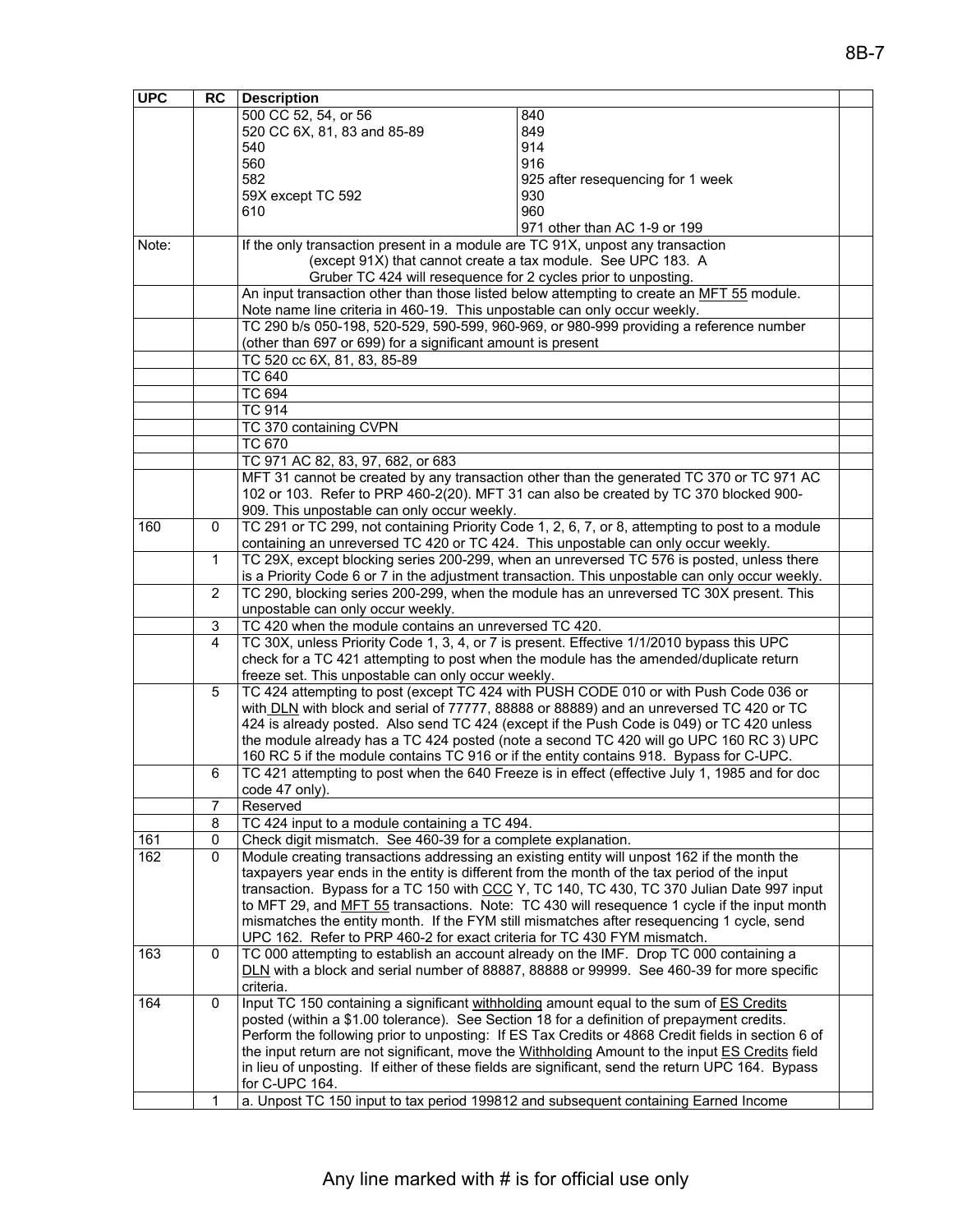| <b>UPC</b> | <b>RC</b>      | <b>Description</b>                     |                                                                                       |                |                                                                                               |                 |
|------------|----------------|----------------------------------------|---------------------------------------------------------------------------------------|----------------|-----------------------------------------------------------------------------------------------|-----------------|
|            |                |                                        |                                                                                       |                | Credit Computer input to any module in the account if the EIC Recertification Indicator in    |                 |
|            |                |                                        |                                                                                       |                | the entity is set to the normal setting or self only setting. Bypass if the TC 150 contains   |                 |
|            |                |                                        |                                                                                       |                | Audit Code U. Also bypass if the normal setting only (1 setting) and not the income related   |                 |
|            |                |                                        | and the tax period is 200212 or subsequent.                                           |                | setting (8 setting) is significant providing the input return does not contain a Schedule EIC |                 |
|            |                |                                        |                                                                                       |                | b. Unpost TC 150 input to tax period 199812 and subsequent containing Earned Income           |                 |
|            |                |                                        | Credit Computer if the 2 or 10 year settings of the EIC Recertification Indicator are |                |                                                                                               |                 |
|            |                |                                        |                                                                                       |                | significant. Bypass if the return contains Audit Code U. Also bypass if the input tax period  |                 |
|            |                |                                        | is prior to the EITC Eligible Tax Period.                                             |                |                                                                                               |                 |
|            |                |                                        |                                                                                       |                | c. Unpost TC 150 input to tax period 199812 and subsequent containing Earned Income           |                 |
|            |                |                                        |                                                                                       |                | Credit Computer if the EIC Recertification Indicator is set to 30. Bypass if the input tax    |                 |
|            |                | Code U.                                |                                                                                       |                | period is equal or later than the EITC Eligible Tax Period or if the return contains Audit    |                 |
|            | $\overline{2}$ |                                        |                                                                                       |                | Unpost TC 150, 290, 300 input to an account containing the Kita or Hostage indicator. Bypass  |                 |
|            |                |                                        | for C-UPC 164, TC 290/300 for zero, or if the TC 150 contains CCC O.                  |                |                                                                                               |                 |
|            | 3              |                                        |                                                                                       |                | Unpost TC 150 not containing F8913 if the Federal Phone Excise Tax Credit Computer is         |                 |
|            |                | \$100 or greater.                      |                                                                                       |                |                                                                                               |                 |
|            | 5              |                                        |                                                                                       |                | Unpost TC 150 claiming the F8885 Health Coverage Credit unless the module contains an         |                 |
|            |                |                                        |                                                                                       |                | unreversed TC 971 AC 172. Also unpost TC 29X/30X containing reference number 250 for a        |                 |
|            |                | corrected-UPC.                         |                                                                                       |                | positive amount unless the module contains an unreversed TC 971 AC 172. Bypass for            |                 |
|            | 6              |                                        |                                                                                       |                | Unpost TC 150 if input at the same time as a TC 971 AC 137. Bypass for Corrected-UPC.         |                 |
|            | 8              |                                        |                                                                                       |                | Unpost TC 150 if First Time Home Buyers Credit (FTHBCR) per Computer (section 4) is           |                 |
|            |                |                                        |                                                                                       |                | significant and either primary or secondary or (both) FTHBCR are on the DMF file (UPC 189     |                 |
|            |                |                                        |                                                                                       |                | RC 0 is for Amended Returns or Adjustments). Also, UPC 164 RC 8 the Return if the primary     |                 |
|            |                |                                        | and/or spouse FTHBCR amt is significant in the FTHBCR section in the entity.          |                |                                                                                               |                 |
| 165        |                | This unpostable can only occur weekly. |                                                                                       |                |                                                                                               |                 |
|            | 0              |                                        |                                                                                       |                |                                                                                               | #               |
|            |                |                                        |                                                                                       |                |                                                                                               | #<br>$\#$       |
|            | 1              |                                        |                                                                                       |                |                                                                                               | #               |
|            |                |                                        |                                                                                       |                |                                                                                               |                 |
|            |                |                                        |                                                                                       |                |                                                                                               | $\frac{\#}{\#}$ |
|            | $\overline{2}$ |                                        |                                                                                       |                |                                                                                               | #               |
|            |                |                                        |                                                                                       |                |                                                                                               | $\#$<br>$\#$    |
| 166        | 0              |                                        |                                                                                       |                | Filing Status mismatch (TC 150, Entity Code 2 or 3). Exclude dummy IRA and SFR returns.       |                 |
|            |                | See 460-39 for more specific criteria. |                                                                                       |                |                                                                                               |                 |
| 167        | $\pmb{0}$      |                                        |                                                                                       |                | If the tax period is 198611 and prior, unpost TC 290, 291, 300 or 301 containing a TC 320 if  |                 |
|            |                |                                        |                                                                                       |                | the module contains a significant net of TC 160, 166, 270, 276 or 350. Include doc code 51 in |                 |
|            |                |                                        | this routine. This unpostable can only occur weekly.                                  |                |                                                                                               |                 |
|            | 1              |                                        |                                                                                       |                |                                                                                               | #<br>$\#$       |
|            |                |                                        |                                                                                       |                |                                                                                               | $\#$            |
|            | $\overline{2}$ |                                        |                                                                                       |                |                                                                                               | $\#$            |
|            |                |                                        |                                                                                       |                |                                                                                               | $\#$            |
|            | 3              |                                        |                                                                                       |                | For MFT 30, unpost a TC 290 or 30X with a secondary TC 161, 201, 241, 271, 281 or 311 and     |                 |
|            |                |                                        |                                                                                       |                | the Abatement Refusal Indicator is significant. For MFT 55, unpost a TC 290 containing a      |                 |
|            |                |                                        |                                                                                       |                | reference number for an abatement if the reference number matches a prior posted TC 24X       |                 |
|            |                |                                        | matching reference number is posted. This unpostable can only occur weekly.           |                | with matching reference number blocked 96X unless a subsequent TC 240 blocked 97X with        |                 |
|            | $\overline{4}$ |                                        |                                                                                       |                | TC 290 for zero amount with blocking series 96X and the Abatement Refusal Indicator is        |                 |
|            |                | significant.                           |                                                                                       |                |                                                                                               |                 |
| 168        | 0              |                                        |                                                                                       |                | An input transaction from Column A attempted to post and a transaction from Column B had      |                 |
|            |                |                                        |                                                                                       |                | not previously posted (i.e., TC 824 or 890 attempted to post but no unreversed TC 130 is      |                 |
|            |                |                                        | present, or a TC 480 attempted to post but no TC 150 is present).                     |                |                                                                                               |                 |
|            |                | Column A Input                         | Column B Original                                                                     | Column A Input | Column B Original                                                                             |                 |
|            |                | <b>DMF TC 130</b><br>131               | see note<br>130                                                                       | 481            | 480                                                                                           |                 |
|            |                | 149                                    | 148                                                                                   | 482            | 480                                                                                           |                 |
|            |                | 161                                    | 160 or 166                                                                            | 483            | 480                                                                                           |                 |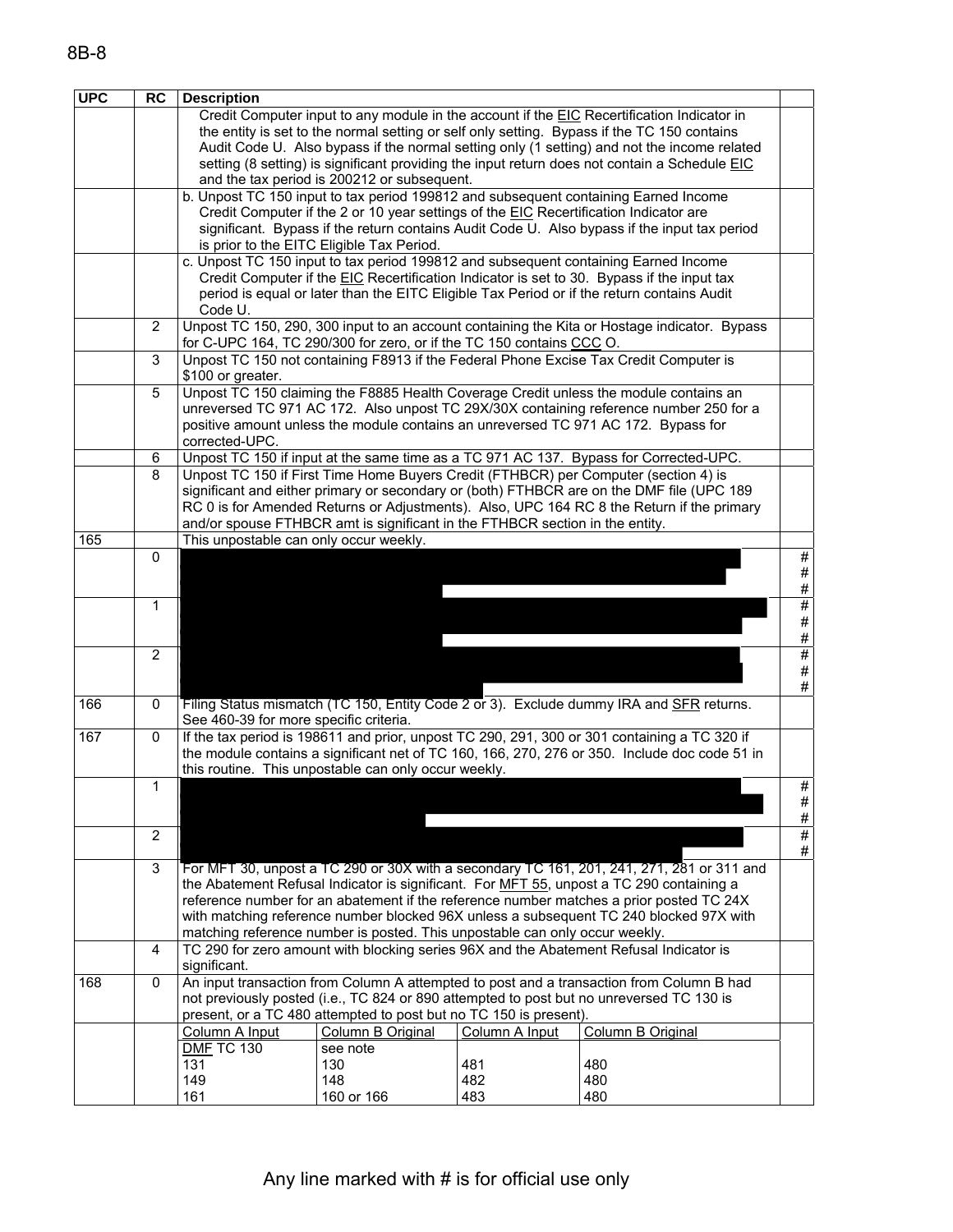| <b>UPC</b> | RC | <b>Description</b> |                       |             |                             |  |
|------------|----|--------------------|-----------------------|-------------|-----------------------------|--|
|            |    | 162                | 160 or 161            | 494         | 494                         |  |
|            |    | 171                | 170 or 176            | 495         | 494                         |  |
|            |    |                    |                       | 502CSED in  | 500                         |  |
|            |    |                    |                       | must match  | 240 (Ref#                   |  |
|            |    |                    |                       | 520 CC 82   | 618,622,628,630,631 Or 665- |  |
|            |    |                    |                       |             | 673)                        |  |
|            |    | 201                | 200                   |             |                             |  |
|            |    | 241                | 240                   | 521         | 520                         |  |
|            |    | 271                | <b>Restricted FTP</b> | 522         | 520                         |  |
|            |    |                    |                       |             |                             |  |
|            |    | 272                | <b>Restricted FTP</b> | 531         | 530                         |  |
|            |    | 281                | 280 or 286            | 532         | 530                         |  |
|            |    | 290 (blking Series | 290 (Blking Series    | 535         | 534                         |  |
|            |    | 970-979)           | 960-969)              | 542         | 540                         |  |
|            |    | 294                | 295, 305              | 571         | 570 or 576                  |  |
|            |    | 304                | 305, 295              | 572         | 570 or 576                  |  |
|            |    | 311                | 310                   |             |                             |  |
|            |    | 321                | 320                   | 592         | 590 thru 599                |  |
|            |    | 342                | 340 or 341            | 611         | 610 (or remit)              |  |
|            |    | 351                | 350                   | 612         | 610 TC 150/97X              |  |
|            |    | 361                | 360                   | 632         | 630 or 636                  |  |
|            |    | 428                | 420, 424 (Doc         | 637         | 636                         |  |
|            |    |                    | Code not 51/52)       | 641         | 640                         |  |
|            |    | 451 (Except Doc.   | 450                   | 642         | 640                         |  |
|            |    | Code 52)           |                       | 661         | 660, or 430                 |  |
|            |    | 462                | 460                   |             |                             |  |
|            |    | 470 CC 95          | Ref.                  | 662         | 660, 666, 430               |  |
|            |    |                    | #622,628,630,631,     |             |                             |  |
|            |    | 471                | 665-673               |             |                             |  |
|            |    | 472                | 470                   |             |                             |  |
|            |    | 472 CC 95          | 470                   | 671         | 670                         |  |
|            |    | 475                | 470 CC 95             | 672         | 670                         |  |
|            |    | 682                | 474                   | 681         | 680                         |  |
|            |    | 691                | 680                   | 821         | 826                         |  |
|            |    | 692                | 690                   | 822         | 820 or 824                  |  |
|            |    | 694                |                       |             |                             |  |
|            |    |                    | 690                   | 824         | 130                         |  |
|            |    | 695                | 360                   | 832         | 830 or 836                  |  |
|            |    | 701                | 694                   | 843         | 841                         |  |
|            |    | 702                | 706                   | 844         | 840 or 846                  |  |
|            |    | 712                | 700                   | 845         | 844                         |  |
|            |    | 721                | 710 or 716            | 851         | 850                         |  |
|            |    | 722                | 720                   | 852         | 850 or 856                  |  |
|            |    | 731                | 720                   | 890         | 130                         |  |
|            |    | 732                | 736                   | 892         | 890 or 896                  |  |
|            |    | 742                | 730                   | 897         | 896                         |  |
|            |    | 762                | 740                   |             |                             |  |
|            |    | 765                | 760                   | 911         | 910                         |  |
|            |    | 766                | 764 or 768            | 912         | 914                         |  |
|            |    | 767                | 898                   |             |                             |  |
|            |    | 772                | 766                   | 915         | 916 or 918                  |  |
|            |    | 781                | 770 or 776            | 917         | 916                         |  |
|            |    | 782                | 780                   | 919         | 918                         |  |
|            |    | 788                | 780                   | 922         | 922                         |  |
|            |    | 792                | 780                   | 932         | 930                         |  |
|            |    | 802                | 790 or 796            |             |                             |  |
|            |    | 807                | 800 or 806            | 961         | 960                         |  |
|            |    | 810                | 800 or 806            |             |                             |  |
|            |    | 811                | 810                   | 971 (AC 1-9 | 150,976,977                 |  |
|            |    |                    | 810                   | only)       | see note 21                 |  |
|            |    |                    |                       | 971 AC 56   | 971 AC 63                   |  |
|            |    |                    |                       | 971 AC 163  | 971 AC 97                   |  |
|            |    |                    |                       | 971 AC 96   | 971 AC 93                   |  |
|            |    |                    |                       | 971 AC 94   | See PRP 460-2(5)            |  |
|            |    |                    |                       |             |                             |  |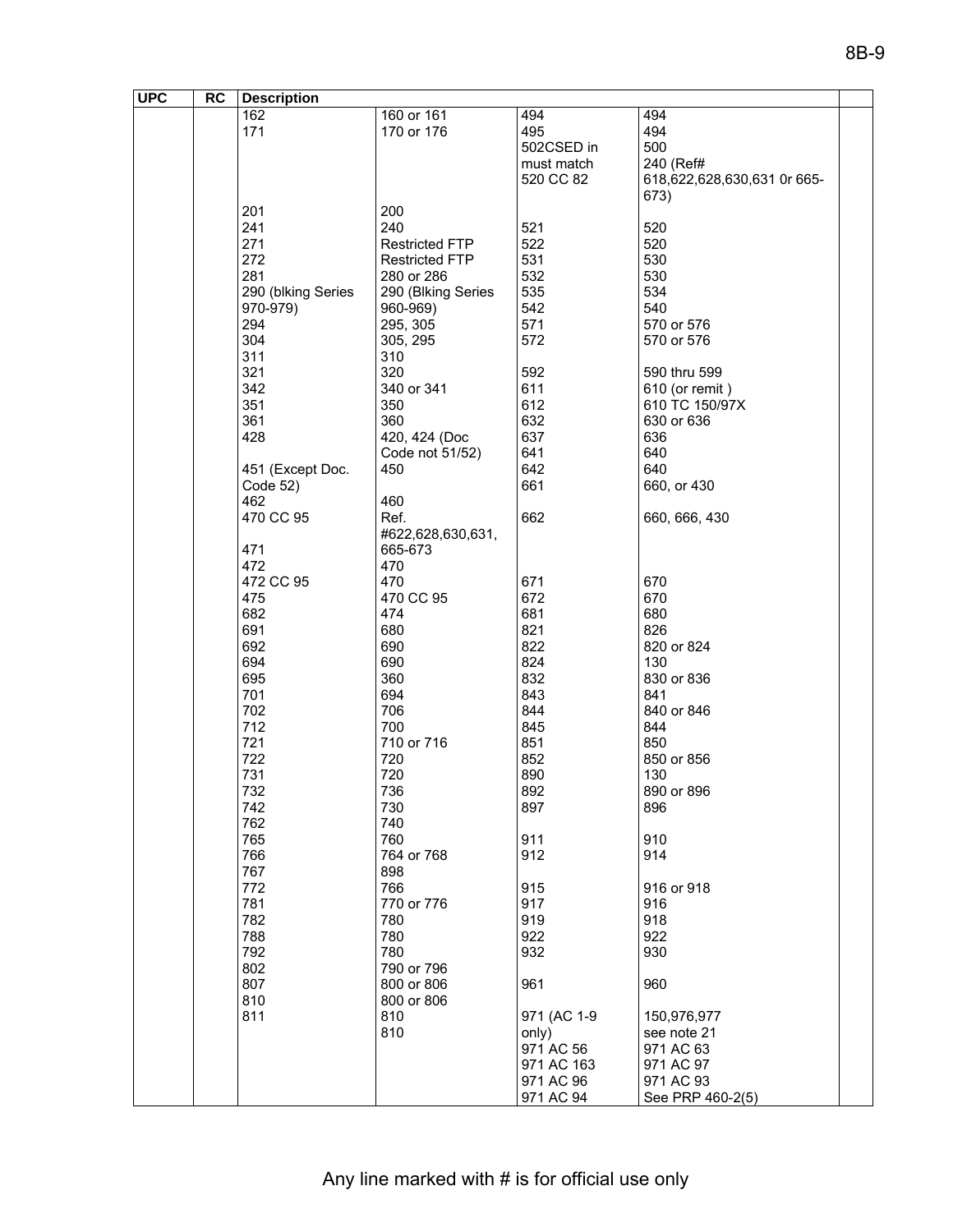| <b>UPC</b> | <b>RC</b> | <b>Description</b>                  |                                                                                     |            |                                                                                                                                                                                      |  |  |
|------------|-----------|-------------------------------------|-------------------------------------------------------------------------------------|------------|--------------------------------------------------------------------------------------------------------------------------------------------------------------------------------------|--|--|
|            |           |                                     |                                                                                     | 972.       | See PRP 460-2                                                                                                                                                                        |  |  |
|            |           |                                     |                                                                                     | 971 AC 145 | 971 ac 146                                                                                                                                                                           |  |  |
|            |           |                                     |                                                                                     | 971 AC 148 | Unpost unless checkbox set                                                                                                                                                           |  |  |
|            |           |                                     |                                                                                     | 971 AC 263 |                                                                                                                                                                                      |  |  |
|            |           | <b>Notes</b>                        |                                                                                     |            |                                                                                                                                                                                      |  |  |
|            |           |                                     |                                                                                     |            | 1. If matching to TC 896 reflecting MFT 29, the transaction must have blocking series 700-719                                                                                        |  |  |
|            |           |                                     |                                                                                     |            | and Spouse Indicators must match. If matching to TC 896 with other than MFT 29, input                                                                                                |  |  |
|            |           |                                     | TC 892 must have blocking series other than 700-719.                                |            |                                                                                                                                                                                      |  |  |
|            |           |                                     | 2. If the 57 Hold is no longer in effect, the input transaction will be unpostable. |            |                                                                                                                                                                                      |  |  |
|            |           |                                     |                                                                                     |            | 3. TC 63X Refundable Credit Identification Number field must match a TC 63X in the same                                                                                              |  |  |
|            |           |                                     |                                                                                     |            | Refundable Credit Identification Number Series (i.e., 02 and 03). This processing is                                                                                                 |  |  |
|            |           | obsolete.                           |                                                                                     |            |                                                                                                                                                                                      |  |  |
|            |           |                                     |                                                                                     |            | 4. TC 494 must match organization source code of prior posted TC 494. TC 494 will unpost                                                                                             |  |  |
|            |           |                                     |                                                                                     |            | 168 if TC 922 with a latest process code of 7X for 8611 and prior, 3X for 8612-8811, 75, 76,<br>or 77 for 8812 and subsequent; or TC 420 or TC 424 are present. TC 495 must match an |  |  |
|            |           | organization source code of TC 494. |                                                                                     |            |                                                                                                                                                                                      |  |  |
|            |           |                                     | 5. TC 131 non DMF must match non DMF TC 130.                                        |            |                                                                                                                                                                                      |  |  |
|            |           |                                     | 6. TC 897 must match DMF TC 896 and match on agency and subagency codes.            |            |                                                                                                                                                                                      |  |  |
|            |           |                                     | 7. TC 766 that contain an OTN must match the OTN of TC 898.                         |            |                                                                                                                                                                                      |  |  |
|            |           |                                     |                                                                                     |            | 8. TC 521/2 with CC 6X if there is no unreversed TC 520 with matching 6X closing code.                                                                                               |  |  |
|            |           |                                     |                                                                                     |            | TC 521/2 with CC 73 if there is no unreversed TC 520 CC 73 posted cycle 200201 or                                                                                                    |  |  |
|            |           | subsequent.                         |                                                                                     |            |                                                                                                                                                                                      |  |  |
|            |           |                                     | TC 521/2 with CC 76 or 77 if there is no unreversed TC 520 CC 76/77.                |            |                                                                                                                                                                                      |  |  |
|            |           |                                     | TC 521/2 CC 81 if there is not an unreversed TC 520 CC 81.                          |            |                                                                                                                                                                                      |  |  |
|            |           |                                     |                                                                                     |            | TC 521/2 CC 83 if there is not an unreversed TC 520 CC 83 posted cycle 9201 or later.                                                                                                |  |  |
|            |           |                                     | TC 521/2 CC 85 if there is not an unreversed TC 520 CC 85.                          |            |                                                                                                                                                                                      |  |  |
|            |           |                                     | TC 521/2 CC 86 if there is not an unreversed TC 520 CC 86.                          |            |                                                                                                                                                                                      |  |  |
|            |           |                                     | TC 521/2 CC 87 if there is not an unreversed TC 520 CC 87.                          |            |                                                                                                                                                                                      |  |  |
|            |           |                                     | TC 521/2 CC 88 if there is not an unreversed TC 520 CC 88.                          |            |                                                                                                                                                                                      |  |  |
|            |           |                                     | TC 521/2 CC 89 if there is not an unreversed TC 520 CC 89.                          |            |                                                                                                                                                                                      |  |  |
|            |           |                                     |                                                                                     |            | TC 521/2 not carrying closing code if there is not an unreversed TC 520 with closing                                                                                                 |  |  |
|            |           |                                     | code other than 76, 77, 81, 83, or 85-89.                                           |            |                                                                                                                                                                                      |  |  |
|            |           |                                     |                                                                                     |            | TC 521 with a statistical indicator if the module does not contain an unreversed TC 520 with                                                                                         |  |  |
|            |           | CC 81, 83, or 85-89.                |                                                                                     |            |                                                                                                                                                                                      |  |  |
|            |           |                                     |                                                                                     |            | 9. TC 922 update (process code other than 00) and no TC 922 previously posted. (Bypass for                                                                                           |  |  |
|            |           | corrected UPC 168).                 |                                                                                     |            |                                                                                                                                                                                      |  |  |
|            |           | 10. IRDM TC 925                     |                                                                                     |            |                                                                                                                                                                                      |  |  |
|            |           |                                     |                                                                                     |            | a. Any TC 925 with process code other than 0000 if there isn't a TC 925 is posted in                                                                                                 |  |  |
|            |           |                                     |                                                                                     |            | the module after resequencing for one week. Use resequence code 35. Bypass for                                                                                                       |  |  |
|            |           | corrected unpostable.               |                                                                                     |            | b. Any TC 925 with a 'closing' process code and the last posted TC 925 contains a                                                                                                    |  |  |
|            |           |                                     |                                                                                     |            | 'closing process code on the last significant process code. Bypass for corrected                                                                                                     |  |  |
|            |           | unpostable.                         |                                                                                     |            |                                                                                                                                                                                      |  |  |
|            |           |                                     |                                                                                     |            | c. Any TC 925 with Process code 4050 ('Reconsideration Received' process code) and                                                                                                   |  |  |
|            |           |                                     |                                                                                     |            | the last posted TC 925 doesn't contain a 'closing process code on the last significant                                                                                               |  |  |
|            |           | process code.                       |                                                                                     |            |                                                                                                                                                                                      |  |  |
|            |           |                                     |                                                                                     |            | 11. The 148 indicator in the TC 149 must match the 148 indicator in the posted TC 148.                                                                                               |  |  |
|            |           | Unpost if they don't match          |                                                                                     |            |                                                                                                                                                                                      |  |  |
|            |           |                                     | 12. Unpost TC 810 if an unreversed TC 810 is present.                               |            |                                                                                                                                                                                      |  |  |
|            |           |                                     |                                                                                     |            | 13. Unpost a non-civil penalty TC 241 if there is no non-civil penalty TC 240 in the module.                                                                                         |  |  |
|            |           |                                     |                                                                                     |            | 14. Doc code 51 TC 370 containing TC 576 if TC 576 is already posted or containing TC 577 if                                                                                         |  |  |
|            |           | no TC 576 is posted                 |                                                                                     |            |                                                                                                                                                                                      |  |  |
|            |           | <b>DMF TC 130.</b>                  |                                                                                     |            | 15. DMF TC 131 type 00, 02, 10, or 12 input to an account without a current calendar year                                                                                            |  |  |
|            |           |                                     |                                                                                     |            | 16. DMF TC 131 type 01 with the year of original offset not equal to the year of the TC 130 or                                                                                       |  |  |
|            |           | 132.                                |                                                                                     |            |                                                                                                                                                                                      |  |  |
|            |           |                                     | 17. Consider TC 716 followed by TC 667 with Julian Date of 999 to be reversed.      |            |                                                                                                                                                                                      |  |  |
|            |           |                                     | a TC 271 or TC 272 even if an unreversed TC 270 or TC 276 is posted.                |            | 18. If a doc. code 52 or doc code 51 blocked other than 100-159 transaction is posted, unpost                                                                                        |  |  |
|            |           |                                     |                                                                                     |            | 19. TC 271 secondary to TC 29X with RC 62 will post even if no TC 270 or TC 276 is posted.                                                                                           |  |  |
|            |           |                                     |                                                                                     |            |                                                                                                                                                                                      |  |  |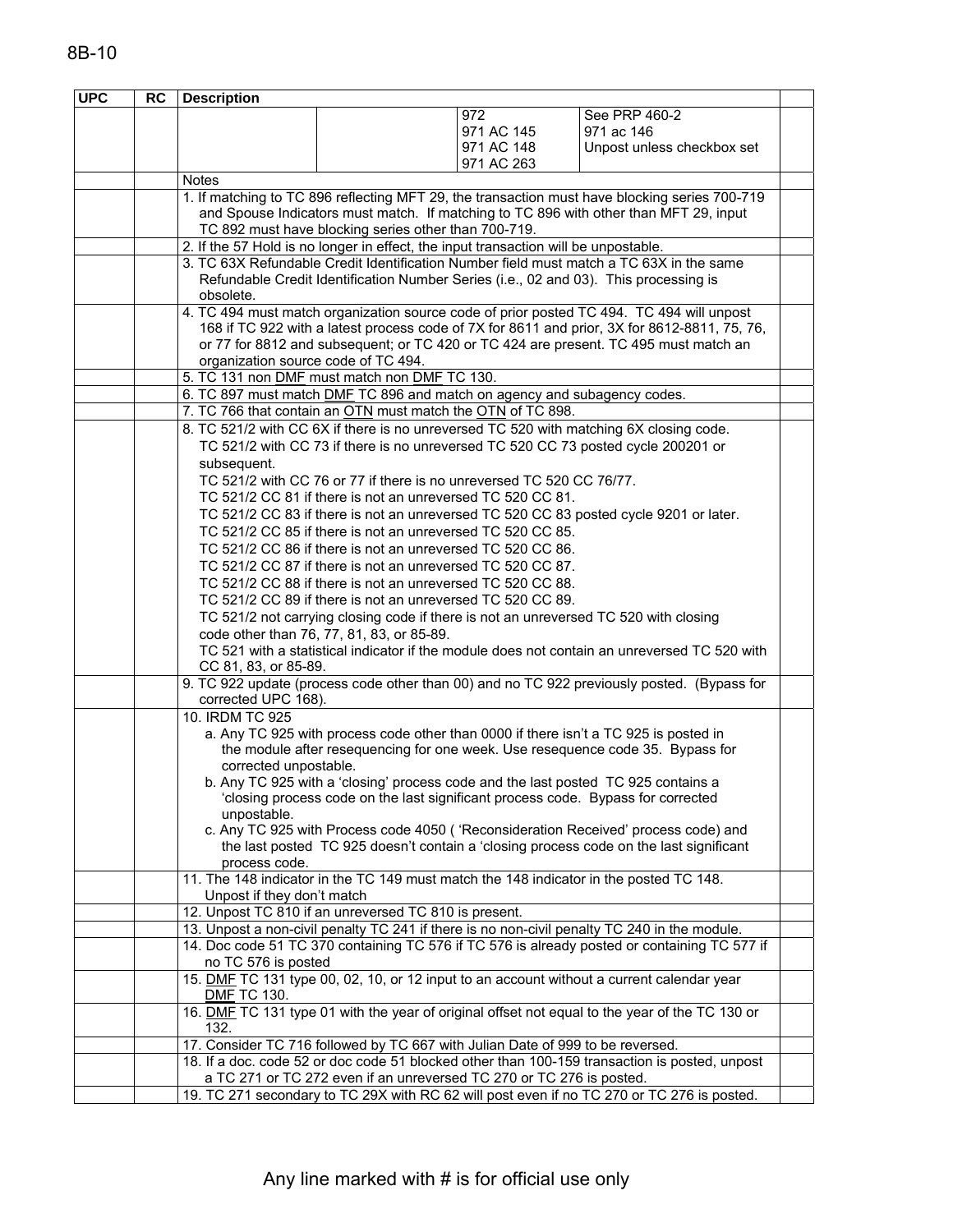| <b>UPC</b> | <b>RC</b>      | <b>Description</b>                                                                                                                                                                                  |      |
|------------|----------------|-----------------------------------------------------------------------------------------------------------------------------------------------------------------------------------------------------|------|
|            |                | 20. Unpost a Pre-Offset DMF TC 130 (contains FLC 66) input to an account containing a                                                                                                               |      |
|            |                | service center zip code. These are 39901, 05501, 64999, 45999, 73301, 00501, 19255,                                                                                                                 |      |
|            |                | 84201, 37501, 93888.                                                                                                                                                                                |      |
|            |                | 21. Unpost TC 972 AC 84/85 if the applicable value of the Enrollment Code field in the entity is                                                                                                    |      |
|            |                | not significant                                                                                                                                                                                     |      |
|            |                | 22. TC 971 AC 56 will unpost unless the EIC Eligibility Indicator is set.                                                                                                                           |      |
|            |                | 23. TC 766 with an OTN must match the OTN of a TC 898. Also unpost a TC 29X containing                                                                                                              |      |
|            |                | reason code 86, 87, 89, 90, or 91 unless the record contains an OTN. Also note the                                                                                                                  |      |
|            |                | amount can't exceed the net of TC 898/899 with matching OTN.                                                                                                                                        |      |
|            |                | 24. TC 29X/30X input to MFT 31 that contain Priority Code 9 will bypass UPC 168 for                                                                                                                 |      |
|            |                | reference number 807, 765, and 767. Also bypass for TC 370 blocking series 900-94 input                                                                                                             |      |
|            |                | to MFT 31 that contain TC 802, 765, or 767. Continue to unpost if other reference                                                                                                                   |      |
|            |                | numbers or transactions are input if a matching original transaction is not present. TC 767                                                                                                         |      |
|            |                | input with doc code 51 will never contain a reference number. Bypass the check that                                                                                                                 |      |
|            |                | forces the reference number to match.                                                                                                                                                               |      |
|            |                | 25 The XREF TIN in TC 971 AC 100-108 & 144 input to MFT 30 must match the Primary or                                                                                                                |      |
|            |                | Secondary SSN for the controlling name line. In addition, the matched SSN must be valid.                                                                                                            |      |
|            |                | Otherwise, send UPC 168. Also unpost if the XREF information matches a prior posted                                                                                                                 |      |
|            |                | unreversed TC 971 with matching AC. Also unpost a 971 AC 100-108 input to a module                                                                                                                  |      |
|            |                | containing an unreversed TC 971 AC 100-108 with non-matching action codes.                                                                                                                          |      |
|            |                | 26. Adjustment containing reference number 808, 809, 810 or 811 if the TC 29X/TC 30X                                                                                                                |      |
|            |                | credit reference number 80X or 81X indicator is set                                                                                                                                                 |      |
|            |                | 27. TC 971 AC 50 with input value WI if the entity contains a ULC of 66 or 98.                                                                                                                      |      |
|            |                | 28. Unpost TC 971 AC 276 or 277 unless the module contains an unreversed TC 971 AC 275.                                                                                                             |      |
|            |                | 29. If the input TC 972 AC 69 contains an XREF SSN, the XREF SSN must match the XREF                                                                                                                |      |
|            |                | SSN in an unreversed TC 971 AC 69. If none found, send UPC 168.                                                                                                                                     |      |
|            |                | 30. TC 290 Julian date 999 input to a tax module with TC971 AC 151 followed by a TC 291                                                                                                             |      |
|            |                | with amount equal to the Acceptable Total tax amount in the TC150.                                                                                                                                  |      |
|            |                | 31. MFT 55 TC 695 if there is not a TC 361 with matching MFT, Tax Period and Amount input                                                                                                           |      |
|            |                | with it. MFT 55 TC 361 if no TC 695 with matching MFT, Tax Period and amount input                                                                                                                  |      |
|            |                | with it.                                                                                                                                                                                            |      |
|            |                | 32. Unpost a Document Code 51 TC 767 when it does not match the transaction date of the                                                                                                             |      |
|            |                | posted TC 766.                                                                                                                                                                                      |      |
|            | 1              | If Lifetime Exclusion had been previously claimed and input transaction value is different from<br>the Master File value and year's digits of input transaction are not equal to Master File year's |      |
|            |                | digits; or if Lifetime Exclusion had not been previously claimed and input transaction has a                                                                                                        |      |
|            |                | value of "8". This processing is obsolete.                                                                                                                                                          |      |
|            | 2              | TC 016 from IDRS for PDT with blocking series 700-749 or 750-799 and the indicator value is                                                                                                         |      |
|            |                | the same as the current Master File value.                                                                                                                                                          |      |
|            | 3              |                                                                                                                                                                                                     | #    |
|            |                |                                                                                                                                                                                                     | #    |
|            |                |                                                                                                                                                                                                     | #    |
|            |                |                                                                                                                                                                                                     | $\#$ |
|            | 4              | Reserved                                                                                                                                                                                            |      |
|            | 5              | Reserved                                                                                                                                                                                            |      |
|            | 6              | TC 290/300 containing reference number 500-696 and 700-759 for a negative amount                                                                                                                    |      |
|            |                | attempting to post to a module that does not contain a posted TC 240 with matching reference                                                                                                        |      |
|            |                | number (see PRP 460-19). Note that reference numbers 697 and 699 for a negative amount                                                                                                              |      |
|            |                | requires an unreversed TC 240 with reference number 618. Unpost 168 a TC 290 containing                                                                                                             |      |
|            |                | reference number 697 or 699 for a positive amount input to a module that contains a TC 241                                                                                                          |      |
|            |                | (after performing normal date matching) if the TC 241 does not contain a matching CRN 698                                                                                                           |      |
|            |                | EIN.                                                                                                                                                                                                |      |
|            | $\overline{7}$ |                                                                                                                                                                                                     | #    |
|            |                |                                                                                                                                                                                                     | $\#$ |
|            |                |                                                                                                                                                                                                     | $\#$ |
|            |                |                                                                                                                                                                                                     |      |
|            |                |                                                                                                                                                                                                     |      |
|            | 8              | TC 290 containing reference number 698 with an amount (note: for reference number 698, the                                                                                                          |      |
|            |                | amount is actually a XREF EIN and it should only be input if reference number 618 is also                                                                                                           |      |
|            |                | input on the same adjustment) not equal to the XREF EIN contained in an unreversed TC 971                                                                                                           |      |
|            |                | AC 97 posted in the same or prior cycle. Also perform this check for TC 370 containing a BMF                                                                                                        |      |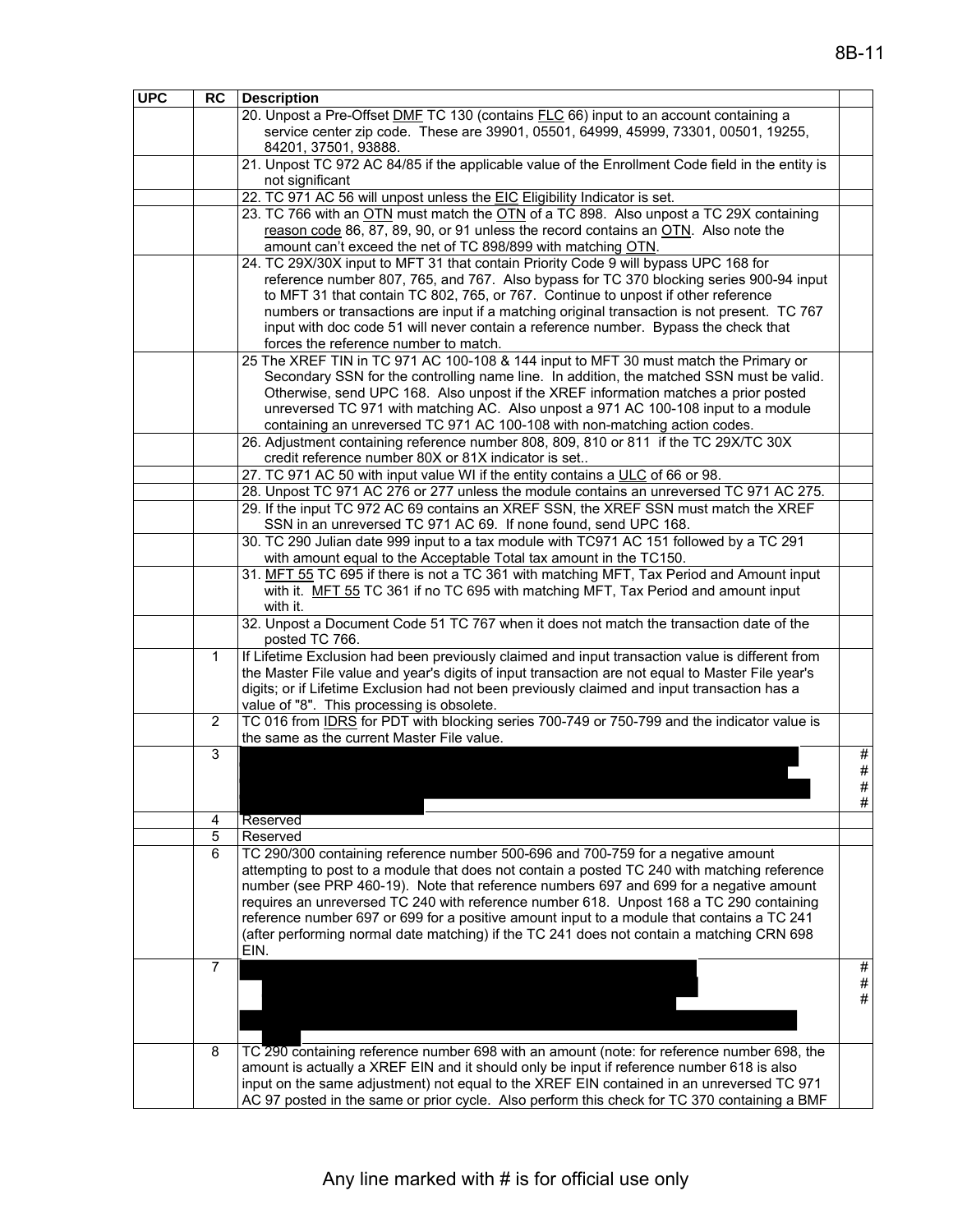| 8B-12 |  |  |
|-------|--|--|
|       |  |  |

| <b>UPC</b> | <b>RC</b>      | <b>Description</b>                                                                                                                                                              |  |
|------------|----------------|---------------------------------------------------------------------------------------------------------------------------------------------------------------------------------|--|
|            |                | TIN that does not match the EIN in a TC 971 AC 97. Bypass this check if the 698 is input with                                                                                   |  |
|            |                | reference number 697 or 699 signed positive. Also bypass this check for TC 290 carrying                                                                                         |  |
|            |                | reference number 618 for a negative amount. Only perform this check if the reference number                                                                                     |  |
|            |                | 618 amount is positive (a positive amount results in the posting of a TC 240).                                                                                                  |  |
|            | 9              | TC 015/030 with doc code 50 that is input to an account that does not contain a module in                                                                                       |  |
|            |                | status 03 with indicator other than 8, 22, 26, or 60. Bypass this check if the BOD Code is WI                                                                                   |  |
| 169        |                | and the input AO value (which is really a CLC) is 21-27 or 35.<br>Also see PRP 460-39                                                                                           |  |
|            | 0              | TC 290/300 containing reference number 003, 004, 007, 073, 997 and 998 should unpost                                                                                            |  |
|            |                | unless a Schedule H TC 150 is present with an EIN for the Primary Taxpayer or an                                                                                                |  |
|            |                | adjustment is present with reference number 993. This unpostable can only occur weekly.                                                                                         |  |
|            |                | TC 290/300 containing reference number 903, 904, 907, 973, 995 and 996 should unpost                                                                                            |  |
|            |                | unless a Schedule H TC 150 is present with an EIN for the Secondary Taxpayer or an                                                                                              |  |
|            |                | adjustment is present with reference number 994. Bypass if the input record contains a                                                                                          |  |
|            |                | reference number 993 or 994 as appropriate. Do not bypass for this condition if input to MFT                                                                                    |  |
|            |                | 31 unless the module contains a TC 150. This unpostable can only occur weekly.                                                                                                  |  |
|            | 1              | No name line exists for the entity in the years prior to and including that of the tax period of the                                                                            |  |
|            |                | input transaction (Entity Change transaction containing an <b>FSC</b> or S-SSN only).                                                                                           |  |
|            | $\overline{c}$ | Filing Status mismatch (Entity Change transactions).                                                                                                                            |  |
|            | 3              | An adjustment carrying reference number 874 or 894 input to a module that is not controlled                                                                                     |  |
|            |                | by a joint name line or not containing a S-SSN This unpostable can only occur weekly.                                                                                           |  |
|            | $\overline{4}$ | An adjustment carrying reference number 879 input to a module that is not controlled by a joint                                                                                 |  |
|            | 5              | name line and not containing a S-SSN. This unpostable can only occur weekly.<br>An adjustment carrying reference number 892 input to a module that is not controlled by a joint |  |
|            |                | name line or not containing a S-SSN. This unpostable can only occur weekly.                                                                                                     |  |
|            | 6              | An adjustment carrying reference number 896 input to a module that is not controlled by a joint                                                                                 |  |
|            |                | name line or not containing a S-SSN. This unpostable can only occur weekly.                                                                                                     |  |
|            | 7              | An adjustment carrying reference number 899 input to a module that is not controlled by a joint                                                                                 |  |
|            |                | name line or not containing a S-SSN. This unpostable can only occur weekly.                                                                                                     |  |
|            | 8              | An adjustment carrying Schedule H reference numbers for the spouse input to a module that                                                                                       |  |
|            |                | is not controlled by a joint name line or not containing a S-SSN. This unpostable can only                                                                                      |  |
|            | 9              | occur weekly.                                                                                                                                                                   |  |
|            |                | TC 150 input to MFT 30 with FSC 2 (including dummy IRA) containing an IRA 5329                                                                                                  |  |
|            |                | (section 26 or 27) with significance in the Total Tax Retirement Contribution Sec 26/Sec 27<br>Computer field and any of the following conditions are met:                      |  |
|            |                | (a) Not containing a Spouse Indicator. Containing a spouse indicator greater than 02, or                                                                                        |  |
|            |                | containing a section 26 and 27 with spouse indicators of equal value.                                                                                                           |  |
|            |                | (b) Spouse Indicator of 2 and S-SSN in controlling name line is missing or invalid. Bypass if                                                                                   |  |
|            |                | RPC E is present providing taxpayers are both using the same last name.                                                                                                         |  |
| 170        | 0              | Unpost TC 290 with blocking series 290-299 when an amended return is already posted;                                                                                            |  |
|            |                | duplicate return freeze is on; the original return contained any math error codes (bypass for                                                                                   |  |
|            |                | this condition if the adjustment contains priority code 8); or if an unreversed TC 576 is present                                                                               |  |
|            |                | in the module.                                                                                                                                                                  |  |
| 171        |                | This unpostable can only occur weekly.                                                                                                                                          |  |
|            | 0              | When a TC 520 CC 83, CC 85 or 88 is in effect, all debit TC 29X (including civil penalty                                                                                        |  |
|            |                | assessments), debit TC 30X, and balance due returns input to a tax period ending prior to                                                                                       |  |
|            |                | the Post Petition Date in the entity. Bypass for corrected UPC 171. Also bypass if the                                                                                          |  |
|            |                | Post Petition Date in the entity is 10/22/1994 or later.<br>NOTE: TC 150, 29X, 30X and 370 transactions will bypass all unpostable checks for purged                            |  |
|            |                | bankruptcy cases except UPC 171. Bypass for all MFT 29 transactions and TC 370 doc code                                                                                         |  |
|            |                | 52 with Julian Date 999.                                                                                                                                                        |  |
|            | 1              | TC 470 CC 90 input to a module containing an unreversed TC 520 CC 6X, 81, 83, or 85-89.                                                                                         |  |
|            | 2              | Unpost TC 971 AC 31 input to an account not containing significance in the entity CC 83, 2                                                                                      |  |
|            |                | bit of 52 Hold (used for CC 81), 85, or 86-89 indicators.                                                                                                                       |  |
|            |                | Unpost TC 971 AC 32 input to an account not containing significance in the entity OIC DO                                                                                        |  |
|            |                | field. Bypass for corrected UPC 171.                                                                                                                                            |  |
|            |                | Unpost TC 971 AC 131 input to a module not containing an unreversed TC 971 AC 65.                                                                                               |  |
|            | 3              | If the module contains an unreversed TC 604, unpost any TC 29X or TC30X for a credit                                                                                            |  |
|            |                | amount. Also unpost if any of the secondary transactions or reference numbers cause the net                                                                                     |  |
|            |                | adjustment amount to be credit. If the module contains an unreversed TC 604 with Julian                                                                                         |  |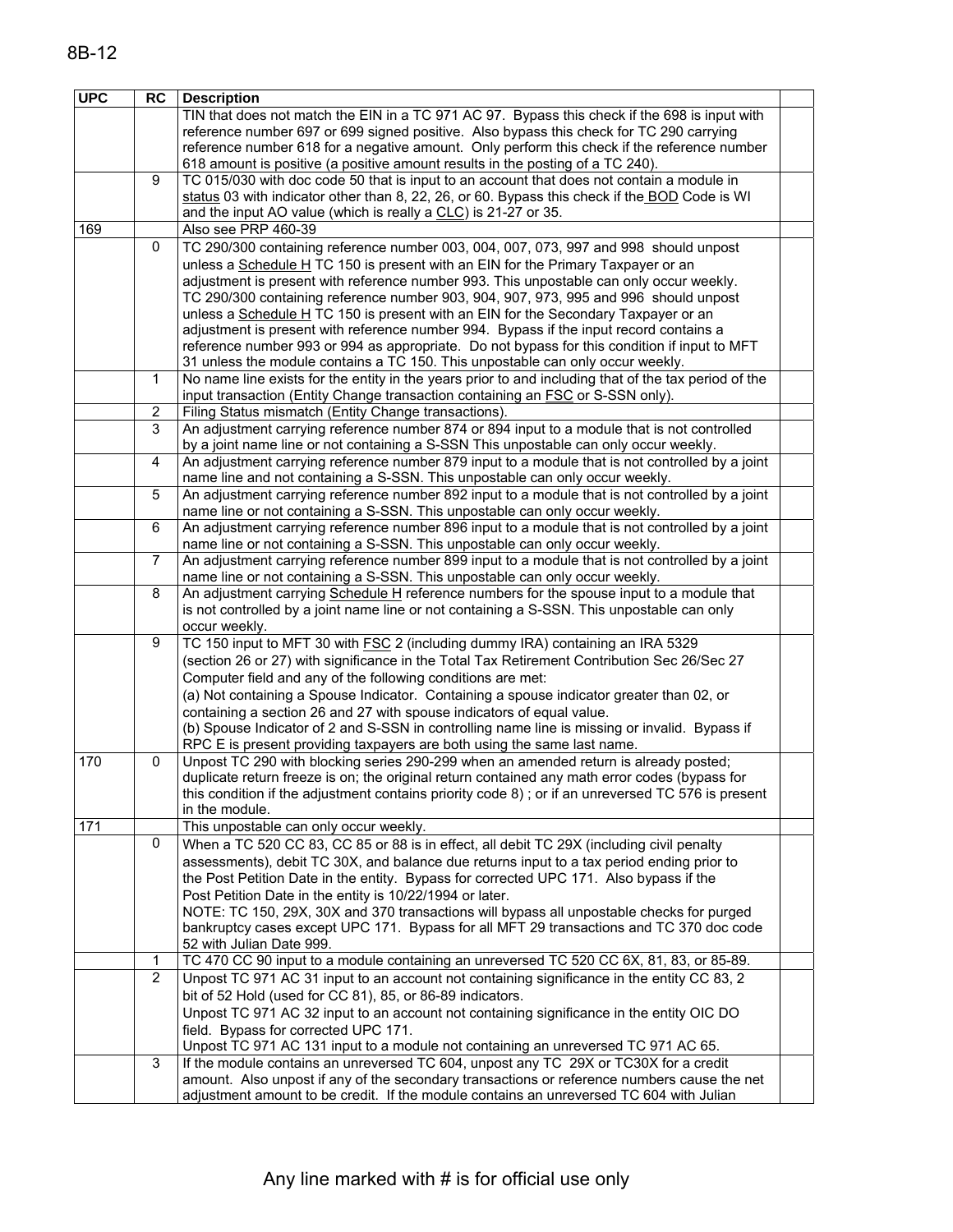| <b>UPC</b> | <b>RC</b>      | <b>Description</b>                                                                                                                                                                      |  |
|------------|----------------|-----------------------------------------------------------------------------------------------------------------------------------------------------------------------------------------|--|
|            |                | Date 996, unpost any payment dated earlier than the transaction date of the TC 604.                                                                                                     |  |
|            | 4              | Unpost 171 a TC 520 CC 6X containing a transaction date that does not match the CC 6X                                                                                                   |  |
|            |                | Transaction Date element maintained in the entity balance section. Bypass for C-UPC 171                                                                                                 |  |
|            |                | and TC 520 blocked 990-999.<br>Reserved                                                                                                                                                 |  |
| 172<br>173 | 0<br>0         | TC 29X blocked 200-289 if TC 150 is not posted. Current year TC 29X blocked 200-289                                                                                                     |  |
|            |                | will resequence for 16 cycles prior to unposting if TC 150 does not post.                                                                                                               |  |
|            |                | TC29X blocked 200-289 with CRN 256, 257 or 388 input to module with prior posted TC766                                                                                                  |  |
|            |                | CRN 256,257 or 388                                                                                                                                                                      |  |
|            | $\mathbf{1}$   | TC 29X blocking series 290-299 with line reference no. 403 and no TC 150 posted. This                                                                                                   |  |
|            |                | condition is obsolete.                                                                                                                                                                  |  |
|            | $\overline{2}$ | TC 290 blocking series 490-499 with a secondary TC 766 attempting to post to a module                                                                                                   |  |
|            |                | containing 52 TC 766 Doc Code 54 blocking series 490-499. This unpostable can only occur                                                                                                |  |
|            |                | weekly.                                                                                                                                                                                 |  |
|            | 3              | TC 290 blocking series 400-439 or 450-499 with a secondary TC 766 attempting to post to a                                                                                               |  |
|            | 4              | module with a TC 150 posted. This unpostable can only occur weekly.<br>TC 424 with Push Code 036 if the module already contains a TC 150. This unpostable can                           |  |
|            |                | only occur weekly.                                                                                                                                                                      |  |
|            | 5              | If no TC 150 is settled in the module, unpost the following transactions: 160, 170, 270, 290                                                                                            |  |
|            |                | (except blocked 290-299 or 980-989, or 400-499 carrying reference number 766, TC 281),                                                                                                  |  |
|            |                | 291, 300, 301, 320, 340, 350, 360, 420, 424 (with Push Code other than 010, or 019-041 or                                                                                               |  |
|            |                | 049-[Note: A second TC 424 PUSH CODE 010 will UPC 173 RC 5 if no TC 150 is posted]),                                                                                                    |  |
|            |                | 429, 680, 770, 811 (with significant credit release amount), 830, 915, 922, TC 925, 971 AC 01-                                                                                          |  |
|            |                | 09. These transactions will resequence for up to 2 weeks prior to unposting. Use Resequence                                                                                             |  |
|            |                | code 49. This transactions will resequence until the last day of the cycle - Thursday. Do not<br>perform this unpostable check for MFT 31 (unless reference number 999 is input) and 55 |  |
|            |                | transactions.                                                                                                                                                                           |  |
|            | 6              | TC 421 attempting to post and TC 150 is not present, unless the module contains an                                                                                                      |  |
|            |                | unreversed TC 424.                                                                                                                                                                      |  |
|            | 7              | Unpost a TC 29X/30X containing reference number 878 or 879 input to a module that does not                                                                                              |  |
|            |                | contain a TC 150 posted cycle 198601 or subsequent. Also unpost TC 29X/30X input to MFT                                                                                                 |  |
|            |                | 31 containing reference numbers415, , 402, 403, 878, 879, , 885, 886, 887, 888, 889, 891,                                                                                               |  |
|            |                | 892, 895, 896, 898, 899, or 999 unless TC 150 is posted in the module. Additionally, unpost                                                                                             |  |
|            |                | TC 29X/30X input to MFT 31 containing significance in the Data Reference Number fields<br>unless TC 150 is present. This unpostable can only occur weekly.                              |  |
| 174        | 0              | TC 018 attempting to post and none of the modules have the 740 freeze on.                                                                                                               |  |
| 175        | 0              | TC 820, 824, 830 or 890 after resequencing 1 week if the amount still exceeds the credit                                                                                                |  |
|            |                | balance. (UPC 168 has priority over this check except for TC 820 or TC 830).                                                                                                            |  |
| 176        |                | This unpostable can only occur weekly.                                                                                                                                                  |  |
|            | 0              | TC 150 or 430 which would create an entity on the invalid segment. Bypass for corrected                                                                                                 |  |
|            |                | unpostable 176, TC 150 or 430 with high order digit of 9 (temporary SSN), Form 1040C TC                                                                                                 |  |
|            |                | 430 (Doc. Code 61), TC 150 with CCC X, and TC 150 or 430 with the Accretion Indicator. See<br>460-39                                                                                    |  |
| 177        |                | This unpostable can only occur weekly.                                                                                                                                                  |  |
|            | 0              | Module creating transactions attempting to post to an account on the valid segment with the                                                                                             |  |
|            |                | Scrambled SSN Indicator set to 01, 10, 12, or 20 if the MFR is set to 08. In addition, unpost all                                                                                       |  |
|            |                | transactions except TC 01X with a significant Scrambled SSN value or 020 if the Scrambled                                                                                               |  |
|            |                | SSN indicator is set to 13 or 23. See 460-39. Bypass this check if the TC 370 is for the                                                                                                |  |
|            |                | recoverable retention register (TC 370 contains doc code 52 with Julian Date 999 or doc code                                                                                            |  |
|            |                | 51 with Julian Date 999 or 997).                                                                                                                                                        |  |
| 178        | 0<br>1         | TC 460 with an extension date prior to RDD or extended RDD.<br><b>CSED</b>                                                                                                              |  |
|            |                | (a) If the transaction date of the TC 500 is later than the latest CSED. Bypass                                                                                                         |  |
|            |                | for CC 52, 54, or CC 56.                                                                                                                                                                |  |
|            |                | (b) The CSED from the TC 550 is not greater than 10 years from 23C date of                                                                                                              |  |
|            |                | the latest assessment in module. Bypass for TC 550 b/s 990-999.                                                                                                                         |  |
|            |                | (c) The transaction date from the TC 550 is not greater than the transaction                                                                                                            |  |
|            |                | date from any posted unreversed TC 500 or 520.                                                                                                                                          |  |
|            |                | (d) The transaction date of the TC 550 is later than the latest CSED as                                                                                                                 |  |
|            |                | extended by previous postings. Bypass for TC 550 b/s 990-999                                                                                                                            |  |
|            |                | (e) The TC 550 has an earlier transaction date than a previously posted                                                                                                                 |  |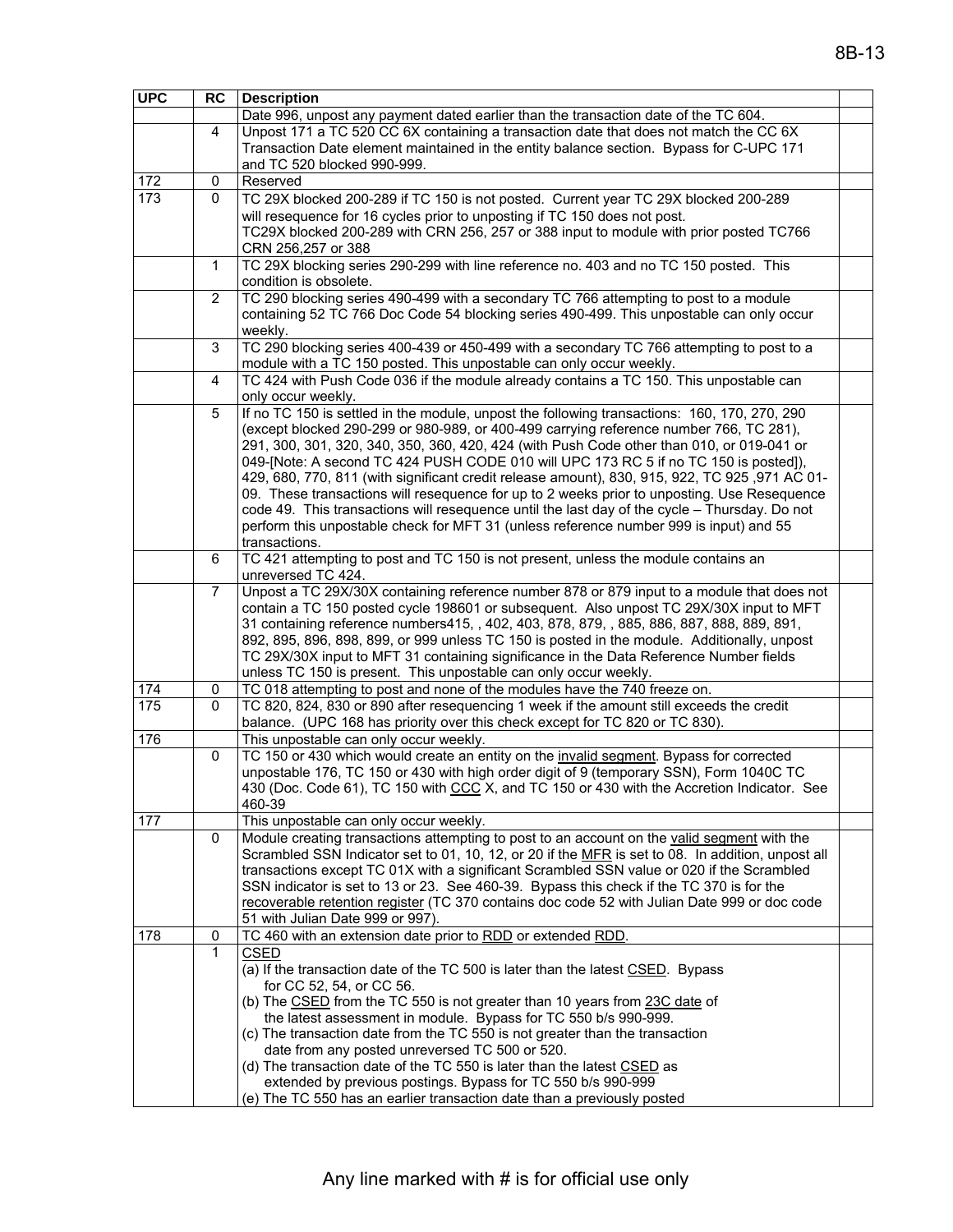| <b>UPC</b> | <b>RC</b>      | <b>Description</b>                                                                                                                                                                           |   |
|------------|----------------|----------------------------------------------------------------------------------------------------------------------------------------------------------------------------------------------|---|
|            |                | unreversed TC 550.                                                                                                                                                                           |   |
|            |                | (f) Transaction date of TC 550 matches a previously posted TC 550 but the                                                                                                                    |   |
|            |                | CSED on the input TC 550 is earlier. Bypass for TC 550 b/s 990-999.                                                                                                                          |   |
|            |                | (g) Transaction date of the TC 550 is prior to the 23C date of the earliest                                                                                                                  |   |
|            |                | assessment in the module.                                                                                                                                                                    |   |
|            |                | (h) CSED extension date of the TC 550 is prior to the Return 23C date plus 10 years. This is<br>for MFT 29/30/31 and only if the Return 23c date is significant.                             |   |
|            | $\overline{2}$ | ASED TC 560 (TC 560 blocking series 700, 775, 990-999 bypass checks a, c and d                                                                                                               |   |
|            |                | below)                                                                                                                                                                                       |   |
|            |                | (a) The <b>ASED</b> of the input transaction is not equal to or greater than regular                                                                                                         |   |
|            |                | <b>ASED</b>                                                                                                                                                                                  |   |
|            |                | (b) An unreversed TC 480.                                                                                                                                                                    |   |
|            |                | (c) The transaction date of the TC 560 is later than the previous ASED as                                                                                                                    |   |
|            |                | extended.<br>(d) The transaction date of the TC 560 is earlier than the transaction date of a                                                                                                |   |
|            |                | previously posted TC 560.                                                                                                                                                                    |   |
|            |                | (e) The transaction date of the TC 560 is prior to the later of RDD or transaction date of the TC                                                                                            |   |
|            |                | 150.                                                                                                                                                                                         |   |
| 179        |                | This unpostable can only occur weekly.                                                                                                                                                       |   |
|            | 0              | TC 290/291 for significant amount without secondary TC 160/161/162 and the module                                                                                                            |   |
|            |                | contains a TC 160/161/162.                                                                                                                                                                   |   |
|            | 1              | TC 300/301 for significant amount without TC 160/161 and the delinquent return switch is set.                                                                                                |   |
|            |                | NOTE: Do not make these checks if the input adjustment or the module contains a TC 320 if                                                                                                    |   |
|            |                | the tax period is 8611 and prior, if the posted return contains computer condition code "R", or<br>if the input transaction is an abatement in tax and the net of the TC 16X is zero. Do not |   |
|            |                | perform RC1 above if the total tax liability (including the input TC 300) does not exceed the                                                                                                |   |
|            |                | total timely credits posted in the module.                                                                                                                                                   |   |
| 180        |                | This unpostable can only occur weekly                                                                                                                                                        |   |
|            | 0              | Reserved                                                                                                                                                                                     |   |
|            | 1              | Reserved                                                                                                                                                                                     |   |
|            | 2              | The adjustment contains credit reference no. 764 and there is a TC 29X in the module, except                                                                                                 |   |
|            |                | a previously posted TC 290 containing Priority Code 6 or TC 290 with Julian Date 999.                                                                                                        |   |
|            |                | Bypass for corrected UPC 180 or if the input adjustment contains priority code 1, 3, 7 or 8.                                                                                                 |   |
| 181        |                | This unpostable can only occur weekly.                                                                                                                                                       |   |
|            | $\mathbf 0$    |                                                                                                                                                                                              | # |
|            |                |                                                                                                                                                                                              |   |
|            |                |                                                                                                                                                                                              |   |
|            |                |                                                                                                                                                                                              |   |
|            |                |                                                                                                                                                                                              |   |
| 182        | 0              | Module creating transaction except TC 140, TC 500 CC 52, 54, or 56, or TC 971 AC 100-                                                                                                        |   |
|            |                | 106 input to MFT 31, attempting to post to an account with MFR 8. This check is made                                                                                                         |   |
|            |                | after UPC 177. See 460-39. Bypass this check if the TC 370 contains doc code 52 with                                                                                                         |   |
|            |                | Julian Date 999 or with doc code 51 with Julian Date 997 or 999. Also bypass this                                                                                                            |   |
|            |                | unpostable for a 1040EZ-T.                                                                                                                                                                   |   |
| 183        | $\mathbf 0$    |                                                                                                                                                                                              |   |
|            |                |                                                                                                                                                                                              |   |
|            |                |                                                                                                                                                                                              |   |
|            |                |                                                                                                                                                                                              |   |
|            |                |                                                                                                                                                                                              |   |
|            |                |                                                                                                                                                                                              |   |
|            |                |                                                                                                                                                                                              |   |
|            |                |                                                                                                                                                                                              |   |
|            |                |                                                                                                                                                                                              |   |
|            |                |                                                                                                                                                                                              |   |
|            |                |                                                                                                                                                                                              |   |
|            |                |                                                                                                                                                                                              |   |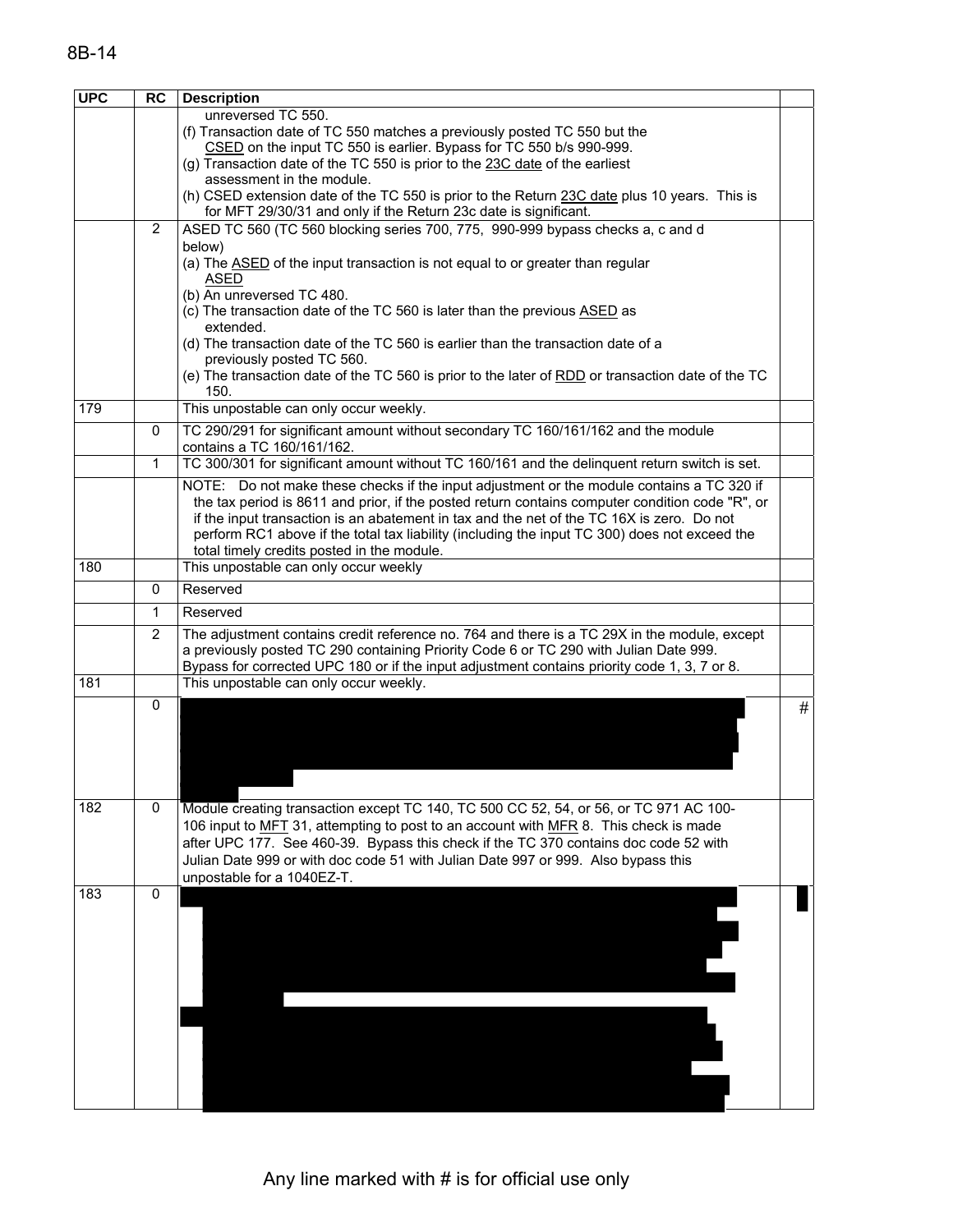| <b>UPC</b> | <b>RC</b>      | <b>Description</b>                                                                                                                                                                                                                                                                                                                                                                                                                                                                                                                                                                                                                                                                                                                                                                                                                                                                                                                                                                                                                                                     |                                                                                                                                                                                                                                                                                                                                                                                                                                                                                                                                                                                                                             |                                 |                                                                                                                                                                                    |   |  |
|------------|----------------|------------------------------------------------------------------------------------------------------------------------------------------------------------------------------------------------------------------------------------------------------------------------------------------------------------------------------------------------------------------------------------------------------------------------------------------------------------------------------------------------------------------------------------------------------------------------------------------------------------------------------------------------------------------------------------------------------------------------------------------------------------------------------------------------------------------------------------------------------------------------------------------------------------------------------------------------------------------------------------------------------------------------------------------------------------------------|-----------------------------------------------------------------------------------------------------------------------------------------------------------------------------------------------------------------------------------------------------------------------------------------------------------------------------------------------------------------------------------------------------------------------------------------------------------------------------------------------------------------------------------------------------------------------------------------------------------------------------|---------------------------------|------------------------------------------------------------------------------------------------------------------------------------------------------------------------------------|---|--|
|            |                |                                                                                                                                                                                                                                                                                                                                                                                                                                                                                                                                                                                                                                                                                                                                                                                                                                                                                                                                                                                                                                                                        |                                                                                                                                                                                                                                                                                                                                                                                                                                                                                                                                                                                                                             |                                 |                                                                                                                                                                                    |   |  |
|            |                |                                                                                                                                                                                                                                                                                                                                                                                                                                                                                                                                                                                                                                                                                                                                                                                                                                                                                                                                                                                                                                                                        |                                                                                                                                                                                                                                                                                                                                                                                                                                                                                                                                                                                                                             |                                 |                                                                                                                                                                                    |   |  |
|            |                |                                                                                                                                                                                                                                                                                                                                                                                                                                                                                                                                                                                                                                                                                                                                                                                                                                                                                                                                                                                                                                                                        |                                                                                                                                                                                                                                                                                                                                                                                                                                                                                                                                                                                                                             |                                 |                                                                                                                                                                                    |   |  |
|            | 1              |                                                                                                                                                                                                                                                                                                                                                                                                                                                                                                                                                                                                                                                                                                                                                                                                                                                                                                                                                                                                                                                                        |                                                                                                                                                                                                                                                                                                                                                                                                                                                                                                                                                                                                                             |                                 |                                                                                                                                                                                    | # |  |
|            | 4              | Reserved                                                                                                                                                                                                                                                                                                                                                                                                                                                                                                                                                                                                                                                                                                                                                                                                                                                                                                                                                                                                                                                               |                                                                                                                                                                                                                                                                                                                                                                                                                                                                                                                                                                                                                             |                                 |                                                                                                                                                                                    |   |  |
| 184        | $\mathbf 0$    | When TC 370 blocked 699 is posted, unpost all subsequent transactions addressing the<br>occur weekly.                                                                                                                                                                                                                                                                                                                                                                                                                                                                                                                                                                                                                                                                                                                                                                                                                                                                                                                                                                  |                                                                                                                                                                                                                                                                                                                                                                                                                                                                                                                                                                                                                             |                                 | module except 430, 5XX, 6XX, or 7XX. Bypass for C-UPC 184. This unpostable can only                                                                                                |   |  |
| 185        | 0              | TC 930/932 input to a module containing a TC 424 with Push Code 010, or 019-041; or                                                                                                                                                                                                                                                                                                                                                                                                                                                                                                                                                                                                                                                                                                                                                                                                                                                                                                                                                                                    |                                                                                                                                                                                                                                                                                                                                                                                                                                                                                                                                                                                                                             |                                 |                                                                                                                                                                                    |   |  |
|            | $\mathbf{1}$   |                                                                                                                                                                                                                                                                                                                                                                                                                                                                                                                                                                                                                                                                                                                                                                                                                                                                                                                                                                                                                                                                        | TC 424 containing PUSH CODE 010 or 019-041 input to a module containing an<br>unreversed TC 930 and not containing a TC 150.                                                                                                                                                                                                                                                                                                                                                                                                                                                                                                |                                 |                                                                                                                                                                                    |   |  |
| 186        | 0              | effect (status 29-account transferred out of Master File). This unpostable can only occur<br>weekly.                                                                                                                                                                                                                                                                                                                                                                                                                                                                                                                                                                                                                                                                                                                                                                                                                                                                                                                                                                   |                                                                                                                                                                                                                                                                                                                                                                                                                                                                                                                                                                                                                             |                                 | Transaction other than TC 370 with a secondary TC 402 or TC 972 AC 145 if the TC 400<br>contains a DLN with a Julian Date of 998, attempting to post to a module with a 40 Hold in |   |  |
|            | $\mathbf{1}$   | to a tax module with a transaction section exceeding maximum programming size. Also<br>allow a TC 820 if after posting the TC 820 the module balance becomes zero or debit.                                                                                                                                                                                                                                                                                                                                                                                                                                                                                                                                                                                                                                                                                                                                                                                                                                                                                            |                                                                                                                                                                                                                                                                                                                                                                                                                                                                                                                                                                                                                             |                                 | If the module balance is credit, unpost any transaction (except TC 400), attempting to post                                                                                        |   |  |
|            | $\overline{2}$ |                                                                                                                                                                                                                                                                                                                                                                                                                                                                                                                                                                                                                                                                                                                                                                                                                                                                                                                                                                                                                                                                        | TC 971 AC 45, TC 971 AC 145, or TC 400 input to a module containing an unreversed TC<br>420 or 424. Unpost TC 971 AC 45 or TC 400 input to a module containing an unreversed<br>TC 520. Bypass for TC400 blocked 999. This unpostable can only occur weekly.                                                                                                                                                                                                                                                                                                                                                                |                                 |                                                                                                                                                                                    |   |  |
| 187        |                |                                                                                                                                                                                                                                                                                                                                                                                                                                                                                                                                                                                                                                                                                                                                                                                                                                                                                                                                                                                                                                                                        | This unpostable can only occur weekly                                                                                                                                                                                                                                                                                                                                                                                                                                                                                                                                                                                       |                                 |                                                                                                                                                                                    |   |  |
|            | 0              | a) The module where the adjustment is attempting to post contains an unreversed TC 780<br>and the TC29X transaction is not in the 800-899 blocking series. Bypass for TC 29X<br>Julian Date 997.<br>(b) The module where the adjustment is attempting to post contains an unreversed TC 780<br>and a TC30x. Bypass for TC 30X with a money amount of zero.                                                                                                                                                                                                                                                                                                                                                                                                                                                                                                                                                                                                                                                                                                             |                                                                                                                                                                                                                                                                                                                                                                                                                                                                                                                                                                                                                             |                                 |                                                                                                                                                                                    |   |  |
| 188        | $\mathbf 0$    |                                                                                                                                                                                                                                                                                                                                                                                                                                                                                                                                                                                                                                                                                                                                                                                                                                                                                                                                                                                                                                                                        | Module creating transactions not containing name information input to a tax module earlier<br>than the earliest name line on the Master File (except TC 140, Entity Code 2). This check<br>is bypassed for TC 971 AC 010, RPS 610's, or TC 610 with doc code 19, 70 or 76, that are<br>input to a tax module 1 year prior to the earliest tax module on the Master File. This check<br>is also bypassed for all DOD TC 500s regardless of the name line comparison. Also<br>bypass UPC 188 for any transaction input to MFT 29, 31, or 55. TC 971 AC 141, and TC<br>424 Push Code 036 will resequence in lieu of unposting. |                                 |                                                                                                                                                                                    |   |  |
|            | $\mathbf{1}$   | TC 370 doc code 52 Julian Date 999 if the account does not contain a TC 013 containing a<br>name line year that matches the tax period of the module that was dropped to retention.<br>The TC 013 must have posted in the current calendar year. Bypass if TC 013 has a name<br>line year equal or prior to the tax period of the TC 370. Also bypass for TC 370 doc code                                                                                                                                                                                                                                                                                                                                                                                                                                                                                                                                                                                                                                                                                              |                                                                                                                                                                                                                                                                                                                                                                                                                                                                                                                                                                                                                             |                                 |                                                                                                                                                                                    |   |  |
| 189        | $\Omega$       | 51 with Julian Date 997 or 999.<br>An input transaction from Column A attempted to post to a module but was greater than<br>the net amount (including prior reversals) of the transactions from Column B. This netting<br>is done prior to the specific transaction matching. TC 764, 765 and 768 cannot exceed<br>\$400 (\$500 for tax periods 7912-8511, \$550 for 8512-8711, \$851.20 for 8712-8811, \$874<br>for 8812-8911, \$910 for 8912-9011, \$953 for 9012-9111, \$2,020 for 9112-9211, \$2,211 for<br>9212-9311, \$2,364 for 9312-9411, \$2,528 for 9412-9511, \$3110 for 9512-9611, \$3556 for<br>9612-9711, \$3656 for 9712-9811, \$3756 for 9812-9911, \$3816 for 199912-200011, \$3888<br>for 200012-200111, \$4008 for 200112-200211, \$4140 for 200212-200311, \$4204 for<br>200312-200411, \$4300 for 200412-200511, \$4,400 for 200512-200611, \$4,536 for<br>200612-200711, \$4,716 for 200712-200811, \$4,824 for 200812-200911, \$5,657 for<br>200912-201011 \$5,666 for 201012-2011-11, \$5,751 for 201112-201211, \$5,891 for<br>201212-201311. |                                                                                                                                                                                                                                                                                                                                                                                                                                                                                                                                                                                                                             |                                 |                                                                                                                                                                                    |   |  |
|            |                | Column A Input<br>161                                                                                                                                                                                                                                                                                                                                                                                                                                                                                                                                                                                                                                                                                                                                                                                                                                                                                                                                                                                                                                                  | Column B<br>Original<br>16X                                                                                                                                                                                                                                                                                                                                                                                                                                                                                                                                                                                                 | Column A<br>Input<br>661 or 662 | Column B Original<br>66X, 43X (Remit)                                                                                                                                              |   |  |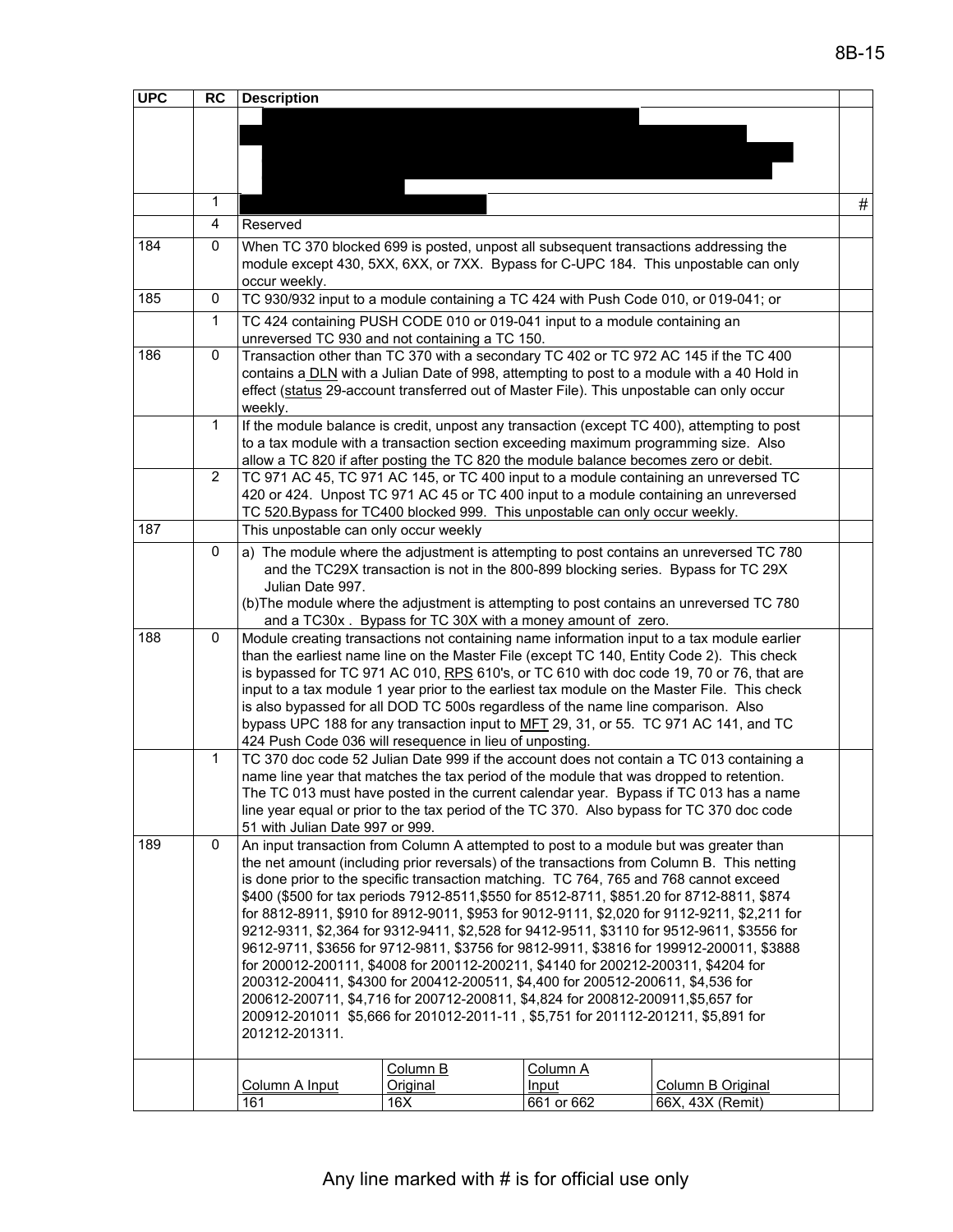| <b>UPC</b> | <b>RC</b> | <b>Description</b>                                                                        |                                                                                                                                                                                       |               |                                                                                        |      |  |  |
|------------|-----------|-------------------------------------------------------------------------------------------|---------------------------------------------------------------------------------------------------------------------------------------------------------------------------------------|---------------|----------------------------------------------------------------------------------------|------|--|--|
|            |           | 171                                                                                       | 17X                                                                                                                                                                                   | 681 or 682    | 68X                                                                                    |      |  |  |
|            |           | 191                                                                                       | 19X, 33X, 34X                                                                                                                                                                         | 691 or 692    | 69X                                                                                    |      |  |  |
|            |           | 201                                                                                       | 200                                                                                                                                                                                   | 694           | 694,695,36X                                                                            |      |  |  |
|            |           | 241                                                                                       | 24X                                                                                                                                                                                   | 695           | 694,695                                                                                |      |  |  |
|            |           | 281                                                                                       | 28X                                                                                                                                                                                   | 671 or 672    | 67X                                                                                    |      |  |  |
|            |           | 291,295,299                                                                               | 150,29X,30X                                                                                                                                                                           | 701           | 706,701                                                                                |      |  |  |
|            |           | 301,305,309                                                                               |                                                                                                                                                                                       | 702           | 700,702                                                                                |      |  |  |
|            |           | 294 or 304                                                                                | 294,295,304,305                                                                                                                                                                       | 712           | 71X                                                                                    |      |  |  |
|            |           | 271                                                                                       | 27X                                                                                                                                                                                   | 721 or 722    | 72X                                                                                    |      |  |  |
|            |           | 311                                                                                       | 31X                                                                                                                                                                                   | 731           | 736,731                                                                                |      |  |  |
|            |           | 321                                                                                       | 32X                                                                                                                                                                                   | 732           | 730,732                                                                                |      |  |  |
|            |           | 341                                                                                       | 19X, 33X, 34X                                                                                                                                                                         | 742           | 74X                                                                                    |      |  |  |
|            |           | 351                                                                                       | 35X                                                                                                                                                                                   | 762 or 767    | 760,762,766,767                                                                        |      |  |  |
|            |           | 361                                                                                       | \36X                                                                                                                                                                                  | 765           | 764,765,768                                                                            |      |  |  |
|            |           |                                                                                           |                                                                                                                                                                                       | 767 wOTN      | 766 with OTN                                                                           |      |  |  |
|            |           | 772                                                                                       | 77X                                                                                                                                                                                   | 792           | 790 and 796                                                                            |      |  |  |
|            |           |                                                                                           |                                                                                                                                                                                       | 802 OR 807    | 80X                                                                                    |      |  |  |
|            |           | 451                                                                                       | 45X                                                                                                                                                                                   | 811           | Credit module bal                                                                      |      |  |  |
|            |           |                                                                                           |                                                                                                                                                                                       | 821           | 826,821                                                                                |      |  |  |
|            |           | 611                                                                                       | 61X                                                                                                                                                                                   | 822           | 820,822,824                                                                            |      |  |  |
|            |           | 612                                                                                       | 61X                                                                                                                                                                                   | 832           | 83X                                                                                    |      |  |  |
|            |           | 632                                                                                       | 63X                                                                                                                                                                                   | 851           | 856,851                                                                                |      |  |  |
|            |           | 637                                                                                       | 63X                                                                                                                                                                                   | 852           | 850,852                                                                                |      |  |  |
|            |           | 641 or 642                                                                                | 64X                                                                                                                                                                                   | 892           | 89X                                                                                    |      |  |  |
|            |           |                                                                                           |                                                                                                                                                                                       | 897 (See 460- | 896                                                                                    |      |  |  |
|            |           |                                                                                           |                                                                                                                                                                                       | 90)           |                                                                                        |      |  |  |
| 189        |           |                                                                                           |                                                                                                                                                                                       |               |                                                                                        |      |  |  |
|            | .)        |                                                                                           | (cont   If matching to TC 896 with MFT 29, input TC 892 must have blocking series 700-719 and<br>Spouse Indicators must match. If matching to TC 896 with other than MFT 29, input TC |               |                                                                                        |      |  |  |
|            |           |                                                                                           | 892 must have blocking series other than 700-719.                                                                                                                                     |               |                                                                                        |      |  |  |
|            |           | The TC 632 and 637 Refundable Credit Identification field must match the TC 63X           |                                                                                                                                                                                       |               |                                                                                        |      |  |  |
|            |           | transactions in the same Refundable Credit Identification number series (i.e., 02 and 03) |                                                                                                                                                                                       |               |                                                                                        |      |  |  |
|            |           | and must be compared to the sum of the money amounts.                                     |                                                                                                                                                                                       |               |                                                                                        |      |  |  |
|            |           | When matching any of the transactions from column A with allow a tolerance of 99¢. No     |                                                                                                                                                                                       |               |                                                                                        |      |  |  |
|            |           | tolerance for doc code 51 transactions.                                                   |                                                                                                                                                                                       |               |                                                                                        |      |  |  |
|            |           |                                                                                           |                                                                                                                                                                                       |               |                                                                                        |      |  |  |
|            |           |                                                                                           |                                                                                                                                                                                       |               |                                                                                        | $\#$ |  |  |
|            |           |                                                                                           |                                                                                                                                                                                       |               |                                                                                        |      |  |  |
|            |           |                                                                                           |                                                                                                                                                                                       |               |                                                                                        |      |  |  |
|            |           |                                                                                           |                                                                                                                                                                                       |               |                                                                                        |      |  |  |
|            |           |                                                                                           |                                                                                                                                                                                       |               |                                                                                        |      |  |  |
|            |           | TC 29X/30X input to MFT 31 that contain Priority Code 9 will bypass UPC 189 for           |                                                                                                                                                                                       |               |                                                                                        |      |  |  |
|            |           | reference number 807, 765, and 767. Also bypass for TC 370 blocked 900-949 input to       |                                                                                                                                                                                       |               |                                                                                        |      |  |  |
|            |           |                                                                                           |                                                                                                                                                                                       |               | MFT 31 that contain TC 802, 765, or 767. Continue to unpost if other reference numbers |      |  |  |
|            |           | or transactions are input that exceed the original amount.                                |                                                                                                                                                                                       |               |                                                                                        |      |  |  |
|            |           | Reference Number 258 with a positive sign, which would increase the First time            |                                                                                                                                                                                       |               |                                                                                        |      |  |  |
|            |           | Homebuyer CR to greater than \$7,500.00. (RC 0)                                           |                                                                                                                                                                                       |               |                                                                                        |      |  |  |
|            |           | Note 1 – Unpost TC 29X/30X containing reference number 808, 809, 810 or 811 if the        |                                                                                                                                                                                       |               |                                                                                        |      |  |  |
|            |           |                                                                                           | reference number amount exceeds the credit module balance. Note there is an input                                                                                                     |               |                                                                                        |      |  |  |
|            |           |                                                                                           | check that prevents more than one these reference numbers from being input on the                                                                                                     |               |                                                                                        |      |  |  |
|            |           | same record.                                                                              |                                                                                                                                                                                       |               |                                                                                        |      |  |  |
|            |           | Note 2 - Unpost TC 290 with Julian Date 999 containing reference number 338, 256 or       |                                                                                                                                                                                       |               |                                                                                        |      |  |  |
|            |           |                                                                                           | 257 if the module already contains a TC290 with Julian Date 999. This unpostable is                                                                                                   |               |                                                                                        |      |  |  |
|            |           |                                                                                           |                                                                                                                                                                                       |               | only performed for the generated rebate and should not be performed for any manually   |      |  |  |
|            |           |                                                                                           |                                                                                                                                                                                       |               |                                                                                        |      |  |  |
|            |           | input adjustment.                                                                         |                                                                                                                                                                                       |               |                                                                                        |      |  |  |
|            |           | Note 3 - Unpost TC 29X/30X containing an IRA Reference number attempting                  |                                                                                                                                                                                       |               |                                                                                        |      |  |  |
|            |           |                                                                                           | to decrease the net penalty amount below zero. Include the amounts posted                                                                                                             |               |                                                                                        |      |  |  |
|            |           |                                                                                           | in prior adjustments as well as retained in the TC 150. These reference                                                                                                               |               |                                                                                        |      |  |  |
|            |           |                                                                                           | numbers are 160, 162, 194, 195, 233, 235, 236, and 237.                                                                                                                               |               |                                                                                        |      |  |  |
|            |           | Note 4 - Unpost TC 29X/TC 30X containing reference number 875 signed positive if its      |                                                                                                                                                                                       |               |                                                                                        |      |  |  |
|            |           |                                                                                           | amount or if its amount plus the Primary <b>First Time Home Buyer Credit</b> amount in the                                                                                            |               |                                                                                        |      |  |  |
|            |           |                                                                                           | Entity is more than \$7,500(\$8.000 for TC 29X/TC 30X reason code 110 and 126,\$6,500                                                                                                 |               |                                                                                        |      |  |  |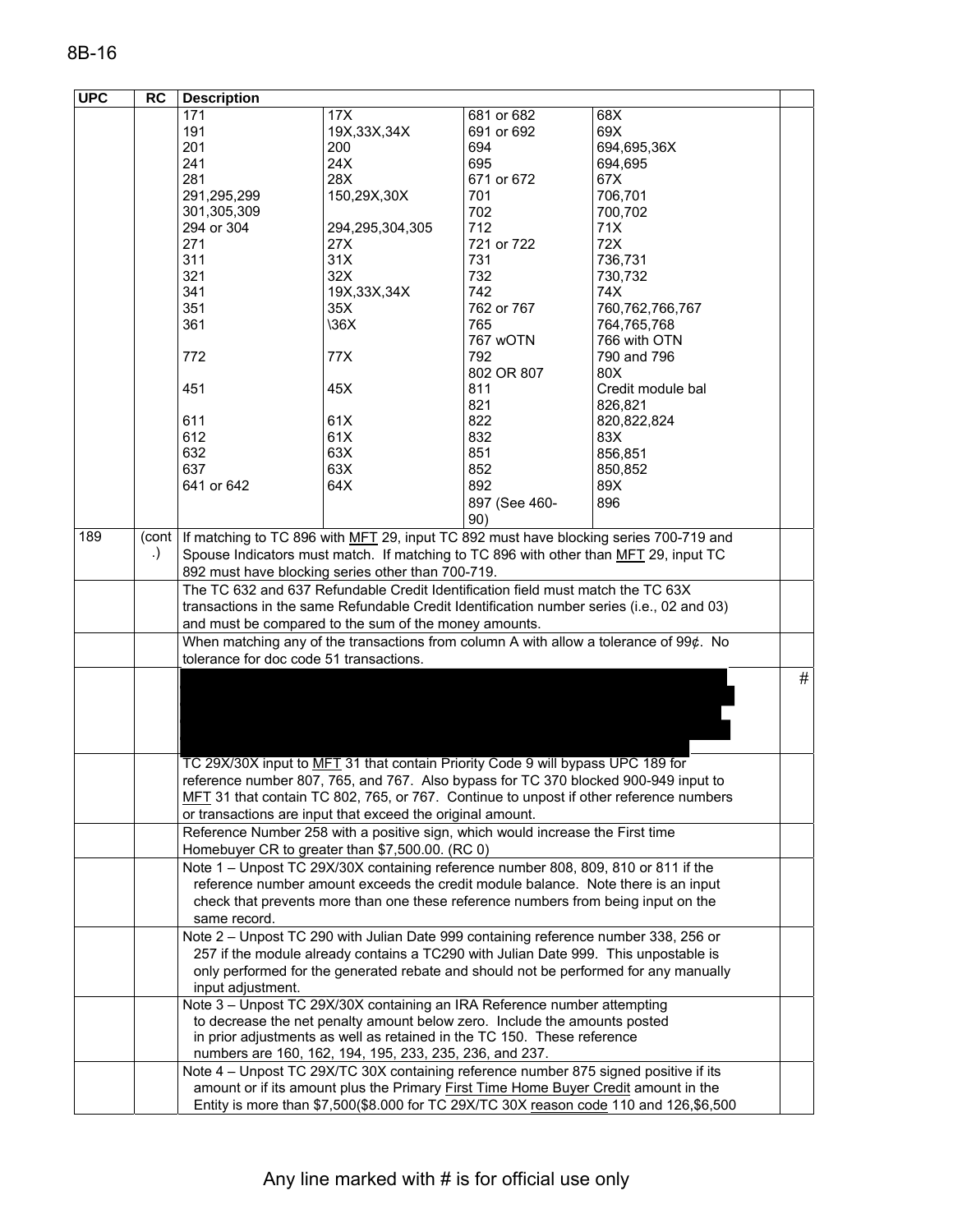| negative amount if the Primary First Time Home Buyer Credit amount in the Entity is not<br>present. Also, Unpost TC 29X/TC 30X containing reference number 875 for a negative<br>amount if after adding it to the Primary First Time Home Buyer Credit amount in the<br>Entity the result is below zero.<br>Note 5 - Unpost TC 29X/TC 30X containing reference number 975 signed<br>positive if its amount or if its amount plus the Spouse First Time Home Buyer<br>Credit amount in the Entity is more than \$7,500(\$8.000 for TC 29X/TC 30X<br>reason code 110 and 126, \$6,500 for reason code 125). Also, unpost if the<br>controlling name line for that tax year has <b>FSC</b> other than 2.<br>Note 6 - Unpost TC 29X/TC 30X containing reference number 975 for a negative amount if<br>the Spouse First Time Home Buyer Credit amount in the Entity is not present. Also,<br>Unpost TC 29X/TC 30X containing reference number 975 for a negative amount if after<br>adding it to the Spouse First Time Home Buyer Credit amount in the Entity the result is<br>below zero.<br>Note 7 - - Unpost TC 29X/TC 30X containing reference number 876 for a negative<br>amount if the Primary Total Recapture amount in the Entity is not present. Also, Unpost<br>TC 29X/TC 30X containing reference number 876 for a negative amount if after adding it<br>to the Primary Total Recapture amount in the Entity the result is below zero.<br>Note 8.- - Unpost TC 29X/TC 30X containing reference number 976 signed positive if its<br>amount or if its amount plus the Spouse Total Recapture amount in the Entity is more<br>than \$7,500(\$8.000 for TC 29X/TC 30X reason code 110 and 126, \$6,500 for reason<br>code 125). Also, unpost if the controlling name line for that tax year has FSC other than<br>2.<br>Note 9 - Unpost TC 29X/TC 30X containing reference number 976 for a negative amount if<br>the Spouse Total Recapture amount in the Entity is not present. Also, Unpost TC<br>29X/TC 30X containing reference number 975 for a negative amount if after adding it to<br>the Spouse Total Recapture amount in the Entity the result is below zero.<br>Note 10 - Unpost TC 29X/TC 30X containing reference number 877 if the First Time Home<br>Buyer Credit Entity Section is not present in the account. Unpost TC 29X/TC 30X CRN<br>877 with reason code 119 if the First Time Home Buyer Credit section is present but the<br>primary First Time Home Buyers Credit is equal to zero. Unpost TC 29X/TC 30X CRN<br>877 with reason code 120 if the First Time Home Buyer Credit section is present but the<br>spouse First Time Home Buyers Credit is equal to zero. . Unpost TC 29X/TC 30X CRN<br>877 with reason code 123 if the First Time Home Buyer Credit section is present but the<br>primary and spouse First Time Home Buyers Credit are equal to zero.<br>Note 11 - Unpost TC 29X/TC 30X containing reference number 877 for a negative amount<br>if after adding it to the Recapture amount on the posted TC 150 the result is below zero<br>Note 12 - Unpost TC 29X/TC 30X containing reference number 258 RC 125 signed<br>negative if it's attempting to reduce the posted return First Time Home Buyers Credit<br>below zero.<br>Note 13 - For TC 29X/30X containing reference number 258, perform the following.<br>a. If the reference number 258 is signed positive and is input on an adjustment containing<br>RC 125, 110, 128 or 129 calculate the net of the TC 766/767 ref. 258. Unpost the input<br>transaction if after adding the input amount to the net TC 76x Ref 258, the result is:<br>For RC 109, more than \$7,500 (or \$15,000 if the Adjustment contains Priority code 9),<br>\$3,750 for FSC 3 or 6. \$7,500 for FSC other than 2/3/6.<br>For RC 110/128, more than \$8,000 (or \$16,000 if the Adjustment contains Priority code<br>9), \$4,000 for FSC 3 or 6, \$8,000 for FSC other than 2/3/6.<br>For RC 125/129, more than \$6,500 (or \$13,000 if the Adjustment contains Priority code<br>9), \$3,250 for FSC 3 or 6, \$6,500 for FSC other than 2/3/6.<br>If the result is equal to or less than the limit (\$16,000/\$8,000/\$4,000), check the entity<br>FTHBCR.<br>1) If the entity FTHBCR is not present, post the transaction.<br>2) If the entity FTHBCR is present, If the primary FTHBCR FSC is equal to 2 and the<br>spouse FTHBCR FSC is equal to 2, Unpost 189 RC 0 the input transaction if the<br>primary FTHBCR PLUS the spouse FTHBCR PLUS the input amount results in<br>more than the threshold (see above for RC 109/110/128/125/129)<br>If the primary FTHBCR FSC is NOT equal to 2 AND the primary deceased ind is NOT set,<br>Unpost 189 RC 0 the input transaction if primary FTHBCR PLUS the input amount | <b>UPC</b> | RC | <b>Description</b>                                                               |  |
|------------------------------------------------------------------------------------------------------------------------------------------------------------------------------------------------------------------------------------------------------------------------------------------------------------------------------------------------------------------------------------------------------------------------------------------------------------------------------------------------------------------------------------------------------------------------------------------------------------------------------------------------------------------------------------------------------------------------------------------------------------------------------------------------------------------------------------------------------------------------------------------------------------------------------------------------------------------------------------------------------------------------------------------------------------------------------------------------------------------------------------------------------------------------------------------------------------------------------------------------------------------------------------------------------------------------------------------------------------------------------------------------------------------------------------------------------------------------------------------------------------------------------------------------------------------------------------------------------------------------------------------------------------------------------------------------------------------------------------------------------------------------------------------------------------------------------------------------------------------------------------------------------------------------------------------------------------------------------------------------------------------------------------------------------------------------------------------------------------------------------------------------------------------------------------------------------------------------------------------------------------------------------------------------------------------------------------------------------------------------------------------------------------------------------------------------------------------------------------------------------------------------------------------------------------------------------------------------------------------------------------------------------------------------------------------------------------------------------------------------------------------------------------------------------------------------------------------------------------------------------------------------------------------------------------------------------------------------------------------------------------------------------------------------------------------------------------------------------------------------------------------------------------------------------------------------------------------------------------------------------------------------------------------------------------------------------------------------------------------------------------------------------------------------------------------------------------------------------------------------------------------------------------------------------------------------------------------------------------------------------------------------------------------------------------------------------------------------------------------------------------------------------------------------------------------------------------------------------------------------------------------------------------------------------------------------------------------------------------------------------------------------------------------------------------------------------------------------------------------------------------------------------------------------------------------------------------------------------------------------------------------------------------------------------------------------------------------------------------------------------------------------------------------------------------------------------------------------------------------------------------------------------------------------------------------------------------------------------------------------------------------------------------------------------------------------------------------------------------------------------------------------------------------------------------|------------|----|----------------------------------------------------------------------------------|--|
|                                                                                                                                                                                                                                                                                                                                                                                                                                                                                                                                                                                                                                                                                                                                                                                                                                                                                                                                                                                                                                                                                                                                                                                                                                                                                                                                                                                                                                                                                                                                                                                                                                                                                                                                                                                                                                                                                                                                                                                                                                                                                                                                                                                                                                                                                                                                                                                                                                                                                                                                                                                                                                                                                                                                                                                                                                                                                                                                                                                                                                                                                                                                                                                                                                                                                                                                                                                                                                                                                                                                                                                                                                                                                                                                                                                                                                                                                                                                                                                                                                                                                                                                                                                                                                                                                                                                                                                                                                                                                                                                                                                                                                                                                                                                                                                                            |            |    | for reason code 125). Unpost TC 29X/TC 30X containing reference number 875 for a |  |
|                                                                                                                                                                                                                                                                                                                                                                                                                                                                                                                                                                                                                                                                                                                                                                                                                                                                                                                                                                                                                                                                                                                                                                                                                                                                                                                                                                                                                                                                                                                                                                                                                                                                                                                                                                                                                                                                                                                                                                                                                                                                                                                                                                                                                                                                                                                                                                                                                                                                                                                                                                                                                                                                                                                                                                                                                                                                                                                                                                                                                                                                                                                                                                                                                                                                                                                                                                                                                                                                                                                                                                                                                                                                                                                                                                                                                                                                                                                                                                                                                                                                                                                                                                                                                                                                                                                                                                                                                                                                                                                                                                                                                                                                                                                                                                                                            |            |    |                                                                                  |  |
|                                                                                                                                                                                                                                                                                                                                                                                                                                                                                                                                                                                                                                                                                                                                                                                                                                                                                                                                                                                                                                                                                                                                                                                                                                                                                                                                                                                                                                                                                                                                                                                                                                                                                                                                                                                                                                                                                                                                                                                                                                                                                                                                                                                                                                                                                                                                                                                                                                                                                                                                                                                                                                                                                                                                                                                                                                                                                                                                                                                                                                                                                                                                                                                                                                                                                                                                                                                                                                                                                                                                                                                                                                                                                                                                                                                                                                                                                                                                                                                                                                                                                                                                                                                                                                                                                                                                                                                                                                                                                                                                                                                                                                                                                                                                                                                                            |            |    |                                                                                  |  |
|                                                                                                                                                                                                                                                                                                                                                                                                                                                                                                                                                                                                                                                                                                                                                                                                                                                                                                                                                                                                                                                                                                                                                                                                                                                                                                                                                                                                                                                                                                                                                                                                                                                                                                                                                                                                                                                                                                                                                                                                                                                                                                                                                                                                                                                                                                                                                                                                                                                                                                                                                                                                                                                                                                                                                                                                                                                                                                                                                                                                                                                                                                                                                                                                                                                                                                                                                                                                                                                                                                                                                                                                                                                                                                                                                                                                                                                                                                                                                                                                                                                                                                                                                                                                                                                                                                                                                                                                                                                                                                                                                                                                                                                                                                                                                                                                            |            |    |                                                                                  |  |
|                                                                                                                                                                                                                                                                                                                                                                                                                                                                                                                                                                                                                                                                                                                                                                                                                                                                                                                                                                                                                                                                                                                                                                                                                                                                                                                                                                                                                                                                                                                                                                                                                                                                                                                                                                                                                                                                                                                                                                                                                                                                                                                                                                                                                                                                                                                                                                                                                                                                                                                                                                                                                                                                                                                                                                                                                                                                                                                                                                                                                                                                                                                                                                                                                                                                                                                                                                                                                                                                                                                                                                                                                                                                                                                                                                                                                                                                                                                                                                                                                                                                                                                                                                                                                                                                                                                                                                                                                                                                                                                                                                                                                                                                                                                                                                                                            |            |    |                                                                                  |  |
|                                                                                                                                                                                                                                                                                                                                                                                                                                                                                                                                                                                                                                                                                                                                                                                                                                                                                                                                                                                                                                                                                                                                                                                                                                                                                                                                                                                                                                                                                                                                                                                                                                                                                                                                                                                                                                                                                                                                                                                                                                                                                                                                                                                                                                                                                                                                                                                                                                                                                                                                                                                                                                                                                                                                                                                                                                                                                                                                                                                                                                                                                                                                                                                                                                                                                                                                                                                                                                                                                                                                                                                                                                                                                                                                                                                                                                                                                                                                                                                                                                                                                                                                                                                                                                                                                                                                                                                                                                                                                                                                                                                                                                                                                                                                                                                                            |            |    |                                                                                  |  |
|                                                                                                                                                                                                                                                                                                                                                                                                                                                                                                                                                                                                                                                                                                                                                                                                                                                                                                                                                                                                                                                                                                                                                                                                                                                                                                                                                                                                                                                                                                                                                                                                                                                                                                                                                                                                                                                                                                                                                                                                                                                                                                                                                                                                                                                                                                                                                                                                                                                                                                                                                                                                                                                                                                                                                                                                                                                                                                                                                                                                                                                                                                                                                                                                                                                                                                                                                                                                                                                                                                                                                                                                                                                                                                                                                                                                                                                                                                                                                                                                                                                                                                                                                                                                                                                                                                                                                                                                                                                                                                                                                                                                                                                                                                                                                                                                            |            |    |                                                                                  |  |
|                                                                                                                                                                                                                                                                                                                                                                                                                                                                                                                                                                                                                                                                                                                                                                                                                                                                                                                                                                                                                                                                                                                                                                                                                                                                                                                                                                                                                                                                                                                                                                                                                                                                                                                                                                                                                                                                                                                                                                                                                                                                                                                                                                                                                                                                                                                                                                                                                                                                                                                                                                                                                                                                                                                                                                                                                                                                                                                                                                                                                                                                                                                                                                                                                                                                                                                                                                                                                                                                                                                                                                                                                                                                                                                                                                                                                                                                                                                                                                                                                                                                                                                                                                                                                                                                                                                                                                                                                                                                                                                                                                                                                                                                                                                                                                                                            |            |    |                                                                                  |  |
|                                                                                                                                                                                                                                                                                                                                                                                                                                                                                                                                                                                                                                                                                                                                                                                                                                                                                                                                                                                                                                                                                                                                                                                                                                                                                                                                                                                                                                                                                                                                                                                                                                                                                                                                                                                                                                                                                                                                                                                                                                                                                                                                                                                                                                                                                                                                                                                                                                                                                                                                                                                                                                                                                                                                                                                                                                                                                                                                                                                                                                                                                                                                                                                                                                                                                                                                                                                                                                                                                                                                                                                                                                                                                                                                                                                                                                                                                                                                                                                                                                                                                                                                                                                                                                                                                                                                                                                                                                                                                                                                                                                                                                                                                                                                                                                                            |            |    |                                                                                  |  |
|                                                                                                                                                                                                                                                                                                                                                                                                                                                                                                                                                                                                                                                                                                                                                                                                                                                                                                                                                                                                                                                                                                                                                                                                                                                                                                                                                                                                                                                                                                                                                                                                                                                                                                                                                                                                                                                                                                                                                                                                                                                                                                                                                                                                                                                                                                                                                                                                                                                                                                                                                                                                                                                                                                                                                                                                                                                                                                                                                                                                                                                                                                                                                                                                                                                                                                                                                                                                                                                                                                                                                                                                                                                                                                                                                                                                                                                                                                                                                                                                                                                                                                                                                                                                                                                                                                                                                                                                                                                                                                                                                                                                                                                                                                                                                                                                            |            |    |                                                                                  |  |
|                                                                                                                                                                                                                                                                                                                                                                                                                                                                                                                                                                                                                                                                                                                                                                                                                                                                                                                                                                                                                                                                                                                                                                                                                                                                                                                                                                                                                                                                                                                                                                                                                                                                                                                                                                                                                                                                                                                                                                                                                                                                                                                                                                                                                                                                                                                                                                                                                                                                                                                                                                                                                                                                                                                                                                                                                                                                                                                                                                                                                                                                                                                                                                                                                                                                                                                                                                                                                                                                                                                                                                                                                                                                                                                                                                                                                                                                                                                                                                                                                                                                                                                                                                                                                                                                                                                                                                                                                                                                                                                                                                                                                                                                                                                                                                                                            |            |    |                                                                                  |  |
|                                                                                                                                                                                                                                                                                                                                                                                                                                                                                                                                                                                                                                                                                                                                                                                                                                                                                                                                                                                                                                                                                                                                                                                                                                                                                                                                                                                                                                                                                                                                                                                                                                                                                                                                                                                                                                                                                                                                                                                                                                                                                                                                                                                                                                                                                                                                                                                                                                                                                                                                                                                                                                                                                                                                                                                                                                                                                                                                                                                                                                                                                                                                                                                                                                                                                                                                                                                                                                                                                                                                                                                                                                                                                                                                                                                                                                                                                                                                                                                                                                                                                                                                                                                                                                                                                                                                                                                                                                                                                                                                                                                                                                                                                                                                                                                                            |            |    |                                                                                  |  |
|                                                                                                                                                                                                                                                                                                                                                                                                                                                                                                                                                                                                                                                                                                                                                                                                                                                                                                                                                                                                                                                                                                                                                                                                                                                                                                                                                                                                                                                                                                                                                                                                                                                                                                                                                                                                                                                                                                                                                                                                                                                                                                                                                                                                                                                                                                                                                                                                                                                                                                                                                                                                                                                                                                                                                                                                                                                                                                                                                                                                                                                                                                                                                                                                                                                                                                                                                                                                                                                                                                                                                                                                                                                                                                                                                                                                                                                                                                                                                                                                                                                                                                                                                                                                                                                                                                                                                                                                                                                                                                                                                                                                                                                                                                                                                                                                            |            |    |                                                                                  |  |
|                                                                                                                                                                                                                                                                                                                                                                                                                                                                                                                                                                                                                                                                                                                                                                                                                                                                                                                                                                                                                                                                                                                                                                                                                                                                                                                                                                                                                                                                                                                                                                                                                                                                                                                                                                                                                                                                                                                                                                                                                                                                                                                                                                                                                                                                                                                                                                                                                                                                                                                                                                                                                                                                                                                                                                                                                                                                                                                                                                                                                                                                                                                                                                                                                                                                                                                                                                                                                                                                                                                                                                                                                                                                                                                                                                                                                                                                                                                                                                                                                                                                                                                                                                                                                                                                                                                                                                                                                                                                                                                                                                                                                                                                                                                                                                                                            |            |    |                                                                                  |  |
|                                                                                                                                                                                                                                                                                                                                                                                                                                                                                                                                                                                                                                                                                                                                                                                                                                                                                                                                                                                                                                                                                                                                                                                                                                                                                                                                                                                                                                                                                                                                                                                                                                                                                                                                                                                                                                                                                                                                                                                                                                                                                                                                                                                                                                                                                                                                                                                                                                                                                                                                                                                                                                                                                                                                                                                                                                                                                                                                                                                                                                                                                                                                                                                                                                                                                                                                                                                                                                                                                                                                                                                                                                                                                                                                                                                                                                                                                                                                                                                                                                                                                                                                                                                                                                                                                                                                                                                                                                                                                                                                                                                                                                                                                                                                                                                                            |            |    |                                                                                  |  |
|                                                                                                                                                                                                                                                                                                                                                                                                                                                                                                                                                                                                                                                                                                                                                                                                                                                                                                                                                                                                                                                                                                                                                                                                                                                                                                                                                                                                                                                                                                                                                                                                                                                                                                                                                                                                                                                                                                                                                                                                                                                                                                                                                                                                                                                                                                                                                                                                                                                                                                                                                                                                                                                                                                                                                                                                                                                                                                                                                                                                                                                                                                                                                                                                                                                                                                                                                                                                                                                                                                                                                                                                                                                                                                                                                                                                                                                                                                                                                                                                                                                                                                                                                                                                                                                                                                                                                                                                                                                                                                                                                                                                                                                                                                                                                                                                            |            |    |                                                                                  |  |
|                                                                                                                                                                                                                                                                                                                                                                                                                                                                                                                                                                                                                                                                                                                                                                                                                                                                                                                                                                                                                                                                                                                                                                                                                                                                                                                                                                                                                                                                                                                                                                                                                                                                                                                                                                                                                                                                                                                                                                                                                                                                                                                                                                                                                                                                                                                                                                                                                                                                                                                                                                                                                                                                                                                                                                                                                                                                                                                                                                                                                                                                                                                                                                                                                                                                                                                                                                                                                                                                                                                                                                                                                                                                                                                                                                                                                                                                                                                                                                                                                                                                                                                                                                                                                                                                                                                                                                                                                                                                                                                                                                                                                                                                                                                                                                                                            |            |    |                                                                                  |  |
|                                                                                                                                                                                                                                                                                                                                                                                                                                                                                                                                                                                                                                                                                                                                                                                                                                                                                                                                                                                                                                                                                                                                                                                                                                                                                                                                                                                                                                                                                                                                                                                                                                                                                                                                                                                                                                                                                                                                                                                                                                                                                                                                                                                                                                                                                                                                                                                                                                                                                                                                                                                                                                                                                                                                                                                                                                                                                                                                                                                                                                                                                                                                                                                                                                                                                                                                                                                                                                                                                                                                                                                                                                                                                                                                                                                                                                                                                                                                                                                                                                                                                                                                                                                                                                                                                                                                                                                                                                                                                                                                                                                                                                                                                                                                                                                                            |            |    |                                                                                  |  |
|                                                                                                                                                                                                                                                                                                                                                                                                                                                                                                                                                                                                                                                                                                                                                                                                                                                                                                                                                                                                                                                                                                                                                                                                                                                                                                                                                                                                                                                                                                                                                                                                                                                                                                                                                                                                                                                                                                                                                                                                                                                                                                                                                                                                                                                                                                                                                                                                                                                                                                                                                                                                                                                                                                                                                                                                                                                                                                                                                                                                                                                                                                                                                                                                                                                                                                                                                                                                                                                                                                                                                                                                                                                                                                                                                                                                                                                                                                                                                                                                                                                                                                                                                                                                                                                                                                                                                                                                                                                                                                                                                                                                                                                                                                                                                                                                            |            |    |                                                                                  |  |
|                                                                                                                                                                                                                                                                                                                                                                                                                                                                                                                                                                                                                                                                                                                                                                                                                                                                                                                                                                                                                                                                                                                                                                                                                                                                                                                                                                                                                                                                                                                                                                                                                                                                                                                                                                                                                                                                                                                                                                                                                                                                                                                                                                                                                                                                                                                                                                                                                                                                                                                                                                                                                                                                                                                                                                                                                                                                                                                                                                                                                                                                                                                                                                                                                                                                                                                                                                                                                                                                                                                                                                                                                                                                                                                                                                                                                                                                                                                                                                                                                                                                                                                                                                                                                                                                                                                                                                                                                                                                                                                                                                                                                                                                                                                                                                                                            |            |    |                                                                                  |  |
|                                                                                                                                                                                                                                                                                                                                                                                                                                                                                                                                                                                                                                                                                                                                                                                                                                                                                                                                                                                                                                                                                                                                                                                                                                                                                                                                                                                                                                                                                                                                                                                                                                                                                                                                                                                                                                                                                                                                                                                                                                                                                                                                                                                                                                                                                                                                                                                                                                                                                                                                                                                                                                                                                                                                                                                                                                                                                                                                                                                                                                                                                                                                                                                                                                                                                                                                                                                                                                                                                                                                                                                                                                                                                                                                                                                                                                                                                                                                                                                                                                                                                                                                                                                                                                                                                                                                                                                                                                                                                                                                                                                                                                                                                                                                                                                                            |            |    |                                                                                  |  |
|                                                                                                                                                                                                                                                                                                                                                                                                                                                                                                                                                                                                                                                                                                                                                                                                                                                                                                                                                                                                                                                                                                                                                                                                                                                                                                                                                                                                                                                                                                                                                                                                                                                                                                                                                                                                                                                                                                                                                                                                                                                                                                                                                                                                                                                                                                                                                                                                                                                                                                                                                                                                                                                                                                                                                                                                                                                                                                                                                                                                                                                                                                                                                                                                                                                                                                                                                                                                                                                                                                                                                                                                                                                                                                                                                                                                                                                                                                                                                                                                                                                                                                                                                                                                                                                                                                                                                                                                                                                                                                                                                                                                                                                                                                                                                                                                            |            |    |                                                                                  |  |
|                                                                                                                                                                                                                                                                                                                                                                                                                                                                                                                                                                                                                                                                                                                                                                                                                                                                                                                                                                                                                                                                                                                                                                                                                                                                                                                                                                                                                                                                                                                                                                                                                                                                                                                                                                                                                                                                                                                                                                                                                                                                                                                                                                                                                                                                                                                                                                                                                                                                                                                                                                                                                                                                                                                                                                                                                                                                                                                                                                                                                                                                                                                                                                                                                                                                                                                                                                                                                                                                                                                                                                                                                                                                                                                                                                                                                                                                                                                                                                                                                                                                                                                                                                                                                                                                                                                                                                                                                                                                                                                                                                                                                                                                                                                                                                                                            |            |    |                                                                                  |  |
|                                                                                                                                                                                                                                                                                                                                                                                                                                                                                                                                                                                                                                                                                                                                                                                                                                                                                                                                                                                                                                                                                                                                                                                                                                                                                                                                                                                                                                                                                                                                                                                                                                                                                                                                                                                                                                                                                                                                                                                                                                                                                                                                                                                                                                                                                                                                                                                                                                                                                                                                                                                                                                                                                                                                                                                                                                                                                                                                                                                                                                                                                                                                                                                                                                                                                                                                                                                                                                                                                                                                                                                                                                                                                                                                                                                                                                                                                                                                                                                                                                                                                                                                                                                                                                                                                                                                                                                                                                                                                                                                                                                                                                                                                                                                                                                                            |            |    |                                                                                  |  |
|                                                                                                                                                                                                                                                                                                                                                                                                                                                                                                                                                                                                                                                                                                                                                                                                                                                                                                                                                                                                                                                                                                                                                                                                                                                                                                                                                                                                                                                                                                                                                                                                                                                                                                                                                                                                                                                                                                                                                                                                                                                                                                                                                                                                                                                                                                                                                                                                                                                                                                                                                                                                                                                                                                                                                                                                                                                                                                                                                                                                                                                                                                                                                                                                                                                                                                                                                                                                                                                                                                                                                                                                                                                                                                                                                                                                                                                                                                                                                                                                                                                                                                                                                                                                                                                                                                                                                                                                                                                                                                                                                                                                                                                                                                                                                                                                            |            |    |                                                                                  |  |
|                                                                                                                                                                                                                                                                                                                                                                                                                                                                                                                                                                                                                                                                                                                                                                                                                                                                                                                                                                                                                                                                                                                                                                                                                                                                                                                                                                                                                                                                                                                                                                                                                                                                                                                                                                                                                                                                                                                                                                                                                                                                                                                                                                                                                                                                                                                                                                                                                                                                                                                                                                                                                                                                                                                                                                                                                                                                                                                                                                                                                                                                                                                                                                                                                                                                                                                                                                                                                                                                                                                                                                                                                                                                                                                                                                                                                                                                                                                                                                                                                                                                                                                                                                                                                                                                                                                                                                                                                                                                                                                                                                                                                                                                                                                                                                                                            |            |    |                                                                                  |  |
|                                                                                                                                                                                                                                                                                                                                                                                                                                                                                                                                                                                                                                                                                                                                                                                                                                                                                                                                                                                                                                                                                                                                                                                                                                                                                                                                                                                                                                                                                                                                                                                                                                                                                                                                                                                                                                                                                                                                                                                                                                                                                                                                                                                                                                                                                                                                                                                                                                                                                                                                                                                                                                                                                                                                                                                                                                                                                                                                                                                                                                                                                                                                                                                                                                                                                                                                                                                                                                                                                                                                                                                                                                                                                                                                                                                                                                                                                                                                                                                                                                                                                                                                                                                                                                                                                                                                                                                                                                                                                                                                                                                                                                                                                                                                                                                                            |            |    |                                                                                  |  |
|                                                                                                                                                                                                                                                                                                                                                                                                                                                                                                                                                                                                                                                                                                                                                                                                                                                                                                                                                                                                                                                                                                                                                                                                                                                                                                                                                                                                                                                                                                                                                                                                                                                                                                                                                                                                                                                                                                                                                                                                                                                                                                                                                                                                                                                                                                                                                                                                                                                                                                                                                                                                                                                                                                                                                                                                                                                                                                                                                                                                                                                                                                                                                                                                                                                                                                                                                                                                                                                                                                                                                                                                                                                                                                                                                                                                                                                                                                                                                                                                                                                                                                                                                                                                                                                                                                                                                                                                                                                                                                                                                                                                                                                                                                                                                                                                            |            |    |                                                                                  |  |
|                                                                                                                                                                                                                                                                                                                                                                                                                                                                                                                                                                                                                                                                                                                                                                                                                                                                                                                                                                                                                                                                                                                                                                                                                                                                                                                                                                                                                                                                                                                                                                                                                                                                                                                                                                                                                                                                                                                                                                                                                                                                                                                                                                                                                                                                                                                                                                                                                                                                                                                                                                                                                                                                                                                                                                                                                                                                                                                                                                                                                                                                                                                                                                                                                                                                                                                                                                                                                                                                                                                                                                                                                                                                                                                                                                                                                                                                                                                                                                                                                                                                                                                                                                                                                                                                                                                                                                                                                                                                                                                                                                                                                                                                                                                                                                                                            |            |    |                                                                                  |  |
|                                                                                                                                                                                                                                                                                                                                                                                                                                                                                                                                                                                                                                                                                                                                                                                                                                                                                                                                                                                                                                                                                                                                                                                                                                                                                                                                                                                                                                                                                                                                                                                                                                                                                                                                                                                                                                                                                                                                                                                                                                                                                                                                                                                                                                                                                                                                                                                                                                                                                                                                                                                                                                                                                                                                                                                                                                                                                                                                                                                                                                                                                                                                                                                                                                                                                                                                                                                                                                                                                                                                                                                                                                                                                                                                                                                                                                                                                                                                                                                                                                                                                                                                                                                                                                                                                                                                                                                                                                                                                                                                                                                                                                                                                                                                                                                                            |            |    |                                                                                  |  |
|                                                                                                                                                                                                                                                                                                                                                                                                                                                                                                                                                                                                                                                                                                                                                                                                                                                                                                                                                                                                                                                                                                                                                                                                                                                                                                                                                                                                                                                                                                                                                                                                                                                                                                                                                                                                                                                                                                                                                                                                                                                                                                                                                                                                                                                                                                                                                                                                                                                                                                                                                                                                                                                                                                                                                                                                                                                                                                                                                                                                                                                                                                                                                                                                                                                                                                                                                                                                                                                                                                                                                                                                                                                                                                                                                                                                                                                                                                                                                                                                                                                                                                                                                                                                                                                                                                                                                                                                                                                                                                                                                                                                                                                                                                                                                                                                            |            |    |                                                                                  |  |
|                                                                                                                                                                                                                                                                                                                                                                                                                                                                                                                                                                                                                                                                                                                                                                                                                                                                                                                                                                                                                                                                                                                                                                                                                                                                                                                                                                                                                                                                                                                                                                                                                                                                                                                                                                                                                                                                                                                                                                                                                                                                                                                                                                                                                                                                                                                                                                                                                                                                                                                                                                                                                                                                                                                                                                                                                                                                                                                                                                                                                                                                                                                                                                                                                                                                                                                                                                                                                                                                                                                                                                                                                                                                                                                                                                                                                                                                                                                                                                                                                                                                                                                                                                                                                                                                                                                                                                                                                                                                                                                                                                                                                                                                                                                                                                                                            |            |    |                                                                                  |  |
|                                                                                                                                                                                                                                                                                                                                                                                                                                                                                                                                                                                                                                                                                                                                                                                                                                                                                                                                                                                                                                                                                                                                                                                                                                                                                                                                                                                                                                                                                                                                                                                                                                                                                                                                                                                                                                                                                                                                                                                                                                                                                                                                                                                                                                                                                                                                                                                                                                                                                                                                                                                                                                                                                                                                                                                                                                                                                                                                                                                                                                                                                                                                                                                                                                                                                                                                                                                                                                                                                                                                                                                                                                                                                                                                                                                                                                                                                                                                                                                                                                                                                                                                                                                                                                                                                                                                                                                                                                                                                                                                                                                                                                                                                                                                                                                                            |            |    |                                                                                  |  |
|                                                                                                                                                                                                                                                                                                                                                                                                                                                                                                                                                                                                                                                                                                                                                                                                                                                                                                                                                                                                                                                                                                                                                                                                                                                                                                                                                                                                                                                                                                                                                                                                                                                                                                                                                                                                                                                                                                                                                                                                                                                                                                                                                                                                                                                                                                                                                                                                                                                                                                                                                                                                                                                                                                                                                                                                                                                                                                                                                                                                                                                                                                                                                                                                                                                                                                                                                                                                                                                                                                                                                                                                                                                                                                                                                                                                                                                                                                                                                                                                                                                                                                                                                                                                                                                                                                                                                                                                                                                                                                                                                                                                                                                                                                                                                                                                            |            |    |                                                                                  |  |
|                                                                                                                                                                                                                                                                                                                                                                                                                                                                                                                                                                                                                                                                                                                                                                                                                                                                                                                                                                                                                                                                                                                                                                                                                                                                                                                                                                                                                                                                                                                                                                                                                                                                                                                                                                                                                                                                                                                                                                                                                                                                                                                                                                                                                                                                                                                                                                                                                                                                                                                                                                                                                                                                                                                                                                                                                                                                                                                                                                                                                                                                                                                                                                                                                                                                                                                                                                                                                                                                                                                                                                                                                                                                                                                                                                                                                                                                                                                                                                                                                                                                                                                                                                                                                                                                                                                                                                                                                                                                                                                                                                                                                                                                                                                                                                                                            |            |    |                                                                                  |  |
|                                                                                                                                                                                                                                                                                                                                                                                                                                                                                                                                                                                                                                                                                                                                                                                                                                                                                                                                                                                                                                                                                                                                                                                                                                                                                                                                                                                                                                                                                                                                                                                                                                                                                                                                                                                                                                                                                                                                                                                                                                                                                                                                                                                                                                                                                                                                                                                                                                                                                                                                                                                                                                                                                                                                                                                                                                                                                                                                                                                                                                                                                                                                                                                                                                                                                                                                                                                                                                                                                                                                                                                                                                                                                                                                                                                                                                                                                                                                                                                                                                                                                                                                                                                                                                                                                                                                                                                                                                                                                                                                                                                                                                                                                                                                                                                                            |            |    |                                                                                  |  |
|                                                                                                                                                                                                                                                                                                                                                                                                                                                                                                                                                                                                                                                                                                                                                                                                                                                                                                                                                                                                                                                                                                                                                                                                                                                                                                                                                                                                                                                                                                                                                                                                                                                                                                                                                                                                                                                                                                                                                                                                                                                                                                                                                                                                                                                                                                                                                                                                                                                                                                                                                                                                                                                                                                                                                                                                                                                                                                                                                                                                                                                                                                                                                                                                                                                                                                                                                                                                                                                                                                                                                                                                                                                                                                                                                                                                                                                                                                                                                                                                                                                                                                                                                                                                                                                                                                                                                                                                                                                                                                                                                                                                                                                                                                                                                                                                            |            |    |                                                                                  |  |
|                                                                                                                                                                                                                                                                                                                                                                                                                                                                                                                                                                                                                                                                                                                                                                                                                                                                                                                                                                                                                                                                                                                                                                                                                                                                                                                                                                                                                                                                                                                                                                                                                                                                                                                                                                                                                                                                                                                                                                                                                                                                                                                                                                                                                                                                                                                                                                                                                                                                                                                                                                                                                                                                                                                                                                                                                                                                                                                                                                                                                                                                                                                                                                                                                                                                                                                                                                                                                                                                                                                                                                                                                                                                                                                                                                                                                                                                                                                                                                                                                                                                                                                                                                                                                                                                                                                                                                                                                                                                                                                                                                                                                                                                                                                                                                                                            |            |    |                                                                                  |  |
|                                                                                                                                                                                                                                                                                                                                                                                                                                                                                                                                                                                                                                                                                                                                                                                                                                                                                                                                                                                                                                                                                                                                                                                                                                                                                                                                                                                                                                                                                                                                                                                                                                                                                                                                                                                                                                                                                                                                                                                                                                                                                                                                                                                                                                                                                                                                                                                                                                                                                                                                                                                                                                                                                                                                                                                                                                                                                                                                                                                                                                                                                                                                                                                                                                                                                                                                                                                                                                                                                                                                                                                                                                                                                                                                                                                                                                                                                                                                                                                                                                                                                                                                                                                                                                                                                                                                                                                                                                                                                                                                                                                                                                                                                                                                                                                                            |            |    |                                                                                  |  |
|                                                                                                                                                                                                                                                                                                                                                                                                                                                                                                                                                                                                                                                                                                                                                                                                                                                                                                                                                                                                                                                                                                                                                                                                                                                                                                                                                                                                                                                                                                                                                                                                                                                                                                                                                                                                                                                                                                                                                                                                                                                                                                                                                                                                                                                                                                                                                                                                                                                                                                                                                                                                                                                                                                                                                                                                                                                                                                                                                                                                                                                                                                                                                                                                                                                                                                                                                                                                                                                                                                                                                                                                                                                                                                                                                                                                                                                                                                                                                                                                                                                                                                                                                                                                                                                                                                                                                                                                                                                                                                                                                                                                                                                                                                                                                                                                            |            |    |                                                                                  |  |
|                                                                                                                                                                                                                                                                                                                                                                                                                                                                                                                                                                                                                                                                                                                                                                                                                                                                                                                                                                                                                                                                                                                                                                                                                                                                                                                                                                                                                                                                                                                                                                                                                                                                                                                                                                                                                                                                                                                                                                                                                                                                                                                                                                                                                                                                                                                                                                                                                                                                                                                                                                                                                                                                                                                                                                                                                                                                                                                                                                                                                                                                                                                                                                                                                                                                                                                                                                                                                                                                                                                                                                                                                                                                                                                                                                                                                                                                                                                                                                                                                                                                                                                                                                                                                                                                                                                                                                                                                                                                                                                                                                                                                                                                                                                                                                                                            |            |    |                                                                                  |  |
|                                                                                                                                                                                                                                                                                                                                                                                                                                                                                                                                                                                                                                                                                                                                                                                                                                                                                                                                                                                                                                                                                                                                                                                                                                                                                                                                                                                                                                                                                                                                                                                                                                                                                                                                                                                                                                                                                                                                                                                                                                                                                                                                                                                                                                                                                                                                                                                                                                                                                                                                                                                                                                                                                                                                                                                                                                                                                                                                                                                                                                                                                                                                                                                                                                                                                                                                                                                                                                                                                                                                                                                                                                                                                                                                                                                                                                                                                                                                                                                                                                                                                                                                                                                                                                                                                                                                                                                                                                                                                                                                                                                                                                                                                                                                                                                                            |            |    |                                                                                  |  |
|                                                                                                                                                                                                                                                                                                                                                                                                                                                                                                                                                                                                                                                                                                                                                                                                                                                                                                                                                                                                                                                                                                                                                                                                                                                                                                                                                                                                                                                                                                                                                                                                                                                                                                                                                                                                                                                                                                                                                                                                                                                                                                                                                                                                                                                                                                                                                                                                                                                                                                                                                                                                                                                                                                                                                                                                                                                                                                                                                                                                                                                                                                                                                                                                                                                                                                                                                                                                                                                                                                                                                                                                                                                                                                                                                                                                                                                                                                                                                                                                                                                                                                                                                                                                                                                                                                                                                                                                                                                                                                                                                                                                                                                                                                                                                                                                            |            |    |                                                                                  |  |
|                                                                                                                                                                                                                                                                                                                                                                                                                                                                                                                                                                                                                                                                                                                                                                                                                                                                                                                                                                                                                                                                                                                                                                                                                                                                                                                                                                                                                                                                                                                                                                                                                                                                                                                                                                                                                                                                                                                                                                                                                                                                                                                                                                                                                                                                                                                                                                                                                                                                                                                                                                                                                                                                                                                                                                                                                                                                                                                                                                                                                                                                                                                                                                                                                                                                                                                                                                                                                                                                                                                                                                                                                                                                                                                                                                                                                                                                                                                                                                                                                                                                                                                                                                                                                                                                                                                                                                                                                                                                                                                                                                                                                                                                                                                                                                                                            |            |    |                                                                                  |  |
|                                                                                                                                                                                                                                                                                                                                                                                                                                                                                                                                                                                                                                                                                                                                                                                                                                                                                                                                                                                                                                                                                                                                                                                                                                                                                                                                                                                                                                                                                                                                                                                                                                                                                                                                                                                                                                                                                                                                                                                                                                                                                                                                                                                                                                                                                                                                                                                                                                                                                                                                                                                                                                                                                                                                                                                                                                                                                                                                                                                                                                                                                                                                                                                                                                                                                                                                                                                                                                                                                                                                                                                                                                                                                                                                                                                                                                                                                                                                                                                                                                                                                                                                                                                                                                                                                                                                                                                                                                                                                                                                                                                                                                                                                                                                                                                                            |            |    |                                                                                  |  |
|                                                                                                                                                                                                                                                                                                                                                                                                                                                                                                                                                                                                                                                                                                                                                                                                                                                                                                                                                                                                                                                                                                                                                                                                                                                                                                                                                                                                                                                                                                                                                                                                                                                                                                                                                                                                                                                                                                                                                                                                                                                                                                                                                                                                                                                                                                                                                                                                                                                                                                                                                                                                                                                                                                                                                                                                                                                                                                                                                                                                                                                                                                                                                                                                                                                                                                                                                                                                                                                                                                                                                                                                                                                                                                                                                                                                                                                                                                                                                                                                                                                                                                                                                                                                                                                                                                                                                                                                                                                                                                                                                                                                                                                                                                                                                                                                            |            |    |                                                                                  |  |
|                                                                                                                                                                                                                                                                                                                                                                                                                                                                                                                                                                                                                                                                                                                                                                                                                                                                                                                                                                                                                                                                                                                                                                                                                                                                                                                                                                                                                                                                                                                                                                                                                                                                                                                                                                                                                                                                                                                                                                                                                                                                                                                                                                                                                                                                                                                                                                                                                                                                                                                                                                                                                                                                                                                                                                                                                                                                                                                                                                                                                                                                                                                                                                                                                                                                                                                                                                                                                                                                                                                                                                                                                                                                                                                                                                                                                                                                                                                                                                                                                                                                                                                                                                                                                                                                                                                                                                                                                                                                                                                                                                                                                                                                                                                                                                                                            |            |    |                                                                                  |  |
|                                                                                                                                                                                                                                                                                                                                                                                                                                                                                                                                                                                                                                                                                                                                                                                                                                                                                                                                                                                                                                                                                                                                                                                                                                                                                                                                                                                                                                                                                                                                                                                                                                                                                                                                                                                                                                                                                                                                                                                                                                                                                                                                                                                                                                                                                                                                                                                                                                                                                                                                                                                                                                                                                                                                                                                                                                                                                                                                                                                                                                                                                                                                                                                                                                                                                                                                                                                                                                                                                                                                                                                                                                                                                                                                                                                                                                                                                                                                                                                                                                                                                                                                                                                                                                                                                                                                                                                                                                                                                                                                                                                                                                                                                                                                                                                                            |            |    |                                                                                  |  |
|                                                                                                                                                                                                                                                                                                                                                                                                                                                                                                                                                                                                                                                                                                                                                                                                                                                                                                                                                                                                                                                                                                                                                                                                                                                                                                                                                                                                                                                                                                                                                                                                                                                                                                                                                                                                                                                                                                                                                                                                                                                                                                                                                                                                                                                                                                                                                                                                                                                                                                                                                                                                                                                                                                                                                                                                                                                                                                                                                                                                                                                                                                                                                                                                                                                                                                                                                                                                                                                                                                                                                                                                                                                                                                                                                                                                                                                                                                                                                                                                                                                                                                                                                                                                                                                                                                                                                                                                                                                                                                                                                                                                                                                                                                                                                                                                            |            |    |                                                                                  |  |
|                                                                                                                                                                                                                                                                                                                                                                                                                                                                                                                                                                                                                                                                                                                                                                                                                                                                                                                                                                                                                                                                                                                                                                                                                                                                                                                                                                                                                                                                                                                                                                                                                                                                                                                                                                                                                                                                                                                                                                                                                                                                                                                                                                                                                                                                                                                                                                                                                                                                                                                                                                                                                                                                                                                                                                                                                                                                                                                                                                                                                                                                                                                                                                                                                                                                                                                                                                                                                                                                                                                                                                                                                                                                                                                                                                                                                                                                                                                                                                                                                                                                                                                                                                                                                                                                                                                                                                                                                                                                                                                                                                                                                                                                                                                                                                                                            |            |    |                                                                                  |  |
|                                                                                                                                                                                                                                                                                                                                                                                                                                                                                                                                                                                                                                                                                                                                                                                                                                                                                                                                                                                                                                                                                                                                                                                                                                                                                                                                                                                                                                                                                                                                                                                                                                                                                                                                                                                                                                                                                                                                                                                                                                                                                                                                                                                                                                                                                                                                                                                                                                                                                                                                                                                                                                                                                                                                                                                                                                                                                                                                                                                                                                                                                                                                                                                                                                                                                                                                                                                                                                                                                                                                                                                                                                                                                                                                                                                                                                                                                                                                                                                                                                                                                                                                                                                                                                                                                                                                                                                                                                                                                                                                                                                                                                                                                                                                                                                                            |            |    |                                                                                  |  |
|                                                                                                                                                                                                                                                                                                                                                                                                                                                                                                                                                                                                                                                                                                                                                                                                                                                                                                                                                                                                                                                                                                                                                                                                                                                                                                                                                                                                                                                                                                                                                                                                                                                                                                                                                                                                                                                                                                                                                                                                                                                                                                                                                                                                                                                                                                                                                                                                                                                                                                                                                                                                                                                                                                                                                                                                                                                                                                                                                                                                                                                                                                                                                                                                                                                                                                                                                                                                                                                                                                                                                                                                                                                                                                                                                                                                                                                                                                                                                                                                                                                                                                                                                                                                                                                                                                                                                                                                                                                                                                                                                                                                                                                                                                                                                                                                            |            |    |                                                                                  |  |
|                                                                                                                                                                                                                                                                                                                                                                                                                                                                                                                                                                                                                                                                                                                                                                                                                                                                                                                                                                                                                                                                                                                                                                                                                                                                                                                                                                                                                                                                                                                                                                                                                                                                                                                                                                                                                                                                                                                                                                                                                                                                                                                                                                                                                                                                                                                                                                                                                                                                                                                                                                                                                                                                                                                                                                                                                                                                                                                                                                                                                                                                                                                                                                                                                                                                                                                                                                                                                                                                                                                                                                                                                                                                                                                                                                                                                                                                                                                                                                                                                                                                                                                                                                                                                                                                                                                                                                                                                                                                                                                                                                                                                                                                                                                                                                                                            |            |    |                                                                                  |  |
|                                                                                                                                                                                                                                                                                                                                                                                                                                                                                                                                                                                                                                                                                                                                                                                                                                                                                                                                                                                                                                                                                                                                                                                                                                                                                                                                                                                                                                                                                                                                                                                                                                                                                                                                                                                                                                                                                                                                                                                                                                                                                                                                                                                                                                                                                                                                                                                                                                                                                                                                                                                                                                                                                                                                                                                                                                                                                                                                                                                                                                                                                                                                                                                                                                                                                                                                                                                                                                                                                                                                                                                                                                                                                                                                                                                                                                                                                                                                                                                                                                                                                                                                                                                                                                                                                                                                                                                                                                                                                                                                                                                                                                                                                                                                                                                                            |            |    |                                                                                  |  |
|                                                                                                                                                                                                                                                                                                                                                                                                                                                                                                                                                                                                                                                                                                                                                                                                                                                                                                                                                                                                                                                                                                                                                                                                                                                                                                                                                                                                                                                                                                                                                                                                                                                                                                                                                                                                                                                                                                                                                                                                                                                                                                                                                                                                                                                                                                                                                                                                                                                                                                                                                                                                                                                                                                                                                                                                                                                                                                                                                                                                                                                                                                                                                                                                                                                                                                                                                                                                                                                                                                                                                                                                                                                                                                                                                                                                                                                                                                                                                                                                                                                                                                                                                                                                                                                                                                                                                                                                                                                                                                                                                                                                                                                                                                                                                                                                            |            |    |                                                                                  |  |
|                                                                                                                                                                                                                                                                                                                                                                                                                                                                                                                                                                                                                                                                                                                                                                                                                                                                                                                                                                                                                                                                                                                                                                                                                                                                                                                                                                                                                                                                                                                                                                                                                                                                                                                                                                                                                                                                                                                                                                                                                                                                                                                                                                                                                                                                                                                                                                                                                                                                                                                                                                                                                                                                                                                                                                                                                                                                                                                                                                                                                                                                                                                                                                                                                                                                                                                                                                                                                                                                                                                                                                                                                                                                                                                                                                                                                                                                                                                                                                                                                                                                                                                                                                                                                                                                                                                                                                                                                                                                                                                                                                                                                                                                                                                                                                                                            |            |    |                                                                                  |  |
|                                                                                                                                                                                                                                                                                                                                                                                                                                                                                                                                                                                                                                                                                                                                                                                                                                                                                                                                                                                                                                                                                                                                                                                                                                                                                                                                                                                                                                                                                                                                                                                                                                                                                                                                                                                                                                                                                                                                                                                                                                                                                                                                                                                                                                                                                                                                                                                                                                                                                                                                                                                                                                                                                                                                                                                                                                                                                                                                                                                                                                                                                                                                                                                                                                                                                                                                                                                                                                                                                                                                                                                                                                                                                                                                                                                                                                                                                                                                                                                                                                                                                                                                                                                                                                                                                                                                                                                                                                                                                                                                                                                                                                                                                                                                                                                                            |            |    |                                                                                  |  |
|                                                                                                                                                                                                                                                                                                                                                                                                                                                                                                                                                                                                                                                                                                                                                                                                                                                                                                                                                                                                                                                                                                                                                                                                                                                                                                                                                                                                                                                                                                                                                                                                                                                                                                                                                                                                                                                                                                                                                                                                                                                                                                                                                                                                                                                                                                                                                                                                                                                                                                                                                                                                                                                                                                                                                                                                                                                                                                                                                                                                                                                                                                                                                                                                                                                                                                                                                                                                                                                                                                                                                                                                                                                                                                                                                                                                                                                                                                                                                                                                                                                                                                                                                                                                                                                                                                                                                                                                                                                                                                                                                                                                                                                                                                                                                                                                            |            |    |                                                                                  |  |
|                                                                                                                                                                                                                                                                                                                                                                                                                                                                                                                                                                                                                                                                                                                                                                                                                                                                                                                                                                                                                                                                                                                                                                                                                                                                                                                                                                                                                                                                                                                                                                                                                                                                                                                                                                                                                                                                                                                                                                                                                                                                                                                                                                                                                                                                                                                                                                                                                                                                                                                                                                                                                                                                                                                                                                                                                                                                                                                                                                                                                                                                                                                                                                                                                                                                                                                                                                                                                                                                                                                                                                                                                                                                                                                                                                                                                                                                                                                                                                                                                                                                                                                                                                                                                                                                                                                                                                                                                                                                                                                                                                                                                                                                                                                                                                                                            |            |    |                                                                                  |  |
|                                                                                                                                                                                                                                                                                                                                                                                                                                                                                                                                                                                                                                                                                                                                                                                                                                                                                                                                                                                                                                                                                                                                                                                                                                                                                                                                                                                                                                                                                                                                                                                                                                                                                                                                                                                                                                                                                                                                                                                                                                                                                                                                                                                                                                                                                                                                                                                                                                                                                                                                                                                                                                                                                                                                                                                                                                                                                                                                                                                                                                                                                                                                                                                                                                                                                                                                                                                                                                                                                                                                                                                                                                                                                                                                                                                                                                                                                                                                                                                                                                                                                                                                                                                                                                                                                                                                                                                                                                                                                                                                                                                                                                                                                                                                                                                                            |            |    |                                                                                  |  |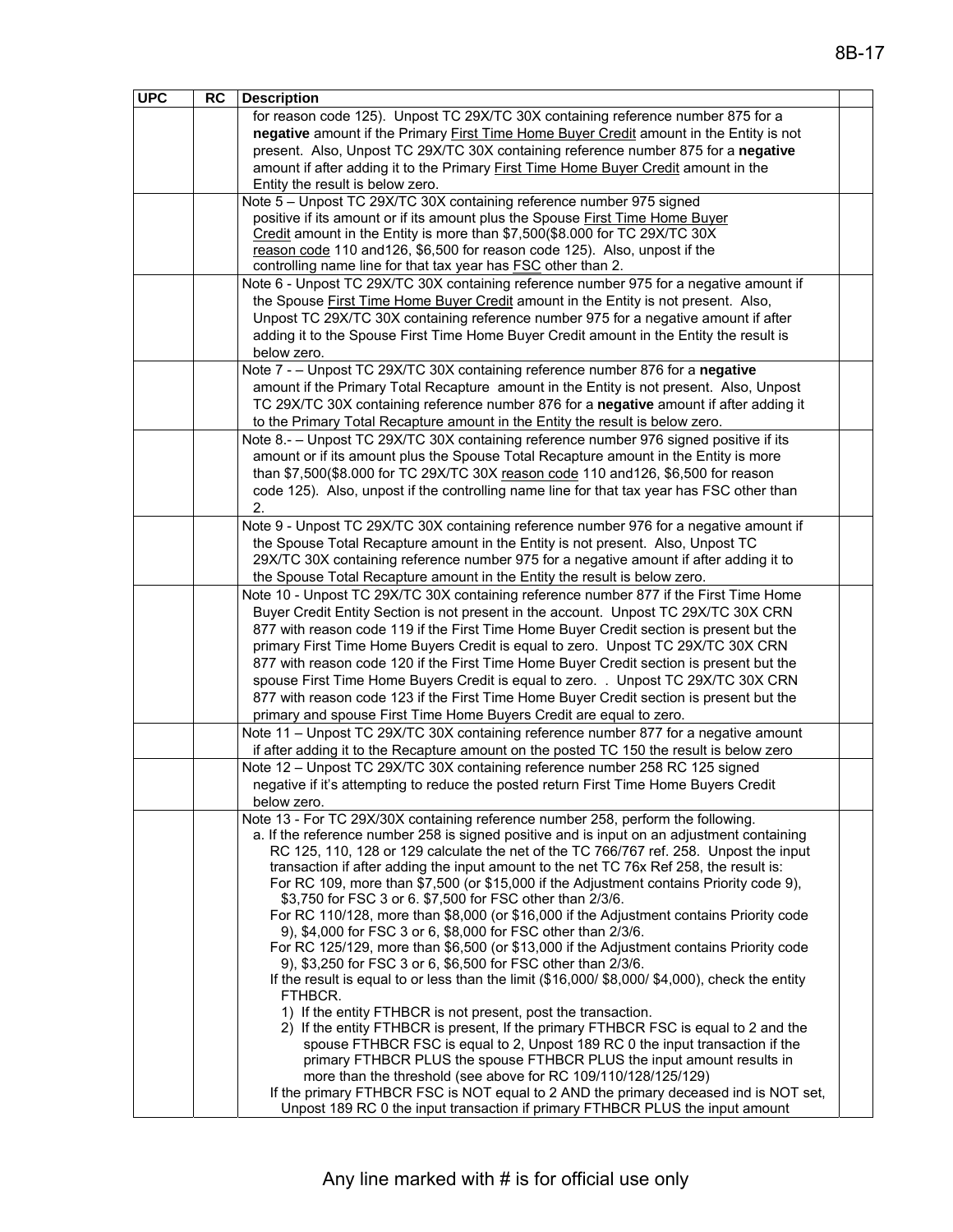| results in more than the threshold (see above for RC 109/110/128/125/129)<br>b. If the reference number 258 is signed positive, unpost the TC 29x/30x if either primary<br>or secondary or (both) FTHBCR are on the DMF file).<br>Note 14 - Reference Number 259 with a positive sign, which would increase the Making<br>work pay CR to greater than \$800 (\$400 for FSC other than 2<br>1<br>#<br>Column B<br>Column A<br>Sign<br>Sch. H Income Tax Withheld<br>003/903<br>004/904<br>Sch. H Wage Subject to SST Amount<br>007/907<br>Sch. H SST and Medicare Tax Total<br>073/973<br>Sch. H Wage Subject to Medicare Amt<br>995/997<br>Sch. H FUTA Tax Computer<br>996/998<br>Sch. H Wage Subject to FUTACE<br>873<br>Primary F8919 Soc. Sec Wages Computer<br>874<br>Secondary F8919 Soc. Sec. Wages Com.<br>878<br>Primary SS SE Income<br>879<br>Secondary SS SE Income<br>881<br>TPI<br>882<br>All Savers Exclusion (not valid after 2010)<br>885<br>Advance EIC<br>886<br>Net Income (Taxable Income Comp)<br>887<br>Number of Exemptions<br>889<br><b>SE Tax</b><br>891<br>Primary SS TIP Income<br>892<br>Secondary SS TIP Income<br>893<br>Primary Total Wages Amount<br>894<br>Secondary Total Wages Amount<br>895<br>Primary Medicare SE Income<br>896<br>Secondary Medicare SE Income<br>898<br>Primary Medicare TIP Income<br>899<br>Secondary Medicare TIP Income<br>$\overline{c}$<br>Unpost an adjustment with line reference number 882 which would increase all Savers<br>Exclusion to greater than \$2000. Ref.# 882 not valid after 2010<br>3<br>#<br>4<br>Unpost a credit reversal with doc codes 24, 48, and 58 containing the Excess Collection<br>Write-Off Indicator that contains a money amount in excess of the credit module balance.<br>Bypass this condition if the module contains an unreversed TC 608.<br>5<br>Unpost TC 971 AC 31, 32, 131, or 132 input to a module with a Total Module Balance that<br>is zero or credit<br>6<br>TC 29X containing an OTN and a TC 766 that exceeds the amount of the TC 89X minus<br>the net of prior posted TC 76X all with matching OTNs.<br>7<br>Unpost the return if the SSN from Section 59 (Secondary F5405) is not equal to the<br>posted spouse First Time Home Buyer Credit SSN in the Entity and the spouse First Time<br>Home Buyer Credit FSC is equal to 2.<br>8<br>Unpost (UPC 189 RC 8) TC 29X/30X containing reference numbers 873, 874, 878, 879,<br>891, or 892 that exceed the following limitations:<br>200612-\$94,200<br>200712 - \$97,500<br>200812 - \$102,000<br>200912 - 201112 - \$106,800.<br>2012-<br>\$110,100<br>Additionally, unpost a TC 29X/30X containing reference numbers 895 or 896 f the end<br>result after the adjustment is LESS than the Primary SS SE Income or Secondary SS SE<br>Income. Unpost reference number 873 or 874 if the end result exceeds the net 893/894. | <b>UPC</b> | <b>RC</b> | <b>Description</b> |  |  |  |
|-----------------------------------------------------------------------------------------------------------------------------------------------------------------------------------------------------------------------------------------------------------------------------------------------------------------------------------------------------------------------------------------------------------------------------------------------------------------------------------------------------------------------------------------------------------------------------------------------------------------------------------------------------------------------------------------------------------------------------------------------------------------------------------------------------------------------------------------------------------------------------------------------------------------------------------------------------------------------------------------------------------------------------------------------------------------------------------------------------------------------------------------------------------------------------------------------------------------------------------------------------------------------------------------------------------------------------------------------------------------------------------------------------------------------------------------------------------------------------------------------------------------------------------------------------------------------------------------------------------------------------------------------------------------------------------------------------------------------------------------------------------------------------------------------------------------------------------------------------------------------------------------------------------------------------------------------------------------------------------------------------------------------------------------------------------------------------------------------------------------------------------------------------------------------------------------------------------------------------------------------------------------------------------------------------------------------------------------------------------------------------------------------------------------------------------------------------------------------------------------------------------------------------------------------------------------------------------------------------------------------------------------------------------------------------------------------------------------------------------------------------------------------------------------------------------------------------------------------------------------------------------------------|------------|-----------|--------------------|--|--|--|
|                                                                                                                                                                                                                                                                                                                                                                                                                                                                                                                                                                                                                                                                                                                                                                                                                                                                                                                                                                                                                                                                                                                                                                                                                                                                                                                                                                                                                                                                                                                                                                                                                                                                                                                                                                                                                                                                                                                                                                                                                                                                                                                                                                                                                                                                                                                                                                                                                                                                                                                                                                                                                                                                                                                                                                                                                                                                                               |            |           |                    |  |  |  |
|                                                                                                                                                                                                                                                                                                                                                                                                                                                                                                                                                                                                                                                                                                                                                                                                                                                                                                                                                                                                                                                                                                                                                                                                                                                                                                                                                                                                                                                                                                                                                                                                                                                                                                                                                                                                                                                                                                                                                                                                                                                                                                                                                                                                                                                                                                                                                                                                                                                                                                                                                                                                                                                                                                                                                                                                                                                                                               |            |           |                    |  |  |  |
|                                                                                                                                                                                                                                                                                                                                                                                                                                                                                                                                                                                                                                                                                                                                                                                                                                                                                                                                                                                                                                                                                                                                                                                                                                                                                                                                                                                                                                                                                                                                                                                                                                                                                                                                                                                                                                                                                                                                                                                                                                                                                                                                                                                                                                                                                                                                                                                                                                                                                                                                                                                                                                                                                                                                                                                                                                                                                               |            |           |                    |  |  |  |
|                                                                                                                                                                                                                                                                                                                                                                                                                                                                                                                                                                                                                                                                                                                                                                                                                                                                                                                                                                                                                                                                                                                                                                                                                                                                                                                                                                                                                                                                                                                                                                                                                                                                                                                                                                                                                                                                                                                                                                                                                                                                                                                                                                                                                                                                                                                                                                                                                                                                                                                                                                                                                                                                                                                                                                                                                                                                                               |            |           |                    |  |  |  |
|                                                                                                                                                                                                                                                                                                                                                                                                                                                                                                                                                                                                                                                                                                                                                                                                                                                                                                                                                                                                                                                                                                                                                                                                                                                                                                                                                                                                                                                                                                                                                                                                                                                                                                                                                                                                                                                                                                                                                                                                                                                                                                                                                                                                                                                                                                                                                                                                                                                                                                                                                                                                                                                                                                                                                                                                                                                                                               |            |           |                    |  |  |  |
|                                                                                                                                                                                                                                                                                                                                                                                                                                                                                                                                                                                                                                                                                                                                                                                                                                                                                                                                                                                                                                                                                                                                                                                                                                                                                                                                                                                                                                                                                                                                                                                                                                                                                                                                                                                                                                                                                                                                                                                                                                                                                                                                                                                                                                                                                                                                                                                                                                                                                                                                                                                                                                                                                                                                                                                                                                                                                               |            |           |                    |  |  |  |
|                                                                                                                                                                                                                                                                                                                                                                                                                                                                                                                                                                                                                                                                                                                                                                                                                                                                                                                                                                                                                                                                                                                                                                                                                                                                                                                                                                                                                                                                                                                                                                                                                                                                                                                                                                                                                                                                                                                                                                                                                                                                                                                                                                                                                                                                                                                                                                                                                                                                                                                                                                                                                                                                                                                                                                                                                                                                                               |            |           |                    |  |  |  |
|                                                                                                                                                                                                                                                                                                                                                                                                                                                                                                                                                                                                                                                                                                                                                                                                                                                                                                                                                                                                                                                                                                                                                                                                                                                                                                                                                                                                                                                                                                                                                                                                                                                                                                                                                                                                                                                                                                                                                                                                                                                                                                                                                                                                                                                                                                                                                                                                                                                                                                                                                                                                                                                                                                                                                                                                                                                                                               |            |           |                    |  |  |  |
|                                                                                                                                                                                                                                                                                                                                                                                                                                                                                                                                                                                                                                                                                                                                                                                                                                                                                                                                                                                                                                                                                                                                                                                                                                                                                                                                                                                                                                                                                                                                                                                                                                                                                                                                                                                                                                                                                                                                                                                                                                                                                                                                                                                                                                                                                                                                                                                                                                                                                                                                                                                                                                                                                                                                                                                                                                                                                               |            |           |                    |  |  |  |
|                                                                                                                                                                                                                                                                                                                                                                                                                                                                                                                                                                                                                                                                                                                                                                                                                                                                                                                                                                                                                                                                                                                                                                                                                                                                                                                                                                                                                                                                                                                                                                                                                                                                                                                                                                                                                                                                                                                                                                                                                                                                                                                                                                                                                                                                                                                                                                                                                                                                                                                                                                                                                                                                                                                                                                                                                                                                                               |            |           |                    |  |  |  |
|                                                                                                                                                                                                                                                                                                                                                                                                                                                                                                                                                                                                                                                                                                                                                                                                                                                                                                                                                                                                                                                                                                                                                                                                                                                                                                                                                                                                                                                                                                                                                                                                                                                                                                                                                                                                                                                                                                                                                                                                                                                                                                                                                                                                                                                                                                                                                                                                                                                                                                                                                                                                                                                                                                                                                                                                                                                                                               |            |           |                    |  |  |  |
|                                                                                                                                                                                                                                                                                                                                                                                                                                                                                                                                                                                                                                                                                                                                                                                                                                                                                                                                                                                                                                                                                                                                                                                                                                                                                                                                                                                                                                                                                                                                                                                                                                                                                                                                                                                                                                                                                                                                                                                                                                                                                                                                                                                                                                                                                                                                                                                                                                                                                                                                                                                                                                                                                                                                                                                                                                                                                               |            |           |                    |  |  |  |
|                                                                                                                                                                                                                                                                                                                                                                                                                                                                                                                                                                                                                                                                                                                                                                                                                                                                                                                                                                                                                                                                                                                                                                                                                                                                                                                                                                                                                                                                                                                                                                                                                                                                                                                                                                                                                                                                                                                                                                                                                                                                                                                                                                                                                                                                                                                                                                                                                                                                                                                                                                                                                                                                                                                                                                                                                                                                                               |            |           |                    |  |  |  |
|                                                                                                                                                                                                                                                                                                                                                                                                                                                                                                                                                                                                                                                                                                                                                                                                                                                                                                                                                                                                                                                                                                                                                                                                                                                                                                                                                                                                                                                                                                                                                                                                                                                                                                                                                                                                                                                                                                                                                                                                                                                                                                                                                                                                                                                                                                                                                                                                                                                                                                                                                                                                                                                                                                                                                                                                                                                                                               |            |           |                    |  |  |  |
|                                                                                                                                                                                                                                                                                                                                                                                                                                                                                                                                                                                                                                                                                                                                                                                                                                                                                                                                                                                                                                                                                                                                                                                                                                                                                                                                                                                                                                                                                                                                                                                                                                                                                                                                                                                                                                                                                                                                                                                                                                                                                                                                                                                                                                                                                                                                                                                                                                                                                                                                                                                                                                                                                                                                                                                                                                                                                               |            |           |                    |  |  |  |
|                                                                                                                                                                                                                                                                                                                                                                                                                                                                                                                                                                                                                                                                                                                                                                                                                                                                                                                                                                                                                                                                                                                                                                                                                                                                                                                                                                                                                                                                                                                                                                                                                                                                                                                                                                                                                                                                                                                                                                                                                                                                                                                                                                                                                                                                                                                                                                                                                                                                                                                                                                                                                                                                                                                                                                                                                                                                                               |            |           |                    |  |  |  |
|                                                                                                                                                                                                                                                                                                                                                                                                                                                                                                                                                                                                                                                                                                                                                                                                                                                                                                                                                                                                                                                                                                                                                                                                                                                                                                                                                                                                                                                                                                                                                                                                                                                                                                                                                                                                                                                                                                                                                                                                                                                                                                                                                                                                                                                                                                                                                                                                                                                                                                                                                                                                                                                                                                                                                                                                                                                                                               |            |           |                    |  |  |  |
|                                                                                                                                                                                                                                                                                                                                                                                                                                                                                                                                                                                                                                                                                                                                                                                                                                                                                                                                                                                                                                                                                                                                                                                                                                                                                                                                                                                                                                                                                                                                                                                                                                                                                                                                                                                                                                                                                                                                                                                                                                                                                                                                                                                                                                                                                                                                                                                                                                                                                                                                                                                                                                                                                                                                                                                                                                                                                               |            |           |                    |  |  |  |
|                                                                                                                                                                                                                                                                                                                                                                                                                                                                                                                                                                                                                                                                                                                                                                                                                                                                                                                                                                                                                                                                                                                                                                                                                                                                                                                                                                                                                                                                                                                                                                                                                                                                                                                                                                                                                                                                                                                                                                                                                                                                                                                                                                                                                                                                                                                                                                                                                                                                                                                                                                                                                                                                                                                                                                                                                                                                                               |            |           |                    |  |  |  |
|                                                                                                                                                                                                                                                                                                                                                                                                                                                                                                                                                                                                                                                                                                                                                                                                                                                                                                                                                                                                                                                                                                                                                                                                                                                                                                                                                                                                                                                                                                                                                                                                                                                                                                                                                                                                                                                                                                                                                                                                                                                                                                                                                                                                                                                                                                                                                                                                                                                                                                                                                                                                                                                                                                                                                                                                                                                                                               |            |           |                    |  |  |  |
|                                                                                                                                                                                                                                                                                                                                                                                                                                                                                                                                                                                                                                                                                                                                                                                                                                                                                                                                                                                                                                                                                                                                                                                                                                                                                                                                                                                                                                                                                                                                                                                                                                                                                                                                                                                                                                                                                                                                                                                                                                                                                                                                                                                                                                                                                                                                                                                                                                                                                                                                                                                                                                                                                                                                                                                                                                                                                               |            |           |                    |  |  |  |
|                                                                                                                                                                                                                                                                                                                                                                                                                                                                                                                                                                                                                                                                                                                                                                                                                                                                                                                                                                                                                                                                                                                                                                                                                                                                                                                                                                                                                                                                                                                                                                                                                                                                                                                                                                                                                                                                                                                                                                                                                                                                                                                                                                                                                                                                                                                                                                                                                                                                                                                                                                                                                                                                                                                                                                                                                                                                                               |            |           |                    |  |  |  |
|                                                                                                                                                                                                                                                                                                                                                                                                                                                                                                                                                                                                                                                                                                                                                                                                                                                                                                                                                                                                                                                                                                                                                                                                                                                                                                                                                                                                                                                                                                                                                                                                                                                                                                                                                                                                                                                                                                                                                                                                                                                                                                                                                                                                                                                                                                                                                                                                                                                                                                                                                                                                                                                                                                                                                                                                                                                                                               |            |           |                    |  |  |  |
|                                                                                                                                                                                                                                                                                                                                                                                                                                                                                                                                                                                                                                                                                                                                                                                                                                                                                                                                                                                                                                                                                                                                                                                                                                                                                                                                                                                                                                                                                                                                                                                                                                                                                                                                                                                                                                                                                                                                                                                                                                                                                                                                                                                                                                                                                                                                                                                                                                                                                                                                                                                                                                                                                                                                                                                                                                                                                               |            |           |                    |  |  |  |
|                                                                                                                                                                                                                                                                                                                                                                                                                                                                                                                                                                                                                                                                                                                                                                                                                                                                                                                                                                                                                                                                                                                                                                                                                                                                                                                                                                                                                                                                                                                                                                                                                                                                                                                                                                                                                                                                                                                                                                                                                                                                                                                                                                                                                                                                                                                                                                                                                                                                                                                                                                                                                                                                                                                                                                                                                                                                                               |            |           |                    |  |  |  |
|                                                                                                                                                                                                                                                                                                                                                                                                                                                                                                                                                                                                                                                                                                                                                                                                                                                                                                                                                                                                                                                                                                                                                                                                                                                                                                                                                                                                                                                                                                                                                                                                                                                                                                                                                                                                                                                                                                                                                                                                                                                                                                                                                                                                                                                                                                                                                                                                                                                                                                                                                                                                                                                                                                                                                                                                                                                                                               |            |           |                    |  |  |  |
|                                                                                                                                                                                                                                                                                                                                                                                                                                                                                                                                                                                                                                                                                                                                                                                                                                                                                                                                                                                                                                                                                                                                                                                                                                                                                                                                                                                                                                                                                                                                                                                                                                                                                                                                                                                                                                                                                                                                                                                                                                                                                                                                                                                                                                                                                                                                                                                                                                                                                                                                                                                                                                                                                                                                                                                                                                                                                               |            |           |                    |  |  |  |
|                                                                                                                                                                                                                                                                                                                                                                                                                                                                                                                                                                                                                                                                                                                                                                                                                                                                                                                                                                                                                                                                                                                                                                                                                                                                                                                                                                                                                                                                                                                                                                                                                                                                                                                                                                                                                                                                                                                                                                                                                                                                                                                                                                                                                                                                                                                                                                                                                                                                                                                                                                                                                                                                                                                                                                                                                                                                                               |            |           |                    |  |  |  |
|                                                                                                                                                                                                                                                                                                                                                                                                                                                                                                                                                                                                                                                                                                                                                                                                                                                                                                                                                                                                                                                                                                                                                                                                                                                                                                                                                                                                                                                                                                                                                                                                                                                                                                                                                                                                                                                                                                                                                                                                                                                                                                                                                                                                                                                                                                                                                                                                                                                                                                                                                                                                                                                                                                                                                                                                                                                                                               |            |           |                    |  |  |  |
|                                                                                                                                                                                                                                                                                                                                                                                                                                                                                                                                                                                                                                                                                                                                                                                                                                                                                                                                                                                                                                                                                                                                                                                                                                                                                                                                                                                                                                                                                                                                                                                                                                                                                                                                                                                                                                                                                                                                                                                                                                                                                                                                                                                                                                                                                                                                                                                                                                                                                                                                                                                                                                                                                                                                                                                                                                                                                               |            |           |                    |  |  |  |
|                                                                                                                                                                                                                                                                                                                                                                                                                                                                                                                                                                                                                                                                                                                                                                                                                                                                                                                                                                                                                                                                                                                                                                                                                                                                                                                                                                                                                                                                                                                                                                                                                                                                                                                                                                                                                                                                                                                                                                                                                                                                                                                                                                                                                                                                                                                                                                                                                                                                                                                                                                                                                                                                                                                                                                                                                                                                                               |            |           |                    |  |  |  |
|                                                                                                                                                                                                                                                                                                                                                                                                                                                                                                                                                                                                                                                                                                                                                                                                                                                                                                                                                                                                                                                                                                                                                                                                                                                                                                                                                                                                                                                                                                                                                                                                                                                                                                                                                                                                                                                                                                                                                                                                                                                                                                                                                                                                                                                                                                                                                                                                                                                                                                                                                                                                                                                                                                                                                                                                                                                                                               |            |           |                    |  |  |  |
|                                                                                                                                                                                                                                                                                                                                                                                                                                                                                                                                                                                                                                                                                                                                                                                                                                                                                                                                                                                                                                                                                                                                                                                                                                                                                                                                                                                                                                                                                                                                                                                                                                                                                                                                                                                                                                                                                                                                                                                                                                                                                                                                                                                                                                                                                                                                                                                                                                                                                                                                                                                                                                                                                                                                                                                                                                                                                               |            |           |                    |  |  |  |
|                                                                                                                                                                                                                                                                                                                                                                                                                                                                                                                                                                                                                                                                                                                                                                                                                                                                                                                                                                                                                                                                                                                                                                                                                                                                                                                                                                                                                                                                                                                                                                                                                                                                                                                                                                                                                                                                                                                                                                                                                                                                                                                                                                                                                                                                                                                                                                                                                                                                                                                                                                                                                                                                                                                                                                                                                                                                                               |            |           |                    |  |  |  |
|                                                                                                                                                                                                                                                                                                                                                                                                                                                                                                                                                                                                                                                                                                                                                                                                                                                                                                                                                                                                                                                                                                                                                                                                                                                                                                                                                                                                                                                                                                                                                                                                                                                                                                                                                                                                                                                                                                                                                                                                                                                                                                                                                                                                                                                                                                                                                                                                                                                                                                                                                                                                                                                                                                                                                                                                                                                                                               |            |           |                    |  |  |  |
|                                                                                                                                                                                                                                                                                                                                                                                                                                                                                                                                                                                                                                                                                                                                                                                                                                                                                                                                                                                                                                                                                                                                                                                                                                                                                                                                                                                                                                                                                                                                                                                                                                                                                                                                                                                                                                                                                                                                                                                                                                                                                                                                                                                                                                                                                                                                                                                                                                                                                                                                                                                                                                                                                                                                                                                                                                                                                               |            |           |                    |  |  |  |
|                                                                                                                                                                                                                                                                                                                                                                                                                                                                                                                                                                                                                                                                                                                                                                                                                                                                                                                                                                                                                                                                                                                                                                                                                                                                                                                                                                                                                                                                                                                                                                                                                                                                                                                                                                                                                                                                                                                                                                                                                                                                                                                                                                                                                                                                                                                                                                                                                                                                                                                                                                                                                                                                                                                                                                                                                                                                                               |            |           |                    |  |  |  |
|                                                                                                                                                                                                                                                                                                                                                                                                                                                                                                                                                                                                                                                                                                                                                                                                                                                                                                                                                                                                                                                                                                                                                                                                                                                                                                                                                                                                                                                                                                                                                                                                                                                                                                                                                                                                                                                                                                                                                                                                                                                                                                                                                                                                                                                                                                                                                                                                                                                                                                                                                                                                                                                                                                                                                                                                                                                                                               |            |           |                    |  |  |  |
|                                                                                                                                                                                                                                                                                                                                                                                                                                                                                                                                                                                                                                                                                                                                                                                                                                                                                                                                                                                                                                                                                                                                                                                                                                                                                                                                                                                                                                                                                                                                                                                                                                                                                                                                                                                                                                                                                                                                                                                                                                                                                                                                                                                                                                                                                                                                                                                                                                                                                                                                                                                                                                                                                                                                                                                                                                                                                               |            |           |                    |  |  |  |
|                                                                                                                                                                                                                                                                                                                                                                                                                                                                                                                                                                                                                                                                                                                                                                                                                                                                                                                                                                                                                                                                                                                                                                                                                                                                                                                                                                                                                                                                                                                                                                                                                                                                                                                                                                                                                                                                                                                                                                                                                                                                                                                                                                                                                                                                                                                                                                                                                                                                                                                                                                                                                                                                                                                                                                                                                                                                                               |            |           |                    |  |  |  |
|                                                                                                                                                                                                                                                                                                                                                                                                                                                                                                                                                                                                                                                                                                                                                                                                                                                                                                                                                                                                                                                                                                                                                                                                                                                                                                                                                                                                                                                                                                                                                                                                                                                                                                                                                                                                                                                                                                                                                                                                                                                                                                                                                                                                                                                                                                                                                                                                                                                                                                                                                                                                                                                                                                                                                                                                                                                                                               |            |           |                    |  |  |  |
|                                                                                                                                                                                                                                                                                                                                                                                                                                                                                                                                                                                                                                                                                                                                                                                                                                                                                                                                                                                                                                                                                                                                                                                                                                                                                                                                                                                                                                                                                                                                                                                                                                                                                                                                                                                                                                                                                                                                                                                                                                                                                                                                                                                                                                                                                                                                                                                                                                                                                                                                                                                                                                                                                                                                                                                                                                                                                               |            |           |                    |  |  |  |
|                                                                                                                                                                                                                                                                                                                                                                                                                                                                                                                                                                                                                                                                                                                                                                                                                                                                                                                                                                                                                                                                                                                                                                                                                                                                                                                                                                                                                                                                                                                                                                                                                                                                                                                                                                                                                                                                                                                                                                                                                                                                                                                                                                                                                                                                                                                                                                                                                                                                                                                                                                                                                                                                                                                                                                                                                                                                                               |            |           |                    |  |  |  |
|                                                                                                                                                                                                                                                                                                                                                                                                                                                                                                                                                                                                                                                                                                                                                                                                                                                                                                                                                                                                                                                                                                                                                                                                                                                                                                                                                                                                                                                                                                                                                                                                                                                                                                                                                                                                                                                                                                                                                                                                                                                                                                                                                                                                                                                                                                                                                                                                                                                                                                                                                                                                                                                                                                                                                                                                                                                                                               |            |           |                    |  |  |  |
|                                                                                                                                                                                                                                                                                                                                                                                                                                                                                                                                                                                                                                                                                                                                                                                                                                                                                                                                                                                                                                                                                                                                                                                                                                                                                                                                                                                                                                                                                                                                                                                                                                                                                                                                                                                                                                                                                                                                                                                                                                                                                                                                                                                                                                                                                                                                                                                                                                                                                                                                                                                                                                                                                                                                                                                                                                                                                               |            |           |                    |  |  |  |
|                                                                                                                                                                                                                                                                                                                                                                                                                                                                                                                                                                                                                                                                                                                                                                                                                                                                                                                                                                                                                                                                                                                                                                                                                                                                                                                                                                                                                                                                                                                                                                                                                                                                                                                                                                                                                                                                                                                                                                                                                                                                                                                                                                                                                                                                                                                                                                                                                                                                                                                                                                                                                                                                                                                                                                                                                                                                                               |            |           |                    |  |  |  |
|                                                                                                                                                                                                                                                                                                                                                                                                                                                                                                                                                                                                                                                                                                                                                                                                                                                                                                                                                                                                                                                                                                                                                                                                                                                                                                                                                                                                                                                                                                                                                                                                                                                                                                                                                                                                                                                                                                                                                                                                                                                                                                                                                                                                                                                                                                                                                                                                                                                                                                                                                                                                                                                                                                                                                                                                                                                                                               |            |           |                    |  |  |  |
|                                                                                                                                                                                                                                                                                                                                                                                                                                                                                                                                                                                                                                                                                                                                                                                                                                                                                                                                                                                                                                                                                                                                                                                                                                                                                                                                                                                                                                                                                                                                                                                                                                                                                                                                                                                                                                                                                                                                                                                                                                                                                                                                                                                                                                                                                                                                                                                                                                                                                                                                                                                                                                                                                                                                                                                                                                                                                               |            |           |                    |  |  |  |
|                                                                                                                                                                                                                                                                                                                                                                                                                                                                                                                                                                                                                                                                                                                                                                                                                                                                                                                                                                                                                                                                                                                                                                                                                                                                                                                                                                                                                                                                                                                                                                                                                                                                                                                                                                                                                                                                                                                                                                                                                                                                                                                                                                                                                                                                                                                                                                                                                                                                                                                                                                                                                                                                                                                                                                                                                                                                                               |            |           |                    |  |  |  |
|                                                                                                                                                                                                                                                                                                                                                                                                                                                                                                                                                                                                                                                                                                                                                                                                                                                                                                                                                                                                                                                                                                                                                                                                                                                                                                                                                                                                                                                                                                                                                                                                                                                                                                                                                                                                                                                                                                                                                                                                                                                                                                                                                                                                                                                                                                                                                                                                                                                                                                                                                                                                                                                                                                                                                                                                                                                                                               |            |           |                    |  |  |  |
|                                                                                                                                                                                                                                                                                                                                                                                                                                                                                                                                                                                                                                                                                                                                                                                                                                                                                                                                                                                                                                                                                                                                                                                                                                                                                                                                                                                                                                                                                                                                                                                                                                                                                                                                                                                                                                                                                                                                                                                                                                                                                                                                                                                                                                                                                                                                                                                                                                                                                                                                                                                                                                                                                                                                                                                                                                                                                               |            |           |                    |  |  |  |
|                                                                                                                                                                                                                                                                                                                                                                                                                                                                                                                                                                                                                                                                                                                                                                                                                                                                                                                                                                                                                                                                                                                                                                                                                                                                                                                                                                                                                                                                                                                                                                                                                                                                                                                                                                                                                                                                                                                                                                                                                                                                                                                                                                                                                                                                                                                                                                                                                                                                                                                                                                                                                                                                                                                                                                                                                                                                                               |            |           |                    |  |  |  |
|                                                                                                                                                                                                                                                                                                                                                                                                                                                                                                                                                                                                                                                                                                                                                                                                                                                                                                                                                                                                                                                                                                                                                                                                                                                                                                                                                                                                                                                                                                                                                                                                                                                                                                                                                                                                                                                                                                                                                                                                                                                                                                                                                                                                                                                                                                                                                                                                                                                                                                                                                                                                                                                                                                                                                                                                                                                                                               |            |           |                    |  |  |  |
|                                                                                                                                                                                                                                                                                                                                                                                                                                                                                                                                                                                                                                                                                                                                                                                                                                                                                                                                                                                                                                                                                                                                                                                                                                                                                                                                                                                                                                                                                                                                                                                                                                                                                                                                                                                                                                                                                                                                                                                                                                                                                                                                                                                                                                                                                                                                                                                                                                                                                                                                                                                                                                                                                                                                                                                                                                                                                               |            |           |                    |  |  |  |
|                                                                                                                                                                                                                                                                                                                                                                                                                                                                                                                                                                                                                                                                                                                                                                                                                                                                                                                                                                                                                                                                                                                                                                                                                                                                                                                                                                                                                                                                                                                                                                                                                                                                                                                                                                                                                                                                                                                                                                                                                                                                                                                                                                                                                                                                                                                                                                                                                                                                                                                                                                                                                                                                                                                                                                                                                                                                                               |            |           |                    |  |  |  |
|                                                                                                                                                                                                                                                                                                                                                                                                                                                                                                                                                                                                                                                                                                                                                                                                                                                                                                                                                                                                                                                                                                                                                                                                                                                                                                                                                                                                                                                                                                                                                                                                                                                                                                                                                                                                                                                                                                                                                                                                                                                                                                                                                                                                                                                                                                                                                                                                                                                                                                                                                                                                                                                                                                                                                                                                                                                                                               |            |           |                    |  |  |  |
|                                                                                                                                                                                                                                                                                                                                                                                                                                                                                                                                                                                                                                                                                                                                                                                                                                                                                                                                                                                                                                                                                                                                                                                                                                                                                                                                                                                                                                                                                                                                                                                                                                                                                                                                                                                                                                                                                                                                                                                                                                                                                                                                                                                                                                                                                                                                                                                                                                                                                                                                                                                                                                                                                                                                                                                                                                                                                               |            |           |                    |  |  |  |
|                                                                                                                                                                                                                                                                                                                                                                                                                                                                                                                                                                                                                                                                                                                                                                                                                                                                                                                                                                                                                                                                                                                                                                                                                                                                                                                                                                                                                                                                                                                                                                                                                                                                                                                                                                                                                                                                                                                                                                                                                                                                                                                                                                                                                                                                                                                                                                                                                                                                                                                                                                                                                                                                                                                                                                                                                                                                                               |            |           |                    |  |  |  |
|                                                                                                                                                                                                                                                                                                                                                                                                                                                                                                                                                                                                                                                                                                                                                                                                                                                                                                                                                                                                                                                                                                                                                                                                                                                                                                                                                                                                                                                                                                                                                                                                                                                                                                                                                                                                                                                                                                                                                                                                                                                                                                                                                                                                                                                                                                                                                                                                                                                                                                                                                                                                                                                                                                                                                                                                                                                                                               |            |           |                    |  |  |  |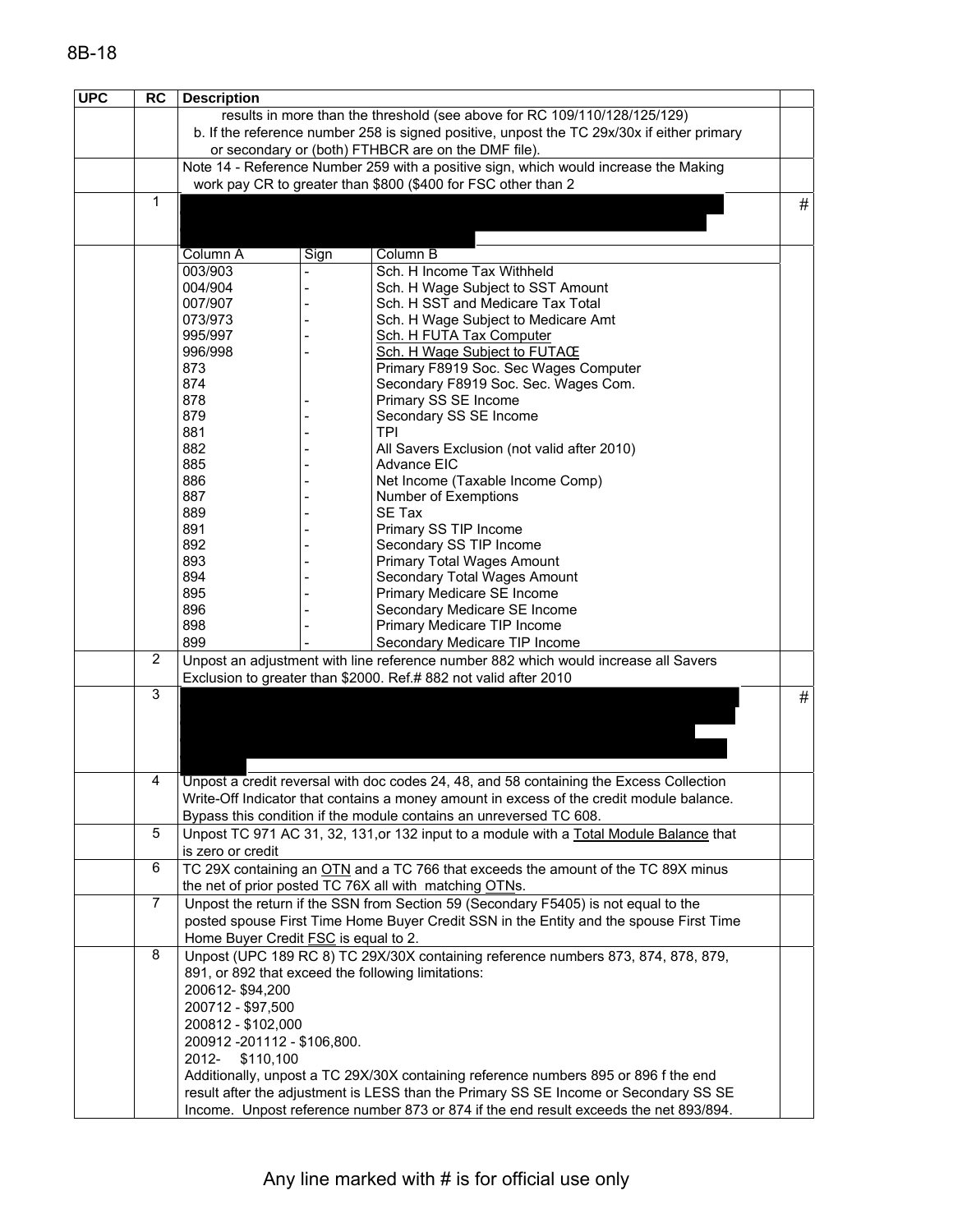| <b>UPC</b>                             | <b>RC</b>                                                                       | <b>Description</b>                                                                      |                                                                                        |                 |                                                                                          |      |  |  |  |
|----------------------------------------|---------------------------------------------------------------------------------|-----------------------------------------------------------------------------------------|----------------------------------------------------------------------------------------|-----------------|------------------------------------------------------------------------------------------|------|--|--|--|
|                                        |                                                                                 |                                                                                         |                                                                                        |                 | Unpost reference number 891 or 892 if the end result exceeds the net of the 898 or 899.  |      |  |  |  |
|                                        |                                                                                 |                                                                                         | Unpost reference number 878 or 879 if the end result exceeds the net of the 895 or 896 |                 |                                                                                          |      |  |  |  |
|                                        | 9                                                                               |                                                                                         | When a return comes in, If the FTHB Section is present in the entity, determine if the |                 |                                                                                          |      |  |  |  |
|                                        |                                                                                 |                                                                                         | primary FTHBCR is significant and the primary purchase year is equal to '2008'. If so, |                 |                                                                                          |      |  |  |  |
|                                        |                                                                                 |                                                                                         |                                                                                        |                 | unpost the return if the section 58 Repayment amt per computer is equal zeros. For FSC   |      |  |  |  |
|                                        |                                                                                 |                                                                                         |                                                                                        |                 | 2 returns, if the spouse FTHBCR is significant and the spouse purchase year is equal to  |      |  |  |  |
|                                        |                                                                                 |                                                                                         |                                                                                        |                 | '2008', unpost the input return if the section 59 Repayment amount per computer is equal |      |  |  |  |
|                                        |                                                                                 | zeros.                                                                                  |                                                                                        |                 |                                                                                          |      |  |  |  |
| 191                                    | 0                                                                               |                                                                                         |                                                                                        |                 | When the 148 switch in the entity is 10-99, unpost transactions 976, 977, 29X and 150's  |      |  |  |  |
|                                        |                                                                                 |                                                                                         |                                                                                        |                 | (except 150's with unallowable code 91 or SFR TC 150s). Bypass for corrected UPC 191     |      |  |  |  |
|                                        |                                                                                 |                                                                                         | and TC 29X input to MFT 55.                                                            |                 |                                                                                          |      |  |  |  |
| 192                                    |                                                                                 | This unpostable can only occur weekly                                                   |                                                                                        |                 |                                                                                          |      |  |  |  |
|                                        | 0                                                                               |                                                                                         |                                                                                        |                 | TC 520 attempting to post to an account which has a TC 520 already posted and closing    |      |  |  |  |
|                                        |                                                                                 | codes are incompatible. See PRP 460-2 for a complete explanation and details related to |                                                                                        |                 |                                                                                          |      |  |  |  |
|                                        |                                                                                 | the bypass for blocking series 990-999.                                                 |                                                                                        |                 |                                                                                          |      |  |  |  |
|                                        | $\mathbf{1}$                                                                    |                                                                                         |                                                                                        |                 |                                                                                          | #    |  |  |  |
|                                        |                                                                                 |                                                                                         |                                                                                        |                 |                                                                                          |      |  |  |  |
|                                        | $\overline{2}$                                                                  |                                                                                         |                                                                                        |                 | TC 47X (except TC 47X cc 94, 95, 96, or 99) input to a module containing an unreversed   |      |  |  |  |
|                                        |                                                                                 | TC 470 cc 95.                                                                           |                                                                                        |                 |                                                                                          |      |  |  |  |
|                                        | 3                                                                               |                                                                                         | TC 530 CC 24-32 input to any module in the account if the OIC Acceptance Year is       |                 |                                                                                          |      |  |  |  |
|                                        |                                                                                 | significant.                                                                            |                                                                                        |                 |                                                                                          |      |  |  |  |
| 193                                    |                                                                                 | This unpostable can only occur weekly.                                                  |                                                                                        |                 |                                                                                          |      |  |  |  |
|                                        | 0                                                                               |                                                                                         |                                                                                        |                 |                                                                                          | $\#$ |  |  |  |
|                                        |                                                                                 |                                                                                         |                                                                                        |                 |                                                                                          |      |  |  |  |
|                                        |                                                                                 |                                                                                         |                                                                                        |                 |                                                                                          |      |  |  |  |
|                                        |                                                                                 |                                                                                         |                                                                                        |                 |                                                                                          |      |  |  |  |
|                                        | $\mathbf{1}$                                                                    |                                                                                         | Unpost TC 534 for any of the following conditions:                                     |                 |                                                                                          |      |  |  |  |
|                                        |                                                                                 |                                                                                         | a. The earliest CSED as extended (TC 550) has not expired or is not within 6           |                 |                                                                                          |      |  |  |  |
|                                        |                                                                                 | months of expiring.<br>b. The TC 534 amount is greater than the net module balance.     |                                                                                        |                 |                                                                                          |      |  |  |  |
| c. The module is not in debit balance. |                                                                                 |                                                                                         |                                                                                        |                 |                                                                                          |      |  |  |  |
|                                        | (Bypass a. above for a corrected UPC 193 if the original CSED has expired and a |                                                                                         |                                                                                        |                 |                                                                                          |      |  |  |  |
|                                        |                                                                                 |                                                                                         | subsequent significant assessment (TC 29X/30X) has posted).                            |                 |                                                                                          |      |  |  |  |
|                                        | $\overline{2}$                                                                  |                                                                                         | TC 291 or TC 301 for a significant amount attempting to post to a module containing an |                 |                                                                                          |      |  |  |  |
|                                        |                                                                                 | unreversed TC 534.                                                                      |                                                                                        |                 |                                                                                          |      |  |  |  |
|                                        | 3                                                                               |                                                                                         |                                                                                        |                 | Unpost a TC 290 carrying TC 534 containing a CSED date if the date does not match an     |      |  |  |  |
|                                        |                                                                                 | existing posted CSED.                                                                   |                                                                                        |                 |                                                                                          |      |  |  |  |
| 194                                    |                                                                                 |                                                                                         |                                                                                        |                 | An input transaction from Column A attempting to post to a module and does not match on  |      |  |  |  |
|                                        |                                                                                 |                                                                                         | date, UPC 194 RC0. If it is greater in amount when matched to the specific transaction |                 |                                                                                          |      |  |  |  |
|                                        |                                                                                 | from Column B, UPC 194 RC1.                                                             |                                                                                        |                 |                                                                                          |      |  |  |  |
|                                        |                                                                                 | Column A Input                                                                          | Column B                                                                               | Column A        | Column B Original                                                                        |      |  |  |  |
|                                        |                                                                                 |                                                                                         | Original                                                                               | Input           |                                                                                          |      |  |  |  |
|                                        |                                                                                 | 240 ref 618                                                                             | See note 3                                                                             |                 |                                                                                          |      |  |  |  |
|                                        |                                                                                 | 294,304 (use Int.<br>Comp. date)                                                        | 295, 305 (use Int.<br>Comp. date)                                                      | 731<br>732      | 736<br>730                                                                               |      |  |  |  |
|                                        |                                                                                 | 535                                                                                     | 534                                                                                    | 740(Amt must    | 840,846 (RC 1 only)                                                                      |      |  |  |  |
|                                        |                                                                                 |                                                                                         |                                                                                        | mtch if greater |                                                                                          |      |  |  |  |
|                                        |                                                                                 | 611                                                                                     | 610                                                                                    | <b>UPC 138)</b> | 740                                                                                      |      |  |  |  |
|                                        |                                                                                 |                                                                                         |                                                                                        | 742(Amt. must   |                                                                                          |      |  |  |  |
|                                        |                                                                                 |                                                                                         |                                                                                        | match or be     |                                                                                          |      |  |  |  |
|                                        |                                                                                 | 612                                                                                     | 610                                                                                    | significant)    | 760                                                                                      |      |  |  |  |
|                                        |                                                                                 | 641 or 642                                                                              | 640                                                                                    |                 | 790 or 796                                                                               |      |  |  |  |
|                                        |                                                                                 |                                                                                         |                                                                                        | 762             | 826                                                                                      |      |  |  |  |
|                                        |                                                                                 | 661<br>662                                                                              | 660 or 43X (Remit)                                                                     | 792<br>821      | 820 or 824                                                                               |      |  |  |  |
|                                        |                                                                                 |                                                                                         | 660,666 or 430<br>(remittance)                                                         | 822             | 830 or 836<br>841 see note 4                                                             |      |  |  |  |
|                                        |                                                                                 | 671 or 672                                                                              | 670                                                                                    | 832             | 840,846 see note 1                                                                       |      |  |  |  |
|                                        |                                                                                 | 681 or 682                                                                              | 680                                                                                    | 843             | 856                                                                                      |      |  |  |  |
|                                        |                                                                                 | 691 or 692                                                                              | 690                                                                                    | 844             | 850                                                                                      |      |  |  |  |
|                                        |                                                                                 |                                                                                         |                                                                                        |                 |                                                                                          |      |  |  |  |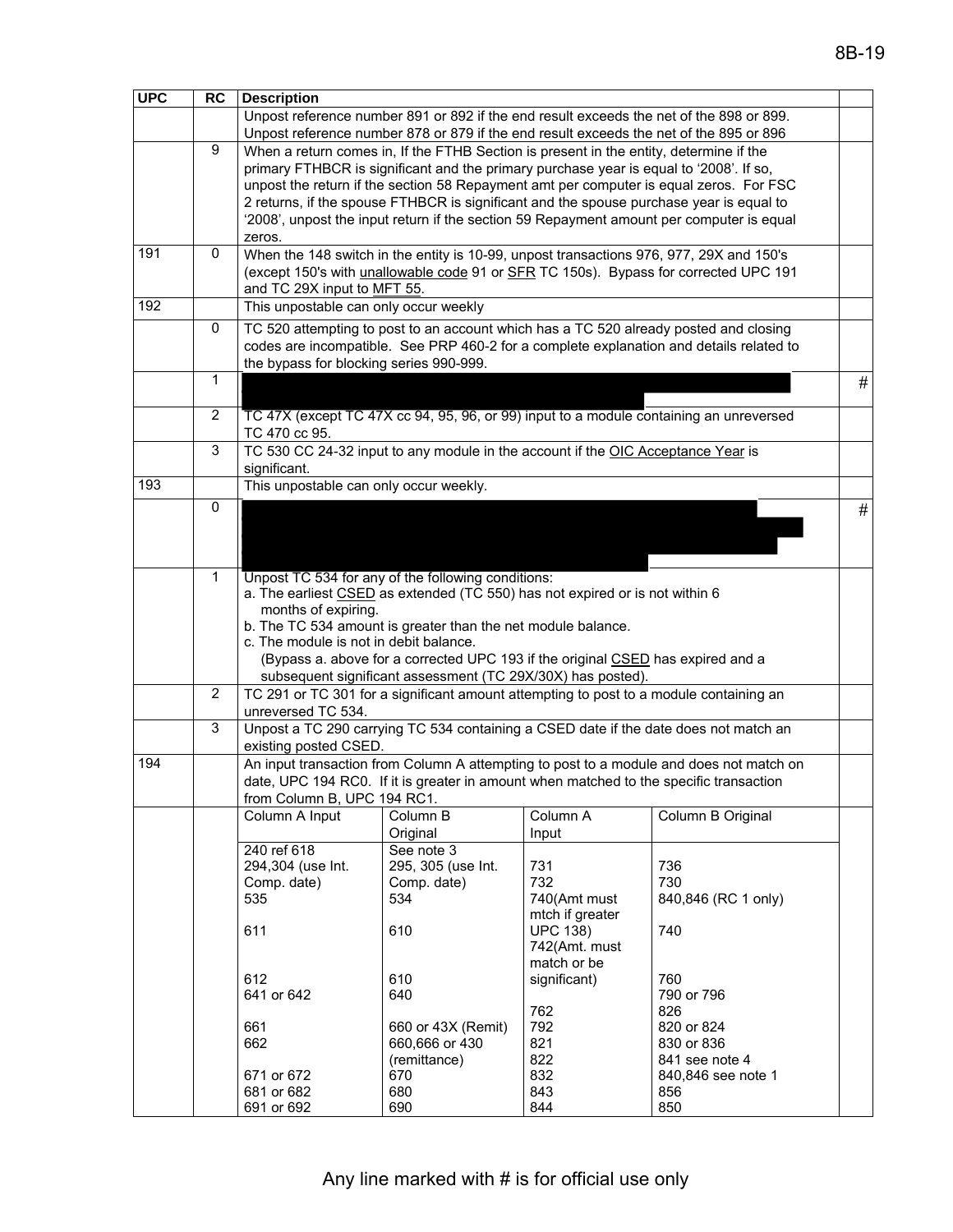| 695<br>694<br>851<br>701<br>852<br>706(see 2. below)<br>890 or 896<br>702<br>700<br>971 AC93<br>712<br>710 or 716<br>892*<br>971 AC 97<br>721 or 722<br>720<br>971 ac94-RC0<br>150,976,977<br>only<br>971 ac96-RC0<br>386<br>only<br>971 (RC0 only for<br>AC 01-09 only)<br>971 ac 652<br>Exclude IRA 892's.<br>1. If the "memo" amount is significant UPC 194 unless a TC 840 or TC 846 with a<br>transaction date that does not match the transaction date of the TC 844. If found UPC<br>194 RC 1 if the "memo" amount is greater than the amount of the TC 840 or TC 846.<br>2. Unpost 194 RC 1 if the input TC 701 is greater than the sum of the unreversed TC 706's<br>with matching transaction date.<br>3. Unpost 194 a TC 290 containing a Returns Processable Date and reference number<br>618 for a negative amount not matching the date or exceeding the amount of a prior<br>posted TC 240 with reference number 618. If reference number 698 is included on the<br>input transaction, unpost if it does not match the 698 element in the prior posted TC 240<br>that matched on transaction date. Bypass this extra step if reference number 698 is not<br>input on the adjustment. If it is included, must match on transaction date and 698<br>amount must match the 698 amount.<br>4. TC 843 with blocking series 55111 will post if within 12 days of a prior posted TC 841.<br>5. TC 972 AC 69/169 containing an XREF SSN must match the date of a prior posted TC<br>971 AC 69 that also contains an XREF SSN<br>6. TC 972 AC 31, 32, 35, 63, 69, 131, 132, 163, 169, 273, or 274 not matching the<br>transaction date of a prior posted unreversed TC 971 with matching closing code will go<br><b>UPC 194.</b><br>7. TC 972 AC 501 and 504-506 not matching on AC, transaction date and secondary<br>transaction date with TC 971 AC 501.<br>$\overline{2}$<br>TC 521 containing a transaction date prior to the transaction date of the TC 520 being<br>reversed. Refer to 460-5 for more specific criteria.<br>TC 972 AC 54 if the transaction date is prior to the transaction date of the latest<br>unreversed TC 971 AC 54.<br>195<br>Eliminated<br>0<br>1<br>Unpost TC 150 containing an FSC other than 2 if section 59 is present.<br>$\overline{2}$<br>If section 58 is present on the input return, determine the Disposition Code. If the<br>Disposition Code is I, unpost TC 150 containing a section 58 Repayment Per Computer<br>that is less than the Primary NAP Recapture Amount. Allow for a \$1 tolerance. If Disp.<br>Code is equal to F., unpost the return if the Repayment amount is equal to \$0<br>Perform the same analysis for section 59 of the imputer return. If section 59 is present on<br>the input return, determine the Disposition Code. If the Disposition Code is I, unpost TC<br>150 containing a section 59 Repayment Per Computer that is less than the Secondary<br>NAP Recapture Amount. Allow for a \$1 tolerance. If Disp. Code is equal to F., unpost the<br>return if the Repayment amount is equal to \$0<br>196<br>0<br>Reserved<br>1<br>TC 712 input to a module containing a TC 667 with Julian Date 999 with a matching<br>transaction date and money amount. Bypass for C-UPC 196.<br>0<br>197<br>The input transaction is for a module which was placed on microfilm retention register.<br>Resequence TC 840 and TC 971 AC 696 for up to 10 weeks prior to unposting. Use<br>Resequence code 53. This transaction will resequence until the last day of the cycle -<br>Thursday<br>$\mathbf{1}$<br>TC 370 Doc Code 52 blocking series 000-899 attempting to create a module and no<br>vestigial record for the module was present. This unpostable can only occur weekly.<br>$\overline{c}$<br>If a module is present for the same tax period as the input TC 370 Doc Code 52,<br>regardless of blocking series. This unpostable can only occur weekly. | <b>UPC</b> | RC | <b>Description</b> |  |  |  |  |  |  |
|---------------------------------------------------------------------------------------------------------------------------------------------------------------------------------------------------------------------------------------------------------------------------------------------------------------------------------------------------------------------------------------------------------------------------------------------------------------------------------------------------------------------------------------------------------------------------------------------------------------------------------------------------------------------------------------------------------------------------------------------------------------------------------------------------------------------------------------------------------------------------------------------------------------------------------------------------------------------------------------------------------------------------------------------------------------------------------------------------------------------------------------------------------------------------------------------------------------------------------------------------------------------------------------------------------------------------------------------------------------------------------------------------------------------------------------------------------------------------------------------------------------------------------------------------------------------------------------------------------------------------------------------------------------------------------------------------------------------------------------------------------------------------------------------------------------------------------------------------------------------------------------------------------------------------------------------------------------------------------------------------------------------------------------------------------------------------------------------------------------------------------------------------------------------------------------------------------------------------------------------------------------------------------------------------------------------------------------------------------------------------------------------------------------------------------------------------------------------------------------------------------------------------------------------------------------------------------------------------------------------------------------------------------------------------------------------------------------------------------------------------------------------------------------------------------------------------------------------------------------------------------------------------------------------------------------------------------------------------------------------------------------------------------------------------------------------------------------------------------------------------------------------------------------------------------------------------------------------------------------------------------------------------------------------------------------------------------------------------------------------------------------------------------------------------------------------------------------------------------------------------------------------------------------------------------------------------------------------------------------------------------------------------------------------------------------------------------------------------------------------------------------------------------------------------------------------------------------------------------------------------------------------------------------------------------------|------------|----|--------------------|--|--|--|--|--|--|
|                                                                                                                                                                                                                                                                                                                                                                                                                                                                                                                                                                                                                                                                                                                                                                                                                                                                                                                                                                                                                                                                                                                                                                                                                                                                                                                                                                                                                                                                                                                                                                                                                                                                                                                                                                                                                                                                                                                                                                                                                                                                                                                                                                                                                                                                                                                                                                                                                                                                                                                                                                                                                                                                                                                                                                                                                                                                                                                                                                                                                                                                                                                                                                                                                                                                                                                                                                                                                                                                                                                                                                                                                                                                                                                                                                                                                                                                                                                                       |            |    |                    |  |  |  |  |  |  |
|                                                                                                                                                                                                                                                                                                                                                                                                                                                                                                                                                                                                                                                                                                                                                                                                                                                                                                                                                                                                                                                                                                                                                                                                                                                                                                                                                                                                                                                                                                                                                                                                                                                                                                                                                                                                                                                                                                                                                                                                                                                                                                                                                                                                                                                                                                                                                                                                                                                                                                                                                                                                                                                                                                                                                                                                                                                                                                                                                                                                                                                                                                                                                                                                                                                                                                                                                                                                                                                                                                                                                                                                                                                                                                                                                                                                                                                                                                                                       |            |    |                    |  |  |  |  |  |  |
|                                                                                                                                                                                                                                                                                                                                                                                                                                                                                                                                                                                                                                                                                                                                                                                                                                                                                                                                                                                                                                                                                                                                                                                                                                                                                                                                                                                                                                                                                                                                                                                                                                                                                                                                                                                                                                                                                                                                                                                                                                                                                                                                                                                                                                                                                                                                                                                                                                                                                                                                                                                                                                                                                                                                                                                                                                                                                                                                                                                                                                                                                                                                                                                                                                                                                                                                                                                                                                                                                                                                                                                                                                                                                                                                                                                                                                                                                                                                       |            |    |                    |  |  |  |  |  |  |
|                                                                                                                                                                                                                                                                                                                                                                                                                                                                                                                                                                                                                                                                                                                                                                                                                                                                                                                                                                                                                                                                                                                                                                                                                                                                                                                                                                                                                                                                                                                                                                                                                                                                                                                                                                                                                                                                                                                                                                                                                                                                                                                                                                                                                                                                                                                                                                                                                                                                                                                                                                                                                                                                                                                                                                                                                                                                                                                                                                                                                                                                                                                                                                                                                                                                                                                                                                                                                                                                                                                                                                                                                                                                                                                                                                                                                                                                                                                                       |            |    |                    |  |  |  |  |  |  |
|                                                                                                                                                                                                                                                                                                                                                                                                                                                                                                                                                                                                                                                                                                                                                                                                                                                                                                                                                                                                                                                                                                                                                                                                                                                                                                                                                                                                                                                                                                                                                                                                                                                                                                                                                                                                                                                                                                                                                                                                                                                                                                                                                                                                                                                                                                                                                                                                                                                                                                                                                                                                                                                                                                                                                                                                                                                                                                                                                                                                                                                                                                                                                                                                                                                                                                                                                                                                                                                                                                                                                                                                                                                                                                                                                                                                                                                                                                                                       |            |    |                    |  |  |  |  |  |  |
|                                                                                                                                                                                                                                                                                                                                                                                                                                                                                                                                                                                                                                                                                                                                                                                                                                                                                                                                                                                                                                                                                                                                                                                                                                                                                                                                                                                                                                                                                                                                                                                                                                                                                                                                                                                                                                                                                                                                                                                                                                                                                                                                                                                                                                                                                                                                                                                                                                                                                                                                                                                                                                                                                                                                                                                                                                                                                                                                                                                                                                                                                                                                                                                                                                                                                                                                                                                                                                                                                                                                                                                                                                                                                                                                                                                                                                                                                                                                       |            |    |                    |  |  |  |  |  |  |
|                                                                                                                                                                                                                                                                                                                                                                                                                                                                                                                                                                                                                                                                                                                                                                                                                                                                                                                                                                                                                                                                                                                                                                                                                                                                                                                                                                                                                                                                                                                                                                                                                                                                                                                                                                                                                                                                                                                                                                                                                                                                                                                                                                                                                                                                                                                                                                                                                                                                                                                                                                                                                                                                                                                                                                                                                                                                                                                                                                                                                                                                                                                                                                                                                                                                                                                                                                                                                                                                                                                                                                                                                                                                                                                                                                                                                                                                                                                                       |            |    |                    |  |  |  |  |  |  |
|                                                                                                                                                                                                                                                                                                                                                                                                                                                                                                                                                                                                                                                                                                                                                                                                                                                                                                                                                                                                                                                                                                                                                                                                                                                                                                                                                                                                                                                                                                                                                                                                                                                                                                                                                                                                                                                                                                                                                                                                                                                                                                                                                                                                                                                                                                                                                                                                                                                                                                                                                                                                                                                                                                                                                                                                                                                                                                                                                                                                                                                                                                                                                                                                                                                                                                                                                                                                                                                                                                                                                                                                                                                                                                                                                                                                                                                                                                                                       |            |    |                    |  |  |  |  |  |  |
|                                                                                                                                                                                                                                                                                                                                                                                                                                                                                                                                                                                                                                                                                                                                                                                                                                                                                                                                                                                                                                                                                                                                                                                                                                                                                                                                                                                                                                                                                                                                                                                                                                                                                                                                                                                                                                                                                                                                                                                                                                                                                                                                                                                                                                                                                                                                                                                                                                                                                                                                                                                                                                                                                                                                                                                                                                                                                                                                                                                                                                                                                                                                                                                                                                                                                                                                                                                                                                                                                                                                                                                                                                                                                                                                                                                                                                                                                                                                       |            |    |                    |  |  |  |  |  |  |
|                                                                                                                                                                                                                                                                                                                                                                                                                                                                                                                                                                                                                                                                                                                                                                                                                                                                                                                                                                                                                                                                                                                                                                                                                                                                                                                                                                                                                                                                                                                                                                                                                                                                                                                                                                                                                                                                                                                                                                                                                                                                                                                                                                                                                                                                                                                                                                                                                                                                                                                                                                                                                                                                                                                                                                                                                                                                                                                                                                                                                                                                                                                                                                                                                                                                                                                                                                                                                                                                                                                                                                                                                                                                                                                                                                                                                                                                                                                                       |            |    |                    |  |  |  |  |  |  |
|                                                                                                                                                                                                                                                                                                                                                                                                                                                                                                                                                                                                                                                                                                                                                                                                                                                                                                                                                                                                                                                                                                                                                                                                                                                                                                                                                                                                                                                                                                                                                                                                                                                                                                                                                                                                                                                                                                                                                                                                                                                                                                                                                                                                                                                                                                                                                                                                                                                                                                                                                                                                                                                                                                                                                                                                                                                                                                                                                                                                                                                                                                                                                                                                                                                                                                                                                                                                                                                                                                                                                                                                                                                                                                                                                                                                                                                                                                                                       |            |    |                    |  |  |  |  |  |  |
|                                                                                                                                                                                                                                                                                                                                                                                                                                                                                                                                                                                                                                                                                                                                                                                                                                                                                                                                                                                                                                                                                                                                                                                                                                                                                                                                                                                                                                                                                                                                                                                                                                                                                                                                                                                                                                                                                                                                                                                                                                                                                                                                                                                                                                                                                                                                                                                                                                                                                                                                                                                                                                                                                                                                                                                                                                                                                                                                                                                                                                                                                                                                                                                                                                                                                                                                                                                                                                                                                                                                                                                                                                                                                                                                                                                                                                                                                                                                       |            |    |                    |  |  |  |  |  |  |
|                                                                                                                                                                                                                                                                                                                                                                                                                                                                                                                                                                                                                                                                                                                                                                                                                                                                                                                                                                                                                                                                                                                                                                                                                                                                                                                                                                                                                                                                                                                                                                                                                                                                                                                                                                                                                                                                                                                                                                                                                                                                                                                                                                                                                                                                                                                                                                                                                                                                                                                                                                                                                                                                                                                                                                                                                                                                                                                                                                                                                                                                                                                                                                                                                                                                                                                                                                                                                                                                                                                                                                                                                                                                                                                                                                                                                                                                                                                                       |            |    |                    |  |  |  |  |  |  |
|                                                                                                                                                                                                                                                                                                                                                                                                                                                                                                                                                                                                                                                                                                                                                                                                                                                                                                                                                                                                                                                                                                                                                                                                                                                                                                                                                                                                                                                                                                                                                                                                                                                                                                                                                                                                                                                                                                                                                                                                                                                                                                                                                                                                                                                                                                                                                                                                                                                                                                                                                                                                                                                                                                                                                                                                                                                                                                                                                                                                                                                                                                                                                                                                                                                                                                                                                                                                                                                                                                                                                                                                                                                                                                                                                                                                                                                                                                                                       |            |    |                    |  |  |  |  |  |  |
|                                                                                                                                                                                                                                                                                                                                                                                                                                                                                                                                                                                                                                                                                                                                                                                                                                                                                                                                                                                                                                                                                                                                                                                                                                                                                                                                                                                                                                                                                                                                                                                                                                                                                                                                                                                                                                                                                                                                                                                                                                                                                                                                                                                                                                                                                                                                                                                                                                                                                                                                                                                                                                                                                                                                                                                                                                                                                                                                                                                                                                                                                                                                                                                                                                                                                                                                                                                                                                                                                                                                                                                                                                                                                                                                                                                                                                                                                                                                       |            |    |                    |  |  |  |  |  |  |
|                                                                                                                                                                                                                                                                                                                                                                                                                                                                                                                                                                                                                                                                                                                                                                                                                                                                                                                                                                                                                                                                                                                                                                                                                                                                                                                                                                                                                                                                                                                                                                                                                                                                                                                                                                                                                                                                                                                                                                                                                                                                                                                                                                                                                                                                                                                                                                                                                                                                                                                                                                                                                                                                                                                                                                                                                                                                                                                                                                                                                                                                                                                                                                                                                                                                                                                                                                                                                                                                                                                                                                                                                                                                                                                                                                                                                                                                                                                                       |            |    |                    |  |  |  |  |  |  |
|                                                                                                                                                                                                                                                                                                                                                                                                                                                                                                                                                                                                                                                                                                                                                                                                                                                                                                                                                                                                                                                                                                                                                                                                                                                                                                                                                                                                                                                                                                                                                                                                                                                                                                                                                                                                                                                                                                                                                                                                                                                                                                                                                                                                                                                                                                                                                                                                                                                                                                                                                                                                                                                                                                                                                                                                                                                                                                                                                                                                                                                                                                                                                                                                                                                                                                                                                                                                                                                                                                                                                                                                                                                                                                                                                                                                                                                                                                                                       |            |    |                    |  |  |  |  |  |  |
|                                                                                                                                                                                                                                                                                                                                                                                                                                                                                                                                                                                                                                                                                                                                                                                                                                                                                                                                                                                                                                                                                                                                                                                                                                                                                                                                                                                                                                                                                                                                                                                                                                                                                                                                                                                                                                                                                                                                                                                                                                                                                                                                                                                                                                                                                                                                                                                                                                                                                                                                                                                                                                                                                                                                                                                                                                                                                                                                                                                                                                                                                                                                                                                                                                                                                                                                                                                                                                                                                                                                                                                                                                                                                                                                                                                                                                                                                                                                       |            |    |                    |  |  |  |  |  |  |
|                                                                                                                                                                                                                                                                                                                                                                                                                                                                                                                                                                                                                                                                                                                                                                                                                                                                                                                                                                                                                                                                                                                                                                                                                                                                                                                                                                                                                                                                                                                                                                                                                                                                                                                                                                                                                                                                                                                                                                                                                                                                                                                                                                                                                                                                                                                                                                                                                                                                                                                                                                                                                                                                                                                                                                                                                                                                                                                                                                                                                                                                                                                                                                                                                                                                                                                                                                                                                                                                                                                                                                                                                                                                                                                                                                                                                                                                                                                                       |            |    |                    |  |  |  |  |  |  |
|                                                                                                                                                                                                                                                                                                                                                                                                                                                                                                                                                                                                                                                                                                                                                                                                                                                                                                                                                                                                                                                                                                                                                                                                                                                                                                                                                                                                                                                                                                                                                                                                                                                                                                                                                                                                                                                                                                                                                                                                                                                                                                                                                                                                                                                                                                                                                                                                                                                                                                                                                                                                                                                                                                                                                                                                                                                                                                                                                                                                                                                                                                                                                                                                                                                                                                                                                                                                                                                                                                                                                                                                                                                                                                                                                                                                                                                                                                                                       |            |    |                    |  |  |  |  |  |  |
|                                                                                                                                                                                                                                                                                                                                                                                                                                                                                                                                                                                                                                                                                                                                                                                                                                                                                                                                                                                                                                                                                                                                                                                                                                                                                                                                                                                                                                                                                                                                                                                                                                                                                                                                                                                                                                                                                                                                                                                                                                                                                                                                                                                                                                                                                                                                                                                                                                                                                                                                                                                                                                                                                                                                                                                                                                                                                                                                                                                                                                                                                                                                                                                                                                                                                                                                                                                                                                                                                                                                                                                                                                                                                                                                                                                                                                                                                                                                       |            |    |                    |  |  |  |  |  |  |
|                                                                                                                                                                                                                                                                                                                                                                                                                                                                                                                                                                                                                                                                                                                                                                                                                                                                                                                                                                                                                                                                                                                                                                                                                                                                                                                                                                                                                                                                                                                                                                                                                                                                                                                                                                                                                                                                                                                                                                                                                                                                                                                                                                                                                                                                                                                                                                                                                                                                                                                                                                                                                                                                                                                                                                                                                                                                                                                                                                                                                                                                                                                                                                                                                                                                                                                                                                                                                                                                                                                                                                                                                                                                                                                                                                                                                                                                                                                                       |            |    |                    |  |  |  |  |  |  |
|                                                                                                                                                                                                                                                                                                                                                                                                                                                                                                                                                                                                                                                                                                                                                                                                                                                                                                                                                                                                                                                                                                                                                                                                                                                                                                                                                                                                                                                                                                                                                                                                                                                                                                                                                                                                                                                                                                                                                                                                                                                                                                                                                                                                                                                                                                                                                                                                                                                                                                                                                                                                                                                                                                                                                                                                                                                                                                                                                                                                                                                                                                                                                                                                                                                                                                                                                                                                                                                                                                                                                                                                                                                                                                                                                                                                                                                                                                                                       |            |    |                    |  |  |  |  |  |  |
|                                                                                                                                                                                                                                                                                                                                                                                                                                                                                                                                                                                                                                                                                                                                                                                                                                                                                                                                                                                                                                                                                                                                                                                                                                                                                                                                                                                                                                                                                                                                                                                                                                                                                                                                                                                                                                                                                                                                                                                                                                                                                                                                                                                                                                                                                                                                                                                                                                                                                                                                                                                                                                                                                                                                                                                                                                                                                                                                                                                                                                                                                                                                                                                                                                                                                                                                                                                                                                                                                                                                                                                                                                                                                                                                                                                                                                                                                                                                       |            |    |                    |  |  |  |  |  |  |
|                                                                                                                                                                                                                                                                                                                                                                                                                                                                                                                                                                                                                                                                                                                                                                                                                                                                                                                                                                                                                                                                                                                                                                                                                                                                                                                                                                                                                                                                                                                                                                                                                                                                                                                                                                                                                                                                                                                                                                                                                                                                                                                                                                                                                                                                                                                                                                                                                                                                                                                                                                                                                                                                                                                                                                                                                                                                                                                                                                                                                                                                                                                                                                                                                                                                                                                                                                                                                                                                                                                                                                                                                                                                                                                                                                                                                                                                                                                                       |            |    |                    |  |  |  |  |  |  |
|                                                                                                                                                                                                                                                                                                                                                                                                                                                                                                                                                                                                                                                                                                                                                                                                                                                                                                                                                                                                                                                                                                                                                                                                                                                                                                                                                                                                                                                                                                                                                                                                                                                                                                                                                                                                                                                                                                                                                                                                                                                                                                                                                                                                                                                                                                                                                                                                                                                                                                                                                                                                                                                                                                                                                                                                                                                                                                                                                                                                                                                                                                                                                                                                                                                                                                                                                                                                                                                                                                                                                                                                                                                                                                                                                                                                                                                                                                                                       |            |    |                    |  |  |  |  |  |  |
|                                                                                                                                                                                                                                                                                                                                                                                                                                                                                                                                                                                                                                                                                                                                                                                                                                                                                                                                                                                                                                                                                                                                                                                                                                                                                                                                                                                                                                                                                                                                                                                                                                                                                                                                                                                                                                                                                                                                                                                                                                                                                                                                                                                                                                                                                                                                                                                                                                                                                                                                                                                                                                                                                                                                                                                                                                                                                                                                                                                                                                                                                                                                                                                                                                                                                                                                                                                                                                                                                                                                                                                                                                                                                                                                                                                                                                                                                                                                       |            |    |                    |  |  |  |  |  |  |
|                                                                                                                                                                                                                                                                                                                                                                                                                                                                                                                                                                                                                                                                                                                                                                                                                                                                                                                                                                                                                                                                                                                                                                                                                                                                                                                                                                                                                                                                                                                                                                                                                                                                                                                                                                                                                                                                                                                                                                                                                                                                                                                                                                                                                                                                                                                                                                                                                                                                                                                                                                                                                                                                                                                                                                                                                                                                                                                                                                                                                                                                                                                                                                                                                                                                                                                                                                                                                                                                                                                                                                                                                                                                                                                                                                                                                                                                                                                                       |            |    |                    |  |  |  |  |  |  |
|                                                                                                                                                                                                                                                                                                                                                                                                                                                                                                                                                                                                                                                                                                                                                                                                                                                                                                                                                                                                                                                                                                                                                                                                                                                                                                                                                                                                                                                                                                                                                                                                                                                                                                                                                                                                                                                                                                                                                                                                                                                                                                                                                                                                                                                                                                                                                                                                                                                                                                                                                                                                                                                                                                                                                                                                                                                                                                                                                                                                                                                                                                                                                                                                                                                                                                                                                                                                                                                                                                                                                                                                                                                                                                                                                                                                                                                                                                                                       |            |    |                    |  |  |  |  |  |  |
|                                                                                                                                                                                                                                                                                                                                                                                                                                                                                                                                                                                                                                                                                                                                                                                                                                                                                                                                                                                                                                                                                                                                                                                                                                                                                                                                                                                                                                                                                                                                                                                                                                                                                                                                                                                                                                                                                                                                                                                                                                                                                                                                                                                                                                                                                                                                                                                                                                                                                                                                                                                                                                                                                                                                                                                                                                                                                                                                                                                                                                                                                                                                                                                                                                                                                                                                                                                                                                                                                                                                                                                                                                                                                                                                                                                                                                                                                                                                       |            |    |                    |  |  |  |  |  |  |
|                                                                                                                                                                                                                                                                                                                                                                                                                                                                                                                                                                                                                                                                                                                                                                                                                                                                                                                                                                                                                                                                                                                                                                                                                                                                                                                                                                                                                                                                                                                                                                                                                                                                                                                                                                                                                                                                                                                                                                                                                                                                                                                                                                                                                                                                                                                                                                                                                                                                                                                                                                                                                                                                                                                                                                                                                                                                                                                                                                                                                                                                                                                                                                                                                                                                                                                                                                                                                                                                                                                                                                                                                                                                                                                                                                                                                                                                                                                                       |            |    |                    |  |  |  |  |  |  |
|                                                                                                                                                                                                                                                                                                                                                                                                                                                                                                                                                                                                                                                                                                                                                                                                                                                                                                                                                                                                                                                                                                                                                                                                                                                                                                                                                                                                                                                                                                                                                                                                                                                                                                                                                                                                                                                                                                                                                                                                                                                                                                                                                                                                                                                                                                                                                                                                                                                                                                                                                                                                                                                                                                                                                                                                                                                                                                                                                                                                                                                                                                                                                                                                                                                                                                                                                                                                                                                                                                                                                                                                                                                                                                                                                                                                                                                                                                                                       |            |    |                    |  |  |  |  |  |  |
|                                                                                                                                                                                                                                                                                                                                                                                                                                                                                                                                                                                                                                                                                                                                                                                                                                                                                                                                                                                                                                                                                                                                                                                                                                                                                                                                                                                                                                                                                                                                                                                                                                                                                                                                                                                                                                                                                                                                                                                                                                                                                                                                                                                                                                                                                                                                                                                                                                                                                                                                                                                                                                                                                                                                                                                                                                                                                                                                                                                                                                                                                                                                                                                                                                                                                                                                                                                                                                                                                                                                                                                                                                                                                                                                                                                                                                                                                                                                       |            |    |                    |  |  |  |  |  |  |
|                                                                                                                                                                                                                                                                                                                                                                                                                                                                                                                                                                                                                                                                                                                                                                                                                                                                                                                                                                                                                                                                                                                                                                                                                                                                                                                                                                                                                                                                                                                                                                                                                                                                                                                                                                                                                                                                                                                                                                                                                                                                                                                                                                                                                                                                                                                                                                                                                                                                                                                                                                                                                                                                                                                                                                                                                                                                                                                                                                                                                                                                                                                                                                                                                                                                                                                                                                                                                                                                                                                                                                                                                                                                                                                                                                                                                                                                                                                                       |            |    |                    |  |  |  |  |  |  |
|                                                                                                                                                                                                                                                                                                                                                                                                                                                                                                                                                                                                                                                                                                                                                                                                                                                                                                                                                                                                                                                                                                                                                                                                                                                                                                                                                                                                                                                                                                                                                                                                                                                                                                                                                                                                                                                                                                                                                                                                                                                                                                                                                                                                                                                                                                                                                                                                                                                                                                                                                                                                                                                                                                                                                                                                                                                                                                                                                                                                                                                                                                                                                                                                                                                                                                                                                                                                                                                                                                                                                                                                                                                                                                                                                                                                                                                                                                                                       |            |    |                    |  |  |  |  |  |  |
|                                                                                                                                                                                                                                                                                                                                                                                                                                                                                                                                                                                                                                                                                                                                                                                                                                                                                                                                                                                                                                                                                                                                                                                                                                                                                                                                                                                                                                                                                                                                                                                                                                                                                                                                                                                                                                                                                                                                                                                                                                                                                                                                                                                                                                                                                                                                                                                                                                                                                                                                                                                                                                                                                                                                                                                                                                                                                                                                                                                                                                                                                                                                                                                                                                                                                                                                                                                                                                                                                                                                                                                                                                                                                                                                                                                                                                                                                                                                       |            |    |                    |  |  |  |  |  |  |
|                                                                                                                                                                                                                                                                                                                                                                                                                                                                                                                                                                                                                                                                                                                                                                                                                                                                                                                                                                                                                                                                                                                                                                                                                                                                                                                                                                                                                                                                                                                                                                                                                                                                                                                                                                                                                                                                                                                                                                                                                                                                                                                                                                                                                                                                                                                                                                                                                                                                                                                                                                                                                                                                                                                                                                                                                                                                                                                                                                                                                                                                                                                                                                                                                                                                                                                                                                                                                                                                                                                                                                                                                                                                                                                                                                                                                                                                                                                                       |            |    |                    |  |  |  |  |  |  |
|                                                                                                                                                                                                                                                                                                                                                                                                                                                                                                                                                                                                                                                                                                                                                                                                                                                                                                                                                                                                                                                                                                                                                                                                                                                                                                                                                                                                                                                                                                                                                                                                                                                                                                                                                                                                                                                                                                                                                                                                                                                                                                                                                                                                                                                                                                                                                                                                                                                                                                                                                                                                                                                                                                                                                                                                                                                                                                                                                                                                                                                                                                                                                                                                                                                                                                                                                                                                                                                                                                                                                                                                                                                                                                                                                                                                                                                                                                                                       |            |    |                    |  |  |  |  |  |  |
|                                                                                                                                                                                                                                                                                                                                                                                                                                                                                                                                                                                                                                                                                                                                                                                                                                                                                                                                                                                                                                                                                                                                                                                                                                                                                                                                                                                                                                                                                                                                                                                                                                                                                                                                                                                                                                                                                                                                                                                                                                                                                                                                                                                                                                                                                                                                                                                                                                                                                                                                                                                                                                                                                                                                                                                                                                                                                                                                                                                                                                                                                                                                                                                                                                                                                                                                                                                                                                                                                                                                                                                                                                                                                                                                                                                                                                                                                                                                       |            |    |                    |  |  |  |  |  |  |
|                                                                                                                                                                                                                                                                                                                                                                                                                                                                                                                                                                                                                                                                                                                                                                                                                                                                                                                                                                                                                                                                                                                                                                                                                                                                                                                                                                                                                                                                                                                                                                                                                                                                                                                                                                                                                                                                                                                                                                                                                                                                                                                                                                                                                                                                                                                                                                                                                                                                                                                                                                                                                                                                                                                                                                                                                                                                                                                                                                                                                                                                                                                                                                                                                                                                                                                                                                                                                                                                                                                                                                                                                                                                                                                                                                                                                                                                                                                                       |            |    |                    |  |  |  |  |  |  |
|                                                                                                                                                                                                                                                                                                                                                                                                                                                                                                                                                                                                                                                                                                                                                                                                                                                                                                                                                                                                                                                                                                                                                                                                                                                                                                                                                                                                                                                                                                                                                                                                                                                                                                                                                                                                                                                                                                                                                                                                                                                                                                                                                                                                                                                                                                                                                                                                                                                                                                                                                                                                                                                                                                                                                                                                                                                                                                                                                                                                                                                                                                                                                                                                                                                                                                                                                                                                                                                                                                                                                                                                                                                                                                                                                                                                                                                                                                                                       |            |    |                    |  |  |  |  |  |  |
|                                                                                                                                                                                                                                                                                                                                                                                                                                                                                                                                                                                                                                                                                                                                                                                                                                                                                                                                                                                                                                                                                                                                                                                                                                                                                                                                                                                                                                                                                                                                                                                                                                                                                                                                                                                                                                                                                                                                                                                                                                                                                                                                                                                                                                                                                                                                                                                                                                                                                                                                                                                                                                                                                                                                                                                                                                                                                                                                                                                                                                                                                                                                                                                                                                                                                                                                                                                                                                                                                                                                                                                                                                                                                                                                                                                                                                                                                                                                       |            |    |                    |  |  |  |  |  |  |
|                                                                                                                                                                                                                                                                                                                                                                                                                                                                                                                                                                                                                                                                                                                                                                                                                                                                                                                                                                                                                                                                                                                                                                                                                                                                                                                                                                                                                                                                                                                                                                                                                                                                                                                                                                                                                                                                                                                                                                                                                                                                                                                                                                                                                                                                                                                                                                                                                                                                                                                                                                                                                                                                                                                                                                                                                                                                                                                                                                                                                                                                                                                                                                                                                                                                                                                                                                                                                                                                                                                                                                                                                                                                                                                                                                                                                                                                                                                                       |            |    |                    |  |  |  |  |  |  |
|                                                                                                                                                                                                                                                                                                                                                                                                                                                                                                                                                                                                                                                                                                                                                                                                                                                                                                                                                                                                                                                                                                                                                                                                                                                                                                                                                                                                                                                                                                                                                                                                                                                                                                                                                                                                                                                                                                                                                                                                                                                                                                                                                                                                                                                                                                                                                                                                                                                                                                                                                                                                                                                                                                                                                                                                                                                                                                                                                                                                                                                                                                                                                                                                                                                                                                                                                                                                                                                                                                                                                                                                                                                                                                                                                                                                                                                                                                                                       |            |    |                    |  |  |  |  |  |  |
|                                                                                                                                                                                                                                                                                                                                                                                                                                                                                                                                                                                                                                                                                                                                                                                                                                                                                                                                                                                                                                                                                                                                                                                                                                                                                                                                                                                                                                                                                                                                                                                                                                                                                                                                                                                                                                                                                                                                                                                                                                                                                                                                                                                                                                                                                                                                                                                                                                                                                                                                                                                                                                                                                                                                                                                                                                                                                                                                                                                                                                                                                                                                                                                                                                                                                                                                                                                                                                                                                                                                                                                                                                                                                                                                                                                                                                                                                                                                       |            |    |                    |  |  |  |  |  |  |
|                                                                                                                                                                                                                                                                                                                                                                                                                                                                                                                                                                                                                                                                                                                                                                                                                                                                                                                                                                                                                                                                                                                                                                                                                                                                                                                                                                                                                                                                                                                                                                                                                                                                                                                                                                                                                                                                                                                                                                                                                                                                                                                                                                                                                                                                                                                                                                                                                                                                                                                                                                                                                                                                                                                                                                                                                                                                                                                                                                                                                                                                                                                                                                                                                                                                                                                                                                                                                                                                                                                                                                                                                                                                                                                                                                                                                                                                                                                                       |            |    |                    |  |  |  |  |  |  |
|                                                                                                                                                                                                                                                                                                                                                                                                                                                                                                                                                                                                                                                                                                                                                                                                                                                                                                                                                                                                                                                                                                                                                                                                                                                                                                                                                                                                                                                                                                                                                                                                                                                                                                                                                                                                                                                                                                                                                                                                                                                                                                                                                                                                                                                                                                                                                                                                                                                                                                                                                                                                                                                                                                                                                                                                                                                                                                                                                                                                                                                                                                                                                                                                                                                                                                                                                                                                                                                                                                                                                                                                                                                                                                                                                                                                                                                                                                                                       |            |    |                    |  |  |  |  |  |  |
|                                                                                                                                                                                                                                                                                                                                                                                                                                                                                                                                                                                                                                                                                                                                                                                                                                                                                                                                                                                                                                                                                                                                                                                                                                                                                                                                                                                                                                                                                                                                                                                                                                                                                                                                                                                                                                                                                                                                                                                                                                                                                                                                                                                                                                                                                                                                                                                                                                                                                                                                                                                                                                                                                                                                                                                                                                                                                                                                                                                                                                                                                                                                                                                                                                                                                                                                                                                                                                                                                                                                                                                                                                                                                                                                                                                                                                                                                                                                       |            |    |                    |  |  |  |  |  |  |
|                                                                                                                                                                                                                                                                                                                                                                                                                                                                                                                                                                                                                                                                                                                                                                                                                                                                                                                                                                                                                                                                                                                                                                                                                                                                                                                                                                                                                                                                                                                                                                                                                                                                                                                                                                                                                                                                                                                                                                                                                                                                                                                                                                                                                                                                                                                                                                                                                                                                                                                                                                                                                                                                                                                                                                                                                                                                                                                                                                                                                                                                                                                                                                                                                                                                                                                                                                                                                                                                                                                                                                                                                                                                                                                                                                                                                                                                                                                                       |            |    |                    |  |  |  |  |  |  |
|                                                                                                                                                                                                                                                                                                                                                                                                                                                                                                                                                                                                                                                                                                                                                                                                                                                                                                                                                                                                                                                                                                                                                                                                                                                                                                                                                                                                                                                                                                                                                                                                                                                                                                                                                                                                                                                                                                                                                                                                                                                                                                                                                                                                                                                                                                                                                                                                                                                                                                                                                                                                                                                                                                                                                                                                                                                                                                                                                                                                                                                                                                                                                                                                                                                                                                                                                                                                                                                                                                                                                                                                                                                                                                                                                                                                                                                                                                                                       |            |    |                    |  |  |  |  |  |  |
|                                                                                                                                                                                                                                                                                                                                                                                                                                                                                                                                                                                                                                                                                                                                                                                                                                                                                                                                                                                                                                                                                                                                                                                                                                                                                                                                                                                                                                                                                                                                                                                                                                                                                                                                                                                                                                                                                                                                                                                                                                                                                                                                                                                                                                                                                                                                                                                                                                                                                                                                                                                                                                                                                                                                                                                                                                                                                                                                                                                                                                                                                                                                                                                                                                                                                                                                                                                                                                                                                                                                                                                                                                                                                                                                                                                                                                                                                                                                       |            |    |                    |  |  |  |  |  |  |
|                                                                                                                                                                                                                                                                                                                                                                                                                                                                                                                                                                                                                                                                                                                                                                                                                                                                                                                                                                                                                                                                                                                                                                                                                                                                                                                                                                                                                                                                                                                                                                                                                                                                                                                                                                                                                                                                                                                                                                                                                                                                                                                                                                                                                                                                                                                                                                                                                                                                                                                                                                                                                                                                                                                                                                                                                                                                                                                                                                                                                                                                                                                                                                                                                                                                                                                                                                                                                                                                                                                                                                                                                                                                                                                                                                                                                                                                                                                                       |            |    |                    |  |  |  |  |  |  |
|                                                                                                                                                                                                                                                                                                                                                                                                                                                                                                                                                                                                                                                                                                                                                                                                                                                                                                                                                                                                                                                                                                                                                                                                                                                                                                                                                                                                                                                                                                                                                                                                                                                                                                                                                                                                                                                                                                                                                                                                                                                                                                                                                                                                                                                                                                                                                                                                                                                                                                                                                                                                                                                                                                                                                                                                                                                                                                                                                                                                                                                                                                                                                                                                                                                                                                                                                                                                                                                                                                                                                                                                                                                                                                                                                                                                                                                                                                                                       |            |    |                    |  |  |  |  |  |  |
|                                                                                                                                                                                                                                                                                                                                                                                                                                                                                                                                                                                                                                                                                                                                                                                                                                                                                                                                                                                                                                                                                                                                                                                                                                                                                                                                                                                                                                                                                                                                                                                                                                                                                                                                                                                                                                                                                                                                                                                                                                                                                                                                                                                                                                                                                                                                                                                                                                                                                                                                                                                                                                                                                                                                                                                                                                                                                                                                                                                                                                                                                                                                                                                                                                                                                                                                                                                                                                                                                                                                                                                                                                                                                                                                                                                                                                                                                                                                       |            |    |                    |  |  |  |  |  |  |
|                                                                                                                                                                                                                                                                                                                                                                                                                                                                                                                                                                                                                                                                                                                                                                                                                                                                                                                                                                                                                                                                                                                                                                                                                                                                                                                                                                                                                                                                                                                                                                                                                                                                                                                                                                                                                                                                                                                                                                                                                                                                                                                                                                                                                                                                                                                                                                                                                                                                                                                                                                                                                                                                                                                                                                                                                                                                                                                                                                                                                                                                                                                                                                                                                                                                                                                                                                                                                                                                                                                                                                                                                                                                                                                                                                                                                                                                                                                                       |            |    |                    |  |  |  |  |  |  |
|                                                                                                                                                                                                                                                                                                                                                                                                                                                                                                                                                                                                                                                                                                                                                                                                                                                                                                                                                                                                                                                                                                                                                                                                                                                                                                                                                                                                                                                                                                                                                                                                                                                                                                                                                                                                                                                                                                                                                                                                                                                                                                                                                                                                                                                                                                                                                                                                                                                                                                                                                                                                                                                                                                                                                                                                                                                                                                                                                                                                                                                                                                                                                                                                                                                                                                                                                                                                                                                                                                                                                                                                                                                                                                                                                                                                                                                                                                                                       |            |    |                    |  |  |  |  |  |  |
|                                                                                                                                                                                                                                                                                                                                                                                                                                                                                                                                                                                                                                                                                                                                                                                                                                                                                                                                                                                                                                                                                                                                                                                                                                                                                                                                                                                                                                                                                                                                                                                                                                                                                                                                                                                                                                                                                                                                                                                                                                                                                                                                                                                                                                                                                                                                                                                                                                                                                                                                                                                                                                                                                                                                                                                                                                                                                                                                                                                                                                                                                                                                                                                                                                                                                                                                                                                                                                                                                                                                                                                                                                                                                                                                                                                                                                                                                                                                       |            |    |                    |  |  |  |  |  |  |
|                                                                                                                                                                                                                                                                                                                                                                                                                                                                                                                                                                                                                                                                                                                                                                                                                                                                                                                                                                                                                                                                                                                                                                                                                                                                                                                                                                                                                                                                                                                                                                                                                                                                                                                                                                                                                                                                                                                                                                                                                                                                                                                                                                                                                                                                                                                                                                                                                                                                                                                                                                                                                                                                                                                                                                                                                                                                                                                                                                                                                                                                                                                                                                                                                                                                                                                                                                                                                                                                                                                                                                                                                                                                                                                                                                                                                                                                                                                                       |            |    |                    |  |  |  |  |  |  |
|                                                                                                                                                                                                                                                                                                                                                                                                                                                                                                                                                                                                                                                                                                                                                                                                                                                                                                                                                                                                                                                                                                                                                                                                                                                                                                                                                                                                                                                                                                                                                                                                                                                                                                                                                                                                                                                                                                                                                                                                                                                                                                                                                                                                                                                                                                                                                                                                                                                                                                                                                                                                                                                                                                                                                                                                                                                                                                                                                                                                                                                                                                                                                                                                                                                                                                                                                                                                                                                                                                                                                                                                                                                                                                                                                                                                                                                                                                                                       |            |    |                    |  |  |  |  |  |  |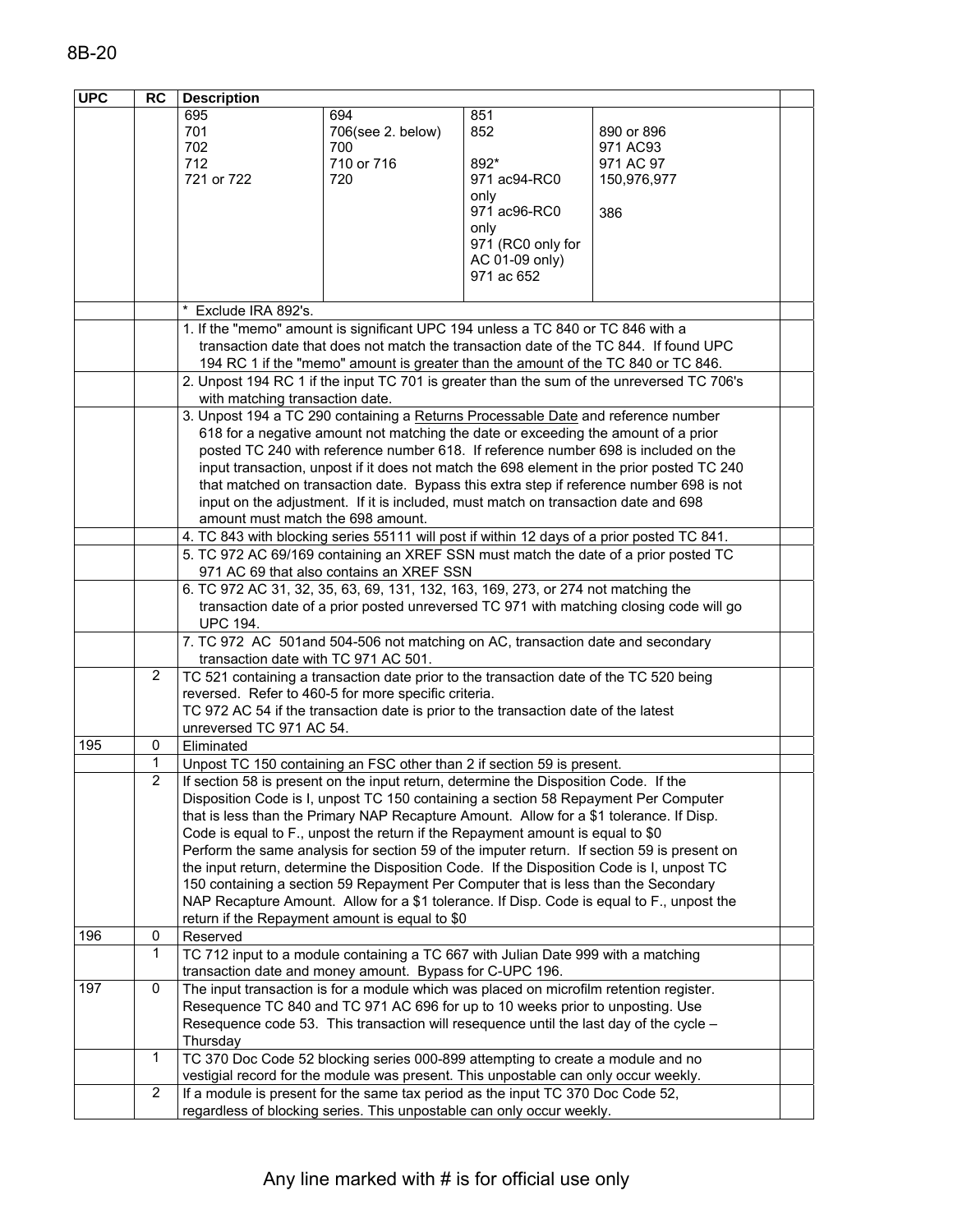| <b>UPC</b> | <b>RC</b>      | <b>Description</b>                                                                                                                                                              |   |
|------------|----------------|---------------------------------------------------------------------------------------------------------------------------------------------------------------------------------|---|
|            | 3              | TC 370 Doc Code 52 blocking series 900-999 and the account contains a vestigial section                                                                                         |   |
|            |                | for the same tax period. This unpostable can only occur weekly.                                                                                                                 |   |
|            | $\overline{4}$ | If a TC 150 has previously posted to the module and the doc code 52 TC 370 contains a                                                                                           |   |
|            |                | TC 150 or the TC 370 doc code 52 contains more than 1 TC 150. This unpostable can only                                                                                          |   |
|            |                | occur weekly.                                                                                                                                                                   |   |
|            | 5              | TC 400, TC 971 AC 45 or 145 input to a credit balance module or a module not containing                                                                                         |   |
|            |                | a settled TC 150 (bypass for MFT 55. MFT 55 requires a TC 240). This unpostable can                                                                                             |   |
|            | 6              | only occur weekly.                                                                                                                                                              |   |
|            |                | TC 370 with a secondary TC 402 input to a module not containing an unreversed TC 400                                                                                            |   |
|            | $\overline{7}$ | with the same date and amount as the TC 402. This unpostable can only occur weekly.<br>Account transfer, TC 370 (Doc Code 51), does not carry TC 150 and there is no settled TC |   |
|            |                | 150, except when input TC 370 (Doc Code 51) contains a secondary TC 402 or the TC                                                                                               |   |
|            |                | 370 is input to MFT 31 or 55. This unpostable can only occur weekly.                                                                                                            |   |
|            | 8              | TC 370 containing a reference number amount but not containing a reference number.                                                                                              |   |
|            |                | This unpostable can only occur weekly.                                                                                                                                          |   |
| 198        |                | TC 670 with secondary TC 460 is subject to RC0 check only.                                                                                                                      |   |
|            | 0              | TC 670 with zero amount and secondary TC 460 attempting to post to a module containing                                                                                          |   |
|            |                | a manual delinquency penalty (TC 160/161).                                                                                                                                      |   |
|            | 1              | Reserved.                                                                                                                                                                       |   |
|            | $\overline{2}$ | TC 430, 610 doc code 19, 70 or 76, 660, 670 or 760 attempting to post to a settled                                                                                              |   |
|            |                | module, except                                                                                                                                                                  |   |
|            |                | (a) 57 Hold is on (Additional Liability Pending) or TC 570 is secondary to the                                                                                                  |   |
|            |                | TC 660 or TC 670 or the credit freeze indicator is set.<br>(b) Transaction is a corrected UPC 146 or 198.                                                                       |   |
|            |                | (c) Input is a TC 670 with Doc Code 18.                                                                                                                                         |   |
|            |                | (d) Module net balance is zero and input transaction is less than \$1.                                                                                                          |   |
|            |                | (e) Total Module Balance is debit.                                                                                                                                              |   |
|            |                | (f) Input is less than \$5 and is equal or less than a prior posted unreversed TC                                                                                               |   |
|            |                | 606 (applies to 660/670 only).                                                                                                                                                  |   |
|            |                | (g) TC 670 is input within 8 weeks of a previously posted TC 706.                                                                                                               |   |
|            |                | (h) TC 670 is a corrected UPC 183.<br>(i) Bypass for TC 670 if the module contains a status 60 within the previous 8                                                            |   |
|            |                | weeks and the DLN or transaction date of the input TC 670 is not identical                                                                                                      |   |
|            |                | to the DLN or transaction date of a TC 670 with matching money amount                                                                                                           |   |
|            |                | that posted within 8 weeks. If this condition is not met, the TC 670 should                                                                                                     |   |
|            |                | be resequenced for up to 6 weeks. Use Resequence code 16. The                                                                                                                   |   |
|            |                | transaction will resequence from the daily cycle day until the same                                                                                                             |   |
|            |                | corresponding day. Send UPC 198 if the module balance is not debit after                                                                                                        |   |
|            |                | resequencing 6 cycles.<br>(i) TC 670 is not greater than the credit elect per taxpayer field in the posted                                                                      |   |
|            |                | TC 150.                                                                                                                                                                         |   |
|            |                | (k) The unpostable bypass indicator is significant unless the same transaction                                                                                                  |   |
|            |                | code with matching date and amount is already posted.                                                                                                                           |   |
|            |                | (I) The TC 670 contains check digits in lieu of a name control.                                                                                                                 |   |
|            |                | (m) TC 670 if the module contains a duplicate returns freeze, 640 hold, or cc                                                                                                   |   |
|            |                | 6X, 83, 85, or 89.<br>(n) The transaction contains DPC 13.                                                                                                                      |   |
|            |                | (o) TC 670 when another module in the account is debit.                                                                                                                         |   |
|            |                | (p) TC 670 contains DPC 05, 15-21, or 23.                                                                                                                                       |   |
|            |                | NOTE: The following analysis will precede UPC 198 checks: TC 670 addressing a module                                                                                            |   |
|            |                | with an unreversed TC 420 or 424 and after posting would create a credit balance will                                                                                           |   |
|            |                | cause the generation of TC 570.                                                                                                                                                 |   |
|            | 3              |                                                                                                                                                                                 | # |
|            |                |                                                                                                                                                                                 |   |
|            |                |                                                                                                                                                                                 |   |
|            |                |                                                                                                                                                                                 |   |
|            |                |                                                                                                                                                                                 |   |

|     | UPC 29X REASON CODE TABLE OF CONTENTS |  |
|-----|---------------------------------------|--|
| 290 | date<br>transaction<br>ומכ            |  |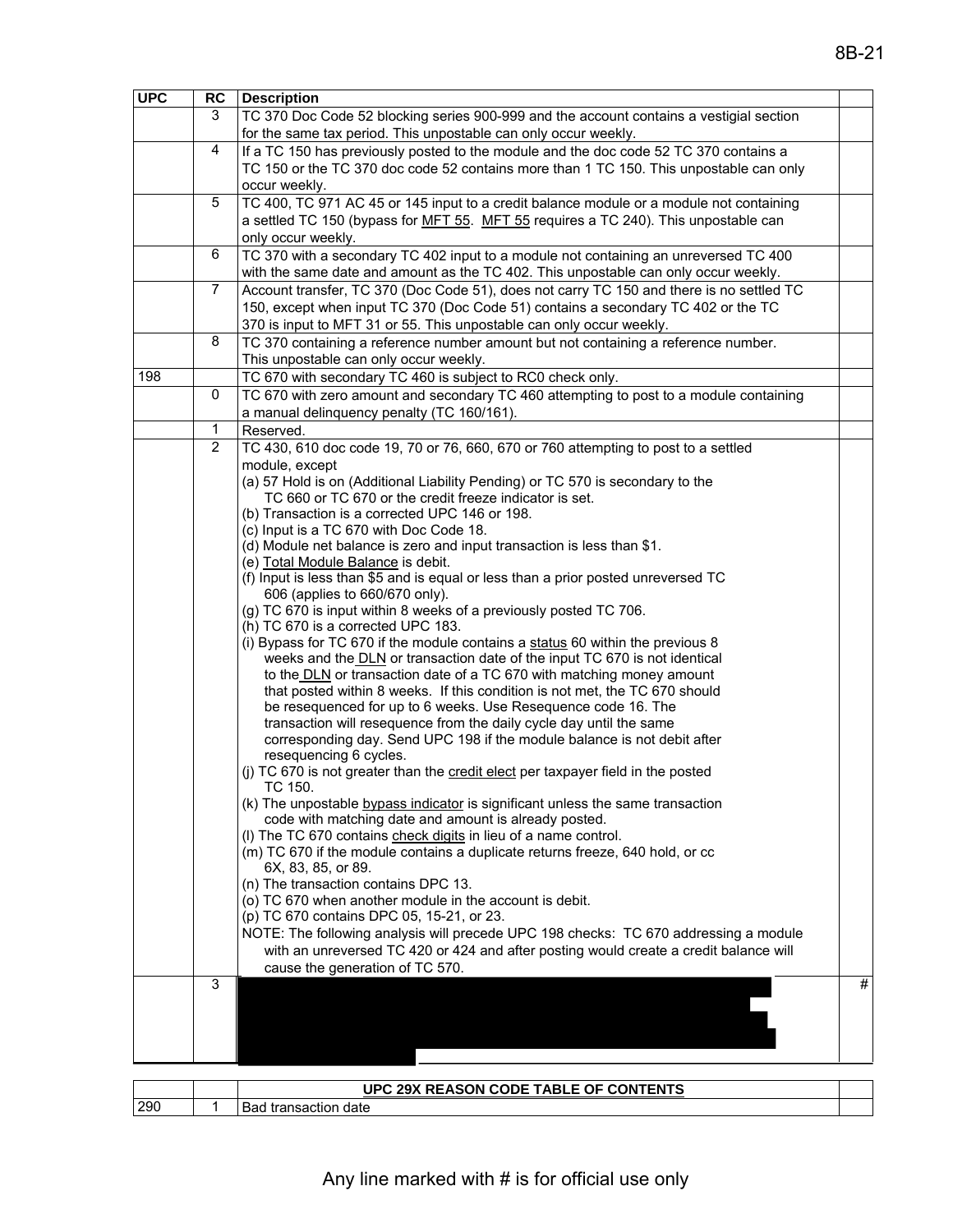| <b>UPC</b> | RC                  | <b>Description</b>                                                    |   |
|------------|---------------------|-----------------------------------------------------------------------|---|
|            | 2                   | Bad transaction code                                                  |   |
|            | 3                   | Invalid MFT or incompatible transaction code/MFT combination          |   |
|            | 4                   | Invalid tax period                                                    |   |
|            | 5                   | <b>Undelivered Refund</b>                                             |   |
|            | 6                   | <b>RPS</b>                                                            |   |
|            | 7                   | <b>Tax Class</b>                                                      |   |
|            | 8                   | Invalid DO code                                                       |   |
|            | 9                   | <b>Invalid User Fees</b>                                              |   |
| 291        | 0                   | Reserved                                                              |   |
|            | 1                   | Transaction amount not compatible with transaction code               |   |
|            | $\overline{2}$      | Invalid secondary transaction                                         |   |
|            | 3                   | TC 29X or TC 30X with invalid line reference items                    |   |
|            | 4                   | Invalid closing codes                                                 |   |
|            | 5                   | TC 29X with bad Interest To Date.                                     |   |
|            | 6                   | Blank or invalid name control                                         |   |
|            | 7                   | Adjustment transaction and interest computation date not compatible   |   |
|            | 8                   | Invalid extension date                                                |   |
| 292        | $\mathbf 0$         | EIC exceeding allowable maximums                                      |   |
|            | 1                   | TC 150 section word counts                                            |   |
|            | $\overline{2}$      | Invalid Doc code - transaction code combination                       |   |
|            | 3                   | TC 150 math error/non math error                                      |   |
|            | 4                   | Invalid entity code/address information                               |   |
|            | 5                   | Invalid TC 150 schedule information                                   |   |
|            | 6                   | Date of Demand greater than current 23C date.                         |   |
|            | 7                   | Invalid Doc Code 34 conditions                                        |   |
| 293        | 2                   | SFR TC 150                                                            |   |
|            | 3                   | Invalid TC 370 7th word money                                         |   |
|            | 5                   | <b>Assessments and Penalties</b>                                      |   |
|            | 6                   | <b>Invalid SSN</b>                                                    |   |
|            | 7                   | Invalid Interest Comp Date                                            |   |
|            | 8                   | Invalid Character Count Info                                          |   |
|            | 9                   | TC 29X Credit Interest Date                                           |   |
| 294        | 1                   | <b>Political Amended Return</b>                                       |   |
| 295        | 1                   | TC 150 entity code 1 with CCC G                                       |   |
|            | $\overline{2}$<br>3 | Name Control Mismatch                                                 |   |
|            |                     | TC 000 with Fiscal Month                                              |   |
| 296<br>297 |                     | <b>Purged Unpostables</b>                                             |   |
| 299        |                     | Reserved for End of Year Processing                                   |   |
|            |                     | TC 150 with invalid Schedules                                         |   |
|            |                     | <b>UPC 29X DESCRIPTIONS</b>                                           |   |
|            |                     |                                                                       | # |
|            |                     |                                                                       |   |
|            |                     |                                                                       |   |
|            |                     |                                                                       |   |
|            |                     |                                                                       |   |
|            |                     |                                                                       |   |
|            |                     |                                                                       |   |
| 290        | 0                   | Reserved                                                              |   |
|            | 1                   | <b>Bad Transaction Date</b>                                           |   |
|            |                     | (a) TC greater than 139 with transaction date year prior to 1962.     |   |
|            |                     | (b) TC greater than 139 (except 150) with:                            |   |
|            |                     | (1) Transaction date month not 1-12; or                               |   |
|            |                     | (2) Transaction date day not 1-31; or                                 |   |
|            |                     | (3) Transaction date later than current MCC assigned 23C date (except |   |
|            |                     | 141, 142, 290, 300, 430, 61X, 694, 695, 700, 701, 702, 710, 712, 820, |   |
|            |                     | 821, 822, 830, 832, 97X, transaction with doc code 87).               |   |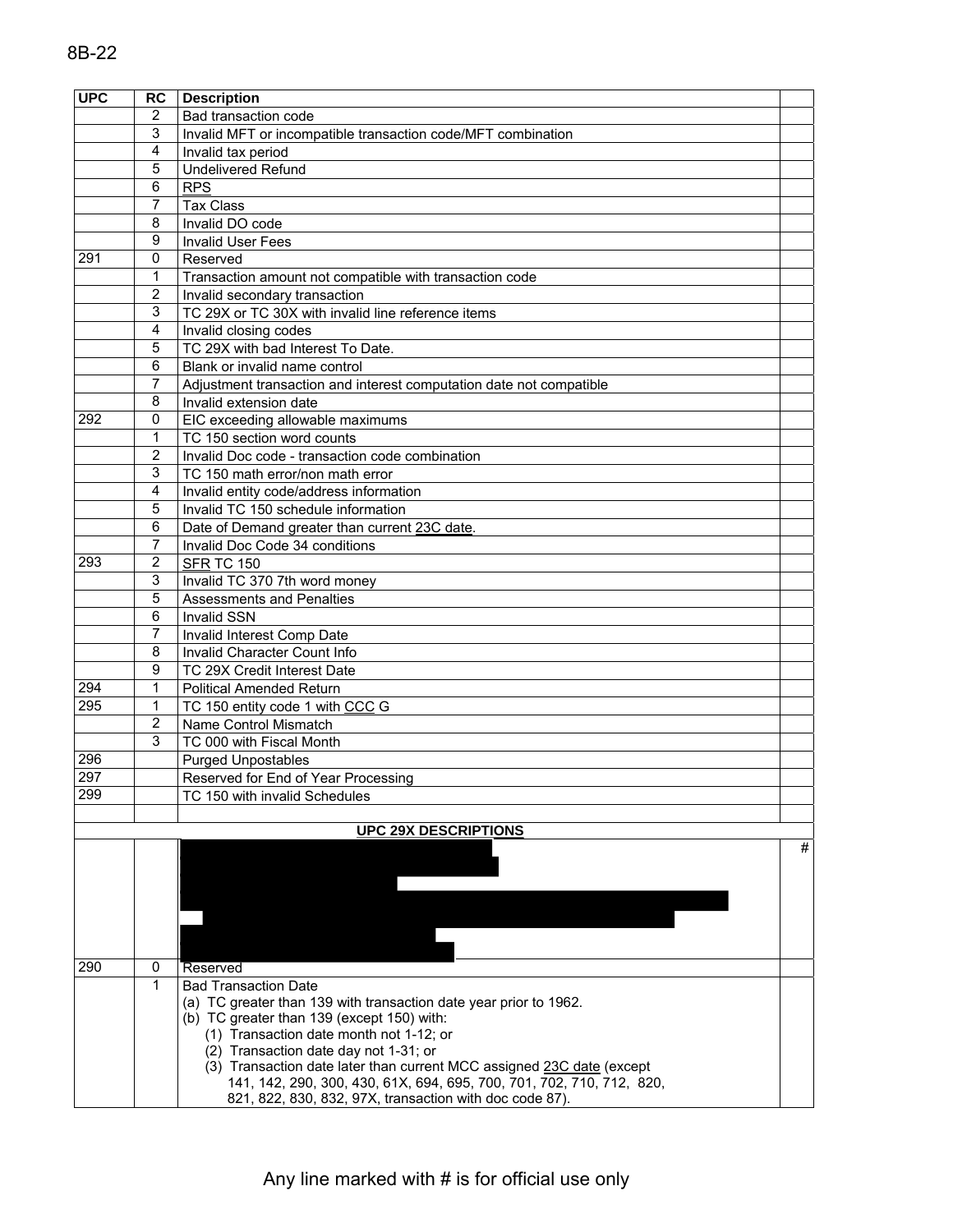| <b>UPC</b> | <b>RC</b> | <b>Description</b>                                                                                                                              |  |
|------------|-----------|-------------------------------------------------------------------------------------------------------------------------------------------------|--|
|            |           | (4) TC 141, 142, 430, 61X, 694, 695, 700, 701, 702, 710, 712, 79X, 820,                                                                         |  |
|            |           | 821, 822, 830, 832, 97X, transaction with doc code 87 containing a                                                                              |  |
|            |           | transaction date later than current MCC assigned 23C date plus one                                                                              |  |
|            |           | year.                                                                                                                                           |  |
|            |           | (5) TC 500 CC 52 or 53 with a transaction date prior to 19900802.                                                                               |  |
|            |           | (6) TC 500 CC 54 or 55 with a transaction date prior to 19951121.TC 500 CC 56 or 57                                                             |  |
|            |           | with a transaction date prior to 20010919.                                                                                                      |  |
|            | 2         | Bad Transaction Code (this UPC is done in Run 460-6)                                                                                            |  |
|            |           | Any TC which is not valid for IMF processing including the following:                                                                           |  |
|            |           | (a) 060, 95X, 05X, 07X,** 080** (Service Center generated), 081,** 473, 41X,                                                                    |  |
|            |           | 422, 423, 564, 772, 940, 942, 962. Note TC 79X will be valid on IMF MFT                                                                         |  |
|            |           | 29 only.                                                                                                                                        |  |
|            |           | (b) Revenue Receipt transaction with reversal digit not 0/1/2/4. Allow TC                                                                       |  |
|            |           | 848/849 as revenue receipts.                                                                                                                    |  |
|            |           | ** Unposted in Run 2, dropped in Run 12.                                                                                                        |  |
|            | 3         | Invalid MFT or Incompatible Transaction Code/MFT Combination                                                                                    |  |
|            |           | (a) MFT must be 00,29, 30, 31, or 55 except TC 026 must have 99. See 3. (B)                                                                     |  |
|            |           | or (c) for valid MFT 55 and 31 transactions.                                                                                                    |  |
|            |           | (1) TC greater than 139 with MFT 00 except TC 148, 149, 901-904, 910,                                                                           |  |
|            |           | 911, 918, 919, 971, or 972                                                                                                                      |  |
|            |           | (2) TC 910/911/918/919 with an MFT other than 00.                                                                                               |  |
|            |           | (3) TC 915/916/917 with an MFT other than 29, 30 or 31.                                                                                         |  |
|            |           | (4) TC 912/914 with an MFT other than 29, 30, 31, or 55                                                                                         |  |
|            |           | (5) TC 000 with an MFT other than 00.                                                                                                           |  |
|            |           | (b) Unpost any of the following transactions input to MFT 55 including                                                                          |  |
|            |           | transactions that are secondary to TC 290, TC 370, or a revenue receipt.                                                                        |  |
|            |           | This unpostable can only occur weekly.<br>32X<br>94X<br>140<br>560                                                                              |  |
|            |           | 35X<br>141<br>59X                                                                                                                               |  |
|            |           | 42X<br>142<br>61X                                                                                                                               |  |
|            |           | 150<br>43X<br>63X                                                                                                                               |  |
|            |           | 16X<br>45X<br>66X                                                                                                                               |  |
|            |           | 17X<br>46X<br>71X                                                                                                                               |  |
|            |           | 20X<br>474<br>80X                                                                                                                               |  |
|            |           | 27X<br>475<br>81X                                                                                                                               |  |
|            |           | 30X<br>494<br>83X                                                                                                                               |  |
|            |           | 31X<br>93X<br>495                                                                                                                               |  |
|            |           | 97X except TC 971 AC 10 or greater)                                                                                                             |  |
|            |           | (c) unpost any of the following transactions input to MFT 31. This unpostable                                                                   |  |
|            |           | can only occur weekly.                                                                                                                          |  |
|            |           | 140-142                                                                                                                                         |  |
|            |           | 150 (except if doc code 51/52)                                                                                                                  |  |
|            |           | 420/421/424/428/429                                                                                                                             |  |
|            |           | 430<br>474/5<br>59X<br>922                                                                                                                      |  |
|            |           | (d) Unpost any of the following transactions input to MFT 29.                                                                                   |  |
|            |           | 140-142                                                                                                                                         |  |
|            |           | 420/421/424/428/429                                                                                                                             |  |
|            |           | 430, 474/5, 59X, 71X, 83X, 922, 960                                                                                                             |  |
|            | 4         | RC4<br>Invalid Tax Period                                                                                                                       |  |
|            |           | (a) Tax period month not 1-12. (Non-entity update transactions).<br>(b) TC greater than 139 (except 148,149) with a tax period prior to 196212. |  |
|            |           | (c) TC 430/660 with a tax period prior to 196312.                                                                                               |  |
|            |           | (d) TC greater than 139 (except 148, 149, 150, 290, 300, 901-904, 910, 911, 918,                                                                |  |
|            |           | 919, 971, 972) with a tax period more than one year later than the 23C date                                                                     |  |
|            |           | year month (CCYYMM). Bypass for TC 424, PUSH CODE 039, Source                                                                                   |  |
|            |           | Code 60 with Employee Group Code of 1000 or 2000. Also bypass for TC                                                                            |  |
|            |           | 421.                                                                                                                                            |  |
|            |           | (e) TC 290, 300, 901-904, 971, and 972, with a tax period more than 2 years                                                                     |  |
|            |           | later than the 23C date month and year.                                                                                                         |  |
|            |           | (f) Tax period must be compatible for line reference numbers on TC 29X/30X                                                                      |  |
|            |           | as follows: This unpostable can only occur weekly.                                                                                              |  |
|            |           | 1.403 - No longer valid on any TC 29X/30X.                                                                                                      |  |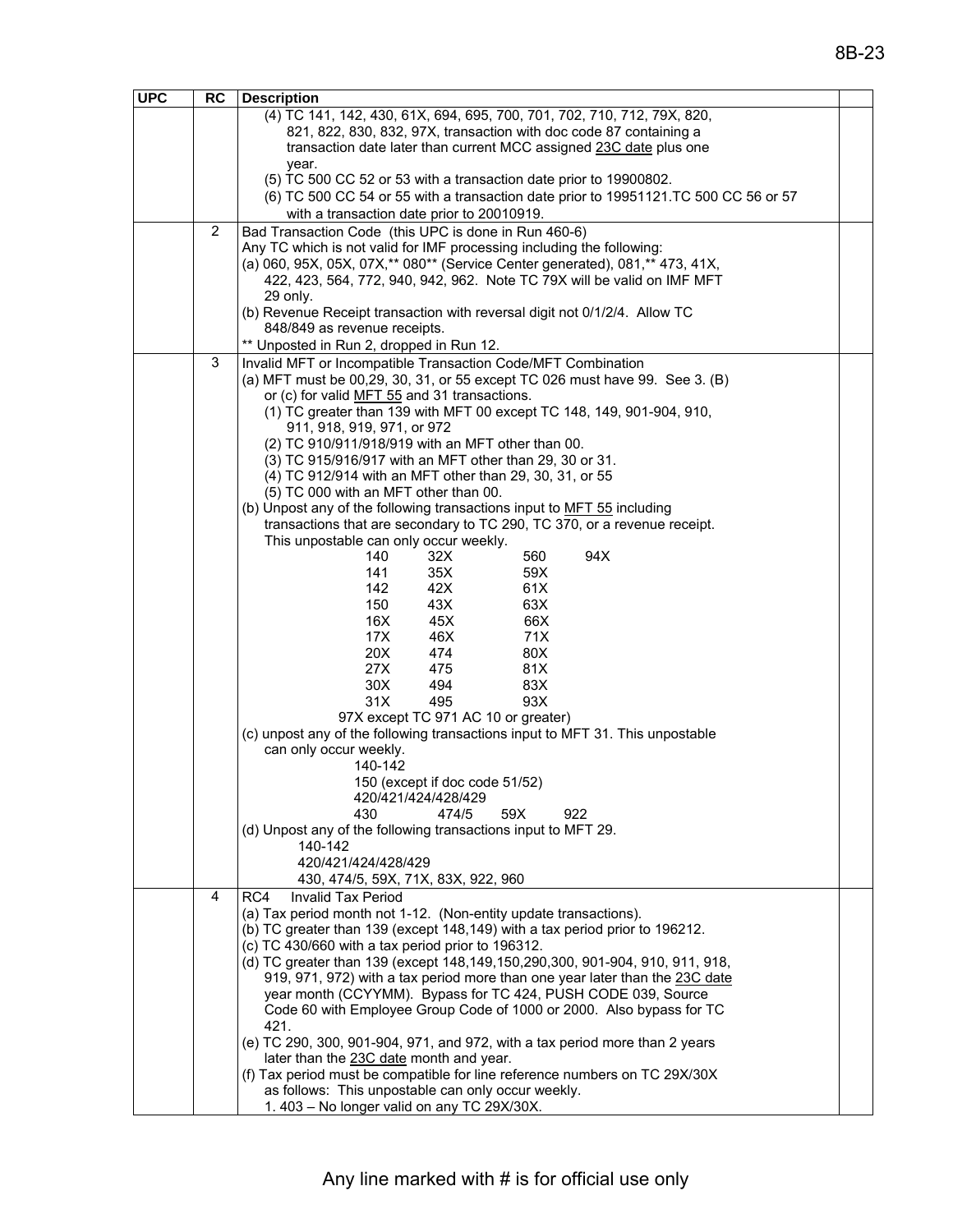| <b>UPC</b> | <b>RC</b>      | <b>Description</b>                                                                                                                                               |  |
|------------|----------------|------------------------------------------------------------------------------------------------------------------------------------------------------------------|--|
|            |                | 2.885 - Tax Period must be 197912-201012.                                                                                                                        |  |
|            |                | 3.886 - Tax Period must be 197712 or later.                                                                                                                      |  |
|            |                | 4.887 - Tax Period must be 197712 or later.                                                                                                                      |  |
|            |                | 5. 888/889 - Tax Period must be 197412 -197511 or 197712 and                                                                                                     |  |
|            |                | subsequent.<br>6. 764/765 - Tax Period must be 197512 or later.                                                                                                  |  |
|            |                | 7. 221/222 - Tax Period must be prior to 198912.                                                                                                                 |  |
|            |                | 8. 891/892 - Tax Period must be 199012 and subsequent                                                                                                            |  |
|            |                | 9. 895/896 - Tax period must be 199112 and subsequent.                                                                                                           |  |
|            |                | 10. 898/899 - Tax period must be 199112 and subsequent.                                                                                                          |  |
|            |                | 11. 334 - Tax Period must be 199312-199411.                                                                                                                      |  |
|            |                | 12. 336 Tax Period must be 199812 and subsequent.                                                                                                                |  |
|            |                | 13. 338 If the sign of the money amount is positive, the Tax<br>Period must                                                                                      |  |
|            |                | be 200012-200111 or 200212-200311.or 200712-200911                                                                                                               |  |
|            |                | 14. 250 Tax Period must be 200212 and subsequent.                                                                                                                |  |
|            |                | 15. Domestic Services reference numbers 003, 004, 007, 073, 335, 903,                                                                                            |  |
|            |                | 904, 907, 973, 993, 994, 995, 996, 997, and 998 - Tax Period must be                                                                                             |  |
|            |                | 9512 and subsequent. 335 tax period must be prior to 201101.                                                                                                     |  |
|            |                | 16. IRAF Reference Numbers 194 and 195 tax period must be 199612 and                                                                                             |  |
|            |                | prior.                                                                                                                                                           |  |
|            |                | 17. IRAF Reference Number 237 tax period must be 200412 and<br>subsequent.                                                                                       |  |
|            |                | 18. 253/254 - Tax period must be 200612-200711.                                                                                                                  |  |
|            |                | 19. 256/257 Tax Period must be 200712-200911.                                                                                                                    |  |
|            |                | 20. 893/894, 873/874 Tax Period must be 200712 and subsequent.                                                                                                   |  |
|            |                | 21. 258 – If the sign of the money amount is positive, Tax Period must be                                                                                        |  |
|            |                | 200812 - 201211.                                                                                                                                                 |  |
|            |                | 22. 875,876,975,976 Tax Period must be 200812-202611                                                                                                             |  |
|            |                | 23.877 Tax Period must be 200912-202611                                                                                                                          |  |
|            |                | 24.880 Tax Period must be 200812-200911                                                                                                                          |  |
|            |                | (f) Tax period must be compatible for line reference numbers on TC 29X/30X                                                                                       |  |
|            |                | as follows:                                                                                                                                                      |  |
|            |                | 25. 877 Tax Period must be 200912-202611                                                                                                                         |  |
|            |                | 26.880 Tax Period must be 200812-201211                                                                                                                          |  |
|            |                | 27. 259 Tax Period must be 200912-201111.<br>28. 260 Tax Period must be 200912 and subsequent.                                                                   |  |
|            |                | 29. 261 Tax Period must be 201012 and subsequent.                                                                                                                |  |
|            |                | (g) Unpost MFT 29 or 55 transactions input with tax period prior to 197512.                                                                                      |  |
|            |                | (h) Unpost MFT 55 transactions containing reference numbers 510-518, 601-                                                                                        |  |
|            |                | 603, 606, or 611 with tax period other than 12. This unpostable can only                                                                                         |  |
|            |                | occur weekly. (BMO092888)                                                                                                                                        |  |
|            |                | (i) TC 740/841 containing an invalid tax period.                                                                                                                 |  |
|            |                | (j) TC 150 containing Schedule H input to a tax period prior to 9512                                                                                             |  |
|            | 5              | Undelivered or Refund Cancellation Reasons Bypass these if the first position of the                                                                             |  |
|            |                | check number is blank                                                                                                                                            |  |
|            |                | (a) TC 740 or TC 841 with a zero Undelivered Refund amount.                                                                                                      |  |
|            |                | (b) TC 740 coming from RFC without cancellation code of 1, 2, 3, 8, 9, 40, 60-63, 71, 72.                                                                        |  |
|            | 6              | RPS Unpostable Reasons                                                                                                                                           |  |
|            |                | (a) Form 1040 with Computer Condition Code "S" and a remittance with return.<br>(b) Non math error TC 150 (except G or Y coded) with zero liability and either a |  |
|            |                | remittance greater than \$1 or computer condition code 'S' present. Bypass                                                                                       |  |
|            |                | this condition if the balance due per taxpayer is zero or credit.                                                                                                |  |
|            |                | (c) TC 610 with return doc. code in DLN and control date is other than 401-766.                                                                                  |  |
|            | $\overline{7}$ | <b>Tax Class</b>                                                                                                                                                 |  |
|            |                | (a) Tax Class must be 2 except TC 896.                                                                                                                           |  |
|            |                | (b) Validity digit must be 0 or 1.                                                                                                                               |  |
|            |                | (c) Tax class for MFT 29 must be 0 or 2.                                                                                                                         |  |
|            |                | (d) If tax class is 0, MFT must be 00 or 29.                                                                                                                     |  |
|            | 8              | Invalid FLC Code                                                                                                                                                 |  |
|            |                | (a) TC 420/424 with FLC in DLN not equal to a Service Center Code.                                                                                               |  |
|            |                | (b) TC 424 with Push Code 010 not containing a 918-PBC.                                                                                                          |  |
|            |                | (c) Any transaction with a non-numeric FLC (this check is done in Run 6).                                                                                        |  |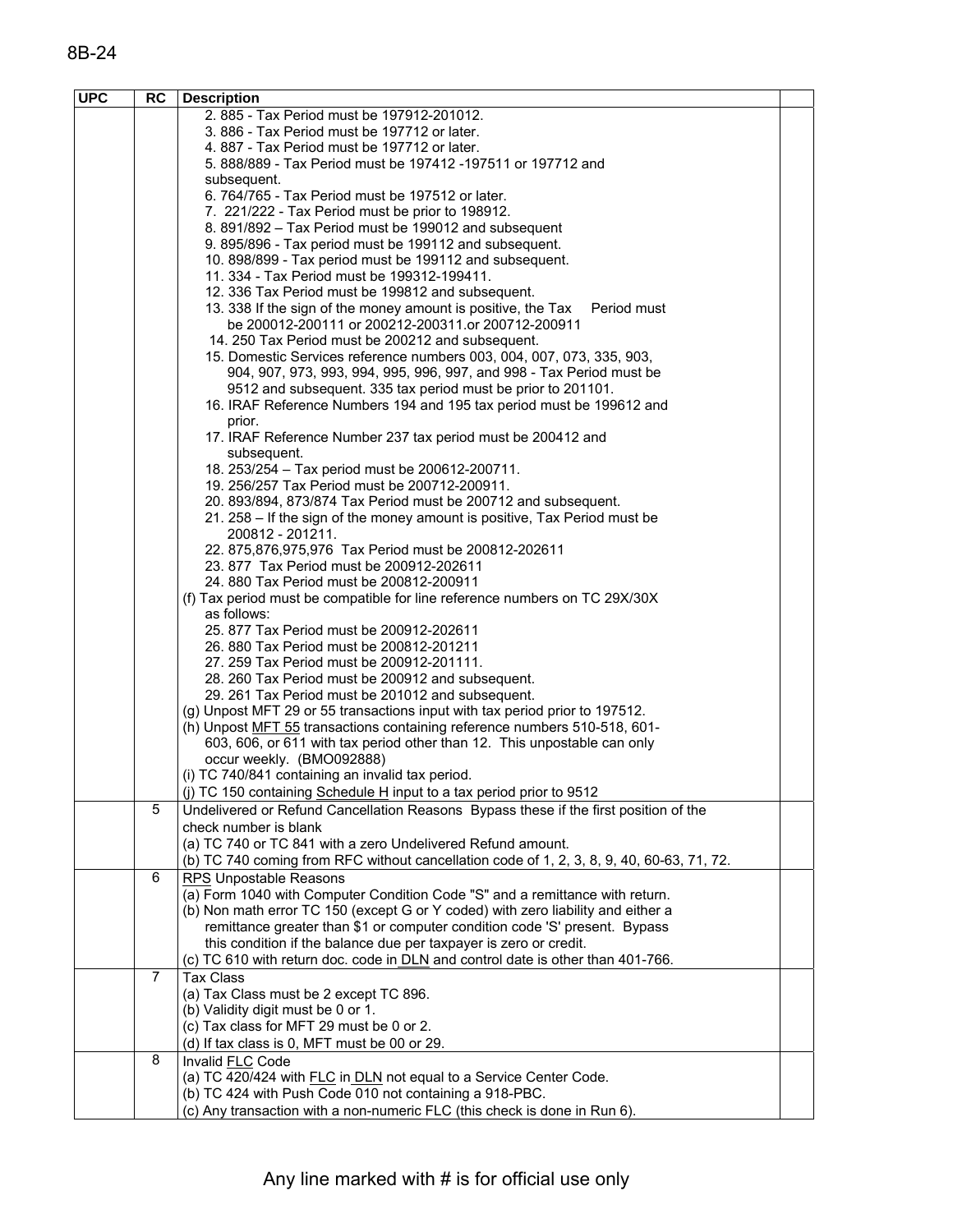| <b>UPC</b> | RC | <b>Description</b>                                                                                               |  |
|------------|----|------------------------------------------------------------------------------------------------------------------|--|
|            | 9  | Invalid User Fee Data This unpostable can only occur weekly.                                                     |  |
|            |    | (a) Any Revenue Receipt (except TC 694 or 695) containing Designated Payment Code                                |  |
|            |    | (DPC) 47-51.                                                                                                     |  |
|            |    | (b) TC 694 DPC 47-51 not containing secondary TC 360                                                             |  |
|            |    | (c) TC 694 DPC 47-51 containing a secondary TC 360 but the amounts (TC 694/360) do                               |  |
|            |    | not match. Disregard the sign.                                                                                   |  |
|            |    | (d) TC 694 or 695 with DPC 47-51 not addressed to MFT 55.                                                        |  |
|            |    | (e) TC 694 input to MFT 55 tax period YYYY01 not containing DPC 47-51.                                           |  |
| 291        | 0  | Reserved                                                                                                         |  |
|            |    |                                                                                                                  |  |
|            | 1  | Transaction Amount Not Compatible With transaction Code                                                          |  |
|            |    | (a) Transaction amount is not zero and the transaction code is                                                   |  |
|            |    | 140/141/142/582/583/59X/474/475. This unpostable can only occur                                                  |  |
|            |    | weekly.                                                                                                          |  |
|            |    | (b) TC 370 doc. code 51 for a credit amount. This unpostable can only occur                                      |  |
|            |    | weekly.                                                                                                          |  |
|            |    | (c) TC 61X-69X with a reversal code other than zero and a doc. code of 34                                        |  |
|            |    | must have a zero primary amount and significant secondary amount                                                 |  |
|            |    | (except TC 896 and 694).                                                                                         |  |
|            |    | (d) TC 150 with negative liability.                                                                              |  |
|            |    | (e) TC 610 with return doc. code must be credit.                                                                 |  |
|            |    | (f) TC 430 with a zero amount field (Doc Code 61).                                                               |  |
|            |    | (g) Any money transaction between 600-799. If NN0, sign must be credit. If NN1 or NN2,                           |  |
|            |    | must be debit. If 694, must be credit. If 695, must be debit. Bypass check if amount is                          |  |
|            |    | zero.                                                                                                            |  |
|            | 2  | <b>Invalid Secondary Transaction</b>                                                                             |  |
|            |    | (a) TC 370 with any of the following conditions: This unpostable can only occur                                  |  |
|            |    | weekly.                                                                                                          |  |
|            |    | 1. If secondary TC 63X is present:                                                                               |  |
|            |    | a. ID number must be 02 for 630, 636.                                                                            |  |
|            |    | b. ID number must be 03 for 632, 637.                                                                            |  |
|            |    | c. Doc. Code 52 cannot have a status indicator of 1.                                                             |  |
|            |    | d. Tax period must be 7810 - 8011.                                                                               |  |
|            |    | e. TC 636/637 must have doc. code 52.                                                                            |  |
|            |    | 2. Contains an 870 Date with no secondary TC 300 present.                                                        |  |
|            |    | (b) TC 29X with any of the following conditions: This unpostable can only occur weekly.                          |  |
|            |    | 1. Blocking series 200-299 and a secondary transaction is present.                                               |  |
|            |    | 2. Blocking series 400-499 and a secondary transaction is present.                                               |  |
|            |    | 3. Duplicate penalty transactions present.                                                                       |  |
|            |    | (c) TC 30X containing: This unpostable can only occur weekly.                                                    |  |
|            |    | 1. A secondary TC 280 or 36X.                                                                                    |  |
|            |    | 2. Duplicate penalty transactions.                                                                               |  |
|            |    | 3. TC 272 or TC 342 for a significant amount.                                                                    |  |
|            |    | (d) Revenue Receipt Transaction containing a secondary transaction that                                          |  |
|            |    | does not meet the following checks:<br>1. Secondary other than 170, 171, 200, 270, 280, 360, 460, 472, 570, 770, |  |
|            |    | or 772.                                                                                                          |  |
|            |    | 2. Secondary 280 only valid for TC 611, 641, 661, 671, 681, 691, or 721.                                         |  |
|            |    | 3. Secondary 460 only valid for 670.                                                                             |  |
|            |    | 4. Secondary 570 must have zero amount.                                                                          |  |
|            |    | 5. Secondary 200 or 360, must have significant amount.                                                           |  |
|            |    | 6. Secondary 770 only valid on TC 721, 722, 832, 84X.                                                            |  |
|            |    |                                                                                                                  |  |
|            | 3  | 7. Secondary 772 only valid on TC 720.                                                                           |  |
|            |    | TC 29X or TC 30X Reference Numbers: This unpostable can only occur weekly.                                       |  |
|            |    | 1. Reference number criteria for MFT 30.                                                                         |  |
|            |    | a. Valid reference numbers are: 003, 004, 007, 073, 221, 222, 250, 251,                                          |  |
|            |    | 252, 253, 254, 255, 256-257, 258, 259, 260, 261, 330-336, 338, 339, 680-                                         |  |
|            |    | 696, 764-767, 780-799, 806-809, 810-811, 870, 873-874, 875-877,                                                  |  |
|            |    | 870,880(amount must be 8 cents - 12 cents), 881, 878, 879, 885-889,                                              |  |
|            |    | 890 (TC 30X only), 891, 892, 893-894, 895, 896, 897 (TC 29X only), 898,                                          |  |
|            |    | 899, 903, 904, 907, 973, 975-976, 993, 994, 995, 996, 997, 998, 999, 090                                         |  |
|            |    | (TC 30X only). All reference numbers must be for a significant amount                                            |  |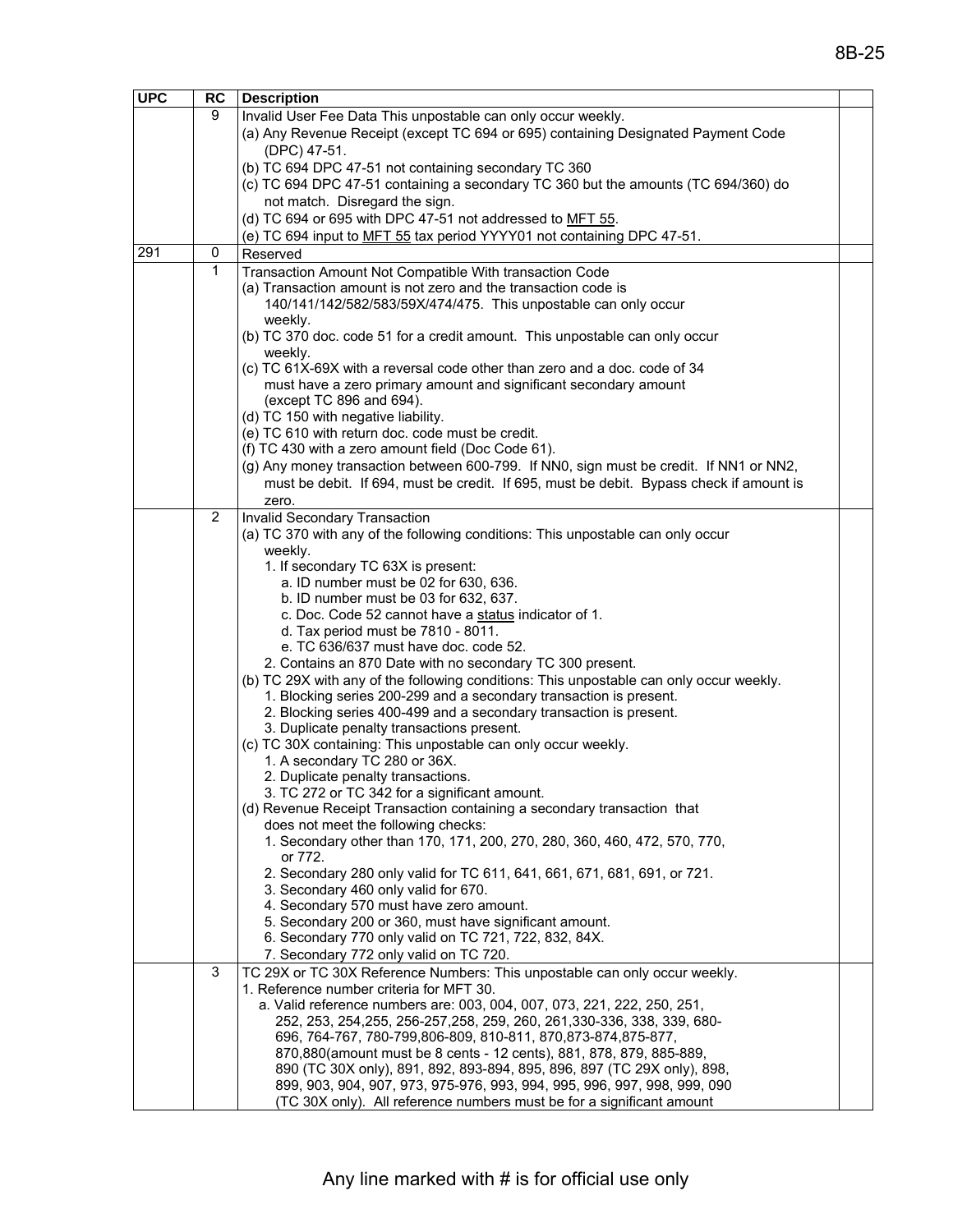| <b>UPC</b> | <b>RC</b>      | <b>Description</b>                                                                                                                              |  |
|------------|----------------|-------------------------------------------------------------------------------------------------------------------------------------------------|--|
|            |                | except reference number 090, , 334, 680-696, 886, 889, 890, and 999.                                                                            |  |
|            |                | b. TC 29X blocked 400-499 can only contain reference number 766 or 767.                                                                         |  |
|            |                | c. Reference number 887 with an amount field greater than 99.                                                                                   |  |
|            |                | 2. MFT 55 Adjustment Transactions:                                                                                                              |  |
|            |                | a. TC 290 doc. code 54 input to MFT 55 must be blocked 050-199. 520-539,                                                                        |  |
|            |                | 590-599. 800-899, or 960-999 and cannot contain secondary tax<br>transactions (TC 294, 295, 298, 299).                                          |  |
|            |                | 1) The primary transaction must be TC 290 with no significant money                                                                             |  |
|            |                | amount or TC 534/535.                                                                                                                           |  |
|            |                | a) If the blocking series is 590-599, the record must be input with a                                                                           |  |
|            |                | reference number 500-599. The reference number must be for a                                                                                    |  |
|            |                | significant amount.                                                                                                                             |  |
|            |                | b) If the blocking series is other than 590-599, a reference number                                                                             |  |
|            |                | may be input. Valid numbers are 339, 500-679, or 697-759,770-                                                                                   |  |
|            |                | 779. If reference number 698 is input, reference number 618, 697                                                                                |  |
|            |                | or 699 must also be input in the first reference number field. Also<br>allow reference number 766/767 if an OTN is input.                       |  |
|            |                | b. The following checks apply to TC 370 carrying TC 290 doc code 51/52                                                                          |  |
|            |                | input to MFT 55. Reference Numbers must be present for TC 370 unless                                                                            |  |
|            |                | the primary transaction code is TC 402. Valid numbers are 500-759, and                                                                          |  |
|            |                | 770-779. The reference number must be for a significant amount.                                                                                 |  |
|            |                | 3. MFT 31 Adjustment Transactions - Allow all like MFT 30 (except no 338,                                                                       |  |
|            |                | 808-811, 875-877,880,975,976) plus allow for reference number 337.                                                                              |  |
|            |                | 4. MFT 29 - Allow for reference numbers 160, 162, 194, 195, 233, 235, 236, 237, 680,.                                                           |  |
|            | 4              | Invalid Closing Codes: This unpostable can only occur weekly                                                                                    |  |
|            |                | (a) TC 530 with a closing code of zero or greater than 39 or equal to 33 or 34.                                                                 |  |
|            |                | (b) TC 520 with closing code other than 60-89                                                                                                   |  |
|            |                | (c) TC 521/2 with closing code other than 00, 6X, 73, 76, 77, 81, 83, or 85-89.                                                                 |  |
|            | 5              | (d) TC 59X (except 592) with a closing code of 000.<br>TC 29X/30X or TC 370 containing an Interest To Date later than the current 23C date plus |  |
|            |                | 60 days. TC 29X/30X containing a Credit Interest To Date later than the current 23C date.                                                       |  |
|            | 6              | <b>Blank or Invalid Name Control</b>                                                                                                            |  |
|            |                | (a) First character of Name Control not A-Z except:                                                                                             |  |
|            |                | 1. TC 141, 142, 901, 920.                                                                                                                       |  |
|            |                | 2. Transaction with 2 character A-Z check digits and 2 leading blanks.                                                                          |  |
|            |                | 3. TC 902 with temporary SSN or 4 identical characters.                                                                                         |  |
|            |                | 4. Transaction with reversal code of 6 or greater except TC 016, 017, 148,                                                                      |  |
|            |                | 149, 428, 429, 596-599. 788, 916-918.<br>(b) Transactions with a temporary SSN (other than with middle two digits of 70-88, or 90-              |  |
|            |                | 99 (ITIN & ATIN)) and containing check digits in the name control (except TC 902).                                                              |  |
|            | $\overline{7}$ | Adjustment Transaction and Interest Date Not Compatible This unpostable can only occur                                                          |  |
|            |                | weekly.                                                                                                                                         |  |
|            |                | (a) If the interest computation date is zero, these transaction codes can not be                                                                |  |
|            |                | present on the input transaction: 294, 295, 298, 299, 304, 305, 308, 309,                                                                       |  |
|            |                | 535.                                                                                                                                            |  |
|            |                | (b) If the interest computation date is significant, one of the following transaction codes                                                     |  |
|            |                | must be present: 294, 295, 298, 299, 304, 305, 308, 309, 535.                                                                                   |  |
|            | 8              | <b>Invalid Extension Date</b>                                                                                                                   |  |
|            |                | (a) TC 550/560 with new expiration date equal to zero.                                                                                          |  |
|            | 9              | (b) TC 460 with extension date equal to zero.                                                                                                   |  |
|            |                | Transaction with Invalid Information<br>(a) TC 424 with any of the following:                                                                   |  |
|            |                | 1. 19 words long and sort code other than 06, 21, 22, 77.                                                                                       |  |
|            |                | 2. If Push Code is other than 010, 918-A PBC must be zero.                                                                                      |  |
|            |                | (b) TC 920 with status code other than 20, 22, 23, 24, 26, 48, 50, 54, 56, 58 or                                                                |  |
|            |                | 60.                                                                                                                                             |  |
|            |                | (c) TC 011 without a new SSN.                                                                                                                   |  |
|            |                | (d) TC 140 with source code other than 01, 05, 10, or 20 (entity code 1 only).                                                                  |  |
|            |                | (e) TC 018 with DLN Julian date not 401-766.                                                                                                    |  |
|            |                | (f) TC 000 with significance in New SSN field.                                                                                                  |  |
|            |                | (g) TC 960 with a CAF Indicator other than 1-8                                                                                                  |  |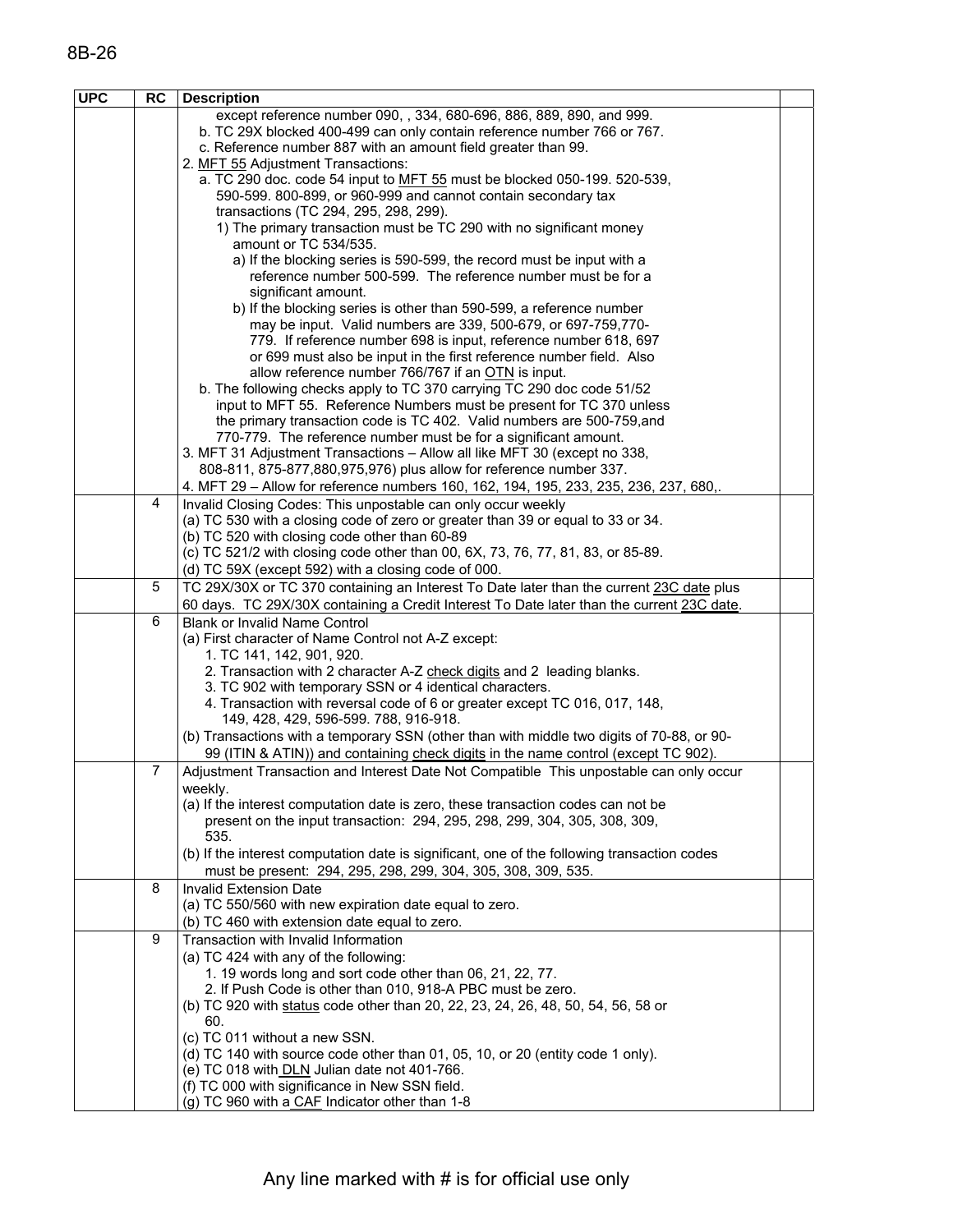| <b>UPC</b> | RC          | <b>Description</b>                                                                                                                   |  |
|------------|-------------|--------------------------------------------------------------------------------------------------------------------------------------|--|
|            |             | (h) TC 290 containing:                                                                                                               |  |
|            |             | 1. Reference Number 897 with Amount of 0.                                                                                            |  |
|            |             | 2. Agency Code equal to 0 if ref #897 is input.                                                                                      |  |
|            |             | (i) TC 924 with backup withholding reference number other than 140, 150, 160,                                                        |  |
|            |             | 180, 190, 200.                                                                                                                       |  |
|            |             | (j) TC 016 blocked 7XX with Julian Date not 401-766.                                                                                 |  |
|            |             | (k) TC 400 for a significant amount.                                                                                                 |  |
| 292        | $\mathbf 0$ | EIC Exceeding Allowable Maximums:                                                                                                    |  |
|            |             | (a) TC 150 containing EIC Computer greater than \$400 prior to 197912, \$500 for tax                                                 |  |
|            |             | period 197912-198511, \$550 for tax period 198512-198711, \$851.20 for 198712-                                                       |  |
|            |             | 198811, \$874 for 198812-198911, \$910 for 198912-199011, \$953 for 199012-199111,                                                   |  |
|            |             | \$2,020 for 199112-199211, \$2,211 for 199212-199311, \$2,364 for 199312-199411,                                                     |  |
|            |             | \$2,528 for 199412-199511, \$3110 for 199512-199611, \$3556 for 199612-199711,                                                       |  |
|            |             | \$3656 for 199712-199811, \$3756 for 199812-199911, \$3816 for 199912-200011,                                                        |  |
|            |             | \$3888 for 200012-200111, \$4008 for 200112-200211, \$4140 for 200212-200311,                                                        |  |
|            |             | \$4204 for 200312-200411, \$4300 for 200412-200511, \$4,400 for 200512-200611,                                                       |  |
|            |             | \$4,536 for 200612-200711, \$4,716 for 200712-200811.\$4,824 for 200812-                                                             |  |
|            |             | 200911,\$5,657 for 200912-201011. \$5,666 for 201012-2011-11, \$5,751 for 201112-                                                    |  |
|            |             | 201211.                                                                                                                              |  |
|            |             | (b) TC 29X/30X containing reference number 764 greater than \$400 prior to 197912, \$500                                             |  |
|            |             | for tax period 197912-198511, \$550 for tax period 198512-198711 or \$851.20 for                                                     |  |
|            |             | 198712-198811, \$874 for 198812-198911, \$910 for 198912-199011, \$953 for 199012-                                                   |  |
|            |             | 199111, \$2,020 for 199112-199211, \$2,211 for 199212-199311, \$2,364 for 199312-                                                    |  |
|            |             | 199411, \$2,528 for 199412-199511, \$3110 for 199512-199611, \$3556 for 199612-                                                      |  |
|            |             | 199711, \$3656 for 199712-199811, \$3756 for 199812-199911, \$3816 for 199912-                                                       |  |
|            |             | 200011, \$3888 for 200012-200111, \$4008 for 200112-200211, \$4140 for 200212-                                                       |  |
|            |             | 200311, 4204 for 200312-200411, \$4300 for 200412-200511, \$4,400 for 200512-                                                        |  |
|            |             | 200611, 4,536 for 200612-200711, \$4,716 for 200712-200811, \$4,824 for 200812-                                                      |  |
|            |             | 200911,\$5,657 for 200912-201011. \$5,666 for 201012-2011-11, \$5,751 for 201112-                                                    |  |
|            |             | 201211, \$5,891 for 201212-201311. This unpostable can only occur weekly.                                                            |  |
|            | 1           | TC 150 Section Word Count                                                                                                            |  |
|            |             | (a) If section word count is present corresponding section must be on input                                                          |  |
|            |             | return.                                                                                                                              |  |
|            |             | (b) Total of section word counts must equal transaction word count.                                                                  |  |
|            | 2           | Invalid Doc. Code - Transaction Code Combination                                                                                     |  |
|            |             | (a) TC 30X and doc. code is other than 47. This unpostable can only occur                                                            |  |
|            |             | weekly.                                                                                                                              |  |
|            |             | (b)TC 29X and doc. code is other than 54. This unpostable can only occur                                                             |  |
|            |             | weekly                                                                                                                               |  |
|            |             | (c) TC 370 and doc. code is other than 51 or 52. This unpostable can only                                                            |  |
|            |             | occur weekly.                                                                                                                        |  |
|            |             | (d) Doc. code 34 and transaction code is other than 610-690, 692, 694, 695 or                                                        |  |
|            |             | 896.                                                                                                                                 |  |
|            | 3           | (e) TC 150 with doc. code other than 05-12, 21-22, 26-28, 72-73.                                                                     |  |
|            |             | TC 150 Math Error/Non Math Error (bypass for MFT 29)<br>(a) Non-math error return with IMF Total Tax Liability Computer not equal to |  |
|            |             | IMF Total Tax Computer.                                                                                                              |  |
|            |             | (b) Math error return with both IMF Total Tax Computer equal to IMF Total Tax Liability                                              |  |
|            |             | Computer and Balance Due/Refund equal to Balance Due/Overpayment Computer.                                                           |  |
|            | 4           | Invalid Entity Code/Address Information (this check is done in Run 460-6)                                                            |  |
|            |             | (a) TC 000, 01X, 030, 040, 041, 140, 150, 430 with a City Character Count + 3,                                                       |  |
|            |             | greater than City/State word count X 5, and non-zero city character count                                                            |  |
|            |             | or with a city/state word count greater than 5.                                                                                      |  |
|            |             | (b) TC 140 with any of the following. This unpostable can only occur weekly.                                                         |  |
|            |             | 1. Entity code 2 and word count not equal to 54.                                                                                     |  |
|            |             | 2. Entity code 1 and word count not equal to 80.                                                                                     |  |
|            |             | 3. Entity code 1 and zero City/State word count.                                                                                     |  |
|            |             | (c) If the city character count or Major City Code is less than 2 characters, or                                                     |  |
|            |             | the Major City Code is invalid per PRP 460-80.                                                                                       |  |
|            |             | (d) TC 150 or 430 with Entity Code 1 or 3 and a zero City/State word count or                                                        |  |
|            |             |                                                                                                                                      |  |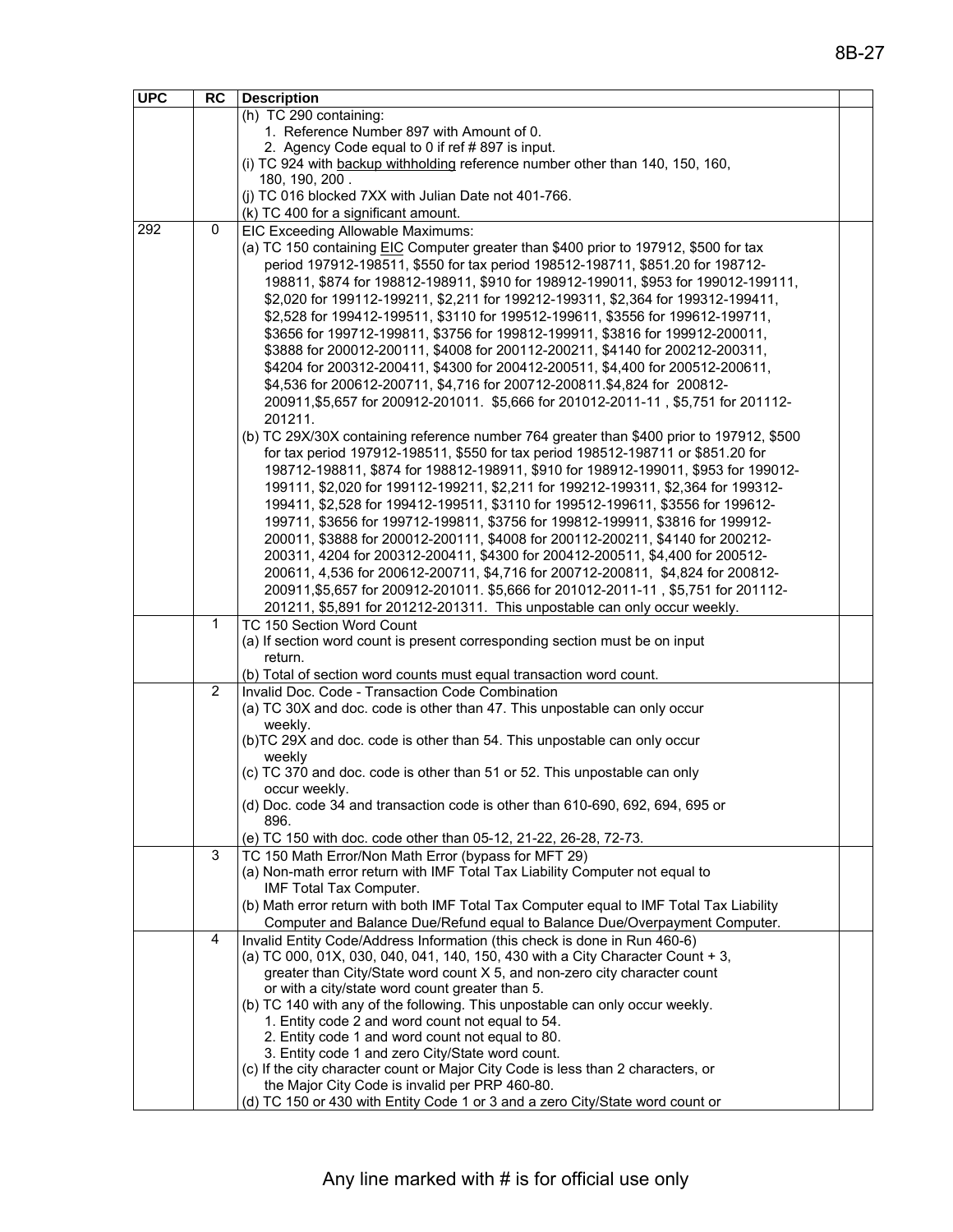| <b>UPC</b> | <b>RC</b>      | <b>Description</b>                                                                           |  |
|------------|----------------|----------------------------------------------------------------------------------------------|--|
|            |                | zero Street Address Word Count.                                                              |  |
|            |                | (e) Transaction with address data and;                                                       |  |
|            |                | 1. An invalid state code or major possession.                                                |  |
|            |                | 2. Blank City/State field.                                                                   |  |
|            |                | 3. Zero City character count.                                                                |  |
|            |                | (f) TC 000 (non DM-1) with zero first name line word count or zero address                   |  |
|            |                | word count.                                                                                  |  |
|            |                | (g) Unpost TC 015/030 with doc code 63 not containing address information.                   |  |
|            |                | (h) TC 150 Entity Code 1 with CCC G.                                                         |  |
|            |                | (i) TC 150 with entity code other than 1-5.                                                  |  |
|            | 5              | Invalid TC 150 Schedule Information                                                          |  |
|            |                | (a) SE Schedule (Section 24) - if entity code 1/4/5 then section 24 SSN must match the       |  |
|            |                | secondary SSN if significant.                                                                |  |
|            | 6              | TC 844 with Date of Demand greater than the current 23C date.                                |  |
|            | $\overline{7}$ | Invalid Document Code 34 Conditions                                                          |  |
|            |                | The primary and secondary transaction codes are not within the same transaction range.       |  |
|            |                | example: TC 672 with secondary TC 640; or the primary and secondary money amounts            |  |
|            |                | are not identical.                                                                           |  |
|            | 8              | Reserved                                                                                     |  |
|            | 9              | Reserved                                                                                     |  |
| 293        | 0              | TC 29X/30X containing an RFSCDT later than the current 23C date.                             |  |
|            | 1              | TC 290 carrying TC 29X in any of the 5 interest and penalty fields. This unpostable can      |  |
|            |                | only occur weekly.                                                                           |  |
|            | $\overline{2}$ | SFR TC 150, doc code 10, blocking series 000-299, tax period 8112 and subsequent, and        |  |
|            |                | containing sections other than 1-6 or significant tax information in sections 4-6 other than |  |
|            |                | exemption amount-computer, standard deduction computer, Qualifying EIC Dep NUM,              |  |
|            |                | Gross Exemption Amount Computer, or any of the NAP fields. This unpostable can only          |  |
|            |                | occur weekly.                                                                                |  |
|            | 3              | TC 370 with the transaction amount (7th word money) not equal to the net money amount        |  |
|            |                | of all secondary transactions plus the civil penalty Reference Number amount. This           |  |
|            |                | unpostable can only occur weekly.                                                            |  |
|            | 4              | Reserved                                                                                     |  |
|            | 5              | Reserved                                                                                     |  |
|            | 6              | Invalid SSN. SSN of zeroes or all nines. This unpostable can only occur weekly.              |  |
|            | 7              | TC 29X/30X with an Interest Computation Date later than the 23C date plus 1 year.            |  |
|            |                | Bypass if the record contains reference numbers 003, 004, 007, 073, 903, 904, 907, 973,      |  |
|            |                | 993, 994. 995, 996, 997, or 998.                                                             |  |
|            | 8              | Invalid Character Count Information                                                          |  |
|            |                | (a) TC 140 entity code 1, or TC 150/ 430 with Entity Code 1, 4, or 5 and:                    |  |
|            |                | 1. To Last Name character count is zero                                                      |  |
|            |                | 2. Of Last Name character count is zero                                                      |  |
|            |                | 3. Primary Name line character count greater than 35 characters each                         |  |
|            |                | (sum of To Last Name character count, of Last Name character count,                          |  |
|            |                | and Suffix character count).                                                                 |  |
|            |                | 4. Primary Name Line Word Count of zero.                                                     |  |
|            |                | (b) TC 140 entity code 1, or TC 150/430 with Entity Code 1, 4, or 5 and FSC                  |  |
|            |                | equal to 2 and:                                                                              |  |
|            |                | 1. To Last Name character count is zero for both Primary and Secondary<br>Name Lines.        |  |
|            |                | 2. Of Last Name character count is zero both Primary and Secondary                           |  |
|            |                | Name Lines.                                                                                  |  |
|            |                | 3. Primary and Secondary Name Line character counts greater than 35                          |  |
|            |                | characters each(sum of To Last Name character count, of Last Name                            |  |
|            |                | character count, and Suffix character count).                                                |  |
|            |                | 4. Primary Name Line Word Count of zero.                                                     |  |
|            |                | (c) Entity change transactions, with significance in the Primary name line field.            |  |
|            |                | 1. To Last Name character count is zero, or                                                  |  |
|            |                | 2. Of Last Name character count is zero, or                                                  |  |
|            |                | 3. Tax Year (year of first name) is zero (except TC 013 with a civil penalty                 |  |
|            |                | name line), or                                                                               |  |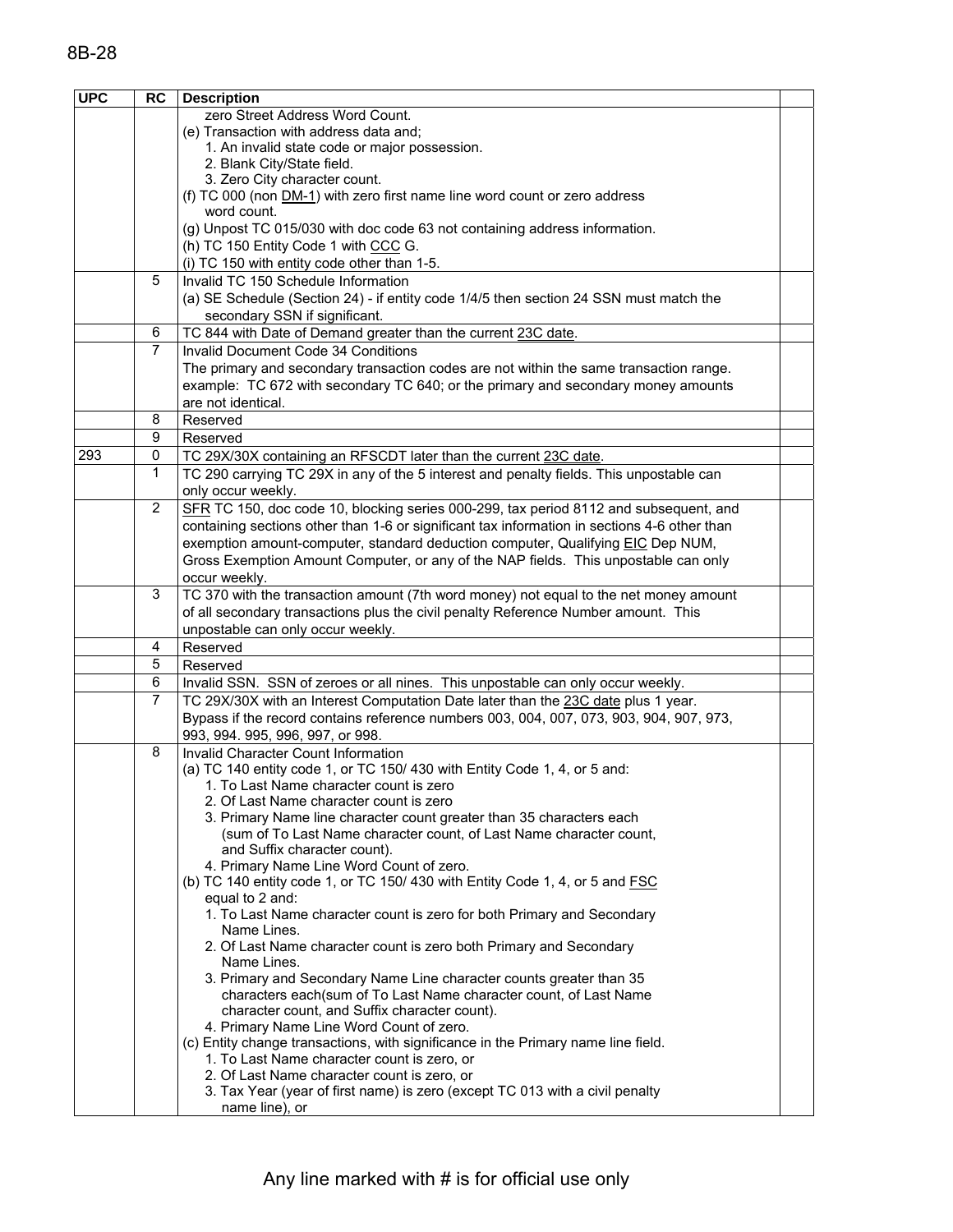| <b>UPC</b> | <b>RC</b>      | <b>Description</b>                                                                                                                                                      |
|------------|----------------|-------------------------------------------------------------------------------------------------------------------------------------------------------------------------|
|            |                | 4. Primary Name Line character count greater than 35 (sum of To Last                                                                                                    |
|            |                | Name character count, Of Last Name character count and Suffix                                                                                                           |
|            |                | character count).<br>(d) Entity change transactions with <b>FSC</b> equal to 2 and significance in the                                                                  |
|            |                | Primary name line field and/or Secondary name line field and                                                                                                            |
|            |                | 1. To Last Name character count is zero for both Primary and Secondary                                                                                                  |
|            |                | Name Lines, or                                                                                                                                                          |
|            |                | 2. Of Last Name character count is zero for both Primary and Secondary                                                                                                  |
|            |                | Name Lines., or                                                                                                                                                         |
|            |                | 3. Tax Year (year of first name) is zero (except TC 013 with a civil penalty<br>name line), or                                                                          |
|            |                | 4. Primary and/or Secondary Name Line character count greater than 35 for either                                                                                        |
|            |                | (sum of To Last Name character count, Of Last Name character count and Suffix                                                                                           |
|            |                | character count).                                                                                                                                                       |
|            | 9              | (a) If primary transaction code is 290 and Credit Interest date is significant, blocking series                                                                         |
|            |                | must be 320-399, 500-519, 540-589, 600-619, or 640-679. Bypass this check for MFT                                                                                       |
|            |                | 55.<br>(b) If primary transaction code is 291, or secondary transaction code is 294 or 298, Credit                                                                      |
|            |                | Interest date must be zero.                                                                                                                                             |
| 294        | 0              | Reserved.                                                                                                                                                               |
|            | 1              | TC 150 with DLN XX211XXX99XXXX containing computer condition code G and any of                                                                                          |
|            |                | the following conditions: entity code other than 2 or 4, or tax period prior to 7301, or not                                                                            |
|            |                | containing computer condition code 5 or 6.                                                                                                                              |
| 295        | $\mathbf 0$    | Reserved.                                                                                                                                                               |
|            | $\mathbf 1$    | Reserved.                                                                                                                                                               |
|            | $\overline{2}$ | Name control must equal the first four significant characters of the last name (except doc<br>code 63 transactions).                                                    |
|            | 3              | TC 000 with a fiscal month of 00 or greater than 12.                                                                                                                    |
| 296        | 0              | Beginning of Year Processing - Prior year purged unpostables (4-bit setting of Corrected                                                                                |
|            |                | Unpostable Indicator).                                                                                                                                                  |
| 297        | 0              | Reserved for End of Year processing                                                                                                                                     |
| 298        | $\mathbf 0$    | If the DLN Year Digit is 6 or later, then:                                                                                                                              |
|            |                | (a) Unpost TC 015 and 030 containing an AO not equal to 11-15 or 21-27 or 35.                                                                                           |
|            |                | (b) Unpost TC 141, 142, 920 containing an AO not equal to 11-15 or 21-27 or 35.<br>(c) Unpost TC 520 containing a BLLC not equal to 00, 21-27. This unpostable can only |
|            |                | occur weekly.                                                                                                                                                           |
|            |                | If the DLN Year is less than 6, then allow 11-17 or 21-36 for a and b and c above.                                                                                      |
| 299        | 0              | Date received must be present on types of 1040 Forms. If this test or any of the following                                                                              |
|            |                | tests are not met, unpost.                                                                                                                                              |
|            |                | (a) Date received must not be earlier than normal RDD month and year.                                                                                                   |
|            |                | (Bypass this check on Form 1040ES).<br>(b) If the input return is other than timely filed current calendar year, then the                                               |
|            |                | received date must not be subsequent to the current (23C date) processing                                                                                               |
|            |                | date.                                                                                                                                                                   |
|            |                | (c) Month digits must be 01 through 12. TC 430 will go UPC 290 RC 1 instead.                                                                                            |
|            |                | (d) Day digits must be 01 through 28 when month is 02, except when leap                                                                                                 |
|            |                | year, then day digits must be 01 through 29. TC 430 will go UPC 290 RC 1<br>instead.                                                                                    |
|            |                | (e) Day digits must be 01 through 30 when month is 04, 06, 09, 11. If greater                                                                                           |
|            |                | than 31, TC 430 will go UPC 290 RC 1 instead.                                                                                                                           |
|            |                | (f) Day digits must be 01 through 31 when month is 01, 03, 05, 07, 08, 10, or 12. TC 430                                                                                |
|            |                | will go UPC 290 RC 1 instead.                                                                                                                                           |
|            | $\mathbf{1}$   | If more than 25 TC 150s are received for the same MFT/Tax Period, unpost all in excess                                                                                  |
|            | 2              | of 25. Note that this UPC is done in Run 8<br>TC 150 containing an EDA input to a tax period other than 199312-199411 or                                                |
|            |                | Federal Phone Excise Tax removed for 2010 or                                                                                                                            |
|            |                | TC 150 containing significance in the Refundable Credit PY Minimum Tax Amount if the                                                                                    |
|            |                | tax period is prior to 200712 or TC 150 containing section 61 & 62 input to a Tax                                                                                       |
|            |                | Period prior to 200712.                                                                                                                                                 |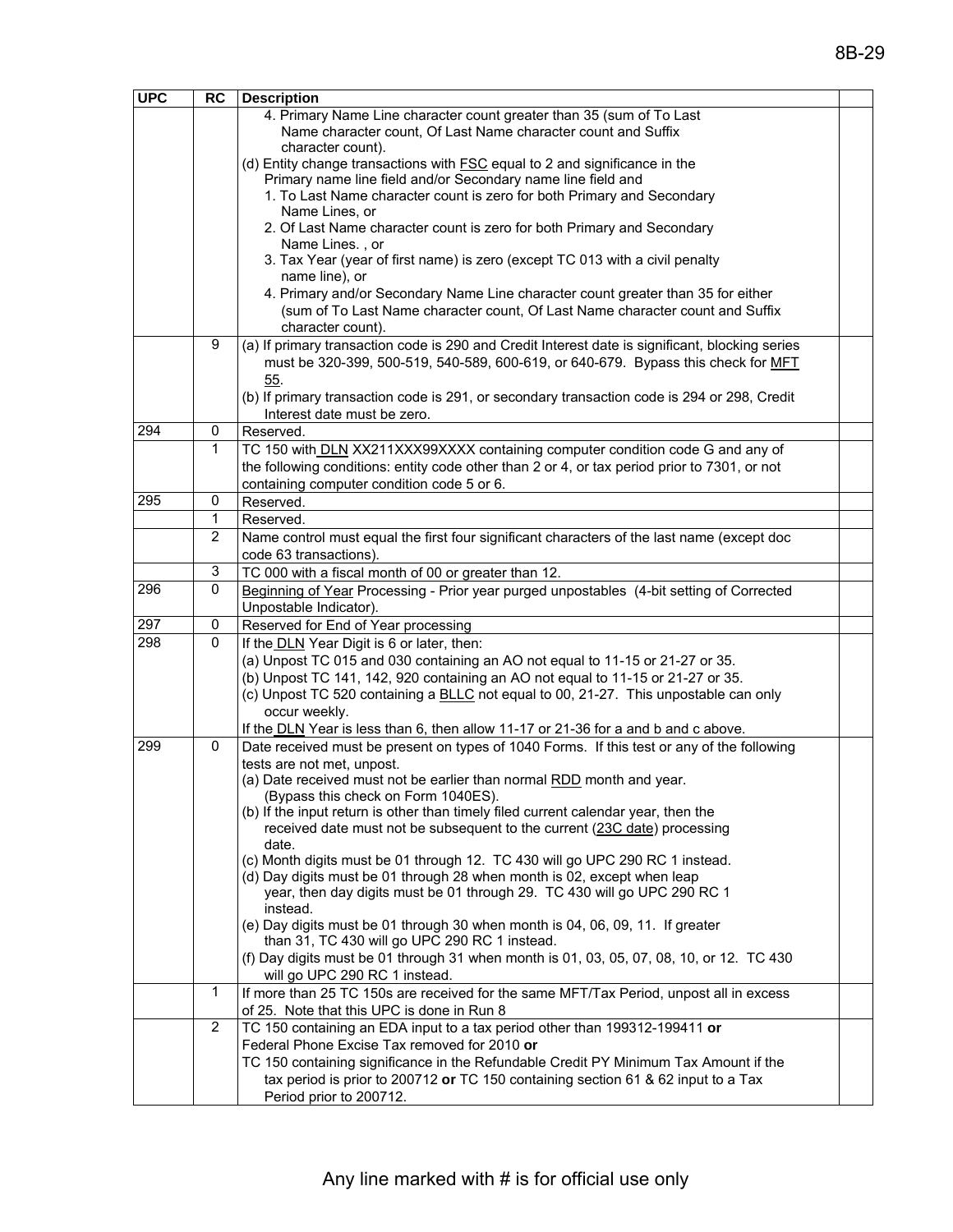| <b>UPC</b> | <b>RC</b> | <b>Description</b>                                                                       |  |
|------------|-----------|------------------------------------------------------------------------------------------|--|
|            |           | TC 150 containing significance in Recovery Rebate Credit Amount (from section 5) input   |  |
|            |           | to tax period other than 200812-200911.                                                  |  |
|            |           | TC 150 containing significance in the FIRST TIME HOME BUYER CR-COMPUTER for              |  |
|            |           | Tax Period other than 200812 through 201211.                                             |  |
|            |           | TC 150 containing significance in the Making Work Pay Credit or American Opportunity tax |  |
|            |           | (Hope) Credit input to tax period prior to 200912.                                       |  |
|            |           | TC 150 containing significance in the Form 8839 Refundable Adoption Credit computer      |  |
|            |           | amount input to tax period prior to 201012.                                              |  |
|            | 3         | TC 150 with a credit amount in the Unallowable Total field.                              |  |
|            | 4         | TC 150 with Primary SSN = to the Secondary SSN.                                          |  |
|            | 5         | TC 150 containing Basic RRC on Tax Liability greater than \$1,200 for FSC 2 or greater   |  |
|            |           | than \$600 for all other <b>FSCs</b> . Unpost TC 150 containing Basic RCC on Qualifying  |  |
|            |           | Income for greater than \$600 for FSC 2 or greater than \$300 for all other FSCs. Unpost |  |
|            |           | TC 150 containing Additional RCC for Eligible Children for greater than \$10,000.        |  |
|            |           | If Total Recovery Rebate Credit Computer is significant, unpost TC 150 where the sum of  |  |
|            |           | 'Basic RRC on Tax Liability Computer', 'Basic RRC on Qualifying Income Computer' and     |  |
|            |           | 'Additional RRC for Eligible Children Computer' does not equal 'Total Recovery Rebate    |  |
|            |           | Credit Computer'. Do not perform this check if the Total Recovery Rebate Credit          |  |
|            |           | Computer field is zero.                                                                  |  |
|            | 8         | Returns claiming First Time Homebuyer Credit (Section 58 and/or 59 are present) input to |  |
|            |           | a tax period other than 200812-201211.                                                   |  |
|            |           | Returns claiming First Time Homebuyer Credit (First Time Home buyer credit amount per    |  |
|            |           | computer from section 4 is significant) without section 58 and/or 59.                    |  |
|            |           |                                                                                          |  |
|            |           |                                                                                          |  |

#### **4 Unpostable Codes – BMF**

#### IRM 3.12.279

All Unpostable Codes (UPC) will be 3 numeric positions. There will also be a 1 position Reason Code (RC) separate from the unpostable code. BMF unpostable conditions and resolutions can be found in BMF IRM 3.12.279 and BMF Entity IRM 3.13.222. Also EO unpostable conditions and resolutions can be found in IRM 3.12.278, EO Unpostable Resolution.

The following Unpostable Codes (UPC) are written onto the Unpostable Tape to identify transactions that fail to meet validity checks as described below. The Reason Code (RC) is defined for each UPC.

| <b>UPC</b> | <b>RC</b>      | <b>Description</b>                                                                                                                                                                          |  |
|------------|----------------|---------------------------------------------------------------------------------------------------------------------------------------------------------------------------------------------|--|
| 301        | 1.             | An input (non-generated) transaction coded other than 000, 019, 141, 142, 650 (document code<br>97, 19 EFTP) for MFT 01/03/16, 990, 991, 992, 993, 996 or other than a TC 150 (with entity  |  |
|            |                | information addressing a F706/709 module) failed to match on TIN with an account on the BMF.                                                                                                |  |
|            | $\overline{2}$ | TC 150 for Forms 706 (MFT 52) or 709 (MFT 51) attempts to establish an account and the input<br>TC 150 does not contain significant Name Line/Mailing Address data.                         |  |
|            | 3              | TC 650 (document code 97/19 EFTP) for MFT 01/03/16 not matching on TIN which has<br>resequenced 4 cycles or the 23C Date is equal to or later than the end of the tax period.               |  |
|            | 4              | TC 150 for MFT 52 with entity information attempts to post and<br>a) the date of death is zeros or                                                                                          |  |
|            |                | b) The date of death is greater than the current 23C date.                                                                                                                                  |  |
|            |                | Note 1: Input revenue receipts (TC 6XX-8XX) with doc. Codes 17, 18 or 19 will be resequenced<br>for two cycles prior to unposting UPC 301.                                                  |  |
|            |                | Note 2: TC 971 AC 350/351/352/353 for Forms 8871/8872 (PAC) should be resequenced 4 cycles<br>before unposting 301 RC 1.                                                                    |  |
|            |                | Note 3: TC 971 AC 360 for Form 8875 (REIT), should be resequenced 4 cycles, then unpost 301<br>RC 1 if still no account.                                                                    |  |
| 302        |                | A TC 000 matched a TIN on the BMF.                                                                                                                                                          |  |
| 303        |                | A transaction with document code not equal to 80/81 (except TC 150 for MFT 36) /50/53/63 other<br>than TC 001, 019, 14X, 650 (document code 97/19 (EFTP) for MFT 01/03/14/16, 796, 90X, 99X |  |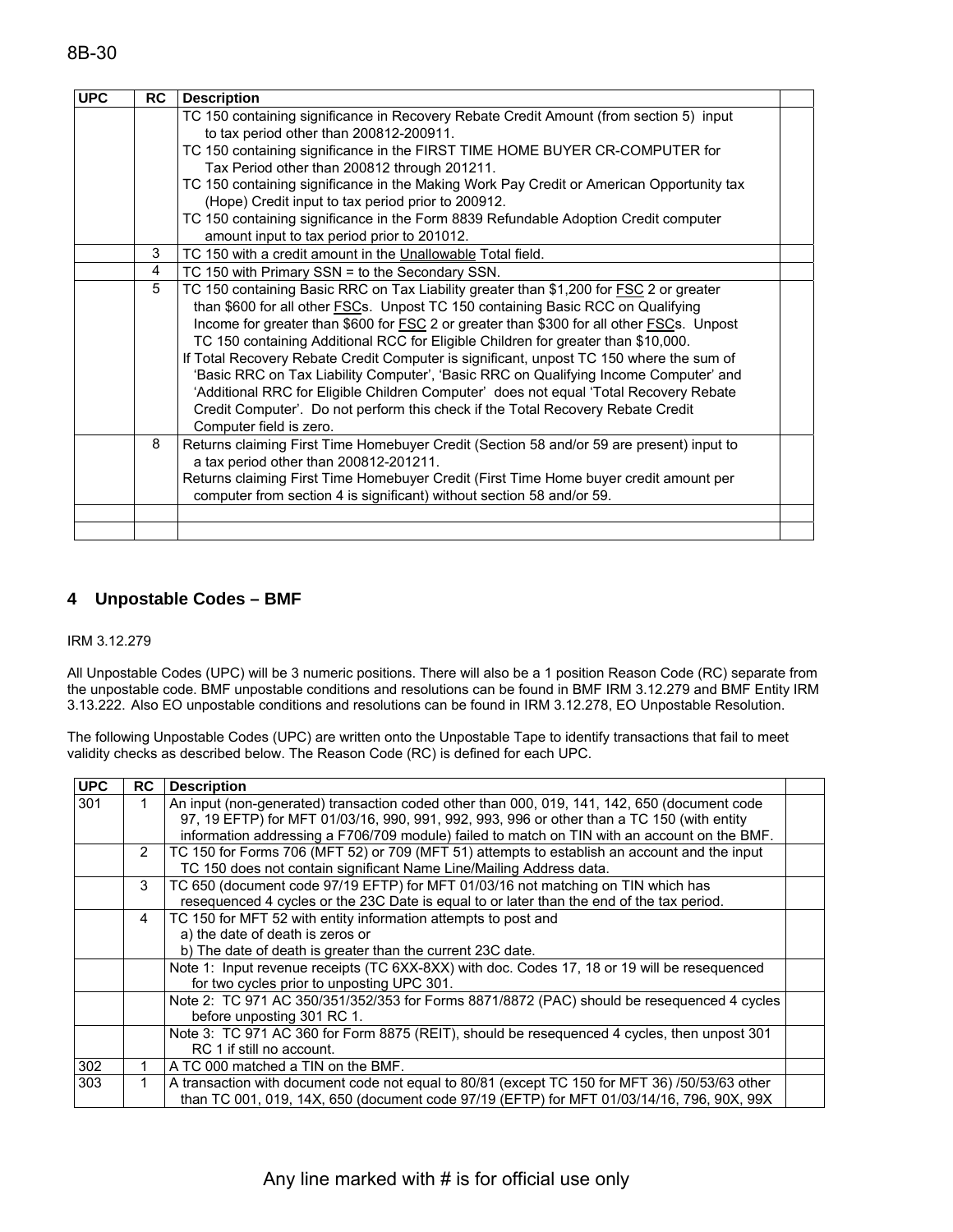| <b>UPC</b> | <b>RC</b>      | <b>Description</b>                                                                                                                            |           |
|------------|----------------|-----------------------------------------------------------------------------------------------------------------------------------------------|-----------|
|            |                | but coded greater than 000 failed to match on three out of four positions (using the Proximal                                                 |           |
|            |                | Method) of the entity Name Control, Old Name Control, three out of the four left-most non-blank                                               |           |
|            |                | positions (Proximal) of the entity Sort Name Line, or the four left-most significant characters of                                            |           |
|            |                | the first three words of the entity Primary Name Line and then the Sort Name Line.                                                            |           |
|            | 2              | TC 650 (document code 97, 19 (EFTP)) for MFT 01/03/14/16 failed to match on three out of four                                                 |           |
|            |                | positions (using the Proximal Method — see 5.02(2)(b)) of the entity Name Control, Old Name                                                   |           |
|            |                | Control, three out of the four left-most non-blank positions (Proximal) of the entity Sort Name                                               |           |
|            |                | Line, or the four left-most significant characters of the first three words of the entity Primary                                             |           |
|            |                | Name Line and then the Sort Name Line which has resequenced 4 cycles or the 23C date is                                                       |           |
|            | 3              | equal to or later than the end of the tax period.<br>A transaction (except TC 150 for MFT 36) with document code 80/81/50/53/63 other than TC |           |
|            |                | 001/019/14X/796/90X/99X but coded greater than 000 failed to match on all four positions of the                                               |           |
|            |                | Entity Name Control, Old Name Control, the four left-most non-blank positions of the Sort Name                                                |           |
|            |                | Line, or the four left most characters of the first three words of the entity Primary Name Line and                                           |           |
|            |                | then the Sort Name Line.                                                                                                                      |           |
|            |                | Note: Input revenue receipts (TC 6XX-8XX) with doc codes 17, 18 or 19 will be resequenced for                                                 |           |
|            |                | two cycles prior to unposting UPC 303.                                                                                                        |           |
| 304        |                | An input transaction attempts to establish a tax module with a tax period prior to those shown                                                |           |
|            |                | below:                                                                                                                                        |           |
|            | 0              | For MFT 68 - 199701; for MFT 08 - 200412; for MFT 17 - 200512; MFT 85/86 200812.                                                              |           |
|            | 1              | For MFTs 61/62/63/64-196107.                                                                                                                  |           |
|            | $\overline{c}$ | For MFT 51- 196112; for MFTs 47 & 49 - 200007.                                                                                                |           |
|            | 3              | For MFTs 01/03/04/09 - 196203.                                                                                                                |           |
|            | 4              | For MFTs 02/05/06/10/11/33/34 - 196112.                                                                                                       |           |
|            | 5              | For MFTs 37/44/50 - 197001.                                                                                                                   |           |
|            | 6              | For MFTs 36/67 - 197012; for MFT 14 200612.                                                                                                   |           |
|            | 7              | For MFT 42 - 200012; for MFT 58 - 197007.                                                                                                     |           |
|            | 8              | For MFT 60 - 195607; for MFT 40 - 200401.                                                                                                     |           |
|            | 9              | For MFT 12 - 198512; for MFT 76 - 198412.                                                                                                     |           |
|            | 9              | For MFT 12 - 198512; for MFT 76 - 198412.                                                                                                     |           |
|            |                |                                                                                                                                               |           |
| 305        | 1              | An input TC 150 or 620 which meet certain specified conditions.                                                                               |           |
|            | $\overline{2}$ |                                                                                                                                               |           |
|            |                |                                                                                                                                               | #         |
|            |                | Exceptions:                                                                                                                                   |           |
|            |                | (a) TC 670 with check digits in the name control field.                                                                                       |           |
|            |                | (b) Transaction is a corrected UPC 305/333/360.                                                                                               | #         |
|            |                | (c) A secondary transaction is present.                                                                                                       |           |
|            |                | (d) TC 650 if directed to MFT 01 module in 06 status.                                                                                         |           |
|            |                | (e) Assessed module balance is debit even though module status is 10 or 12.                                                                   |           |
|            |                | (f) Module status is 06 and TC 594/599 is posted subject to criteria listed.                                                                  |           |
|            |                | (g) Total module balance including the input transaction amount is less than or equal to a posted                                             |           |
|            |                | unreversed TC 71X.                                                                                                                            |           |
|            |                | (h) TC 670 with document code 18.                                                                                                             |           |
|            |                | (i) TC 670 with an amount equal to or less than an unreversed TC 606 previously posted to the<br>module.                                      |           |
|            |                | (j) TC 670 with an unreversed TC 420/424 posted to the module.                                                                                |           |
|            |                | (k) TC 670 with an unreversed TC 706/796 posted within the previous 8 cycles.                                                                 |           |
|            |                | (I) TC 670 with an unreversed TC 670 with same amount but different date posted within the                                                    |           |
|            |                | previous 8 cycles.                                                                                                                            |           |
|            |                | (m) TC 670 with Designated Payment Codes 05/15/16/17/18                                                                                       |           |
|            |                | (n) TC 650/660 (document code 19 (EFTP)) or TC 650/660 (document code 97) with Taxpayer                                                       |           |
|            |                | Information Code zero which meets the transfer criteria to the FTD module per 5.02(5)(c)2                                                     |           |
|            |                | and 5.02(12)(z)3.                                                                                                                             |           |
|            |                | (o) The input TC has significant UPC 305 Bypass Indicator with no TC posted which matches on                                                  |           |
|            |                | TC, amount, and date.                                                                                                                         |           |
|            |                | (p) The input TC has a significant TC 570 Indicator.                                                                                          |           |
|            |                | (q) The tax module being addressed has in effect any of the following freezes: $-A$ , $-F$ , $R$ ,                                            |           |
|            |                | $-R, -U, V-, -V.$                                                                                                                             |           |
|            |                |                                                                                                                                               | #<br>$\#$ |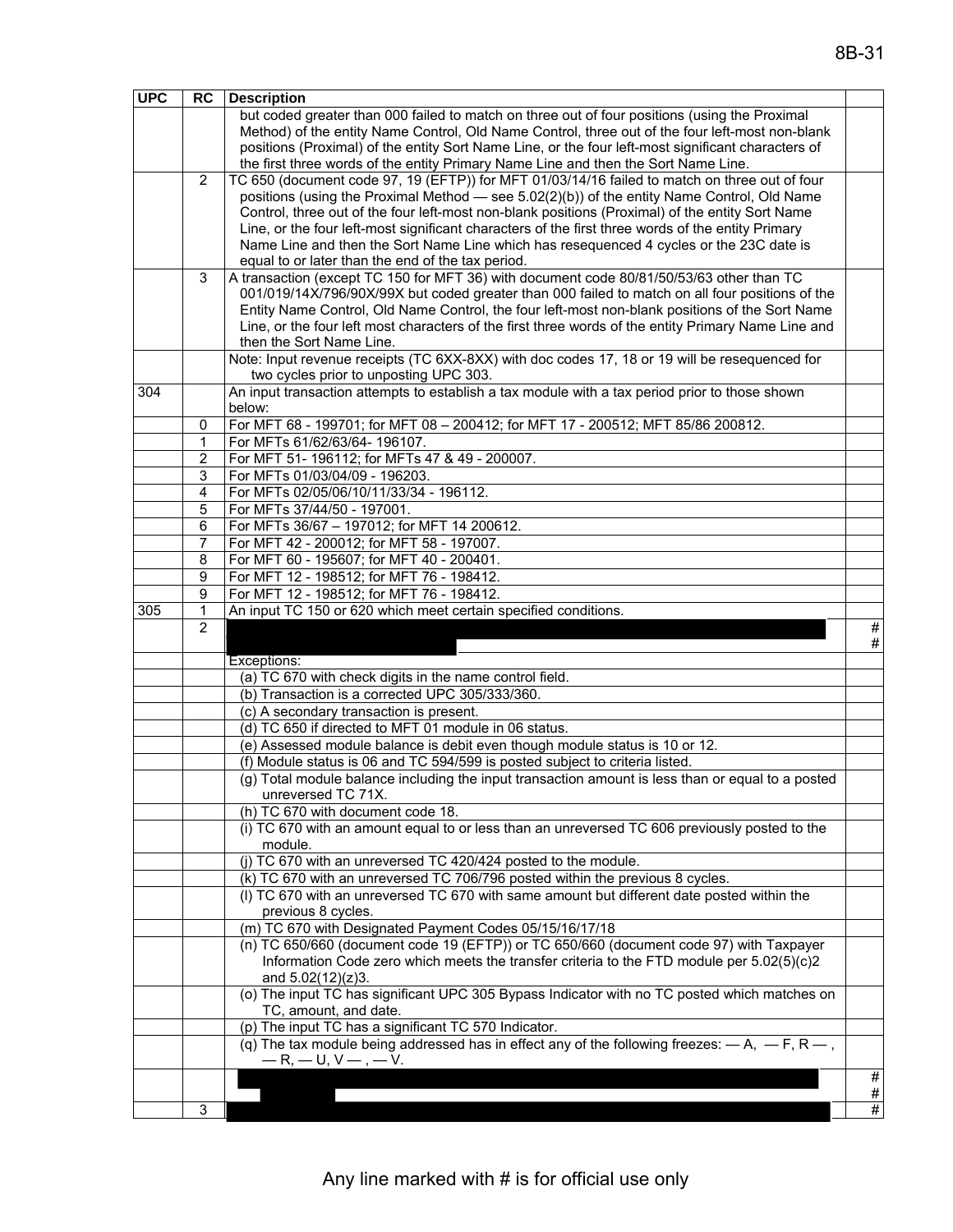| <b>UPC</b> | <b>RC</b>    | <b>Description</b>                                                                                                                                                         |                         |
|------------|--------------|----------------------------------------------------------------------------------------------------------------------------------------------------------------------------|-------------------------|
|            |              |                                                                                                                                                                            | #                       |
|            |              | Exceptions:                                                                                                                                                                |                         |
|            |              | (a) TC 670 with check digits in the name control field.                                                                                                                    |                         |
|            |              | (b) A secondary transaction is present.                                                                                                                                    |                         |
|            |              | (c) Transaction is a corrected UPC 305/333/360.                                                                                                                            |                         |
|            |              | (d) TC 670 if unreversed TC 420/424 is posted to the module.                                                                                                               |                         |
|            |              | (e) TC 670 if document code 18.                                                                                                                                            |                         |
|            |              | (f) Total Module Balance including the input transaction amount is less than or equal to a posted                                                                          |                         |
|            |              | unreversed TC 71X.                                                                                                                                                         |                         |
|            |              | (g) TC 670 with an unreversed TC 706/796 posted within the previous 8 cycles.                                                                                              |                         |
|            |              | (h) TC 670 with an unreversed TC 670 with same amount but different date posted within the                                                                                 |                         |
|            |              | previous 8 cycles.                                                                                                                                                         |                         |
|            |              | (i) TC 650 (document code 19 (EFTP)) or TC 650 (document code 97) with Taxpayer Information                                                                                |                         |
|            |              | Code zero which meets the transfer criteria to the FTD module per 5.02(5)(c)2 and                                                                                          |                         |
|            |              | 5.02(12)(z)3.                                                                                                                                                              |                         |
|            |              | (j) The input TC has significant UPC 305 Bypass Indicator with no TC posted which matches on                                                                               |                         |
|            |              | TC, amount, and date.                                                                                                                                                      |                         |
|            |              | (k) The input TC has significant TC 570 Indicator.                                                                                                                         |                         |
|            |              | (I) The tax module being addressed has in effect any of the following freezes: $-A$ , $-F$ , $R$ $-$                                                                       |                         |
|            |              | $, -R, -U, V-, -V.$                                                                                                                                                        |                         |
|            |              | (m) TC 670 with Designated Payment Codes 05/15/16/17/18.                                                                                                                   |                         |
|            |              |                                                                                                                                                                            | $\overline{\mathbf{t}}$ |
|            |              |                                                                                                                                                                            | $\#$                    |
|            | 4            |                                                                                                                                                                            | $\frac{\#}{\#}$         |
|            | 5            |                                                                                                                                                                            |                         |
|            |              |                                                                                                                                                                            | $\#$                    |
|            | 6            | Any transaction with significant transaction amount (including TC 150 with significant Total Tax                                                                           |                         |
|            |              | Settlement and adjustments that have 2ndry transactions or reference numbers that carry                                                                                    |                         |
|            |              | significant amounts - excepting Ref. No 391) that are attempting to post to an MFT 85/86 tax                                                                               |                         |
|            |              | module.                                                                                                                                                                    |                         |
| 306        | 1            | TC 30X (blocking series of 79X/9XX), with priority code other than 2 or 3 and the settlement                                                                               |                         |
|            |              | amount field on the TC 30X does not equal (within \$10) the net of posted TC 150/29X/30X.                                                                                  |                         |
|            | 2            | TC 290/291 attempting to post to a credit balance module frozen by TC 570 with document code                                                                               |                         |
|            |              | 54. Exception: Do not unpost TC 29X (B.S. 9XX) with secondary TC 294 or 295, if no other TC                                                                                |                         |
|            |              | 29X transactions for significant amount are posted. The transaction record will post without                                                                               |                         |
|            |              | releasing the related TC 570 freeze.                                                                                                                                       |                         |
|            | 3            | TC 290 with Priority Code 6 with significant amount attempts to post to a module where the posted                                                                          |                         |
|            |              | return (TC 150) has a Math Status Code of other than "3" and TC 29X blocking series 770-789 is                                                                             |                         |
|            |              | not posted.                                                                                                                                                                |                         |
|            | 4            | TC 290 with Priority Code 6 attempts to post to a module with an unreversed TC 470 Closing Code                                                                            |                         |
|            |              | 94 posted.                                                                                                                                                                 |                         |
|            | 5            | TC 291 (Blocking Series other than 150-199) with Priority Code 7 attempts to post to a module                                                                              |                         |
|            |              | without an unreversed TC 470 Closing Code 94 posted.                                                                                                                       |                         |
|            | 6            | TC 470 with CC 94 attempting to post to a module which is not under the Math Error (-G) freeze.                                                                            |                         |
|            | 7            | TC 29X (B.S. 770-789) with an unreversed TC 470 CC 94 posted.                                                                                                              |                         |
|            | 8            | TC 290 for zero with Priority Code 4 attempts to post with a secondary transaction.                                                                                        |                         |
| 307        | $\mathbf{1}$ | The fiscal month of F1120/1041/1065/990C/990T/990/990PF/1041A/5227/3520/3520A/8804 input                                                                                   |                         |
|            |              | transaction attempting to establish a tax module did not match the Fiscal Month of the account                                                                             |                         |
|            |              | entity and it was not a transaction coded 150/290 (blocking series 4XX)/460 (MFT =                                                                                         |                         |
|            |              | 05/06/08/37/44/67)/(ISRP/Lockbox)610/620/650/660 (MFT = 02/05/33/34)/670(MFT = 08) nor a                                                                                   |                         |
|            |              | TC 424 Push Code 036 with Entity FYM =0 trying to establish the first                                                                                                      |                         |
|            |              | 1120/1041/1065/990/990C/990T/990PF/5227/1041A/3520/3520A/8804 tax module, was not a<br>TC 150 containing Condition Code F or Y, or was not a TC 620 with Condition Code W. |                         |
|            |              |                                                                                                                                                                            |                         |
|            |              | Exception for RPS/ISRP/Lockbox TC 610: allow to resequence up to two cycles prior to<br>unposting.                                                                         |                         |
|            |              | Bypass for MFT 02/05/06/07/34 Tax Year 2006 or 2007 Return if the return contains Alpha                                                                                    |                         |
|            |              | Condition Code 'Q' (TETR-only return). Also, for the same MFTs and tax years, bypass for a                                                                                 |                         |
|            |              | TETR-related TC 424 (DLN contains Blocking Series & Serial No. 8885).                                                                                                      |                         |
|            |              | Bypass for TC 971 AC 370/371/372.                                                                                                                                          |                         |
|            | 2            | Any transaction except TC 421 and 424 with SPC 039, Source Code 60 and Employee Group                                                                                      |                         |
|            |              | Code 1000/2000 attempting to open a module whose period ending is greater than machine 23C                                                                                 |                         |
|            |              |                                                                                                                                                                            |                         |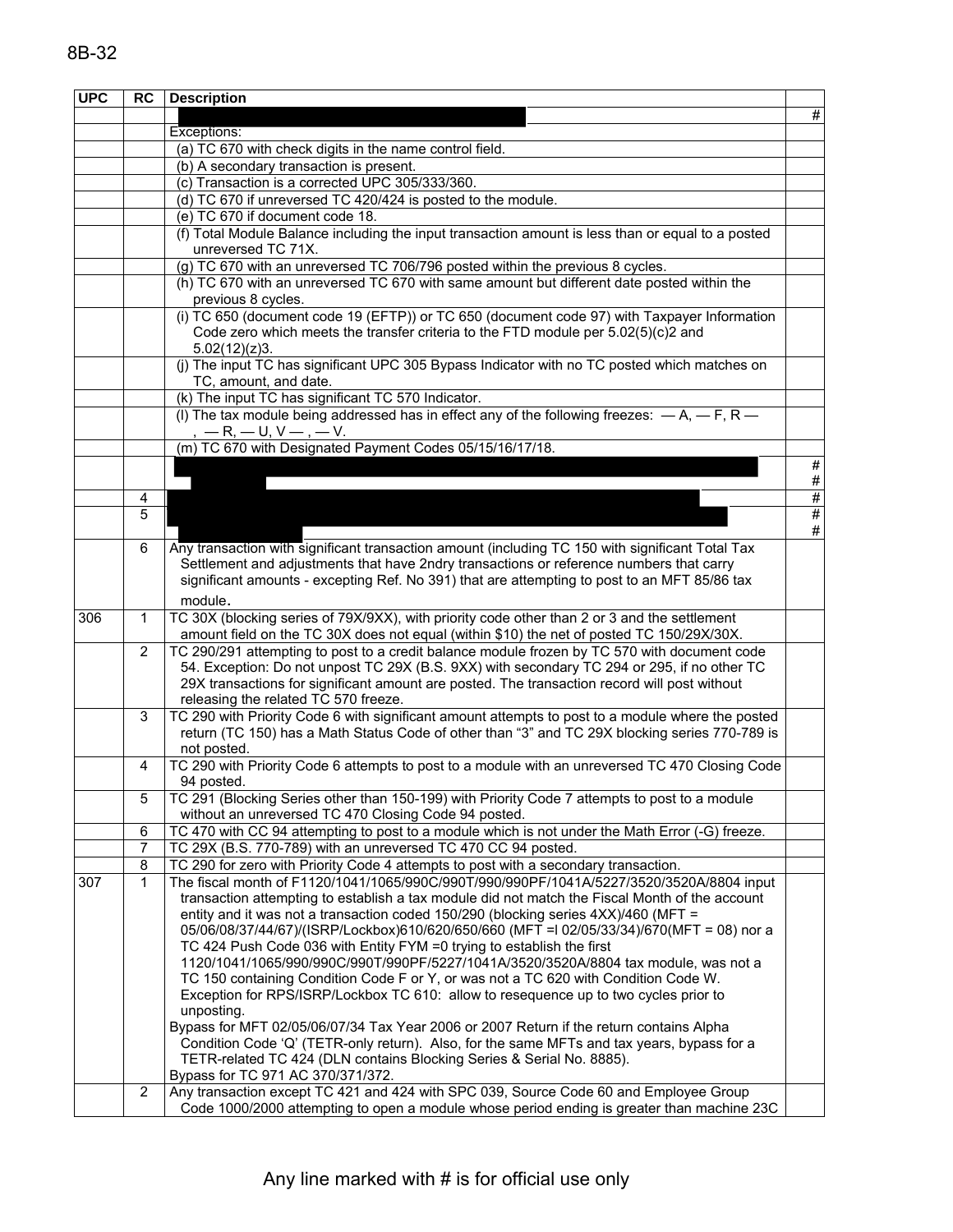|     | 3                          | date plus 18 months.<br>TC 660 for MFT 05 not establishing the first MFT 05 tax module attempts to establish a tax                                                                                                                                                                                                                                                                                                                                                               |  |  |  |  |  |
|-----|----------------------------|----------------------------------------------------------------------------------------------------------------------------------------------------------------------------------------------------------------------------------------------------------------------------------------------------------------------------------------------------------------------------------------------------------------------------------------------------------------------------------|--|--|--|--|--|
|     |                            |                                                                                                                                                                                                                                                                                                                                                                                                                                                                                  |  |  |  |  |  |
|     |                            |                                                                                                                                                                                                                                                                                                                                                                                                                                                                                  |  |  |  |  |  |
|     |                            | module, has a tax period month of other than 12, and does not match the Entity Fiscal Month.                                                                                                                                                                                                                                                                                                                                                                                     |  |  |  |  |  |
|     | 4                          | TC 150 (document code 16) for MFT 02 attempting to establish the first MFT 02 tax module and<br>the tax period month does not match the entity Fiscal Year Month.                                                                                                                                                                                                                                                                                                                |  |  |  |  |  |
|     | 5                          | TC 150 for MFT 06 or TC 150 (document 16) for MFT 02 with tax period month other than 12                                                                                                                                                                                                                                                                                                                                                                                         |  |  |  |  |  |
|     |                            | matching on entity Fiscal Year Month and a TC 054/055 is not posted. Bypass on corrected UPC<br>3075.                                                                                                                                                                                                                                                                                                                                                                            |  |  |  |  |  |
|     | 6                          | a) All TC 150s for MFT 02 excluding doc code 16 (Form 1120S) with tax period month other than<br>12 not matching on entity Fiscal Year Month, F1120 FRC = 19, and TC 054/055 is posted.<br>Bypass on corrected UPC 3076.                                                                                                                                                                                                                                                         |  |  |  |  |  |
|     |                            | b) TC 150 for MFT 02 with document code 09/11 and ABLM 400 (Form 1120 PSC only) with a<br>tax period month other than 12 and F1120 FRC other than 19. Bypass on corrected UPC<br>3076.                                                                                                                                                                                                                                                                                           |  |  |  |  |  |
|     | 7                          | TC 150 with Condition Code Y or TC 620 with Condition Code W not matching on entity Fiscal<br>Year Month with input FYM not equal to 12 attempting to post with TC 054/055 posted. Bypass<br>on corrected UPC 3077.                                                                                                                                                                                                                                                              |  |  |  |  |  |
|     | 8                          | The input fiscal month of TC 150 for MFT 02, doc code 07 (F1120FSC) did not match entity FYM,<br>TC 060 is posted but its effective date is greater than the tax period on input.                                                                                                                                                                                                                                                                                                |  |  |  |  |  |
|     | 9                          | The input fiscal month of TC 150 for MFT 68 does not match the entity Fiscal Year Month and TIN<br>is an EIN (not SSN). Bypass on corrected UPC 3079.                                                                                                                                                                                                                                                                                                                            |  |  |  |  |  |
|     |                            | Bypass UPC 307 RC 3-9 for MFT 02/05/06/07/34 Tax Year 2006/2007 Return if it contains<br>Computer Condition Code 'Q' (TETR-only return).                                                                                                                                                                                                                                                                                                                                         |  |  |  |  |  |
| 308 | 1                          | Reserved                                                                                                                                                                                                                                                                                                                                                                                                                                                                         |  |  |  |  |  |
|     | $\overline{2}$             | Reserved                                                                                                                                                                                                                                                                                                                                                                                                                                                                         |  |  |  |  |  |
|     | 3                          | MFT 49 TC 150 with FLC 29 (paper return) and: 1) F8872 Filer type Indicator = 05 (odd year) and<br>F8872 tax period is other than YYYY06 or YYYY12; or 2) F8872 File Type Indicator is other than<br>06 (monthly) and tax period month = 01, 02, 04, 05, 07, 08, 10 or 11. Exception: tax period<br>month is 01 and Filer Type Indicator = 01 or 05. Note: Bypass this UPC on a corrected<br>unpostable.                                                                         |  |  |  |  |  |
|     | 4                          | Any return (TC 150 - non-document code 51) input to Form 940 tax module (MFT 10) and the<br>entity Employment Code equals "G".<br>Exception: TC 150 for MFT 10 posting to a tax module with no credit balance and return has zero<br>Total Tax Settlement.                                                                                                                                                                                                                       |  |  |  |  |  |
|     | 5                          | Any transaction except TC 370 (doc code 51) and TC 650 (doc code 97/19 (EFTP)) input to<br>establish a MFT 10 tax module and the Entity Employment Code (EC) is "T", "W", "F", "G", or<br>"C". Bypass this check on a corrected UPC 3085 with EC "W".<br>Exception: TC 150 for MFT 10 posting to a tax module with no credit balance and return has zero<br>Total Tax Settlement.                                                                                                |  |  |  |  |  |
|     | 6                          | MFT 10, TC 150, if the net of previously posted DP Adjustments B.S. 400-439 is not zero.                                                                                                                                                                                                                                                                                                                                                                                         |  |  |  |  |  |
|     | 7                          | Reserved                                                                                                                                                                                                                                                                                                                                                                                                                                                                         |  |  |  |  |  |
|     | 8                          | Any MFT 01 TC 150, with Computer Condition Code T if the entity Employment Code is "F".<br>(Note: There is no CCC of T for MFT 14)                                                                                                                                                                                                                                                                                                                                               |  |  |  |  |  |
|     | 9                          | Any transaction input to establish an MFT 10 tax module except TC 650 (doc code 97/ 19 (EFTP)).<br>If the Entity Employment Code is blank, the entity EO Status is 01 through 19, and the entity EO<br>Subsection is 03/50/60/70.<br>Exception: TC 150 for MFT 10 posting to a tax module with no credit balance and return has zero                                                                                                                                             |  |  |  |  |  |
| 309 |                            | Total Tax Settlement.<br>CAWR - TC 984 or TC 986 doesn't match on MFT or period.                                                                                                                                                                                                                                                                                                                                                                                                 |  |  |  |  |  |
|     | 1                          | An input transaction attempts to establish a tax module (after resequencing 10 cycles in the case<br>of a TC 898 with Doc Code 45)                                                                                                                                                                                                                                                                                                                                               |  |  |  |  |  |
|     | 2                          | A non-module creating transaction (except TC 912/917) attempts to post to a module where TC<br>914/916 is the only transaction posted.                                                                                                                                                                                                                                                                                                                                           |  |  |  |  |  |
| 310 | $\mathbf{1}$               | TC 090 input or MFT 02 TC 150 (Doc Code 16) return carries a significant S-Corp Effective Date<br>and F1120 FR code is 03 or 04.                                                                                                                                                                                                                                                                                                                                                 |  |  |  |  |  |
|     | $\mathbf{2}^{\prime}$<br>3 | MFT 02 TC 150 (document code 16) input and F1120 FRC is 00/01/02 and<br>a) the latest TC 091/096 is posted with an effective date (year/month) earlier than the latest TC<br>150 period ending-unless a TC 090 is posted subsequent to the latest TC 091/096; or<br>b) The TC 150 carries a significant S-Corp Effective Date that is earlier than the Effective Date of<br>a posted TC 091/096.<br>MFT 02 TC 150 (document code other than 16) input, F1120 FRC is 00/01/02 and |  |  |  |  |  |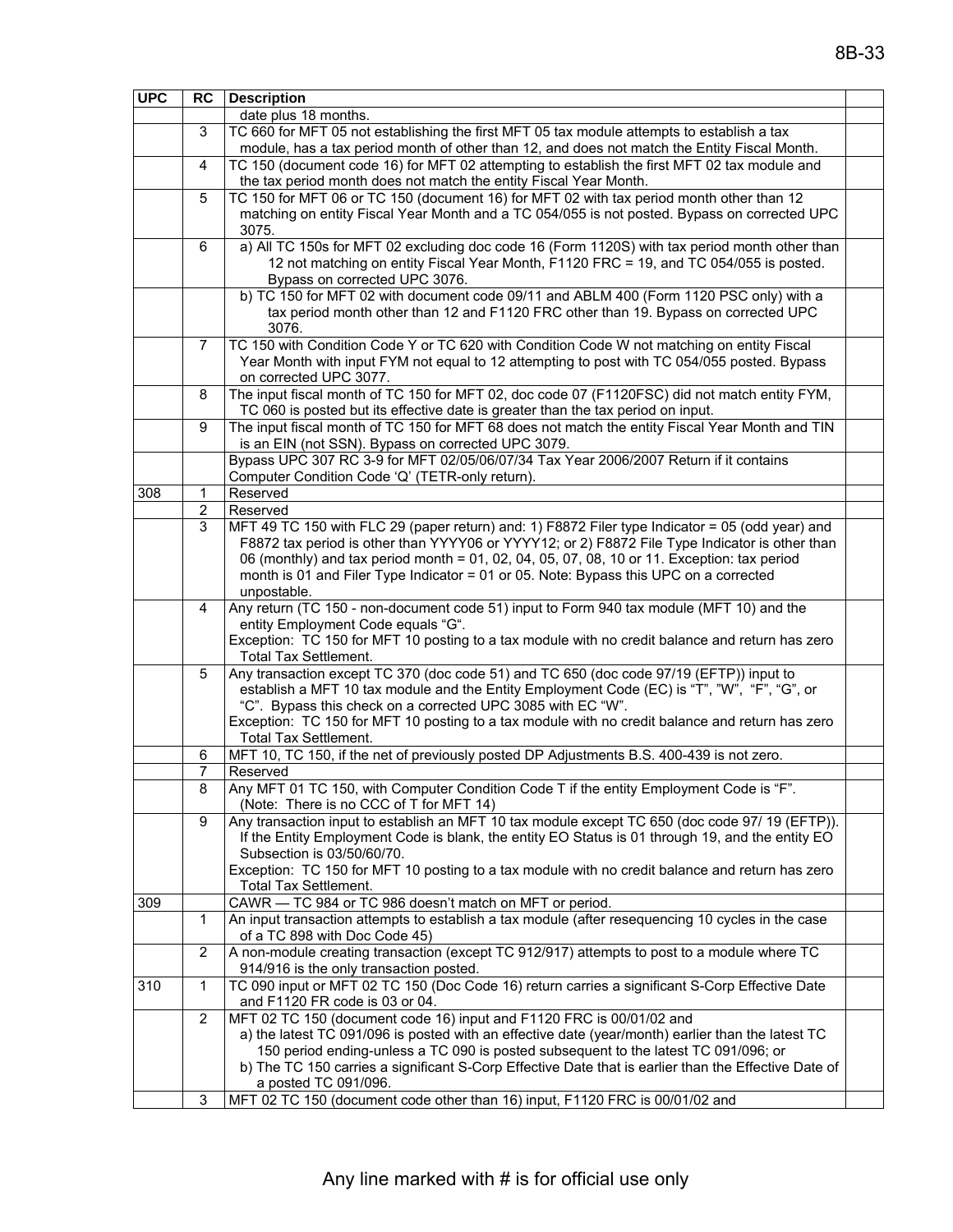| <b>UPC</b> | <b>RC</b>                                                                                                        | <b>Description</b>                                                                                                                                                |      |  |  |  |
|------------|------------------------------------------------------------------------------------------------------------------|-------------------------------------------------------------------------------------------------------------------------------------------------------------------|------|--|--|--|
|            |                                                                                                                  | a) an unreversed TC 090 is posted with an effective date (year/month) earlier than the input                                                                      |      |  |  |  |
|            |                                                                                                                  | return period ending; or                                                                                                                                          |      |  |  |  |
|            |                                                                                                                  | b) The TC 150 carries a significant S-Corp Effective Date.                                                                                                        |      |  |  |  |
|            | 4                                                                                                                | MFT 02 TC 150 (document code 16) input, F1120 FRC is 00/01 and:                                                                                                   |      |  |  |  |
|            |                                                                                                                  | a) No unreversed TC 090 is posted-unless a TC 091 is posted with an effective date later than                                                                     |      |  |  |  |
|            |                                                                                                                  | TC 150 period ending.                                                                                                                                             |      |  |  |  |
|            |                                                                                                                  | b) TC 150 carries S-Corp Effective Date and F1120 (not Doc Code 16) already posted for this tax                                                                   |      |  |  |  |
|            |                                                                                                                  | period.                                                                                                                                                           |      |  |  |  |
|            | 5                                                                                                                | MFT 02 TC 150 (document code 16) input, F1120 FRC is 00/01/02 and:                                                                                                |      |  |  |  |
|            |                                                                                                                  | a) an unreversed TC 090 is posted with an effective date (year/month) later than the input return                                                                 |      |  |  |  |
|            |                                                                                                                  | period ending; or,                                                                                                                                                |      |  |  |  |
|            |                                                                                                                  | b) the input TC 150 carries an S-Corp Effective Date (Year/Month) later than its tax period                                                                       |      |  |  |  |
|            |                                                                                                                  | ending.                                                                                                                                                           |      |  |  |  |
|            | 6                                                                                                                | MFT 02 TC 150 (document code 16) input, F1120 FRC greater than 02 and NO TC 091/096 is                                                                            |      |  |  |  |
|            |                                                                                                                  | posted.                                                                                                                                                           |      |  |  |  |
|            | $\overline{7}$                                                                                                   | TC 150 for MFT 02 with document code 09/11 with ABLM Codes 001 (Personal Holding                                                                                  |      |  |  |  |
|            |                                                                                                                  | Company), 010 (Consolidated Return) or 400 (Personal Service Corporation) with F1120 FRC                                                                          |      |  |  |  |
|            | 02.                                                                                                              |                                                                                                                                                                   |      |  |  |  |
|            |                                                                                                                  | Bypass UPC 310 RC 2-7 if the input return contains Computer Condition Code 'Q' (TETR-only                                                                         |      |  |  |  |
| 311        | $\mathbf{1}$                                                                                                     | return) and the tax year is 2006/2007.<br>An input transaction coded other than TC 370 (document code 51) with secondary TC 402                                   |      |  |  |  |
|            |                                                                                                                  | attempts to post to a tax module whose status is 29 (Account Transferred Out of MF).                                                                              |      |  |  |  |
|            | 2                                                                                                                | An input TC 400 (document code 51) attempts to post to a tax module whose status is 29.                                                                           |      |  |  |  |
|            | 3                                                                                                                | TC 400 if the AIMS Indicator (-L Freeze) is on.                                                                                                                   |      |  |  |  |
| 312        | $\mathbf 1$                                                                                                      | An input TC 530 (Closing Code 08) attempts to post to an account with open F1120 or F1065 filing                                                                  |      |  |  |  |
|            |                                                                                                                  | requirements.                                                                                                                                                     |      |  |  |  |
|            | $\mathbf{2}^{\prime}$                                                                                            | A TC 986 with CAWR Status/Closing Code 31, 32, 33, 34, 94, 95 or 96 attempts to post to an                                                                        |      |  |  |  |
|            |                                                                                                                  | account where entity 52 switch is significant or the 2 or 4 bit (TC 530 CCs 07/10) of the entity                                                                  |      |  |  |  |
|            |                                                                                                                  | CC53 Indicator is significant.                                                                                                                                    |      |  |  |  |
|            | 3                                                                                                                | A TC 986 with CAWR Status/Closing Code of 91 if there is a Status/Closing Code of 40, 41 or 91                                                                    |      |  |  |  |
|            |                                                                                                                  | anywhere in the Status History Section (duplicate posting).                                                                                                       |      |  |  |  |
| 313        | 1                                                                                                                | An input transaction failed to find its related transaction posted to the tax module of the same MFT                                                              |      |  |  |  |
|            |                                                                                                                  | Code and tax period.                                                                                                                                              |      |  |  |  |
|            | A non-"G"-coded TC 150 with no remittance and there is a posted TC 611 without a posted TC 150<br>$\overline{2}$ |                                                                                                                                                                   |      |  |  |  |
|            |                                                                                                                  | and 610 (effective cycle 8807 - TC 611 cannot post without TC 150 or 610 being posted).                                                                           |      |  |  |  |
|            | 3                                                                                                                | TC 538 input to a module and no unreversed TC 971 AC 93 is present.                                                                                               |      |  |  |  |
|            | 4                                                                                                                | TC 481/482/483 input and the TC 780 freeze is in effect.                                                                                                          |      |  |  |  |
|            | 5                                                                                                                | TC 150 ADEPT F. 1041 (MFT 05/FLC 16) input and TC 610 with FLC 16 and Doc Code 17 not                                                                             |      |  |  |  |
|            |                                                                                                                  | present, and module balance if return were to post is debit and 23C date is greater than or equal                                                                 |      |  |  |  |
|            |                                                                                                                  | to RDD plus 28 days.                                                                                                                                              |      |  |  |  |
|            | 6                                                                                                                | TC 480 input and an unreserved TC 480 is already posted.                                                                                                          |      |  |  |  |
|            | $\overline{7}$                                                                                                   |                                                                                                                                                                   | $\#$ |  |  |  |
|            |                                                                                                                  |                                                                                                                                                                   | #    |  |  |  |
|            | 8                                                                                                                | Any MFT 37, 44, 46 & 67 TC 290 Civil Penalty Reference Number 689 unless there is a previously                                                                    |      |  |  |  |
|            |                                                                                                                  | posted TC 690 for an amount equal amount (and opposite sign)                                                                                                      |      |  |  |  |
|            | 9                                                                                                                | TC 290 (B.S. 4XX) with Item Reference Number 766 for MFT 02/05/33/34 attempts to post and:                                                                        |      |  |  |  |
|            |                                                                                                                  | - TC 150 is posted or,                                                                                                                                            |      |  |  |  |
|            |                                                                                                                  | " For B.S. 480-489, three TCs 766 (B.S. 450-489) are posted and there is a FRC established for                                                                    |      |  |  |  |
|            |                                                                                                                  | the input MFT, or four TCs 766 (B.S. 450-489) are posted; or,<br>• For DLN blocking series 49X, fifty-one TCs 766 (blocking series 49X) are posted and there is a |      |  |  |  |
|            |                                                                                                                  | FRC established for the input MFT, or fifty-two TCs 766 (blocking series 49X) are posted.                                                                         |      |  |  |  |
| 314        | $\mathbf 1$                                                                                                      | TC 424 with Push Code 036 attempting to post to any MFT other than                                                                                                |      |  |  |  |
|            |                                                                                                                  | 01/02/03/04/05/06/07/09/10/11/12/16/33/34/36/37/40/44/46/49/50/51/52/58/60/63/64/67/77/78.                                                                        |      |  |  |  |
|            | $\overline{c}$                                                                                                   | TC 424 Push Code 036 attempting to post to a tax module if TC 150 already posted.                                                                                 |      |  |  |  |
|            | 3                                                                                                                |                                                                                                                                                                   |      |  |  |  |
|            |                                                                                                                  | TC 424 (Push Code - 010, 019-041, 121) is input to a module with no return posted (TC 150) and<br>an unreversed TC 930 is posted to the tax module.               |      |  |  |  |
| 315        | 1                                                                                                                | Reserved                                                                                                                                                          |      |  |  |  |
|            | $\overline{2}$                                                                                                   | Any MFT 13 TC 290 with Civil Penalty Reference Number for positive amount attempting to post to                                                                   |      |  |  |  |
|            |                                                                                                                  | an account with employment code "F' (6).                                                                                                                          |      |  |  |  |
|            | 3                                                                                                                |                                                                                                                                                                   | $\#$ |  |  |  |
|            |                                                                                                                  |                                                                                                                                                                   | #    |  |  |  |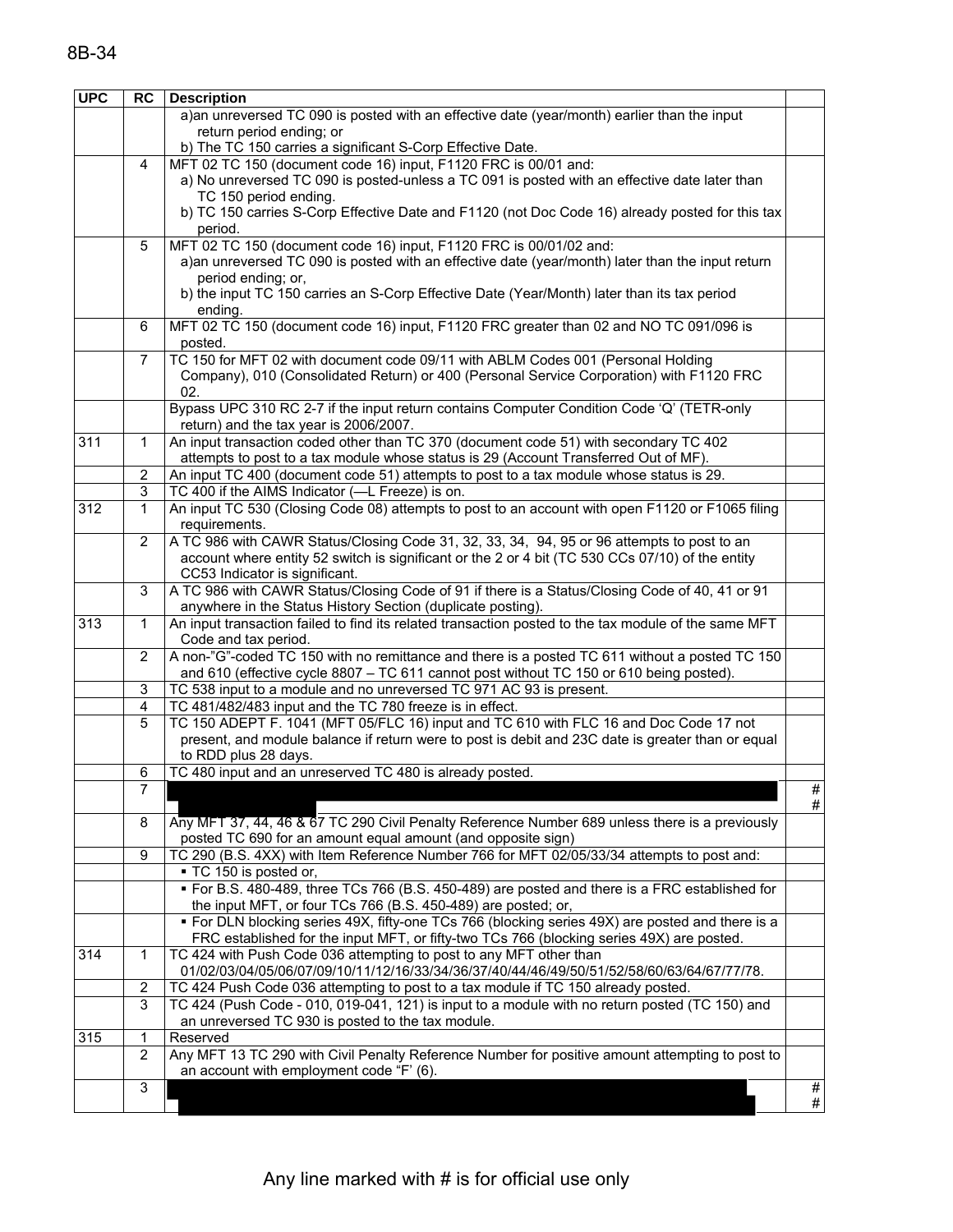| <b>UPC</b> | <b>RC</b>                                                                                     | <b>Description</b>                                                                                                                                                                       |      |  |
|------------|-----------------------------------------------------------------------------------------------|------------------------------------------------------------------------------------------------------------------------------------------------------------------------------------------|------|--|
|            |                                                                                               |                                                                                                                                                                                          | $\#$ |  |
|            | 4                                                                                             |                                                                                                                                                                                          | #    |  |
|            |                                                                                               |                                                                                                                                                                                          | $\#$ |  |
|            |                                                                                               |                                                                                                                                                                                          | $\#$ |  |
|            | 5                                                                                             | Any (non-MFT-13) adjustment (doc code 47 or 54) or Document Code 51 Accounts Transfer with                                                                                               |      |  |
|            |                                                                                               | Civil Penalty Reference number 686 attempting to post to a tax module if the normal RDD is prior<br>to 01/01/1990.                                                                       |      |  |
|            | 6                                                                                             |                                                                                                                                                                                          | #    |  |
|            |                                                                                               |                                                                                                                                                                                          | #    |  |
|            | 7                                                                                             | CAWR - TC 984 attempts to adjust one or more accumulators to below zero. Any MFT 13 TC                                                                                                   |      |  |
|            |                                                                                               | 290 with Civil Penalty Reference Number 549 for a positive amount attempting to post if there is                                                                                         |      |  |
|            |                                                                                               | unexpired DA 37 present for the related tax module.                                                                                                                                      |      |  |
| 316        | 1                                                                                             | An input transaction attempting to reverse its posted related transaction failed to match on date                                                                                        |      |  |
|            |                                                                                               | and/or the money amount from the transaction was greater than the related transaction or sum of                                                                                          |      |  |
|            |                                                                                               | the transactions* (for the same date if date check is applicable).                                                                                                                       |      |  |
|            |                                                                                               | Before cycle 198807, a TC 611 was allowed to post in the absence of TC 150/976 and 610.                                                                                                  |      |  |
|            |                                                                                               | Unpost (UPC 316) a TC 150/976 with remittance if there is a posted TC 611 without a reversed                                                                                             |      |  |
|            |                                                                                               | TC 610 and the TC 611 would have met the criteria had the TC 150/976 been posted; or a TC<br>610 if a TC 611, without reversed TC 610, is posted for an amount greater than the input TC |      |  |
|            |                                                                                               | 610.                                                                                                                                                                                     |      |  |
|            | *For MFT 76 tax modules only, when making the comparison between money amount from the        |                                                                                                                                                                                          |      |  |
|            | input transaction and the sum of the money amounts of the related transactions in the module, |                                                                                                                                                                                          |      |  |
|            |                                                                                               | include in that sum any TC 973 assessments (as well as the TC 150 assessment).                                                                                                           |      |  |
|            |                                                                                               | a) Direct Deposit Cancellation TC 841 (B.S. 77777) unless there is an unreversed EFT TC 846                                                                                              |      |  |
|            |                                                                                               | with matching effective amount*.                                                                                                                                                         |      |  |
|            |                                                                                               | b) TC 740/841 without check number and B.S. not 77777 unless there is an unreversed TC                                                                                                   |      |  |
|            |                                                                                               | 840/846 with matching date and effective amount*.                                                                                                                                        |      |  |
|            |                                                                                               | c) TC 740/841 with check number unless there is an unreversed TC 840/846 with matching                                                                                                   |      |  |
|            | $\overline{2}$                                                                                | effective amount* and that is dated within 7 days of the TC 740/841.<br>TC 740/841 input from RFC (contains a significant check number) which matches on check                           |      |  |
|            |                                                                                               | number with posted TC 740/841.                                                                                                                                                           |      |  |
|            | 3                                                                                             | TC 740/841 matching on effective amount* with TC 840/846, but not on date.                                                                                                               |      |  |
|            |                                                                                               | *TC 840/846 effective amount is the transaction amount less any unreversed related TC 898                                                                                                |      |  |
|            |                                                                                               | memo amount plus any unreversed TC 766 amount where TC 766 matches TC 898 on OTN. A                                                                                                      |      |  |
|            |                                                                                               | related TC 898 matches the TC 840/846 on DLN and transaction date (TC 840 DLN must match                                                                                                 |      |  |
|            |                                                                                               | on all 14 digits, TC 846 must match on all digits except Doc. Code)                                                                                                                      |      |  |
|            | 4                                                                                             | A minus reference number 003, 004, 005, 007 or 008 is input with an amount \$50.00 or greater                                                                                            |      |  |
|            |                                                                                               | than the posted related amount on the TC 150.<br>Item Reference Number 311 input and b. For MFT 06 Reference number 311 is debit and is                                                  |      |  |
|            | 5                                                                                             | greater than the net amount of the posted TC 76X in the module.                                                                                                                          |      |  |
|            | 6                                                                                             | A minus reference number 011 is input to a Form 1042 (MFT 12) and the reference number                                                                                                   |      |  |
|            |                                                                                               | amount is greater than the posted related amount on the return.                                                                                                                          |      |  |
|            | 7                                                                                             |                                                                                                                                                                                          | $\#$ |  |
|            |                                                                                               |                                                                                                                                                                                          | #    |  |
|            | 8                                                                                             | TC 971 with Action Code 01 with date which mismatches the return received date; or TC 971 with                                                                                           |      |  |
|            |                                                                                               | Action Code 02 with date which mismatches posted TC 976 date.                                                                                                                            |      |  |
|            | 9                                                                                             | TC 538 is directed to a module where posting of the transaction would cause assessed module                                                                                              |      |  |
|            |                                                                                               | balance to become credit.                                                                                                                                                                |      |  |
|            |                                                                                               | TC 521 attempts to post with a transaction date earlier than the transaction date of a prior posted<br>TC 520 of a similar type.                                                         |      |  |
| 317        | 1                                                                                             | TC 460 attempts to post a tax module and the extension date of the TC 460 is not equal to or                                                                                             |      |  |
|            |                                                                                               | greater than the due date of the return as extended.                                                                                                                                     |      |  |
|            | $\overline{c}$                                                                                | Reserved                                                                                                                                                                                 |      |  |
|            | 3                                                                                             | Reserved                                                                                                                                                                                 |      |  |
|            | 4                                                                                             | TC 460 attempts to post to a Form 2290/4638 module where TC 150 has already posted.                                                                                                      |      |  |
|            | 5                                                                                             | TC 29X attempts to post with Return Processable Date prior to RDD or original Correspondence                                                                                             |      |  |
|            |                                                                                               | Received Date. Bypass if TC 29X contains reference number 339.                                                                                                                           |      |  |
|            | 6                                                                                             | TC 29X/30X attempts to post to an MFT 52 module in Status 18.                                                                                                                            |      |  |
|            | $\overline{7}$                                                                                | TC 295/299 attempts to post to an MFT 02 module, the entity contains an unreversed TC 054/055                                                                                            |      |  |
|            |                                                                                               | and the 1120 FRC is 19. Bypass this check on a corrected UPC 3177.                                                                                                                       |      |  |
|            | 8                                                                                             | TC 290 with reference number 897 attempts to post to a tax module that contains an unreversed                                                                                            |      |  |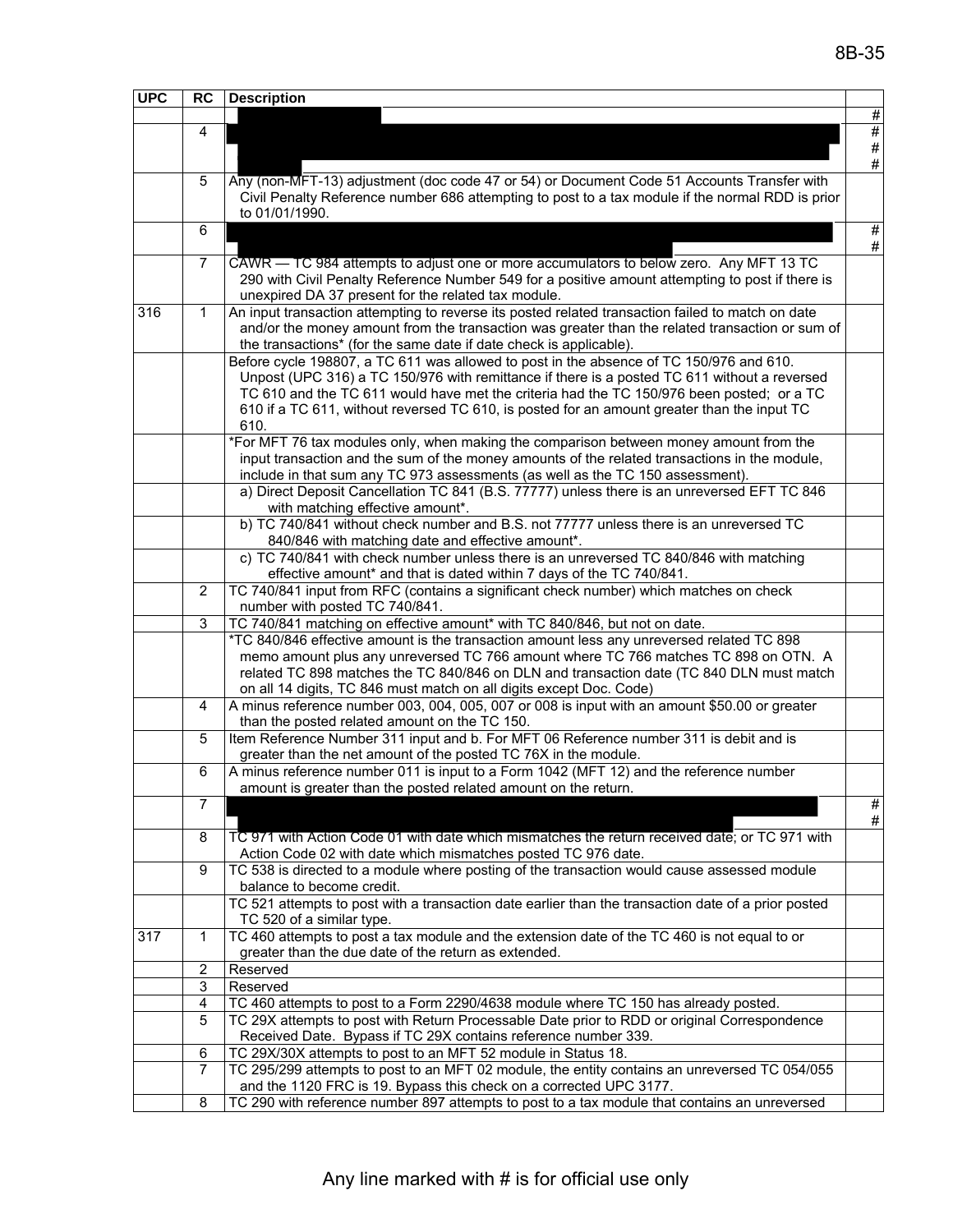| <b>UPC</b> | <b>RC</b>                 | <b>Description</b>                                                                                                                                                             |      |
|------------|---------------------------|--------------------------------------------------------------------------------------------------------------------------------------------------------------------------------|------|
|            |                           | TC 896 with transaction date that is more than six years earlier than current 23C date.                                                                                        |      |
|            | 9                         | Either a TC 150 with CCC=4 and a significant tax assessment (i.e. a 6020B) or a TC 599 CC                                                                                      |      |
|            |                           | 08/38 attempting to post to a module with a posted TC 591 CC 99.                                                                                                               |      |
| 318        | $\mathbf{1}$              | TC 790 input to an account liable for Forms 1120, 1041, 990C, 990T, 990, 990PF, 990EZ, 1041A,                                                                                  |      |
|            |                           | 1041PF/5227, 4720, 709, 706, 1065 and 8804 returns.                                                                                                                            |      |
| 319        | 1                         | Check Digit or Major City Code mismatch.                                                                                                                                       |      |
| 320        | $\mathbf 1$               | TC 530 attempts to post to a module in other than Status 12, 19, 21, 22, 23, 56, 58, or 60. Also, if                                                                           |      |
|            |                           | TC 530 CC 24-32 attempts to post to an account with a significant Entity 48 Indicator.                                                                                         |      |
|            | $\overline{2}$            |                                                                                                                                                                                | $\#$ |
|            |                           |                                                                                                                                                                                | $\#$ |
|            | $\ensuremath{\mathsf{3}}$ |                                                                                                                                                                                | #    |
|            | 4                         | TC 520 with Closing Code 71/73/82 and module contains an unreversed TC 520 with Closing                                                                                        |      |
|            |                           | Code other than 6x/71/73/81/82/83/85-89.                                                                                                                                       |      |
|            | 5                         | TC 520 with Closing Code 72/74 and module contains an unreversed TC 520 with Closing Code                                                                                      |      |
|            |                           | other than 6x/72/74/81/83/85-89.                                                                                                                                               |      |
|            | 6                         | TC 520 with Closing Code other than 6x/72/74/76/81/83/85 and module contains an unreversed                                                                                     |      |
|            |                           | TC 520 with Closing Code 72/74.                                                                                                                                                |      |
|            | 7                         | TC 520 with Closing Code 6x/83/85 and module contains an unreversed TC 520 with Closing                                                                                        |      |
|            |                           | Code 6x/83/85 other than the one input. Bypass check when input TC 520 DLN has 99X                                                                                             |      |
|            |                           | blocking series.                                                                                                                                                               |      |
|            | 8                         | TC 520 with Closing Code other than 6x/71/73/81/82/83/85 and module contains an unreversed                                                                                     |      |
|            |                           | TC 520 with Closing Code 71/73/82.                                                                                                                                             |      |
|            | 9                         | TC 520 with Closing Code other than 6x/71-74/81/83/85 and module contains an unreversed TC                                                                                     |      |
| 321        |                           | 520 with Closing Code 81.<br>Reserved                                                                                                                                          |      |
|            | 1<br>2                    | TC 29X or 30X (Document Code 47/54) input with any TCs 161, 181, 235, 241 (MFT not equal to                                                                                    |      |
|            |                           | 13), 271 or 281 that attempts to post to a module and the Abatement Refusal Indicator is                                                                                       |      |
|            |                           | significant for the tax module. MFT 13 TC 290 (Document Code 54) input to abate a Civil                                                                                        |      |
|            |                           | Penalty, the Abatement Refusal Indicator is significant for the module, the input TC 290 matches                                                                               |      |
|            |                           | on Civil Penalty Reference Number with a posted unreversed TC 240 (with blocking series 96X),                                                                                  |      |
|            |                           | and no unreversed TC 240 (with blocking series 97X) is posted with the same Civil Penalty                                                                                      |      |
|            |                           | Reference Number.                                                                                                                                                              |      |
| 322        | 1                         | One of the following transactions (other than corrected UPC 322) attempts to post to a tax module                                                                              |      |
|            |                           | when the TC 520 (Closing Code 83/85/88) indicator was significant in the entity:                                                                                               |      |
|            |                           | a) Computer generated TC 240 Ref No. 549 (CAWR Civil Penalty Assessment) if entity 52 Hold                                                                                     |      |
|            |                           | (IRS Litigation) or the 2 or 4 bit (TC 530 CCs 07/10) of the entity CC53 Indicator                                                                                             |      |
|            |                           | (Uncollectible) is significant.                                                                                                                                                |      |
|            |                           | b) Non-zero amount TC 29X/30X or TC 240 Reference Number 5XX - 6XX with the tax period                                                                                         |      |
|            |                           | beginning (ending for MFT 02/05/33/34) before the 'Petition Date' in the entity. Exceptions:                                                                                   |      |
|            |                           | TCs 291/295/299/301/305/309.                                                                                                                                                   |      |
|            | $\overline{2}$            | TC 150 (doc code not equal to 52, Total Tax Settlement is not equal to 0) with the tax period                                                                                  |      |
|            |                           | beginning (ending for MFT 02/05/33/34) before the "Petition Date" in the entity.                                                                                               |      |
|            |                           | a) with Total Tax Settlement greater than the sum of credits posted as of the Return Due Date                                                                                  |      |
|            |                           | (plus grace period), plus remittance with return and TC 766 credits reflected on the return.<br>b) with ES/FTD credits claimed exceeding the total of TCs 65X/66X/71X plus TCs |      |
|            |                           | 67X/700/702/760/762/820/822 dated by Return Due Date or prior.                                                                                                                 |      |
|            | 3                         | TC 520 with Closing Code 6X if the Entity TC 520 CC6X Date is not zero and does not equal                                                                                      |      |
|            |                           | Transaction Date of the incoming TC 520 CC 6X. Bypass on a Corrected Unpostable or input TC                                                                                    |      |
|            |                           | 520 DLN has 99X BS.                                                                                                                                                            |      |
| 323        | $\mathbf{1}$              | An input TC 290 with CVPRN 549 attempts to post to a module containing an unreversed TC 240                                                                                    |      |
|            |                           | with Reference Number 549. A TC 076 attempt to post with a zero effective date and an                                                                                          |      |
|            |                           | unreversed TC 076 with an effective date is already present.                                                                                                                   |      |
|            | $\overline{2}$            | TC 090, 093, 094, 095, 097 or 024/054/055/058/059 or TC 060/063/064/065 or TC 074/078/080 or                                                                                   |      |
|            |                           | TC 971 AC 281/360 attempts to post to an entity that contains an unreversed TC 090, 093, 094,                                                                                  |      |
|            |                           | 095, 097, or 024/054/055/058/059 or TC 060/063/064/065, TC 074/078/080 or TC 971 AC                                                                                            |      |
|            |                           | 281/360 with matching XREF Date respectively.                                                                                                                                  |      |
|            |                           | TC 082 attempts to post and there is a previous TC 082 where input effective date is less than 60                                                                              |      |
|            |                           | months from the effective date of the last election (TC 082) unless a TC 083, 086, or 087 is                                                                                   |      |
|            |                           | present.                                                                                                                                                                       |      |
|            |                           | TC 971 AC 86/87 input with:                                                                                                                                                    |      |
|            |                           | a)a Disaster Ending Date of zero; or                                                                                                                                           |      |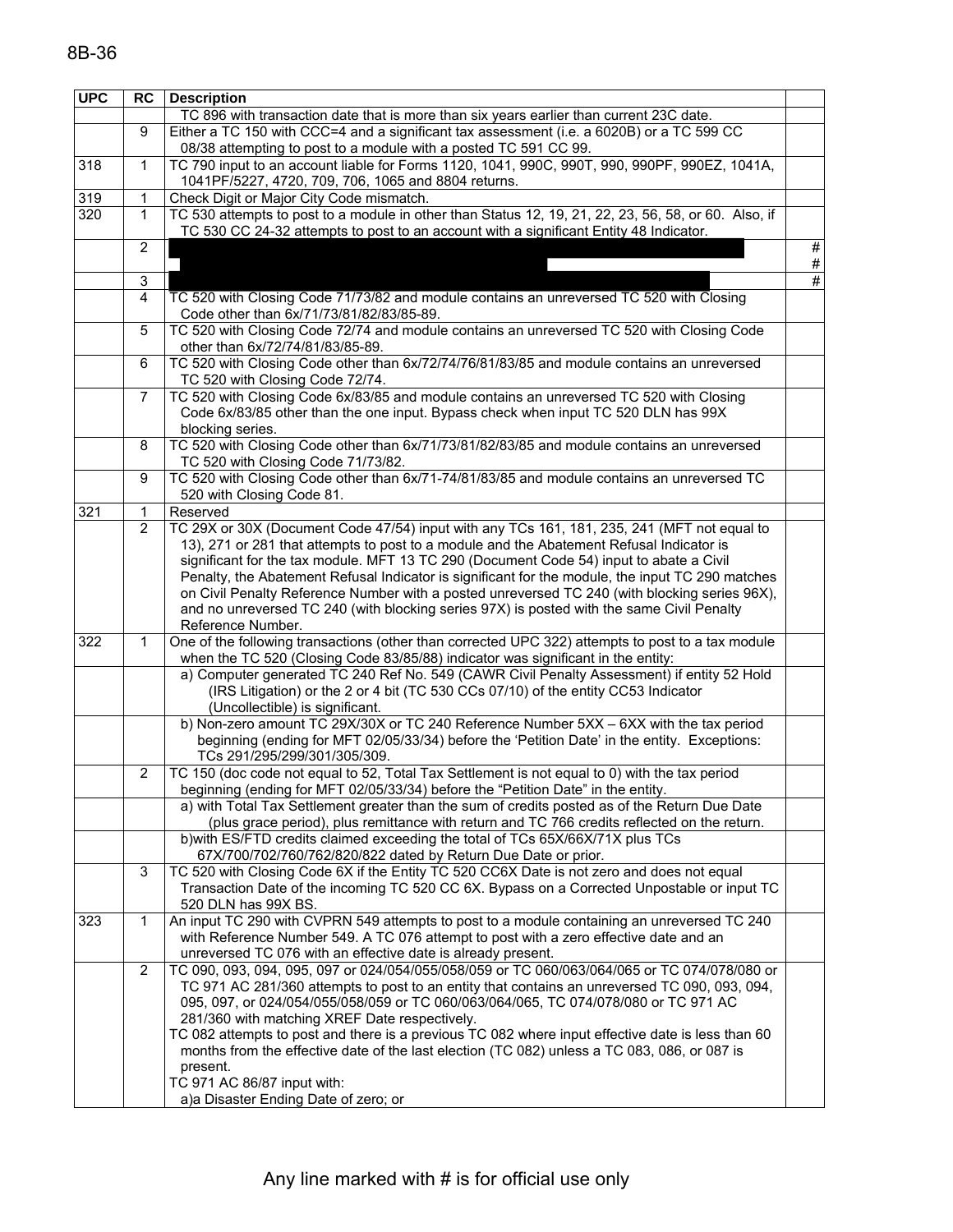| <b>UPC</b> | <b>RC</b>    | <b>Description</b>                                                                                                          |      |
|------------|--------------|-----------------------------------------------------------------------------------------------------------------------------|------|
|            |              | b)TC 971 AC 86/87 input to an account containing an unreversed TC 971 with matching                                         |      |
|            |              | AC/FEMA and the new TC 971 AC 86/87 disaster ending date is earlier, or the disaster                                        |      |
|            |              | beginning date (transaction date) is later; or,                                                                             |      |
|            |              | c)TC 971 AC 86/87 input to an account containing an unreversed TC 971 with matching                                         |      |
|            |              | AC/FEMA and both disaster begin and end dates match exactly the original disaster begin                                     |      |
|            |              | and end dates.                                                                                                              |      |
|            |              | A TC 971 AC 382/383/384/385 if there is an unreversed TC 971 AC 382/383/384/385 posted to                                   |      |
|            |              | the Entity (e.g. unpost AC 383 is AC 385 posted).                                                                           |      |
|            | 3            | TC 070 attempts to post to an entity and an unreversed TC 070 is already posted or a TC 071 is                              |      |
|            |              | posted cycle 198440 or subsequent.                                                                                          |      |
|            |              | TC 074 attempts to post to an entity and an unreversed TC 078 is already posted.                                            |      |
|            |              | TC 076/078 attempts to post to an entity and an unreversed TC 074 is already posted.                                        |      |
|            | 4            |                                                                                                                             | $\#$ |
|            |              |                                                                                                                             | $\#$ |
|            | 5            | TC 082 attempts to post and an unreversed TC 100 or 102 is present.                                                         |      |
|            |              | TC 100 attempts to post and an unreversed TC 082 or 102 is present.                                                         |      |
|            |              | TC 102 attempts to post and an unreversed TC 082 or 100 is present.                                                         |      |
| 324        | $\mathbf{1}$ | An input transaction which attempts to set F941/944 indicator of the RAF Filing Code and the                                |      |
|            |              | Entity Form 941/944 FRC is 06, 07, 09, 10, 13 or 14.                                                                        |      |
|            | 2            | An input transaction which attempts to set the F940 indicator of the RAF Filing Code and any of                             |      |
|            |              | the of the following:                                                                                                       |      |
|            |              | a) entity employment code = "T" (1), "W"(3), "F"(6), "G"(7), or "C"(8);                                                     |      |
|            |              | b) the entity EO status = $1-19$ and the current Subsection Code = $03/50/60/70$ ; or                                       |      |
| 325        | 1            | c) the Form $940$ FRC = 7.<br>TC 820 (MFT not equal to 05), 820 (MFT 05 for tax period prior to 198712), 820 (MFT 05 and TC |      |
|            |              | 150 posted for tax period 198712 or subsequent), 824, 850 or 830 attempts to post to a tax                                  |      |
|            |              | module whose credit balance was less than the amount from the input transaction, and the input                              |      |
|            |              | transaction has already resequenced for one cycle.                                                                          |      |
|            | 2            | A TC 820 attempts to post to an MFT 05 module for tax periods 198712 and subsequent without a                               |      |
|            |              | TC 150 posted whose sum of posted TC 66X and 71X credits is less than the TC 820 amount.                                    |      |
|            | 3            | A credit reversal (TC XX2) with a doc code 24/48/58 attempts to post and a significant Excess                               |      |
|            |              | Collections Indicator and the input debit amount exceeds the module credit balance.                                         |      |
| 326        | 1            | TC 29X/30X record (document code 47/54) for MFT 61 that contains an IRS No. with a minus                                    |      |
|            |              | amount that fails to match with an IRS No. in the tax module. Bypass if module was transferred                              |      |
|            |              | in.                                                                                                                         |      |
|            | 2            | TC 29X/30X record (document code 47/54) for MFT 61 that contains an IRS No. with a minus                                    |      |
|            |              | amount larger than the plus amount (algebraic total) for the IRS No. in the tax module and any                              |      |
|            |              | previous TC 29X/30X adjustment. Bypass if module was transferred in.                                                        |      |
|            | 3            | Reserved                                                                                                                    |      |
|            | 4            | Any input transaction attempting to establish a tax module in an account where the Collection                               |      |
|            |              | Location Code is zero and the Universal Location Code does not translate to a valid Area Office.                            |      |
| 327        | 1            | A TC 160, 170, 180, 234, 240, 270, 290, 300, 320, 340, 350, 360, 420, 421, 424 (unless Push                                 |      |
|            |              | Code is 010, 019-041, 121), 429, 470, (CC is not equal to 95, 97 or 98), 534, or 680 that                                   |      |
|            |              | attempts to post to a tax module which did not contain a posted TC 150.                                                     |      |
|            |              | Exceptions:                                                                                                                 |      |
|            |              | a) Allow TC 290 containing only a TC 281.                                                                                   |      |
|            |              | b) TC 680 can post to Form 941 (MFT 01) with a FR code of 9 or 10, and Form 720 (MFT 03)                                    |      |
|            |              | modules with a FR code of 9.                                                                                                |      |
|            |              | c) Allow TC 290 in Blocking Series 400-439 and 480-499 to post if Reference Number 76X is                                   |      |
|            |              | present.                                                                                                                    |      |
|            |              | d) Allow TC 290 with Blocking Series 440-449 if TC 290 amount is zero and there is no                                       |      |
|            |              | secondary transaction and no reference number present.                                                                      |      |
|            |              | e) TC 421 can post if module already contains an unreversed TC 424.                                                         |      |
|            |              | f) Allow TC 290/340/360/470/534/680 addressing MFT 13.                                                                      |      |
|            |              | g)Resequence for two cycles prior to unposting:                                                                             |      |
|            |              | 1) TC 670 with significant amount and secondary TC 180.                                                                     |      |
|            |              | 2) TC 670 with zero amount and secondary TC 360.                                                                            |      |
|            |              | h) TC 290 MFT 37, 44, 46 & 67 for zero amount and no secondaries other than Civil Penalty                                   |      |
|            |              | Number 689 and no other Reference Numbers.                                                                                  |      |
|            |              | i)TC 290, B.S. 400-439, MFT 10, for tax period 199512 as well as all subsequent tax periods                                 |      |
|            |              | ending in 12, and Form1041 FR code of 02.                                                                                   |      |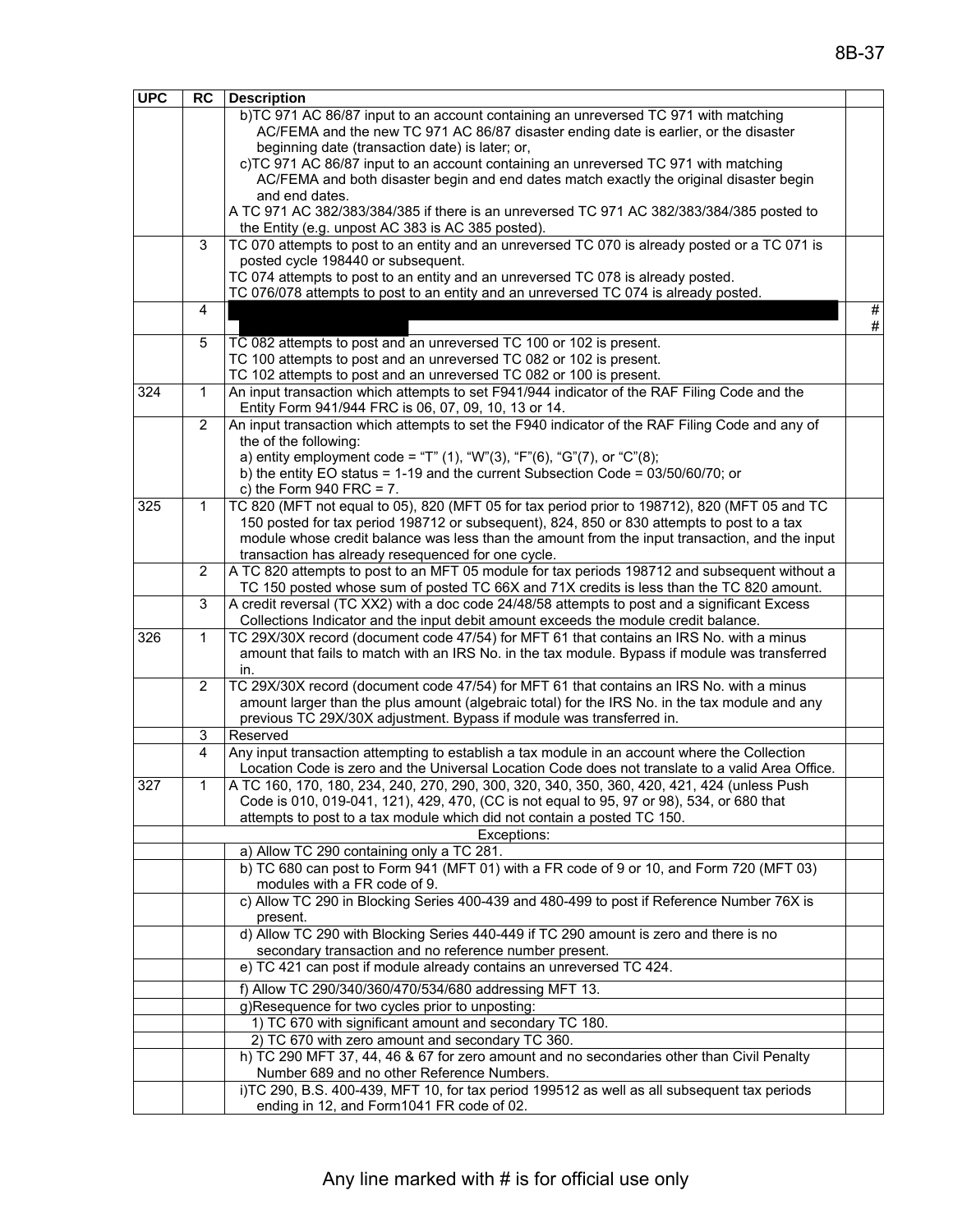| <b>UPC</b> | <b>RC</b>                                                                                                     | <b>Description</b>                                                                                |              |  |  |  |  |  |
|------------|---------------------------------------------------------------------------------------------------------------|---------------------------------------------------------------------------------------------------|--------------|--|--|--|--|--|
|            |                                                                                                               | j) TC 29X, B.S. 400-439, for MFT 04, for tax period between 199503 and 199712.                    |              |  |  |  |  |  |
|            |                                                                                                               | k) TC 29X, B.S. 400-499, MFT 40.                                                                  |              |  |  |  |  |  |
|            |                                                                                                               | I) Allow TC 240/241 IRN 165/167/169 for MFT 74.                                                   |              |  |  |  |  |  |
|            |                                                                                                               | m) Allow TC 424 Push Code 049.                                                                    |              |  |  |  |  |  |
| 328        | 1                                                                                                             |                                                                                                   | $\#$         |  |  |  |  |  |
|            |                                                                                                               |                                                                                                   | #            |  |  |  |  |  |
|            |                                                                                                               |                                                                                                   | $\#$         |  |  |  |  |  |
|            |                                                                                                               |                                                                                                   | $\#$         |  |  |  |  |  |
|            | $\overline{2}$                                                                                                |                                                                                                   | #            |  |  |  |  |  |
|            |                                                                                                               |                                                                                                   | $\#$         |  |  |  |  |  |
|            |                                                                                                               |                                                                                                   | $\#$<br>$\#$ |  |  |  |  |  |
|            | 3                                                                                                             |                                                                                                   | #            |  |  |  |  |  |
|            |                                                                                                               |                                                                                                   | #            |  |  |  |  |  |
| 329        | $\mathbf{1}$                                                                                                  | An input transaction attempting to update filing requirements or create a tax module which is     |              |  |  |  |  |  |
|            |                                                                                                               | inconsistent with current filing requirements.                                                    |              |  |  |  |  |  |
|            | Exceptions:                                                                                                   |                                                                                                   |              |  |  |  |  |  |
|            | a) A TC 290 for MFT 02 with blocking series 400-499, and a current filing requirement is not                  |                                                                                                   |              |  |  |  |  |  |
|            |                                                                                                               | established for MFT 02, 05, 06, 33 or 04.                                                         |              |  |  |  |  |  |
|            |                                                                                                               | b) A TC 290 for a MFT not equal to 02 with blocking series 440-449 and the input MFT does not     |              |  |  |  |  |  |
|            |                                                                                                               | have a current filing requirement equal to the input MFT.                                         |              |  |  |  |  |  |
|            |                                                                                                               | c) A TC 150 for MFT 10 when F940 FRC is 3 or 4                                                    |              |  |  |  |  |  |
|            |                                                                                                               | d) Transaction that creates a tax module for MFT 34/44/67 when EO Status is 99.                   |              |  |  |  |  |  |
|            |                                                                                                               | e) Bypass for MFT 02/05/06/07/34 Tax Year 2006/2007 Return if it contains Computer Condition      |              |  |  |  |  |  |
|            |                                                                                                               | Code 'Q' (TETR-only return). Also bypass for same MFTs & Tax Years, a TETR-related TC             |              |  |  |  |  |  |
|            |                                                                                                               | 424 (contains DLN with Blocking Series and Serial No. 88885).                                     |              |  |  |  |  |  |
|            | $\overline{2}$                                                                                                | An input transaction meeting any UPC 329-1 criteria and the entity contains an EO subsection with |              |  |  |  |  |  |
|            |                                                                                                               | a current EO status of 22, 41, 70-72.                                                             |              |  |  |  |  |  |
|            | TC 971 AC 40/41 attempts to establish or post to other than MFT 01/16 module.<br>3<br>$\overline{\mathbf{4}}$ |                                                                                                   |              |  |  |  |  |  |
|            | TC 150 for MFT 10 attempting to establish or post to a module when the following two conditions<br>exist:     |                                                                                                   |              |  |  |  |  |  |
|            |                                                                                                               | a) No FR is set for F940/F941/F943/F944 or                                                        |              |  |  |  |  |  |
|            |                                                                                                               | b) Entity Nanny Tax Indicator is significant.                                                     |              |  |  |  |  |  |
|            |                                                                                                               | Allow corrected UPC 329(4).                                                                       |              |  |  |  |  |  |
|            | 5                                                                                                             | MFT 14 FRC on and MFT 01 FRC off: unpost                                                          |              |  |  |  |  |  |
|            |                                                                                                               | a) MFT 01 TC 610/640/650/670 attempting to establish or post to a module if it's Tax Year is      |              |  |  |  |  |  |
|            |                                                                                                               | equal to or greater than F944 Establishment Year.                                                 |              |  |  |  |  |  |
|            |                                                                                                               | Exceptions:                                                                                       |              |  |  |  |  |  |
|            |                                                                                                               | 1) Tax year of TC 610/640/650/670 is equal to the F944 Establishment Year and tax period          |              |  |  |  |  |  |
|            |                                                                                                               | month is 03 (e.g. post TC 6XX for MFT 01 if its tax period is 200603 and F944 ESTAB Year          |              |  |  |  |  |  |
|            |                                                                                                               | $= 2006$ :                                                                                        |              |  |  |  |  |  |
|            |                                                                                                               | 2) TC 610/640/650/670 is Doc Code 24/34/48; or                                                    |              |  |  |  |  |  |
|            |                                                                                                               | MFT 01 FRC on and MFT 14 FRC off: unpost                                                          |              |  |  |  |  |  |
|            |                                                                                                               | b)MFT 14 TC 610/640/650/670 attempting to establish or post to a module when:                     |              |  |  |  |  |  |
|            |                                                                                                               | 1) Entity F944 Establishment Year field is not significant; or                                    |              |  |  |  |  |  |
|            |                                                                                                               | 2) Module's Tax Year is later than significant Entity F944 Final Year field.<br>Exception:        |              |  |  |  |  |  |
|            |                                                                                                               | TC 610/640/650/670 is Doc Code 24/34/48.                                                          |              |  |  |  |  |  |
|            | 6                                                                                                             | a) Unpost MFT 01 TC 150 attempting to establish or post to a module when:                         |              |  |  |  |  |  |
|            |                                                                                                               | 1) The tax year is equal to or later than a significant 'F944 Establishment Year' and the 'F944   |              |  |  |  |  |  |
|            |                                                                                                               | Final Year' is not significant; or                                                                |              |  |  |  |  |  |
|            |                                                                                                               | 2) The tax year is equal to or later than a significant 'F944 Establishment Year' and equal to or |              |  |  |  |  |  |
|            |                                                                                                               | earlier than a significant 'F944 Final Year'.                                                     |              |  |  |  |  |  |
|            |                                                                                                               | b) Unpost MFT 14 TC 150 attempting to establish or post to a module when:                         |              |  |  |  |  |  |
|            |                                                                                                               | 1) The 'F944 Establishment Year' is not significant; or                                           |              |  |  |  |  |  |
|            |                                                                                                               | 2) The tax year is earlier than a significant 'F944 Establishment Year'; or                       |              |  |  |  |  |  |
|            |                                                                                                               | 3) The tax year is later than a significant 'F944 Final Year'.                                    |              |  |  |  |  |  |
|            | 7                                                                                                             | Unpost a TC 424 Push Code 036 if its attempting to establish or post to:                          |              |  |  |  |  |  |
|            |                                                                                                               | An MFT 14 tax module and its tax year is not equal to a significant F944 Cache Year, or<br>a)     |              |  |  |  |  |  |
|            |                                                                                                               | An MFT 01 module and its tax year is equal to a significant F944 Cache Year.<br>b)                |              |  |  |  |  |  |
|            | 8                                                                                                             | Unpost TC 610/640/650/670 (except Doc Code 24/34/48) attempting to post to MFT 33 modules         |              |  |  |  |  |  |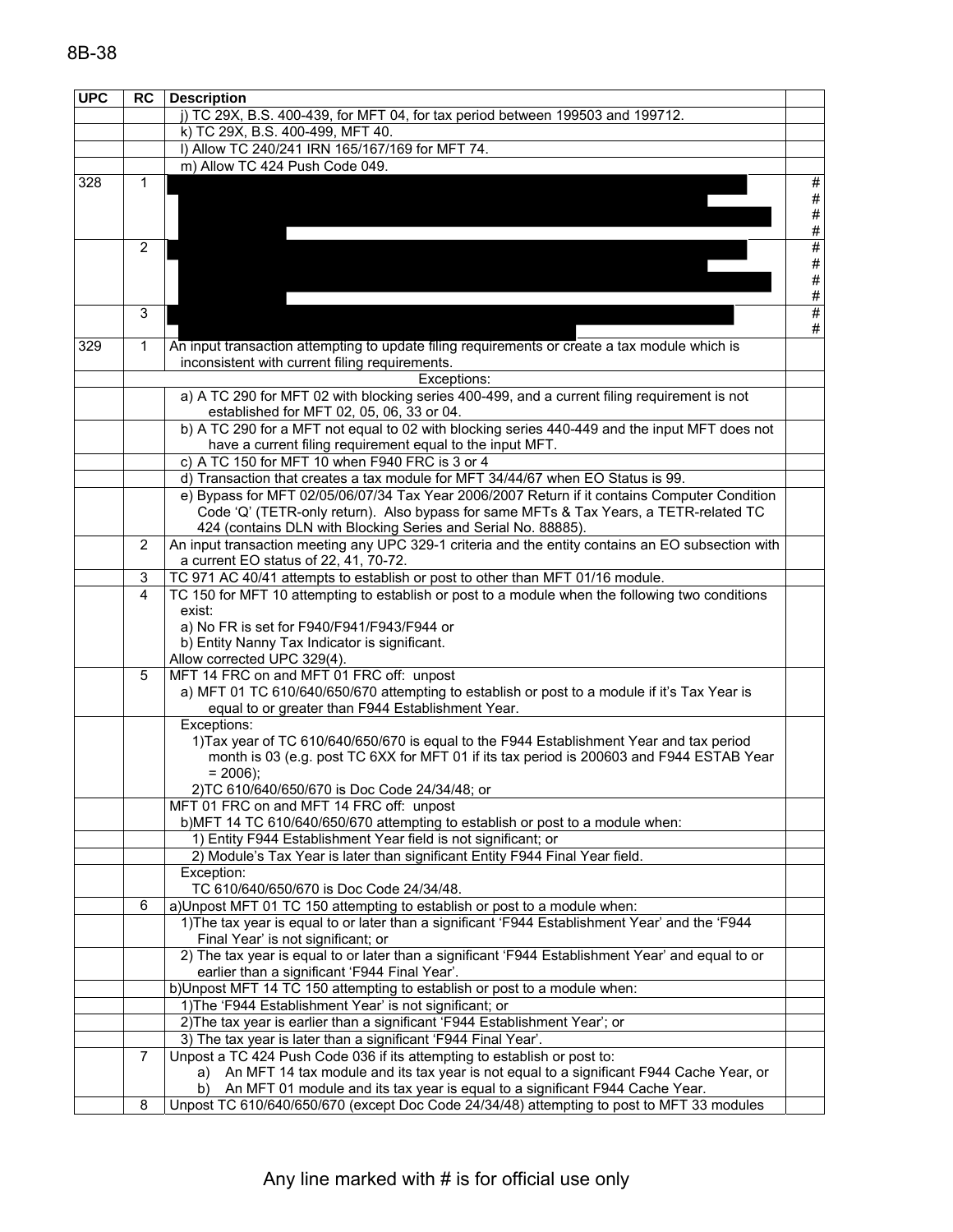| <b>UPC</b> | <b>RC</b>                                                                                          | <b>Description</b>                                                                                                 |      |
|------------|----------------------------------------------------------------------------------------------------|--------------------------------------------------------------------------------------------------------------------|------|
|            |                                                                                                    | with tax period 200612 or later.                                                                                   |      |
|            | 9                                                                                                  | Unpost F1120C (Doc Code 03) return if F1120 FRC value is not 20 and the 'Last Filed a<br>a)                        |      |
|            |                                                                                                    | F1120' field is zero.                                                                                              |      |
|            |                                                                                                    | Unpost F1120C (Doc. Code 03) return if tax period is 200611 or prior.<br>b)                                        |      |
|            |                                                                                                    | Unpost F1120 (Doc. Code not 03) return if F1120 FRC value is 20 or F990C FRC value is<br>C)                        |      |
|            |                                                                                                    | 01.                                                                                                                |      |
| 330        | 1                                                                                                  | TC 290/291/299 without Priority Code 1/2/6/7/8 or a TC 494 attempts to post to a module with an                    |      |
|            |                                                                                                    | unreversed TC 420 or 424. Allow TC 290 to post if for debit or zero amount with no other non-                      |      |
|            |                                                                                                    | zero TC 299 transaction and record does not contain a Credit Reference Number 766.                                 |      |
|            | 2                                                                                                  | TC 30X with Priority Code other than 1/3/4 and tax module contains the Dup/Amended Return                          |      |
|            |                                                                                                    | freeze.                                                                                                            |      |
|            | 3                                                                                                  | An input TC 421 (document code 47) if the Dup/Amended freeze is on.                                                |      |
|            | 4                                                                                                  | TC 420 and an unreversed TC 420 is already in the module.                                                          |      |
|            | 5                                                                                                  | A TC 424 is input to a module with no TC 150 posted and an unreversed TC 424 is already                            |      |
|            |                                                                                                    | posted. (Exception: posting TC 424 has Push Code 036)                                                              |      |
|            | TC 424 (except Push Code 010) is input to a module with TC 150 posted and an unreversed TC         |                                                                                                                    |      |
|            |                                                                                                    | 420 or TC 424 is already posted.                                                                                   |      |
|            | 7                                                                                                  | TC 421 (Document Code 47) is input to a module with an unreversed TC 640 posted and no                             |      |
|            |                                                                                                    | related TC 30X is posted.                                                                                          |      |
|            | 8                                                                                                  | Reserved                                                                                                           |      |
|            | TC 494 is input to a module with an organizational source different from the organizational source |                                                                                                                    |      |
|            |                                                                                                    | of the latest posted unreversed TC 494.                                                                            |      |
| 331        | 0                                                                                                  | Returns (TC 150 without Condition Code G) that meet one or more of the following invalid                           |      |
|            |                                                                                                    | conditions:                                                                                                        |      |
|            | 1                                                                                                  | Math error return and no math error notice code.                                                                   |      |
|            | 2                                                                                                  | Non-math error zero liability return containing a remittance (not applicable to Form 990, 990PF,                   |      |
|            |                                                                                                    | 1041A, or 1065 for Tax Period 197912 and later).                                                                   |      |
|            | 3                                                                                                  |                                                                                                                    | $\#$ |
|            |                                                                                                    |                                                                                                                    | #    |
|            |                                                                                                    | a) Forms 941/944 — The sum of Social Security and Medicare Taxes, Total Income Tax                                 |      |
|            |                                                                                                    | Withheld, and Total Adjustments.                                                                                   |      |
|            |                                                                                                    | b)Form 943 - The sum of Social Security Tax, Medicare Tax, Withholding Tax, and Adjustment                         |      |
|            |                                                                                                    | to Tax.                                                                                                            |      |
|            | 4                                                                                                  | Forms 940, 941, 943, 944 and 720 with alpha Condition Codes "E" and "F" present.                                   |      |
|            | 5                                                                                                  | Form 1120 (excluding 1120S) or 990C with an alpha Condition Code of "F" and a significant Credit                   |      |
|            |                                                                                                    | Elect field.                                                                                                       |      |
|            | 6                                                                                                  | Duplicate MFT 05/06 return (no CCC of G present).                                                                  |      |
| 332        | $\mathbf 1$                                                                                        | Any Form 1120 TC 150 (Doc. Code not 51) with a document code that is not compatible with the                       |      |
|            |                                                                                                    | Return Code of the latest dated unreversed TC 620 posted in the tax module.                                        |      |
|            |                                                                                                    | a) Bypass if an entity transaction has changed the FRC after the posting of the latest dated<br>unreversed TC 620. |      |
|            |                                                                                                    | b) Bypass if TC 150 document code 66/67 and specified criteria are met.                                            |      |
|            | 2                                                                                                  | Any non-1120F/1120FSC (TC 150) if current F1120 Filing Requirement Code is 6.                                      |      |
|            | 3                                                                                                  | Form 7004 (TC 620, document code 04) with:                                                                         |      |
|            |                                                                                                    | (a) Return Code of zero and F1120 Filing Requirement Code of 6; or                                                 |      |
|            |                                                                                                    | (b) Posted return (TC 150) that has a document code (other than 51 or 52) which is not                             |      |
|            |                                                                                                    | compatible with input Return Code.                                                                                 |      |
|            | 4                                                                                                  | TC 150/29X/30X/370 for MFT 17 if year and month of Date of Transfer doesn't match the year and                     |      |
|            |                                                                                                    | month of the Tax Period.                                                                                           |      |
|            | 5                                                                                                  | TC 29X (Doc Codes 51/54)/30X if:                                                                                   |      |
|            |                                                                                                    | a) Date of Transfer on the adjustment doesn't match the Date of Transfer on the posted return,                     |      |
|            |                                                                                                    | and                                                                                                                |      |
|            |                                                                                                    | b)No secondary TC 340 is present                                                                                   |      |
| 333        | $\mathbf{1}$                                                                                       | a) TC 914/916 attempts to post to a module which already contains respective unreversed TC                         |      |
|            |                                                                                                    | 914/916 that matches on TC and matches on AgentID.                                                                 |      |
|            |                                                                                                    | b) TC 918 attempts to post to an entity which already contains an unreversed TC 918 that                           |      |
|            |                                                                                                    | matches on AgentID.                                                                                                |      |
|            |                                                                                                    | c) TC 914 attempts to post to a tax module and unreversed TC 916 already posted.                                   |      |
|            |                                                                                                    | d) TC 916 attempts to post to a tax module and unreversed TC 914 already posted.                                   |      |
|            | 2                                                                                                  |                                                                                                                    | #    |
|            |                                                                                                    |                                                                                                                    | #    |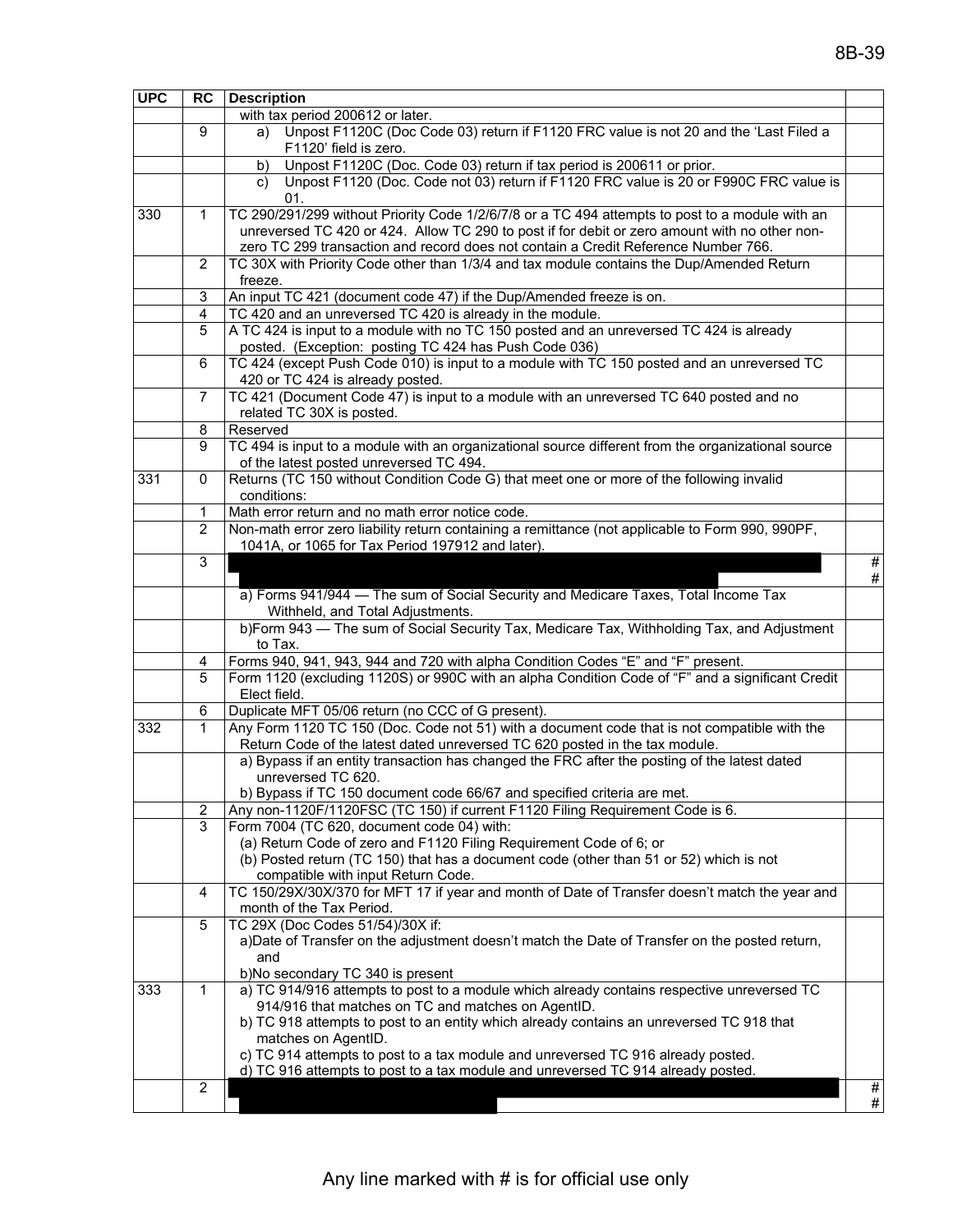| <b>UPC</b> | <b>RC</b>             | <b>Description</b>                                                                                                                                                                                       |   |
|------------|-----------------------|----------------------------------------------------------------------------------------------------------------------------------------------------------------------------------------------------------|---|
|            |                       | Exceptions: allow posting of-                                                                                                                                                                            |   |
|            |                       | a)TC 428, 472, 521, 522, 550, 560, 570, 583, 592, 595, 596, 611, 671, 740, 841, 912, 914-917,                                                                                                            |   |
|            |                       | 920, 96X or 99X.                                                                                                                                                                                         |   |
|            |                       | b) Corrected UPC 333 transactions (Note: if corrected UPC 333 is a TC 914, the UPC 333 check                                                                                                             |   |
|            |                       | still applies).                                                                                                                                                                                          |   |
|            |                       | c) TC 424 with Push Code 049.                                                                                                                                                                            |   |
|            |                       | d) TC 420, if tax module contains an unreversed TC 424 with Push Code 049.<br>e) All TC 971s with ACs 200-214 (Financial Reporting ACs).                                                                 |   |
|            | 3                     |                                                                                                                                                                                                          | # |
|            |                       |                                                                                                                                                                                                          | # |
|            |                       |                                                                                                                                                                                                          | # |
|            |                       | Exceptions: Allow posting of -                                                                                                                                                                           |   |
|            |                       | a)TC 428, 472, 521, 522, 550, 560, 570, 583, 592, 595, 596, 611, 671, 740, 841, 912, 914-917,                                                                                                            |   |
|            |                       | 920, 96X or 99X.                                                                                                                                                                                         |   |
|            |                       | b) Corrected UPC 333 transactions.                                                                                                                                                                       |   |
|            |                       | c) TC 424 Push Code 049.                                                                                                                                                                                 |   |
|            |                       | d) TC 420, if tax module contains an unreversed TC 424 with Push Code 049.                                                                                                                               |   |
|            | 4                     |                                                                                                                                                                                                          | # |
|            | 5                     |                                                                                                                                                                                                          | # |
| 334        | 1                     | Reserved.                                                                                                                                                                                                |   |
|            | 2                     | TC 488 input to MFT 02/05 (CC other than "5"), 52, 58, 60, 61, module or modules with return                                                                                                             |   |
|            |                       | Condition Code "5" (F1120, 1041, 990C, 990T), and current Status is not 19, 21, 22, 23, 56, 58,                                                                                                          |   |
|            |                       | or 60; or (MFT 05, CC other than "5") the 23C date is greater than 11 months from period ending;                                                                                                         |   |
|            |                       | or, (MFT 58/60) the 23C date is greater than Tax Period ending.                                                                                                                                          |   |
|            | 3                     | TC 488 input to MFT 33/34 module that does not contain return Condition Code "5"; or, a TC 488                                                                                                           |   |
|            |                       | input to MFT 05 module when return is not coded as an Estate (Fiduciary Code of 1) and does                                                                                                              |   |
|            |                       | not contain Condition Code "5"; or, TC 489 input to a module not in Status 14.                                                                                                                           |   |
|            | 4                     | A TC 920 (except input Status 50) attempts to post to a module that does not contain a current                                                                                                           |   |
|            |                       | Status 10, 12,19, 21, 22, 23, 56, 58, or 60; or, the Status History Section would overflow.                                                                                                              |   |
|            | 5                     | TC 300/301/308/309 for a significant additional assessment without TC 16X attempts to post to a                                                                                                          |   |
|            |                       | delinquent filed return, and the total tax liability (including the TC 30X) for the tax module                                                                                                           |   |
|            |                       | exceeds the sum of timely credits posted in the tax module; or, TC 300/301/308/309 for a                                                                                                                 |   |
|            |                       | significant abatement without TC 16X attempts to post to a delinquent filed return, and the net of<br>all posted TC 16X transactions in the tax module is not zero. If RDD is prior to 1/1/1987, exclude |   |
|            |                       | input TC 300/301/308/309 with a secondary TC 320 or if a TC 320 is already posted. Exclude if                                                                                                            |   |
|            |                       | return has Condition Code "R", or return contains document code 51 or 52.                                                                                                                                |   |
|            | 6                     | TC 290/291 for a significant amount, without TC 16X attempts to post to a delinguent filed return                                                                                                        |   |
|            |                       | with a previously posted TC 160/161; or, TC 290/291 for a significant abatement without TC 16X                                                                                                           |   |
|            |                       | attempts to post to a delinquent filed return with TC 160/161 posted in the module, and the net of                                                                                                       |   |
|            |                       | all posted TC 16X transactions in the tax module is not zero. If RDD is prior to 1/1/1987, exclude                                                                                                       |   |
|            |                       | TC 290/291 with a secondary TC 320 or if a TC 320 is posted. Exclude if return contains                                                                                                                  |   |
|            |                       | Condition Code "R".                                                                                                                                                                                      |   |
|            |                       | Exception: MFT 15 only: for TC 290/291 or TC 370 with a TC 290/291 as a secondary transaction,                                                                                                           |   |
|            |                       | do not unpost if the total of all posted TC 16X is zero.                                                                                                                                                 |   |
| 335        | 1                     | Any TC 29X (DLN blocked other than 800 series) or TC 30X (with significant amount) attempting to                                                                                                         |   |
|            |                       | post to a module with an unreversed TC 780 present.                                                                                                                                                      |   |
|            | $\overline{2}$        | Duplicate TC 29X/30X attempted to post. (Duplicate refers to the same TC, DLN, and Amount).                                                                                                              |   |
| 336        | 1                     | TC 29X/30X with other than zero amount, or TC 290 with Credit Reference Number 766/767, and                                                                                                              |   |
|            |                       | without secondary TC 34X or 77X attempts to post to a module and:                                                                                                                                        |   |
|            |                       | a) the module has an unreversed TC 534 for significant amount posted; or,                                                                                                                                |   |
|            |                       | b) a Status 14 is present in the Status History Section; or,                                                                                                                                             |   |
|            |                       | The interest TC 34X or 77X restriction is "on" in the module.<br>C)                                                                                                                                      |   |
|            |                       | Exception to c) above: allow TC 291, 295, 299, 301, 305, and 309 for significant amount to post if:                                                                                                      |   |
|            |                       | no unreversed TC 770 is posted to the module and the net TC 34X posted to the module is for                                                                                                              |   |
|            |                       | zero amounts.                                                                                                                                                                                            |   |
|            | $\mathbf{2}^{\prime}$ | Note: Also bypass UPC 336 RC 1 when an adjustment (TC29X) is input in blocking series 40.<br>TC 291/301 without a secondary TC 18X attempts to post that would reduce the net tax to zero                |   |
|            |                       | and a significant net FTD penalty (TC18X) is present that restricts computer generated FTD                                                                                                               |   |
|            |                       | penalty.                                                                                                                                                                                                 |   |
|            | 3                     | TC 29X containing a Reference Number 339 signed positive if the Reference Number amount                                                                                                                  |   |
|            |                       | exceeds the interest total Field.                                                                                                                                                                        |   |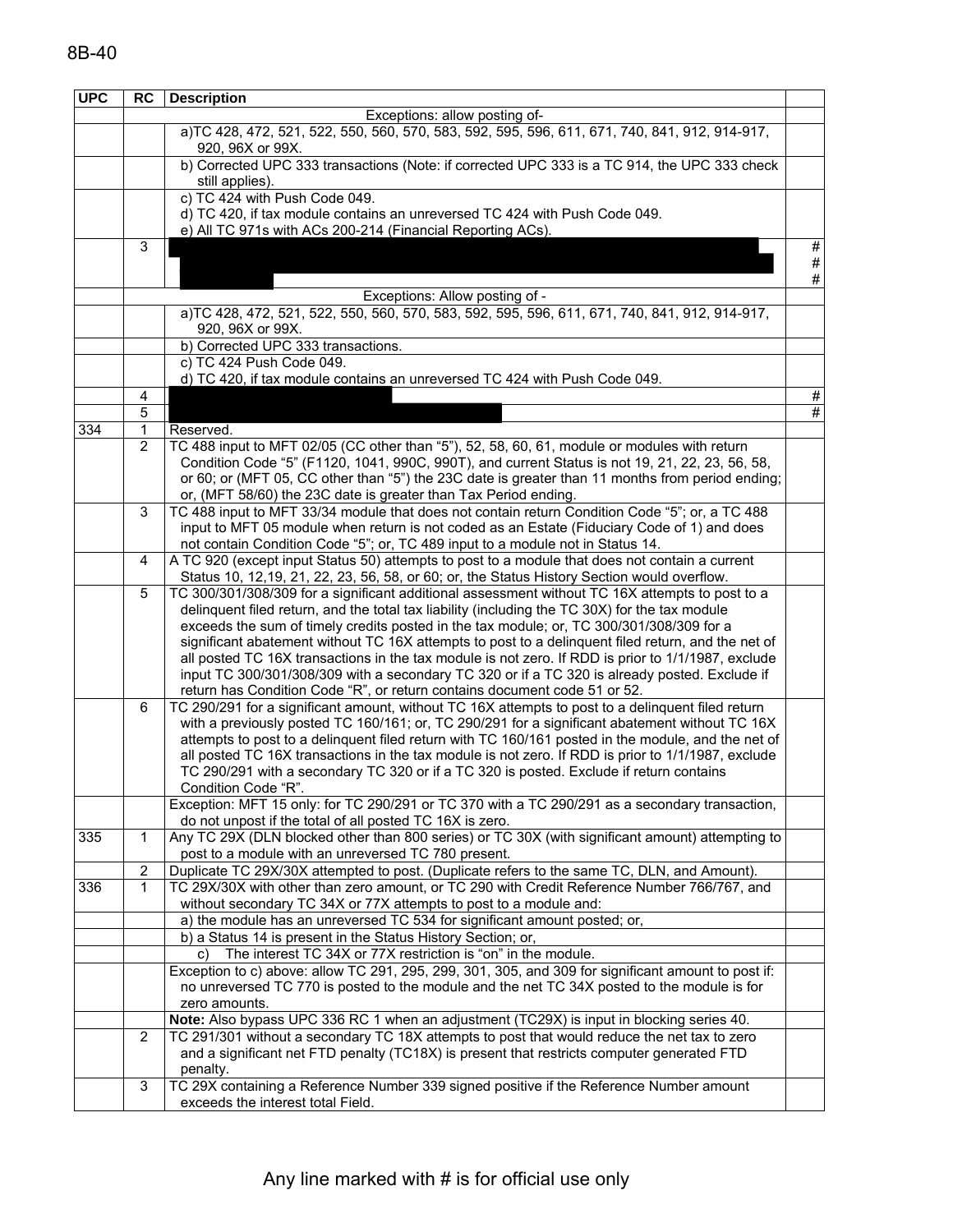| <b>UPC</b>                                                                                     | RC             | <b>Description</b>                                                                                                                                                                   |  |  |  |  |
|------------------------------------------------------------------------------------------------|----------------|--------------------------------------------------------------------------------------------------------------------------------------------------------------------------------------|--|--|--|--|
| 337                                                                                            | 1              | TC 290, 294, 298, 300, 304, or 308 for significant amount attempts to post to a debit balance                                                                                        |  |  |  |  |
|                                                                                                |                | module where the TC 150 CSED is about to expire or has expired and no unreversed TC 534 is                                                                                           |  |  |  |  |
|                                                                                                |                | posted. TC 300 with a secondary TC 320 is an exception to this check.                                                                                                                |  |  |  |  |
|                                                                                                | 2              | TC 534 is directed to a module where the return CSED, or for MFT 13, the Civil Penalty CSED is                                                                                       |  |  |  |  |
|                                                                                                |                | not imminent or expired, or the transaction amount exceeds assessed module balance.                                                                                                  |  |  |  |  |
| 338                                                                                            | 1              | TC 060/063/064/065 attempting to post with F1120 FRC other than 06/15.                                                                                                               |  |  |  |  |
|                                                                                                | 2              | MFT 02 TC 150 (document code 07 - F1120FSC) attempting to post with F1120 FRC 00/06/15                                                                                               |  |  |  |  |
|                                                                                                |                | and TC 060 is posted in the entity with Effective Date later than the tax period ending.                                                                                             |  |  |  |  |
|                                                                                                | 3              | MFT 02 TC 150 (document code 07 - F1120FSC) attempting to post and TC 060 is not already                                                                                             |  |  |  |  |
|                                                                                                |                | posted in the entity unless TC 061/066 is posted with Effective Date later than the tax period                                                                                       |  |  |  |  |
|                                                                                                |                | ending.                                                                                                                                                                              |  |  |  |  |
|                                                                                                | 4              | MFT 02 TC 150 (document code 07 - F1120FSC) attempting to post with F1120 FRC 00/06/15                                                                                               |  |  |  |  |
|                                                                                                |                | and tax period ending is later than posted TC 061/066 Effective Date unless subsequent TC 060                                                                                        |  |  |  |  |
|                                                                                                |                | is posted.                                                                                                                                                                           |  |  |  |  |
|                                                                                                | 5              | MFT 02 TC 150 (document code not = 07) attempting to post with F1120 FRC 15; or, F1120 FRC                                                                                           |  |  |  |  |
| = 00/01 and an unreversed TC 060 is posted with Effective Date earlier than tax period ending. |                |                                                                                                                                                                                      |  |  |  |  |
|                                                                                                |                | Note: Bypass UPC 338 RC 2-5 for MFT 02/05/06/07/34 Tax Year 2006/2007 Return if it contains                                                                                          |  |  |  |  |
|                                                                                                |                | Computer Condition Code 'Q' (TETR-only return).                                                                                                                                      |  |  |  |  |
| 339                                                                                            | 1              | a) A TC 061/066/090/091/096 (other than a corrected UPC 339) attempts to post to an entity                                                                                           |  |  |  |  |
|                                                                                                |                | module and did not meet the effective date check.                                                                                                                                    |  |  |  |  |
|                                                                                                |                | b) An MFT 02 TC 150 (Doc Code 16) with significant S-Corp Effective Date that is less than 5                                                                                         |  |  |  |  |
|                                                                                                |                | years after the Effective Date of a posted TC 091/096.                                                                                                                               |  |  |  |  |
|                                                                                                |                | c) A TC 070 attempts to post to an entity module that has an unreversed TC 080 posted.                                                                                               |  |  |  |  |
|                                                                                                |                | d) A TC 074 if its Effective Date is prior to the Effective Date of a posted TC 076                                                                                                  |  |  |  |  |
|                                                                                                |                | e) A TC 076 if it's Effective Date is within 5 years of the Effective Date of the last posted (and                                                                                   |  |  |  |  |
|                                                                                                |                | unreversed) TC 076.                                                                                                                                                                  |  |  |  |  |
|                                                                                                |                | f) A TC 078 if its transaction date is within 5 years of the Effective Date of the last posted (and                                                                                  |  |  |  |  |
|                                                                                                |                | unreversed) TC 076.                                                                                                                                                                  |  |  |  |  |
|                                                                                                |                | g) A TC 080 attempts to post to an entity module that has an unreversed TC 070 posted.                                                                                               |  |  |  |  |
|                                                                                                |                | h) A TC 082 with effective date more than 366 days after current date.                                                                                                               |  |  |  |  |
|                                                                                                |                | i) A TC 100 with effective date within 5 years of posted TC 100.                                                                                                                     |  |  |  |  |
|                                                                                                |                | j) A TC 101 with effective date earlier than TC 100 effective date.                                                                                                                  |  |  |  |  |
|                                                                                                |                | k) A TC 102 with effective date within 5 years of posted TC 102.                                                                                                                     |  |  |  |  |
|                                                                                                |                | I)A TC 103 with effective date earlier than TC 102 effective date                                                                                                                    |  |  |  |  |
|                                                                                                |                | m) A TC 082 with effective date more than 366 days after current date.                                                                                                               |  |  |  |  |
|                                                                                                | 2              | A TC 093/094 attempts to post to an entity module which has an unreversed TC 090 posted or, A<br>TC 063/064 attempts to post to an entity module which has an unreversed 060 posted. |  |  |  |  |
|                                                                                                |                |                                                                                                                                                                                      |  |  |  |  |
| 340                                                                                            | 1              | Any transaction (except TC150/01X with significant DOD, TC 61X, TC 67X and TC 290 for zero                                                                                           |  |  |  |  |
|                                                                                                |                | with TC 281 as the only secondary transaction) that attempts to post to or create an MFT 52 tax                                                                                      |  |  |  |  |
|                                                                                                |                | module whose entity module does not contain a Date of Death.                                                                                                                         |  |  |  |  |
|                                                                                                | 2<br>3         | Input Date of Death is all nines, and there is an MFT 52 module without an unreversed TC 400.                                                                                        |  |  |  |  |
|                                                                                                |                | TC 468/469 attempting to post to a non-MFT-52 tax module.                                                                                                                            |  |  |  |  |
|                                                                                                | 4              | TC 468 with payment-extension date prior to RDD or with payment-extension date prior to or equal<br>to the payment-extension date of a prior-posted TC 468.                          |  |  |  |  |
|                                                                                                | 1              |                                                                                                                                                                                      |  |  |  |  |
| 341                                                                                            |                | An input transaction attempted to establish a tax module in an account in which all FR codes are<br>"8".                                                                             |  |  |  |  |
|                                                                                                |                | Bypass for MFT 02/05/06/07/34 Tax Year 2006/2007 Return if it contains Computer Condition                                                                                            |  |  |  |  |
|                                                                                                |                | Code 'Q' (TETR-only return). Also bypass for same MFTs & tax years, a TETR-related TC 424                                                                                            |  |  |  |  |
|                                                                                                |                | (contains DLN with Blocking Series and Serial No. 88885).                                                                                                                            |  |  |  |  |
|                                                                                                | $\overline{2}$ | TC 474 or TC 960 attempts to post with no related Filing Requirement Code.                                                                                                           |  |  |  |  |
|                                                                                                |                | a) Bypass the TC 474 check for MFT 01/10/14 (F941/940/944) if TC 474 document code is 77                                                                                             |  |  |  |  |
|                                                                                                |                | and Blocking Series 5XX.                                                                                                                                                             |  |  |  |  |
|                                                                                                |                | b) Bypass this check for TC 960 with MFT 17.                                                                                                                                         |  |  |  |  |
| 342                                                                                            | 1              | An input TC 320 attempts to post to a tax module in which RDD is prior to 1/1/1987 and an                                                                                            |  |  |  |  |
|                                                                                                |                | unreversed TC 160/270 with significant amount, 166, 234, 238, 276, or 350 was present;                                                                                               |  |  |  |  |
|                                                                                                | 2              | A TC 160, 234, 270, or 350 (if RDD is prior to 1/1/1987) attempts to post to a tax module in which                                                                                   |  |  |  |  |
|                                                                                                |                | an unreversed TC 320 was present. (Note: in this situation, do not generate a TC 166, 238, or                                                                                        |  |  |  |  |
|                                                                                                |                | 276).                                                                                                                                                                                |  |  |  |  |
|                                                                                                | 3              | An input Audit/DP adjustment containing reference numbers 221/222 attempts to post to a tax                                                                                          |  |  |  |  |
|                                                                                                |                | module with a normal RDD later than 12/31/1989.                                                                                                                                      |  |  |  |  |
|                                                                                                | 4              | a) An input AUDIT/DP Adjustment or Account Transfer (Doc. code 47, 54 or 51) containing                                                                                              |  |  |  |  |
|                                                                                                |                |                                                                                                                                                                                      |  |  |  |  |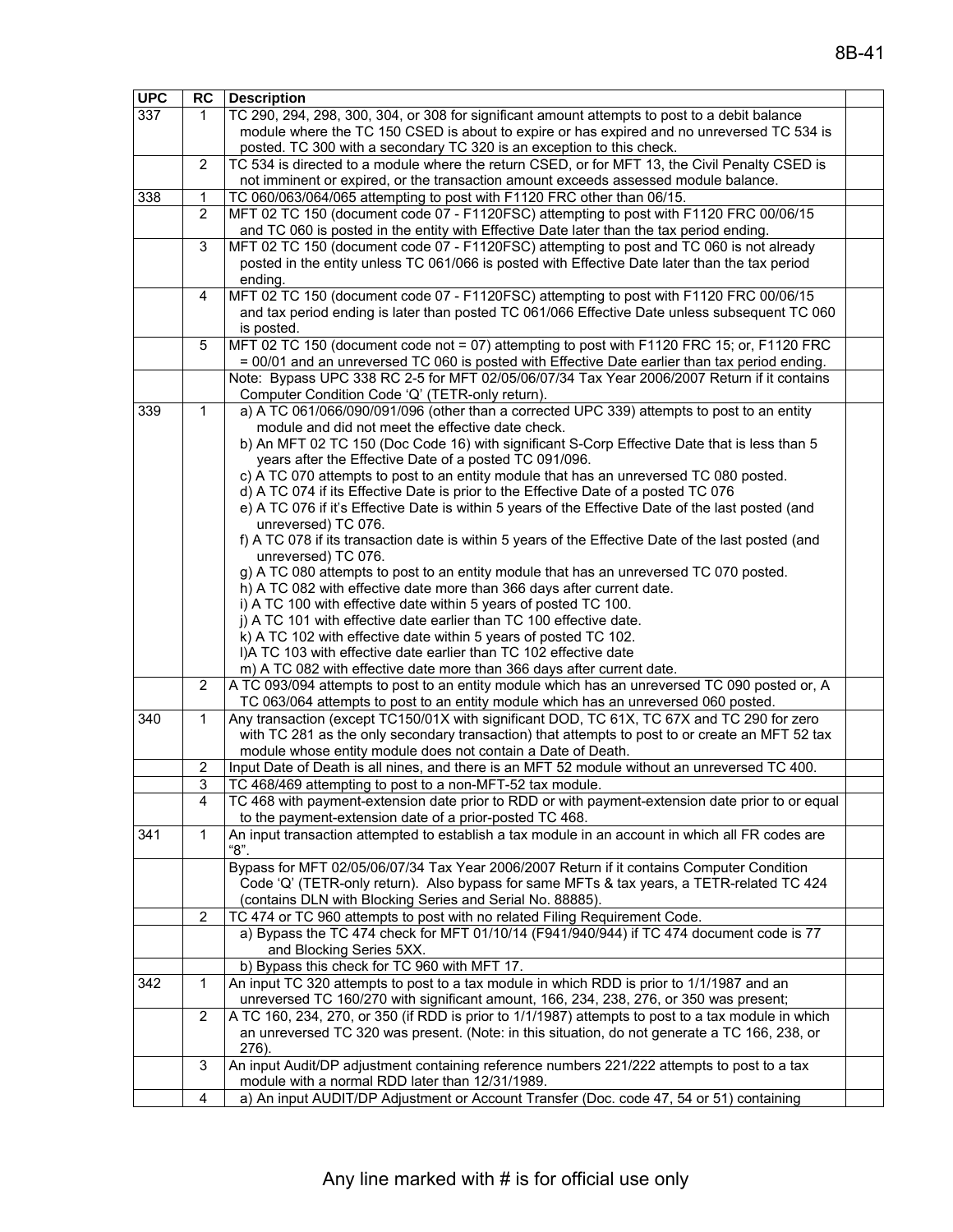| <b>UPC</b> | <b>RC</b>      | <b>Description</b>                                                                                                                         |                   |                   |       |  |  |  |
|------------|----------------|--------------------------------------------------------------------------------------------------------------------------------------------|-------------------|-------------------|-------|--|--|--|
|            |                | "Interest-To Date' (TC 340/341 present) and date is greater than the cycle 23C date + 60                                                   |                   |                   |       |  |  |  |
|            |                | days of the posting cycle.                                                                                                                 |                   |                   |       |  |  |  |
|            |                | b) An input AUDIT/DP Adjustment (Doc Code 47, 54) containing a credit interest "To' Date (TC                                               |                   |                   |       |  |  |  |
|            |                | 770 present) and date is greater than the cycle 23C date.                                                                                  |                   |                   |       |  |  |  |
|            | 5              | An input DP adjustment containing reference number 766/767 attempts to post with OTN that does                                             |                   |                   |       |  |  |  |
|            |                | not match OTN on posted TC 898.                                                                                                            |                   |                   |       |  |  |  |
|            | 6              | An input DP adjustment attempts to post with reference number 766 amount greater than sum of                                               |                   |                   |       |  |  |  |
|            |                | net TC 89X memo amounts minus sum of net TC 76X in module (all with matching OTNs).                                                        |                   |                   |       |  |  |  |
|            | $\overline{7}$ | An input DP adjustment attempts to post with reference number 767 amount greater than sum of                                               |                   |                   |       |  |  |  |
|            |                | net TC 76X in module (with matching OTNs).                                                                                                 |                   |                   |       |  |  |  |
|            | 8              | An input DP adjustment containing reference number 766/767 attempts to post and transaction                                                |                   |                   |       |  |  |  |
|            |                | date of posted TC 898 is more than six years earlier than current 23C date.                                                                |                   |                   |       |  |  |  |
| 343        | 1              | Reserved                                                                                                                                   |                   |                   |       |  |  |  |
|            | 2              | TC 01X attempts to post with a change other than zero to a F940, 941, 943 or 944 FRC (SCTT                                                 |                   |                   |       |  |  |  |
|            |                | FRC is not 5) and Employment Code blank, and the following consistency check is not met:                                                   |                   |                   |       |  |  |  |
|            |                | If BMF                                                                                                                                     | Input FRC Must be |                   |       |  |  |  |
|            |                | <b>Employment Code is:</b>                                                                                                                 | 940               | 941               | 943   |  |  |  |
|            |                | 1<br>(T)                                                                                                                                   |                   | 01, 07, 11, 14    |       |  |  |  |
|            |                | $\overline{2}$<br>$\overline{\text{(S)}}$                                                                                                  | $1, 2$ or         | 01, 11 or         | 01    |  |  |  |
|            |                | $\overline{3}$<br>$\overline{(W)}$                                                                                                         |                   | 01, 07, 11, 14 or | 01,07 |  |  |  |
|            |                | $\overline{\mathbf{4}}$<br>(M)                                                                                                             |                   | 01, 11            |       |  |  |  |
|            |                | $\overline{(G)^*}$<br>$\overline{7}$                                                                                                       |                   | 01, 11            |       |  |  |  |
|            |                | * - original input value                                                                                                                   |                   |                   |       |  |  |  |
|            | 3              |                                                                                                                                            |                   |                   |       |  |  |  |
|            |                | TC 01X attempts to post with no change to the 941 or 944 FRC (SCTT FRC is 5) and Employment<br>Code of "9" and BMF 941 or 944 FRC is "02". |                   |                   |       |  |  |  |
|            | 4              | TC 01X/030 attempts to update the Employment Code when the Employment Code is "C".                                                         |                   |                   |       |  |  |  |
| 344        | 1              | The transaction date of TC 550/560 is later than the Statute of Limitations Expiration Date as                                             |                   |                   |       |  |  |  |
|            |                | extended.                                                                                                                                  |                   |                   |       |  |  |  |
|            | 2              | The Assessment Statute Expiration Date as extended by the TC 560 is not equal to or greater than                                           |                   |                   |       |  |  |  |
|            |                | the present ASED for the module. Bypass for TC 560 with DLN Blocking Series 70X, 775 or                                                    |                   |                   |       |  |  |  |
|            |                | 99X.                                                                                                                                       |                   |                   |       |  |  |  |
|            | 3              | Transaction date of TC 550/560 is earlier than the transaction date of the latest unreversed TC                                            |                   |                   |       |  |  |  |
|            |                | 550/560/564.                                                                                                                               |                   |                   |       |  |  |  |
|            | 4              | The Collection Statute Expiration Date (CSED) as extended by the TC 550 is not equal to or                                                 |                   |                   |       |  |  |  |
|            |                | greater than the latest CSED in the module. Bypass for TC 550 with DLN blocking series 99X.                                                |                   |                   |       |  |  |  |
|            | 5              | TC 550/560 attempts to post to a module which contains an unreversed TC 480.                                                               |                   |                   |       |  |  |  |
|            | 6              | TC 550 with a transaction date not later than the transaction date from a posted TC 520 or TC                                              |                   |                   |       |  |  |  |
|            |                | 470/CC 95.                                                                                                                                 |                   |                   |       |  |  |  |
|            | 7              | TC 550/560 if TC 150 is not posted to module (except MFT 13 for TC 550).                                                                   |                   |                   |       |  |  |  |
|            | 8              | TC 550 if the module contains one or more TCs 520 and no TC 520 has a Closing Code of 6X, 73,                                              |                   |                   |       |  |  |  |
|            |                | 76-89.                                                                                                                                     |                   |                   |       |  |  |  |
|            | $\overline{9}$ | TC 550 attempts to post to an MFT 52 module currently in status 14.                                                                        |                   |                   |       |  |  |  |
|            |                | Note: checks 3441, 3442 and 3443 above are bypassed for TC 560 input with Blocking Series                                                  |                   |                   |       |  |  |  |
|            |                | 700/775.                                                                                                                                   |                   |                   |       |  |  |  |
| 345        |                | Reserved                                                                                                                                   |                   |                   |       |  |  |  |
| 346        | 1              | TC 370 (doc code 51/52) which contains more than one TC 150. An input TC 370 (doc. code 52)                                                |                   |                   |       |  |  |  |
|            |                | which contains a return (TC 150) and a TC 150 is already posted (duplicate filing condition).                                              |                   |                   |       |  |  |  |
|            | $\overline{2}$ | Reserved                                                                                                                                   |                   |                   |       |  |  |  |
|            | 3              | An input TC 370 with secondary TC 402 (Transfer-Out Correction) attempts to post to a tax                                                  |                   |                   |       |  |  |  |
|            |                | module which did not contain a unreversed TC 400 or did not match on amount and date.                                                      |                   |                   |       |  |  |  |
|            | 4              | TC 370 (document code 51) with secondary TC 402 attempts to post to a module which is not in                                               |                   |                   |       |  |  |  |
|            |                | Status 29.                                                                                                                                 |                   |                   |       |  |  |  |
|            | 5              | An input TC 400 with document Code 51 attempts to post with TC amount other than zero. Note:                                               |                   |                   |       |  |  |  |
|            |                | A TC 400 generated for overflow conditions will contain blocking series 999.                                                               |                   |                   |       |  |  |  |
|            | 6              | TC 370 (document code 51) for MFT 76 where on the TC 150:                                                                                  |                   |                   |       |  |  |  |
|            |                | a) Abstract number is 163/226/205 and incoming Sponsor's Plan Year Ending is not significant;                                              |                   |                   |       |  |  |  |
|            |                | b) Abstract number is 201 and Excess Fringe Benefit Year is not significant;                                                               |                   |                   |       |  |  |  |
|            |                | c) Abstract number is 204 and Reversion Date is not significant.                                                                           |                   |                   |       |  |  |  |
|            |                | d) Abstract number is 228 and 4980F Amendment Date is not significant.                                                                     |                   |                   |       |  |  |  |
|            | 7              | Any TC 370 (document code 51) input transaction not containing a TC 150 which does not find a                                              |                   |                   |       |  |  |  |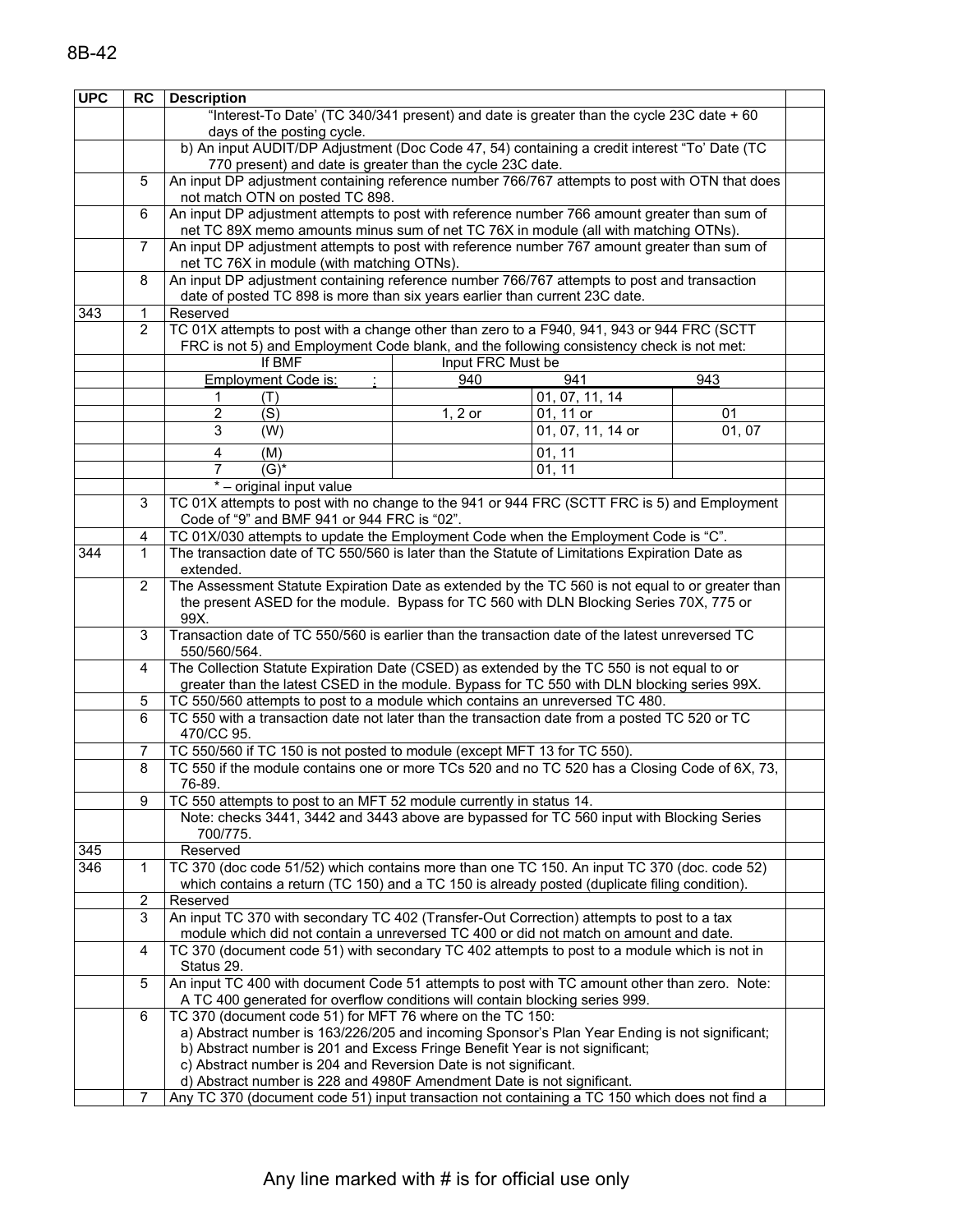| <b>UPC</b> | <b>RC</b>        | <b>Description</b>                                                                                                                                                                                                                                                                                                                                                                                                                                                                                                                                                                                                                                                                                                                                                                                                                                                          |  |  |  |  |  |
|------------|------------------|-----------------------------------------------------------------------------------------------------------------------------------------------------------------------------------------------------------------------------------------------------------------------------------------------------------------------------------------------------------------------------------------------------------------------------------------------------------------------------------------------------------------------------------------------------------------------------------------------------------------------------------------------------------------------------------------------------------------------------------------------------------------------------------------------------------------------------------------------------------------------------|--|--|--|--|--|
|            |                  | TC 150 on the BMF. This check does not apply to TC 370, document code 51 with a secondary<br>TC 402.                                                                                                                                                                                                                                                                                                                                                                                                                                                                                                                                                                                                                                                                                                                                                                        |  |  |  |  |  |
| 347        | 1                | An input transaction (other than TC 370, document code 52, or TC 998, or TC 583 with SVC code<br>of "1" for MFTs 02/05/06 only, or TC 008) attempts to post to a module which was removed to<br>the Retention Register. Exception: TCs 840, which will resequence for up to 10 cycles before<br>being considered unpostable.                                                                                                                                                                                                                                                                                                                                                                                                                                                                                                                                                |  |  |  |  |  |
|            | 2                | An input TC 370, doc code 52, blocking series does not equal 9XX, attempts to create a tax<br>module and there is no indication of the expired module on the Retention Register. To correct<br>request MFTRA type Z.                                                                                                                                                                                                                                                                                                                                                                                                                                                                                                                                                                                                                                                        |  |  |  |  |  |
|            | 3                | An input TC 370, doc code 52, (all blocking series) attempts to post and there is a tax module<br>already present. Exception: input TC 370 blocked 9XX finds tax module present with only TC<br>998 posted.                                                                                                                                                                                                                                                                                                                                                                                                                                                                                                                                                                                                                                                                 |  |  |  |  |  |
|            | 4                | An input TC 370, document code 52, blocking series equals 9XX, attempts to post and there is a<br>record present for that module.                                                                                                                                                                                                                                                                                                                                                                                                                                                                                                                                                                                                                                                                                                                                           |  |  |  |  |  |
| 348        | 1                | Transaction Code 020 cannot post in the same cycle that an account entity was created.                                                                                                                                                                                                                                                                                                                                                                                                                                                                                                                                                                                                                                                                                                                                                                                      |  |  |  |  |  |
|            | $\boldsymbol{2}$ | TC 022 input in the same cycle the EO section was created.                                                                                                                                                                                                                                                                                                                                                                                                                                                                                                                                                                                                                                                                                                                                                                                                                  |  |  |  |  |  |
| 349        | $\mathbf 1$      | An entity input transaction (except TC 041 with significant NEW TIN containing a Temporary SSN<br>[e.g. 9XX-XX-XXXX], TC 012, and TC 019) did not update all Filing Requirement Codes in an<br>account entity which contained 8s in all Filing Requirement Codes.                                                                                                                                                                                                                                                                                                                                                                                                                                                                                                                                                                                                           |  |  |  |  |  |
| 350        | 1                | A return (TC 150) with a tax liability and a transaction date more than 3 years before the current<br>23C date attempted to post. The input is an amended or duplicate return, the assessment statute<br>expiration date (as extended) of the affected tax module, is less than 60 days after the current 23C<br>date and the tax module contains a posted return (TC 150) or the tax module contains no posted<br>return (TC 150) but the input is a non-remittance amended return (G- coded).<br>NOTE: Excluded from the UPC 350 checks:<br>a)Form 1065 for tax periods 197911 and prior,<br>b) Any return with document code 51 or 52,<br>c) A return when a TC 560 has previously posted, if the return transaction date is earlier than TC<br>560 ASED.<br>d) MFT 46, 85, 86, (Tax-Exempt Bonds) Doc Cds 61/62/72/74/75/85/86<br>e)MFTs 47 and 49 (PACs)<br>f) MFT 17. |  |  |  |  |  |
|            | $\overline{2}$   | TC 160, 170, 180, 234, 300, 308 or 350 with debit amount attempts to post when machine 23C<br>date is greater than ASED or new ASED if input on TC 300 is later that ASED and "6020B"<br>Indicator is not significant.                                                                                                                                                                                                                                                                                                                                                                                                                                                                                                                                                                                                                                                      |  |  |  |  |  |
|            | 3                | Form 1120X (TC 290/291 - DLN Blocking Series 200-299) attempts to post when the ASED (as<br>extended) is less than 60 days after the current 23C date. Bypass this check for TC 291 (B.S.<br>200-299) with Priority Code 9 (see Note below) or if TC 29X is a corrected UPC 350.                                                                                                                                                                                                                                                                                                                                                                                                                                                                                                                                                                                            |  |  |  |  |  |
|            |                  | Note: If TC 291 (B.S. 200-299) with Priority Code 9 is in a resequential situation, do not<br>resequence, but unpost UPC 350.                                                                                                                                                                                                                                                                                                                                                                                                                                                                                                                                                                                                                                                                                                                                               |  |  |  |  |  |
|            | 4                | An adjustment record attempts to post that contains a TC 298 with a blocking series other than<br>950-959, and the current 23C Date is greater than the ASED (as extended); bypass this check<br>for TC 298 corrected UPC 350.                                                                                                                                                                                                                                                                                                                                                                                                                                                                                                                                                                                                                                              |  |  |  |  |  |
|            | 5                | TC 290 (B.S. other than 200-299) with significant amount attempts to post and:                                                                                                                                                                                                                                                                                                                                                                                                                                                                                                                                                                                                                                                                                                                                                                                              |  |  |  |  |  |
|            |                  | a)23C date is greater than or equal to ASED, and                                                                                                                                                                                                                                                                                                                                                                                                                                                                                                                                                                                                                                                                                                                                                                                                                            |  |  |  |  |  |
|            |                  | b) TC 976 ("G"-coded) is not posted or, if TC 976 ("G"-coded) is posted, the 23C date is greater<br>than the TC 976 Received Date plus 60 days.                                                                                                                                                                                                                                                                                                                                                                                                                                                                                                                                                                                                                                                                                                                             |  |  |  |  |  |
|            | 6                | TC 290 for MFT 13 with valid Civil Penalty Reference Number containing an input ASED which is<br>prior to current 23C date plus 60 days.                                                                                                                                                                                                                                                                                                                                                                                                                                                                                                                                                                                                                                                                                                                                    |  |  |  |  |  |
| 351        | 1                | A TC 024 attempts to post to an entity with Subsection Code other than 03.                                                                                                                                                                                                                                                                                                                                                                                                                                                                                                                                                                                                                                                                                                                                                                                                  |  |  |  |  |  |
|            | $\overline{2}$   | A TC 024 attempting to post to an entity with an Subsection Code 03 and Foundation Code 02, 03,<br>04 or 10.                                                                                                                                                                                                                                                                                                                                                                                                                                                                                                                                                                                                                                                                                                                                                                |  |  |  |  |  |
| 352<br>353 | 1<br>1           | Reserved<br>Reserved                                                                                                                                                                                                                                                                                                                                                                                                                                                                                                                                                                                                                                                                                                                                                                                                                                                        |  |  |  |  |  |
| 354        | 1                | A TC 971 AC 31 attempted to post and an unreversed TC 971 AC 32 was present or a TC 971 AC<br>32 attempted to post and an unreversed TC 971 AC 31 was present.                                                                                                                                                                                                                                                                                                                                                                                                                                                                                                                                                                                                                                                                                                              |  |  |  |  |  |
|            | 2                | A TC 971 AC 31 or 32 attempts to post to a tax module and the total module balance is zero or<br>credit.                                                                                                                                                                                                                                                                                                                                                                                                                                                                                                                                                                                                                                                                                                                                                                    |  |  |  |  |  |
|            | 3                | A TC 971 AC 31 attempts to post to a module in an account where no module in the account has<br>an unreversed TC 520 with CC 60-67, 81, 83, 85 or 86-89, OR a TC 971 AC 32 attempts to post<br>and the Entity 48 Indicator is zero.                                                                                                                                                                                                                                                                                                                                                                                                                                                                                                                                                                                                                                         |  |  |  |  |  |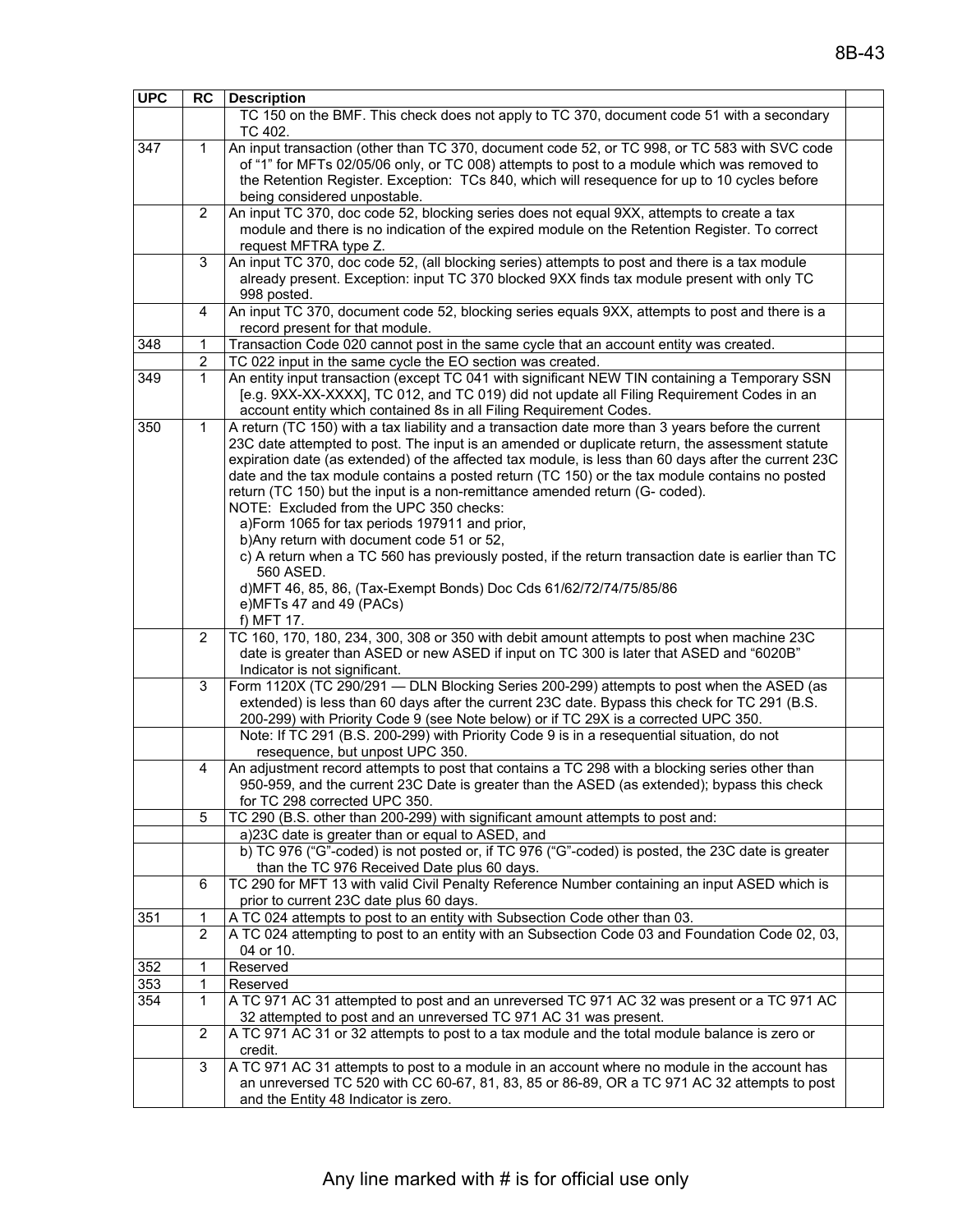| <b>UPC</b> |                       | <b>RC</b> Description |                                                                                                       |  |
|------------|-----------------------|-----------------------|-------------------------------------------------------------------------------------------------------|--|
|            | 4                     |                       | A TC 971 AC 163 and there is no unreversed previously posted TC 971 AC 63 present with an             |  |
|            |                       | earlier date.         |                                                                                                       |  |
|            | 5                     |                       | A TC 971 AC 263 and Third Party/Paid Preparer checkbox indicator not significant.                     |  |
|            | 6                     |                       | TC 971 AC 650 posting to MFT other than MFT 02, 08 or 34.                                             |  |
| 355        | 1                     |                       | TC 150 for MFT 44 (990PF) attempts to post with an operating Foundation Test Score Code of            |  |
|            |                       |                       | zero and the Current Foundation Code in the entity EO section is 03.                                  |  |
|            | $\overline{2}$        |                       | TC 150 for MFT 44 (990PF) attempts to post with a 4940 Code of 2, tax period 8501-8611, and the       |  |
|            |                       |                       | EO entity status is not 01-03, the subsection code is not 3, or the current Foundation Code is not    |  |
|            |                       |                       | 03/04. Do not bypass on corrected UPC 355.                                                            |  |
|            | 3                     |                       | TC 150 for MFT 44 (990PF) attempts to post with a 4940 Code of 2, tax period 8612 or                  |  |
|            |                       |                       | subsequent, and the current Foundation Code in the EO entity section is not 02. Do not bypass         |  |
|            |                       | on corrected UPC 355. |                                                                                                       |  |
|            |                       |                       | TC 150 for MFT 44 (990PF) attempts to post with an Operating Foundation Test Score of zero and        |  |
|            | 4                     |                       |                                                                                                       |  |
|            |                       | 355.                  | the current Foundation Code in the EO entity section is 02. Do not bypass on corrected UPC            |  |
| 356        | $\mathbf{1}$          |                       |                                                                                                       |  |
|            |                       |                       | A Form 5578 (TC 157, Doc Code 84) attempts to post and a TC 157 for the same Tax Period has           |  |
|            |                       |                       | already posted to the tax module.                                                                     |  |
| 357        | 1                     | Reserved              |                                                                                                       |  |
|            | $\mathbf{2}^{\prime}$ |                       | TC 424 without Source Code 80 is input to an EO account and the entity TCMP Sample Code               |  |
|            |                       |                       | indicates this tax period is covered by TCMP.                                                         |  |
| 358        | 1                     |                       | Any transaction which attempts to update the Entity EO Status as follows:                             |  |
|            |                       | From (EO              | To (Input Status/Subsection)                                                                          |  |
|            |                       | <b>Entity Status)</b> |                                                                                                       |  |
|            |                       | $01 - 03$             | 06-07, 10-11 <sup>6</sup> , 30, 31, 33-36, 40, 41, 70-72, 99 <sup>5</sup>                             |  |
|            |                       | 06                    | 01-03 (unless ***), 07, 10-12, 18, 19, 22-26, 28, 29, 30-36, 40, 41, 97 <sup>8</sup> -99 <sup>5</sup> |  |
|            |                       | 07, 10, 11            | 01-03 (unless ***), 06, 12, 18, 19, 22-26, 28, 29, 40, 41, 97 <sup>8</sup> -99 <sup>5</sup>           |  |
|            |                       | 12                    | 02 <sup>6</sup> -03 (unless ***), 06-07, 10-11, 18-19, 22-26, 28-29, 40-41, 97-99 <sup>5</sup>        |  |
|            |                       | 18, 19                | 06, 07, 10, 11, 12, 28, 29, 40, 41, 70-72, 97-99 <sup>5</sup>                                         |  |
|            |                       | 20                    | 18, 19, 40, 41, 70-72, 97-99 $^{\circ}$                                                               |  |
|            |                       | $\overline{21}$       | Anything except 97 <sup>10</sup> or 99 <sup>5</sup>                                                   |  |
|            |                       | 22                    | 06, 07, 10, 11, 18, 19, 30-36, 40, 41, 70-72, 97                                                      |  |
|            |                       | 23, 24, 25            | 06, 07, 10-12, 18, 19, 28, 29, 30-36, 40, 41, 70-72, 98, 99 <sup>5</sup>                              |  |
|            |                       | 26                    | 06, 07, 10-12, 18, 19, 22-25, 40, 41, 70-72, 97-99 <sup>5</sup>                                       |  |
|            |                       | 28, 29                | Anything except 01-03, 22, 28-29, 97 <sup>8</sup> -99 <sup>5</sup>                                    |  |
|            |                       | 30                    | 06, 12, 18, 19, 22-26, 28, 29, 31-36, 40, 41, 97, 99 <sup>5</sup>                                     |  |
|            |                       | 31                    | 06-07, 10-12, 18-19, 22-26, 28-29, 30, 32-35, 41, 99 <sup>5</sup>                                     |  |
|            |                       | 32                    | 06-07, 10-12, 18-19, 23-25, 28-29, 30-31, 33-36, 40-42, 70-72, 99 <sup>5</sup>                        |  |
|            |                       | 33                    | 01-03*, 06-07, 10-12, 18-19, 22-26, 28-29, 30-32, 34-36, 40-41, 97, 99 $^5$                           |  |
|            |                       | 34                    | 01-03, 06-07, 10-12, 18-19, 22-25, 28-29, 30-33, 35-36, 40-41, 70-72, 99 <sup>5</sup>                 |  |
|            |                       | 35                    | 01-03, 06-07, 10-12, 18-19, 22-25, 28-29, 30-34, 36, 40-41, 70-72, 97 <sup>8</sup> , 99 <sup>5</sup>  |  |
|            |                       | 36 <sup>4</sup>       | 06-07, 10-12, 18-19, 20-25, 28-29, 30-35, 40, 99 <sup>5</sup>                                         |  |
|            |                       | 40                    | $01-03**$ , 18-20, 22-26, 28-29, 32, 97 <sup>8</sup> , 99 <sup>5</sup>                                |  |
|            |                       | 41                    | 01-03**, 18-20, 22-26, 28-29, 30, 32-35, 40                                                           |  |
|            |                       | 42                    | 01-03***, 18-26, 28-29, 32, 97 <sup>8</sup> - 99 <sup>5</sup>                                         |  |
|            |                       | 70                    | Anything except 01-03, 31, 36, 42 <sup>6</sup> , 70-72, 97 <sup>8</sup> -99 <sup>5</sup>              |  |
|            |                       | 71                    | Anything except 01-03, 31, 36, 70-72, 97 <sup>8</sup> -99 <sup>5</sup>                                |  |
|            |                       | 72                    | Anything except 01-03, 31, 36, 42 <sup>6</sup> , 70-72, 97 <sup>8</sup> -99 <sup>5</sup>              |  |
|            |                       | $97^8$                | 06-12, 18-22, 26, 28-30, 33, 35, 40-42, 70-72, 98-99                                                  |  |
|            |                       | 98                    | Anything except 01, 02, 20-22, 26, 31, 32, 36, 40-42, 70-72 <sup>5</sup> , 97 <sup>8</sup>            |  |
|            |                       | 99                    | Anything except 01-03, 20 <sup>9</sup> , 70-72 <sup>5</sup> , 97 <sup>8</sup>                         |  |
|            |                       |                       | ** input status is on TC 016 with zero subsection code                                                |  |
|            |                       |                       | *** the input TC also has a non-zero subsection code                                                  |  |
|            |                       |                       | EXO-4-0016 - cycle 199427, allow EO status to be updated from 42 to 40; EXO-2-0029 -                  |  |
|            |                       | cycle 199326.         |                                                                                                       |  |
|            |                       |                       | TSF-0-0141 - cycle 200103: allow EO status to update from 40/42 to 30/31/33 & from 01-                |  |
|            |                       | 03/20/                |                                                                                                       |  |
|            |                       | 4                     | TSC-1-0014 - cycle 200203                                                                             |  |
|            |                       | 5                     | TSC-3-0058 - cycle 200503                                                                             |  |
|            |                       | 6                     | TSC-4-0035 - cycle 200603                                                                             |  |
|            |                       |                       |                                                                                                       |  |
|            |                       |                       | TSC-5-0021 - cycle 200703                                                                             |  |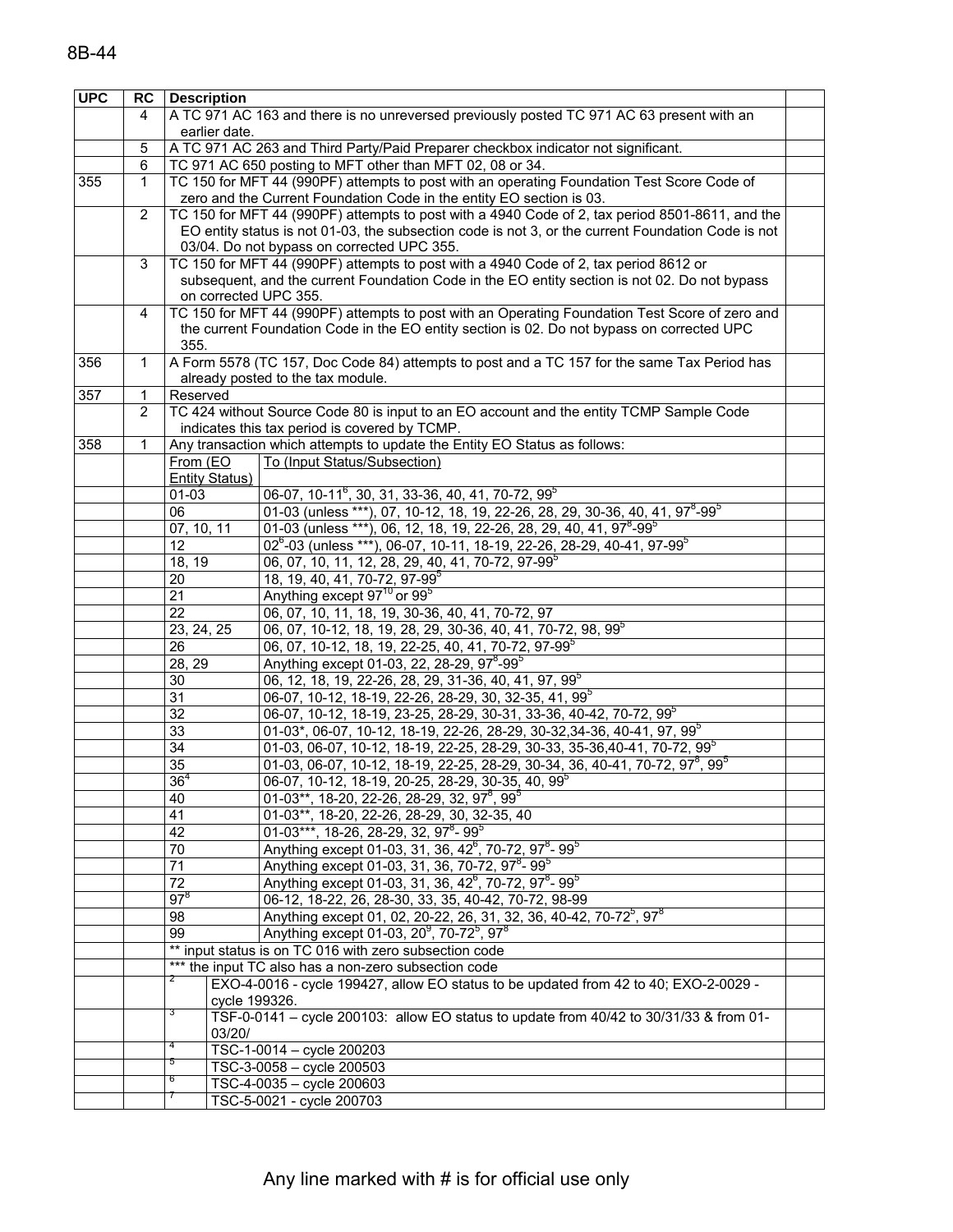| <b>UPC</b> | <b>RC</b>             | <b>Description</b>                                                                                                                                                                       |
|------------|-----------------------|------------------------------------------------------------------------------------------------------------------------------------------------------------------------------------------|
|            |                       | 8<br>TSC070524 - cycle 200803                                                                                                                                                            |
|            |                       | 9<br>TSC070530 - cycle 200803                                                                                                                                                            |
|            |                       | 10<br>WR#43820 - cycle 201120                                                                                                                                                            |
| 359        | $\mathbf{1}$          | TC 020 attempts to post to the BMF and the entity has an Active EO Status (i.e., EO Status Code<br>is 01-03, 06, 07, 10-12, 18, 19, 23-25, 30, 31, 33-36).                               |
|            | $\overline{2}$        | TC 022 attempts to post and the entity is the "Parent" of a Group (i.e., Affiliation Code 6 or 8).                                                                                       |
|            | 3                     | TC 022 attempts to post and a tax module for MFT 33/34/37/44/50/67 has an unreversed TC                                                                                                  |
|            |                       | 420/424 present.                                                                                                                                                                         |
|            | 4                     | a) TC 022 attempts to post and there is a -T freeze on the account.                                                                                                                      |
|            |                       | b)TC 022 attempts to post and any MFT 33/34/37/44/50/67 tax module in the account contains                                                                                               |
|            |                       | one or more of the following freezes:                                                                                                                                                    |
|            |                       | $E-$<br>$-F$<br>$P-$<br>$-S$<br>J—<br>$-J$<br>$N-$<br>$O-$<br>$-R$<br>–A                                                                                                                 |
|            |                       | T- (unless EO Status is 28 & Affiliation Code is 7/9)<br>$-U$ $-V$ $W -W$ $X -X$ $-Y$ $-Z$                                                                                               |
|            | 5                     | TC 420/424 addressing MFT 33/34/37/44/50/67 attempts to post and there is a TC 022 Previously                                                                                            |
|            |                       | Posted (i.e., no Entity EO section).                                                                                                                                                     |
|            |                       | Exceptions:                                                                                                                                                                              |
|            |                       | a)Bypass the check if the MFT is 34 and the Form 990T FRC is 02                                                                                                                          |
|            |                       | b) A TETR-related TC 424 (contains DLN with Blocking Series and Serial No. 88885) with tax                                                                                               |
|            |                       | period year 2006 or 2007 and its subsequent TC 420.                                                                                                                                      |
|            | 6                     | TC 022 input to delete EO Subsection from entity and account does not contain an EO Subsection.                                                                                          |
| 360        | 1                     | Reserved                                                                                                                                                                                 |
| 361        | $\mathbf{1}$          | TC 470 (CC 95) or TC 520 (CC 82) input to a tax module without unreversed TC 240 with                                                                                                    |
|            |                       | Reference Numbers 622, 624, 626, 628, 630, 631 or 665-673 posted or input to a tax module                                                                                                |
|            |                       | with TC 470 (CC 95) or TC 520 (CC 82) already posted.                                                                                                                                    |
|            | 2<br>3                | Reserved<br>TC 470 CC 97 input to a tax module and neither the entity SC of Jurisdiction Code nor the Large                                                                              |
|            |                       | Corporation Freeze is significant.                                                                                                                                                       |
|            | 4                     | TC 470 (CC 97) input to a tax module where an unreversed TC 470 with a closing code not equal                                                                                            |
|            |                       | to 97 is present; or when a TC 470 with a closing code not equal to 97 is input to a tax module                                                                                          |
|            |                       | where an unreversed TC 470 (CC 97) is present.                                                                                                                                           |
|            | 5                     | TC 470 CC 97 attempts to post to the entity/a tax module and the entity has a significant account-                                                                                       |
|            |                       | wide "- V" (Bankruptcy) and/or " - W" (Litigation) freeze. (Do NOT allow posting as a corrected                                                                                          |
|            |                       | UPC 3615.)                                                                                                                                                                               |
|            | 6                     | TC 470 (CC 98) attempts to:                                                                                                                                                              |
|            |                       | (a)post to a tax module other than MFT 02/34, or<br>(b)MFT is 02, but Entity F1120 FRC is other than "01" or "07", or                                                                    |
|            |                       | (c) MFT is 34, but Entity F990T FRC is other than "01".                                                                                                                                  |
|            | 7                     | TC 470 CC 90 input to a tax module where an unreversed TC 520 CC 60-67/81/83/85-89 is                                                                                                    |
|            |                       | present.                                                                                                                                                                                 |
| 362        | 1                     | Reserved                                                                                                                                                                                 |
| 363        | 1                     | A TC 150 for MFT 67 attempts to post with an Asset Code 1-9, Type of Organization other than 9,                                                                                          |
|            |                       | the F990 FRC is other than 3, the Audit Code is blank, the Non-PF Reason Code is 00 and the                                                                                              |
|            |                       | Correspondence Code is zero; send the return unpostable if:                                                                                                                              |
|            |                       | a) Entity Subsection Code is 50, 60, 70, 71, or 91; or                                                                                                                                   |
|            |                       | b) The Entity Subsection Code is 03 and the Foundation Code is 09-18.                                                                                                                    |
|            | $\mathbf{2}^{\prime}$ | TC 150 for F990 (MFT 67), F990T (MFT 34), F944 (MFT 14) and F941 (MFT 01) attempting to<br>post with a change of address on an account with GEN and Affiliation Code of 6 or 8. Allow to |
|            |                       | post as a corrected unpostable.                                                                                                                                                          |
|            | 3                     | TC 150 for F4720 (MFT 50) with Abstract Number 237 attempting to post and neither of the                                                                                                 |
|            |                       | following two conditions is true:                                                                                                                                                        |
|            |                       | a) Entity EO Section carries Subsection Code 02-27, 40, 50, 60, 70-71 or 90-92;                                                                                                          |
|            |                       | b) no Entity EO Section is present and Entity Employment Code = A, G, I or T.                                                                                                            |
|            | 4                     | TC 150 for MFT 47/49 if EO Subsection is other than 82 and EO Status Code is other than 34.                                                                                              |
|            | 5                     | TC 150, MFT 67 attempts to post with an Asset Code 1-9, a type of organization other than 9,                                                                                             |
|            |                       | Form 990 FRC is not 03, the non-PF Code is 10 and all of the supporting boxes are blank or                                                                                               |
|            |                       | more than one box is checked.                                                                                                                                                            |
| 364        | 1                     | Reserved                                                                                                                                                                                 |
| 365        | 1                     | TC 591/593 for MFT 67 attempts to post and the Affiliation Code in the EO Section is a 6 or 8.                                                                                           |
| 366        | $\mathbf{1}$          | An input transaction attempts to establish a tax module for MFTs 33, 34, 37, 44, 47, 49, 50, or 67                                                                                       |
|            |                       | and there is no Exempt Organization subsection present in the entity.                                                                                                                    |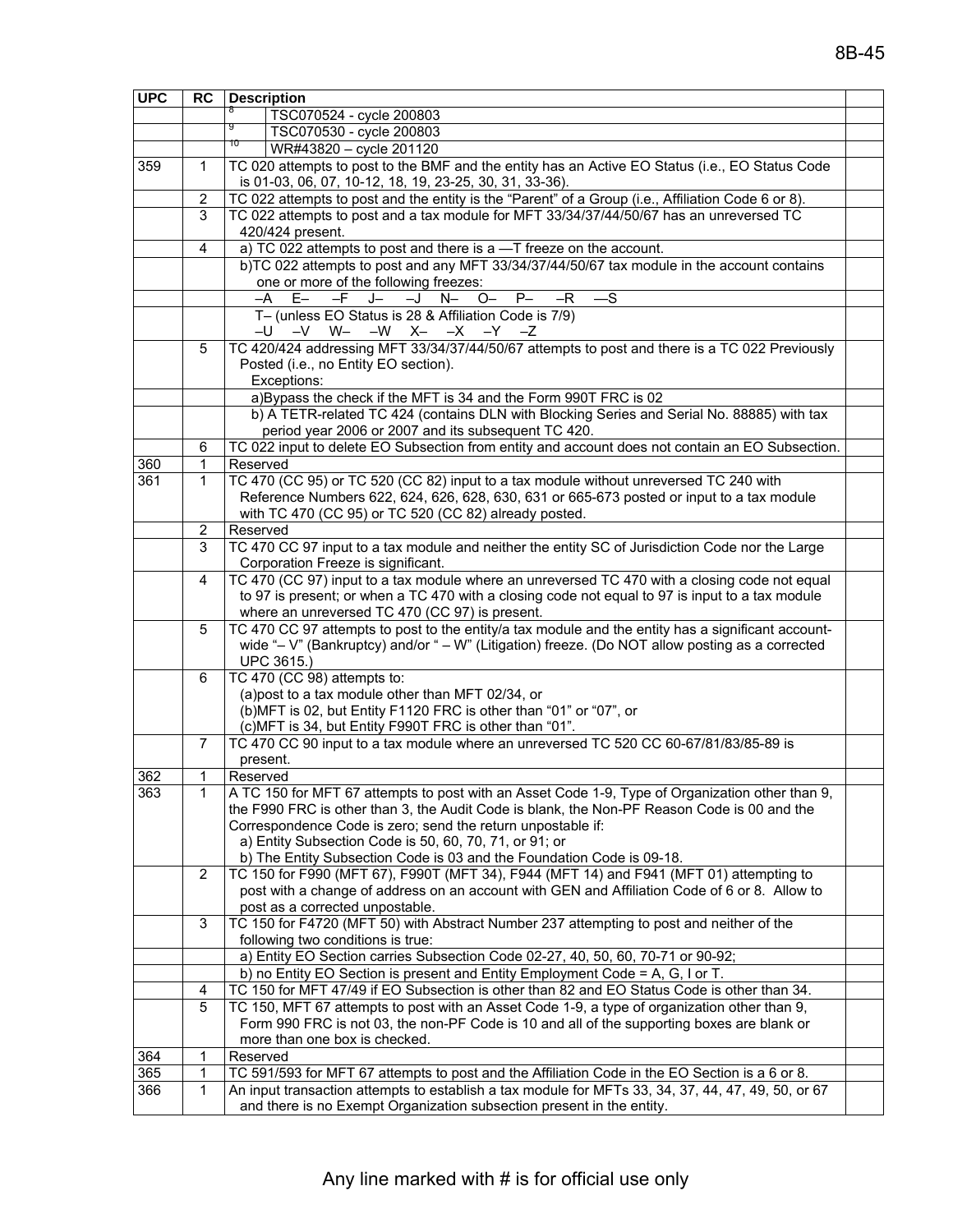| <b>UPC</b> | RC             | <b>Description</b>                                                                                |  |
|------------|----------------|---------------------------------------------------------------------------------------------------|--|
|            |                | Exception: TC 150 for MFT 34 if input return has a Type Organization Code of "3" and/or any       |  |
|            |                | module establishing TC input for MFT 34 and 990T FR Code is 2.                                    |  |
|            |                | Bypass for a TC 620 with a Return Code of 4                                                       |  |
| 367        | 1              | TC 844 with significant memo amount attempting to post and the date of demand is greater than     |  |
|            |                | the current 23C date, or less than or equal to the TC 844 date.                                   |  |
| 369        |                | TC 01X with Employment Code 3 (W) addressing an account with EO Section where:                    |  |
|            | 1              | The Subsection Code is not 00/03/50/60/70/71                                                      |  |
|            | $\overline{2}$ | The Subsection Code is 00/03/50/60/70/71 and the current EO Status is other than                  |  |
|            |                | 01/02/03/07/10/11                                                                                 |  |
| 370        | 1              | TC 000 or TC 016, document code 80, with an Affiliation Code-6 or 8 attempts to create a Parent   |  |
|            |                | record on the GEN File, and the input (new) GEN is already on the GEN File.                       |  |
|            | 2              | TC 000, document code 81, with an Affiliation Code-7 or 9 attempts to create a Subordinate record |  |
|            |                | on the GEN File and the input (Parent) GEN is not on the GEN File; or, the input GEN matches a    |  |
|            |                | GEN already on the GEN File, and the input (Subordinate) TIN is already present on the GEN        |  |
|            |                | File; or, the new GEN is 0000.                                                                    |  |
|            | 3              | TC 000, document code 80, with an Affiliation Code-7 or 9 is input to establish a subordinate     |  |
|            |                | account on the GEN File and the input (Parent) GEN is not already on the GEN File.                |  |
|            | 4              | TC 000 (document code 80) input with a "new" GEN and no Affiliation Code; or, TC 016 (document    |  |
|            |                | code 80) input with an Affiliation Code other than 6, 7, 8, or 9 and a "new" GEN other than 9999; |  |
|            |                | or, TC 016 (document code 80) input with "new" GEN equal to 9999 and the Affiliation Code is      |  |
|            |                | not equal to 1/2/3.                                                                               |  |
|            | 5              | TC 016, document code 81 (Group Change), is input to change the GEN File, and:                    |  |
|            |                | a)Parent TIN of TC 016 do not match TIN on the GEN File; or,                                      |  |
|            |                | b)TC 016 GEN is not on the GEN File; or,                                                          |  |
|            |                | c)TC 016 GEN is on the GEN File and the TIN match that of the Parent; but,                        |  |
|            |                | 1) TC 016 input without Definer Code "D" and the "new" GEN on TC 016 matches a GEN                |  |
|            |                | already on the GEN File; or,                                                                      |  |
|            |                | 2) TC 016 input with Definer Code "D" and there are no subordinates on the GEN file with the      |  |
|            |                | New Subordinate Indicator on; or,                                                                 |  |
|            |                | 3) TC 016 input with Definer Code "E" and the "new" GEN input on TC 016 is not on the GEN         |  |
|            |                | File; or,                                                                                         |  |
|            |                | 4) TC 016 input with Definer Code "E" and there are no subordinates on the GEN File.              |  |
|            |                | d) "From" GEN is 0000.                                                                            |  |
|            | 6              | TC 016, document code 80, with an Affiliation Code 7 or 9 is input with a "New" GEN present and   |  |
|            |                | the new GEN (other than 9999) is not on the GEN File.                                             |  |
|            | $\overline{7}$ | TC 016, document code 80, with Definer Code F is input to change the GEN file and:                |  |
|            |                | a)TC 016 GEN is on the GEN file with the TIN matching the parent but:                             |  |
|            |                | 1) The change is for an Affiliation Code of other than 6 or 8; or,                                |  |
|            |                | 2) The change is for an Affiliation Code of 7 or 9 and another TC 016 for that GEN with a         |  |
|            |                | different TIN with an Affiliation Code of 6 or 8 did not post the same cycle or the next 3        |  |
|            |                | cycles.                                                                                           |  |
|            |                | b) TC 016 GEN is on the GEN file with the TIN matching a subordinate but the change is for an     |  |
|            |                | Affiliation Code of 6 or 8 and another TC 016 for that GEN with a TIN matching the parent did     |  |
|            |                | not post the same cycle or the next 3 cycles.                                                     |  |
|            |                | c) There is an indication on the GEN file that a TC 016 with Definer Code F is awaiting update    |  |
|            |                | from the BMF.                                                                                     |  |
|            | 8              | TC 016 document code 80 with a Definer Code C and Affiliation Code 6 or 8 with TIN not matching   |  |
|            |                | the parent TIN for that GEN.                                                                      |  |
|            | 9              | TC 016, Doc Code 80, Definer Code G, if the Affiliation Code is 1, 2, or 3, the New GEN is 9999   |  |
|            |                | and the "From GEN" already exists on the GEN File.                                                |  |
| 371        | $\mathbf 0$    | TC 000/016 Doc Code 80 with New GEN and affiliation code is 6 or 8 and the entity Memo Freeze     |  |
|            |                | is significant.                                                                                   |  |
|            | 1              | A TC 016 Doc Code 81 "from GEN" does not match BMF Account GEN.                                   |  |
|            | $\overline{2}$ | A TC 016 Doc Code 80 with a significant NEW GEN and the "from GEN" does not match the Entity      |  |
|            |                | GEN. A TC 016 Doc Code 80 when from GEN does not match the BMF GEN and Definer code               |  |
|            |                | is F, C or B and Affiliation Code is significant.                                                 |  |
|            | 3              | A TC 016 Doc Code 80 or 81 has affiliation code 1, 2, or 3 and                                    |  |
|            |                | a) New GEN is other than 0000 or 9999 OR                                                          |  |
|            |                | b) New GEN is 0000 and the Entity GEN is not 0000.                                                |  |
|            | 4              | A TC 016 Doc Code 80 without Definer Code F attempts to update Affiliation Code from parent (AF   |  |
|            |                | 6 or 8) to subordinate (AF 7 or 9) or vice versa.                                                 |  |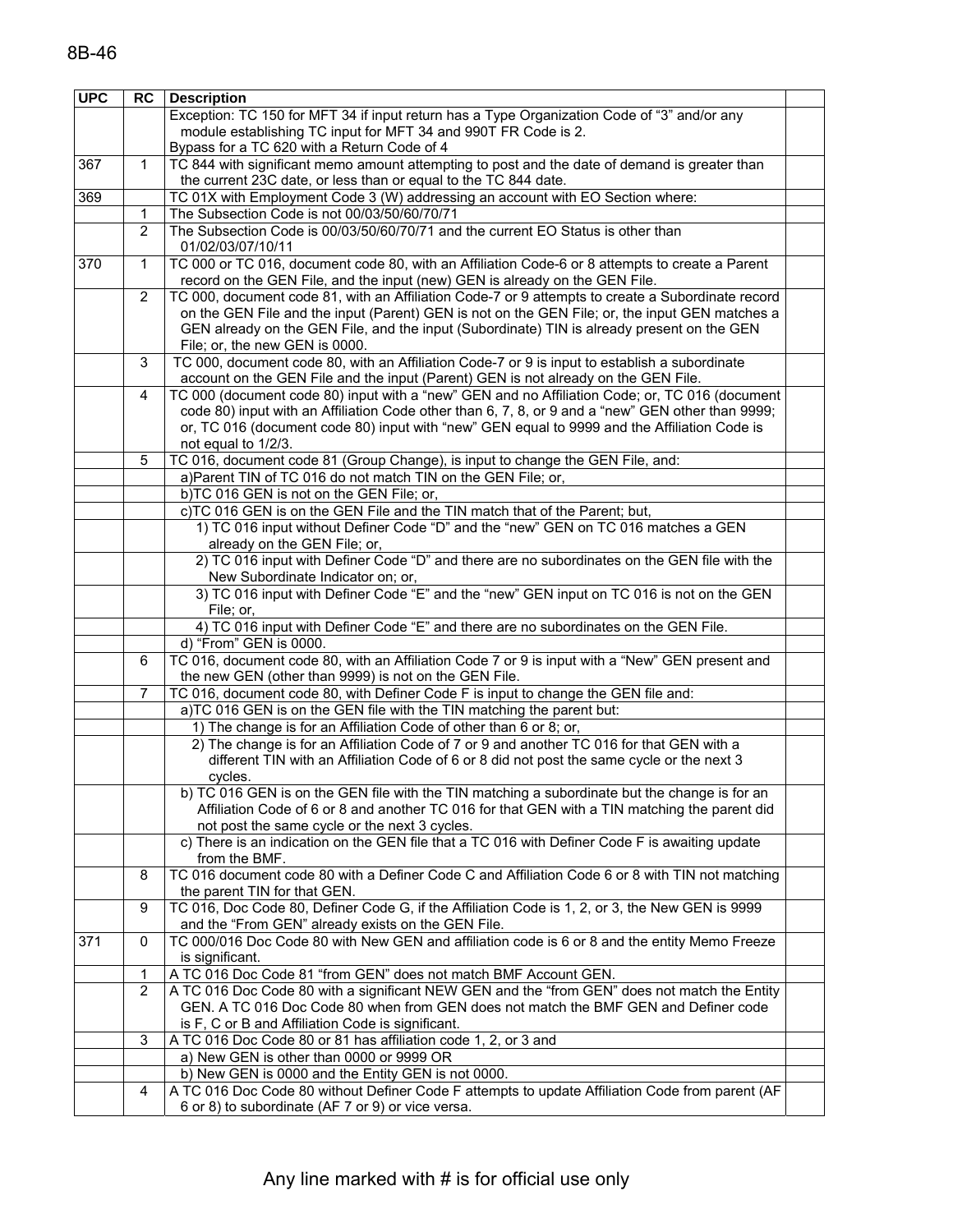| <b>UPC</b> |                | <b>RC</b> Description                                                                                           |      |
|------------|----------------|-----------------------------------------------------------------------------------------------------------------|------|
|            | 5              | TC 016 Doc Code 80 attempts to post and input Affiliation Code is not 0, 6, or 8 and BMF                        |      |
|            |                | Affiliation Code is 6 or 8 and Definer Code is not C and F.                                                     |      |
|            | 6              | TC 020 attempts to post and the BMF Affiliation Code is 6 or 8.                                                 |      |
|            | 7              | TC 016 Doc Code 80 attempts to post and input Subsection Code or Status Code is significant and                 |      |
|            |                | different from BMF Subsection Code or Status Code respectively and BMF Affiliation Code is 6                    |      |
|            |                | or 8 and the From GEN is zero, or the From GEN does not equal the BMF GEN.                                      |      |
|            | 8              | TC 016 Doc Code 80/81 attempts to post and the New GEN is significant and BMF Affiliation Code                  |      |
|            |                | is 6 or 8 and the Definer Code is not E.                                                                        |      |
|            | 9              | TC 016 Doc Code 80 attempts to update EO status to 20, 24, 25, or 26 and the BMF Affiliation                    |      |
|            |                | Code is 6 or 8.                                                                                                 |      |
| 372        | 1              | TC 590 fails to match a GEN on the GEN File or the TC 590 EIN fails to match that of a parent                   |      |
|            |                | record (with subordinate records) or a subordinate record on the GEN File.                                      |      |
| 373        | $\mathbf 1$    | TC 016 (document code 80) with Status Code 28 unless input GEN matches BMF GEN and BMF                          |      |
|            |                | Affiliation Code is 7/9 and EO Status is 01-03, 20, or 21.                                                      |      |
|            | $\overline{2}$ | TC 016 (document code 81) with Status Code 29 unless input GEN matches BMF GEN and BMF                          |      |
|            |                | Affiliation Code is 6/7/8/9 and EO Status is 01-03, 20, or 21.                                                  |      |
|            | 374-378        | (Reserved for EO GEN Processing.)                                                                               |      |
| 379        | 1.             | Any transaction with document code 80/81 attempts to post to an account without an EO section                   |      |
|            |                | unless either of the following conditions are true:                                                             |      |
|            |                | a) TC 000 with DC 80/81                                                                                         |      |
|            |                | b) TC 016 with DC 80                                                                                            |      |
|            |                | c) TC 013 with DC 80 which was a previously or original UPC 302.                                                |      |
|            | $\overline{2}$ | TC 016 with document code 80 attempts to post to an account;                                                    |      |
|            |                | a) Without an EO Section and the TC 016 does not have a status code.                                            |      |
|            |                | b) With an EO Section that does not have a status code and the TC 016 does not have a status                    |      |
|            |                | code.                                                                                                           |      |
|            | 3              | TC 016 with document code 81 attempts to post to an account:                                                    |      |
|            |                | a) Without an EO Section.                                                                                       |      |
|            |                | b) With an EO Section that does not have a status code and the TC 016 does not have a status                    |      |
|            |                | code.                                                                                                           |      |
|            | 4              | TC 016 with document code 80/81 with Foundation Code 99 attempts to post to an account and                      |      |
|            |                | either of the following conditions is true:                                                                     |      |
|            |                | a)Subsection Code on input is 03; or,                                                                           |      |
|            |                | b) Subsection Code on input is 00 and BMF Subsection Code is 03.                                                |      |
|            | 5              | TC 016 with document code 80/81 with Subsection Code 99 attempts to post to an account and                      |      |
|            |                | either of the following conditions is true:                                                                     |      |
|            |                | a)Current EO Status on input does not equal 00/06/07/10/11/40/41; or,                                           |      |
|            |                | b)Current EO Status on input is 00 and BMF EO Status does not equal 06/07/10/11/40/41.                          |      |
|            | 6              | TC 016 (document code 80) attempts to post with significant EO FRC on input and EO Status is                    |      |
|            |                | zero or 20-22, 26, 28-33, 35, 40-42, or 70-72 and the BMF EO Entity Status is 20-22, 26, 28-33,                 |      |
|            |                | 35, 40-42, or 70-72.                                                                                            |      |
|            | 7              | TC 016 (document code 80) attempts to post with significant EO FRC on input and Subsection                      |      |
|            |                | Code is significant on input and input EO Status is not 01-03 and BMF EO Entity Status is                       |      |
|            | 8              | 06/07/10/11.<br>TC 016 (document code 80) attempts to post and FRC on input is significant for F990PF, 990C, or |      |
|            |                | 5227 and input New GEN is not 9999 and BMF GEN is significant.                                                  |      |
|            | 9              | TC 016 (document code 80) attempts to post and input EO Status 01-19, 23-25, 34 or and input                    |      |
|            |                | has no significant EO FRCs and BMF does not have a significant EO or F1065 FRC.                                 |      |
| 380        | $\mathbf{1}$   | TC 290 attempts to post and the tax module Tax Shelter Indicator is "1". Bypass check if corrected              |      |
|            |                | <b>UPC 380.</b>                                                                                                 |      |
| 381        | 1              | Reserved                                                                                                        |      |
|            | $\overline{2}$ |                                                                                                                 | #    |
|            |                |                                                                                                                 | #    |
|            |                |                                                                                                                 | $\#$ |
|            |                |                                                                                                                 | $\#$ |
|            |                |                                                                                                                 | $\#$ |
|            |                |                                                                                                                 | #    |
|            |                |                                                                                                                 |      |
| 382        | 1              | Any document code 80 transaction input with Subsection Code 03 and Foundation Code 02 unless                    |      |
|            |                | BMF Subsection Code is 03, Foundation Code is 03/04, and current EO Status is 01-03.                            |      |
| 383        | 1              | Any transaction for MFT not equal to 67 attempting to post with BMF F990 FRC = 3                                |      |
|            |                |                                                                                                                 |      |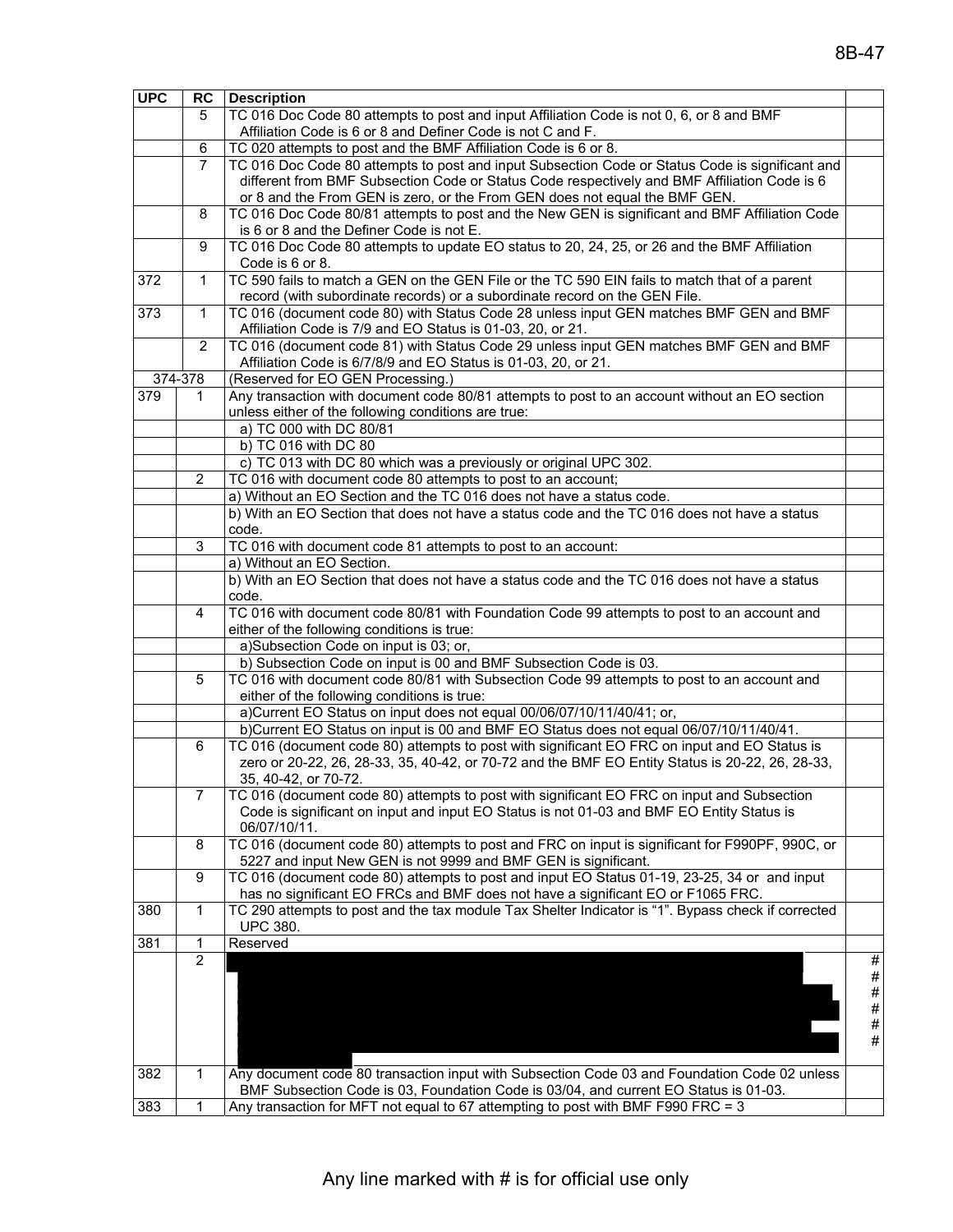| <b>UPC</b> | RC             | <b>Description</b>                                                                                                                                                                          |  |
|------------|----------------|---------------------------------------------------------------------------------------------------------------------------------------------------------------------------------------------|--|
|            | $\overline{2}$ | A MFT 67 TC 150 with Group Code not equal to 7/8 and the F990 FRC =3.                                                                                                                       |  |
|            | 3              | A MFT 67 TC 150 with Group Code = 7/8 and the F990 FRC not equal to 3.                                                                                                                      |  |
| 384        | $\mathbf{1}$   | TC 150 for MFT 03 or 15 with Abstract Number 11 without TC 055 posted. TC 150 for MFT 03                                                                                                    |  |
|            |                | without Abstract Number 11 and TC 055 is posted. Bypass on corrected UPC 3841 or if F8752                                                                                                   |  |
|            |                | TC 150 has CC 'F'.                                                                                                                                                                          |  |
|            | 2              | TC XX2 (credit reversal) attempting to post to MFT 03 or 15 tax module (with Abstract Number 11                                                                                             |  |
|            |                | posted) which, if posted, would reduce net posted credits to below the Abstract Number 11                                                                                                   |  |
|            |                | amount or the MFT 15 "tax".                                                                                                                                                                 |  |
| 385        | 1              | Any transaction other than 5XX, 6XX and 7XX including secondaries, attempting to post and the                                                                                               |  |
|            |                | tax module TC 370 Blocking Series 699 indicator is significant. Bypass this check on a corrected                                                                                            |  |
|            |                | prior/original UPC 3851.                                                                                                                                                                    |  |
| 386-       |                | Reserved                                                                                                                                                                                    |  |
| 389        |                |                                                                                                                                                                                             |  |
| 390        | 1              | TC 016 if:                                                                                                                                                                                  |  |
|            |                | a) Input OIC Year other than 0000 or 9999; or                                                                                                                                               |  |
|            |                | b) Input OIC Year is 9999 and the Entity OIC Year is already zeros.                                                                                                                         |  |
|            | 2              | TC 290 (B.S. 96X) attempts to post to a module with Abatement Refusal Indicator already "on";                                                                                               |  |
|            |                | and, if MFT 13, the input TC 290 matches on Civil Penalty Reference Number with a posted                                                                                                    |  |
|            |                | unreversed TC 240 (B.S. 96X)., TC 290 (B.S. 97X) attempts to post to a module with Abatement<br>Refusal Indicator already "off", or does not match an unreversed TC 240 (B.S. 96X) on Civil |  |
|            |                | Penalty Reference Number.                                                                                                                                                                   |  |
|            | 3              | TC 583 attempts to reverse "Lien Filed", or "SVC" indicator that fails to find a corresponding setting                                                                                      |  |
|            |                | already posted; or, TC 583 with SVC of 1 input to MFT 03 module and no TC 582 (SVC 1) has                                                                                                   |  |
|            |                | already posted. For TC 583's from ALS system (with source code "L"): drop the TC 583 instead                                                                                                |  |
|            |                | of unposting 3903.                                                                                                                                                                          |  |
|            | 4              | TC 582 with "SVC" of "1" input to MFT 03 and no return with Abstract Number 52 has posted to the                                                                                            |  |
|            |                | module; or, an unreversed TC 582 with SVC of "1" has already posted to the module.                                                                                                          |  |
|            | 5              | TC 582/583 input and:                                                                                                                                                                       |  |
|            |                | a)SVC on input TC is "1" and MFT is not 01/02/03/05/06/11/52; or,                                                                                                                           |  |
|            |                | b)SVC on input TC is 2/4/8 and MFT is not 52; or,                                                                                                                                           |  |
|            |                | c) MFT 52 module, SVC is 1/2/4/8 and no return has posted to the module.                                                                                                                    |  |
|            |                | d) SVC 0, any MFT (except 01/0000, 13 and 14) and no return (TC 150/976) has posted to the                                                                                                  |  |
|            |                | tax module.                                                                                                                                                                                 |  |
|            |                | e) TC 583 (SVC 1) input to MFT 01/02/05/06/11/14 and no unreversed TC 582 is posted to the                                                                                                  |  |
|            |                | entity with matching MFT, tax period and SSN or Parent EIN of the input TC 583.                                                                                                             |  |
|            | 6              | TC 016 (document code other than 80/81) blocked 7XX has Julian date less than 400.                                                                                                          |  |
|            | 7              | TC 016 (document code other than 80/81) blocked 700-749 attempts to post to an entity where the                                                                                             |  |
|            |                | Potentially Dangerous Taxpayer Indicator is on.                                                                                                                                             |  |
|            | 8              | TC 016 (document code other than 80/81) blocked 750-799 attempts to post to an entity where the                                                                                             |  |
|            | 9              | Potentially Dangerous Taxpayer Indicator is off.<br>TC 29X/30X (non-doc code 51& 52) for MFT 50 attempts to post and:                                                                       |  |
|            |                | a)Abstract Number - 18X and:                                                                                                                                                                |  |
|            |                | 1) Type of Organization Code in posted TC 150 ≠ 2 (unless its a generated SFR TC 150); or,                                                                                                  |  |
|            |                | 2) Abstract Amount 0; or,                                                                                                                                                                   |  |
|            |                | 3) Abstract Number did not match the Abstract Number in the posted TC 150.                                                                                                                  |  |
|            |                | b) Abstract Number 15X and Type of Organization Code in posted TC 150 $\neq$ 1 (unless it's a                                                                                               |  |
|            |                | generated SFR TC 150).                                                                                                                                                                      |  |
|            |                | c) Abstract Number does not equal 15X/18X/213/214/234.                                                                                                                                      |  |
| 391        | 1              | TC 910 attempts to post and module already contains an unreversed TC 910 which matches on                                                                                                   |  |
|            |                | Agent ID.                                                                                                                                                                                   |  |
|            | $2 - 6$        | (Reserved)                                                                                                                                                                                  |  |
|            | 7              | TC 241 with Reference Number not matching the Reference Number of a posted TC 240.                                                                                                          |  |
|            | 8              | TC 149 with a code that does not match with code on a posted TC 148                                                                                                                         |  |
|            | 392-394        | (Reserved)                                                                                                                                                                                  |  |
| 395        |                | Invalid Date Fields (listed below are TCs and possible invalid date fields):                                                                                                                |  |
| 395        | $\mathbf{1}$   | a)TC 000, TC 01X, TC 030: Date of Death, Deductibility Year, Ruling Date, Advance Ruling                                                                                                    |  |
|            |                | Expiration Date, Business Op Date, OIC Acceptance Year, PIA Date, or Wages Paid Date.                                                                                                       |  |
|            |                | b)TC 05X, TC 06X, TC 07X, TC 08X, TC 09X, TC 10X, TC 59X CC 13: Effective Date.                                                                                                             |  |
|            | 2              | EO Accounts (Identified by Doc Code 80 and 81):                                                                                                                                             |  |
|            |                | TC 000, TC 01X, TC 030: Date of Death, EO Status Date, Deductibility Year, Ruling Date,                                                                                                     |  |
|            |                | Advance Ruling Expiration Date, Business Op Date, OIC Acceptance Year, PIA Date, or Wages                                                                                                   |  |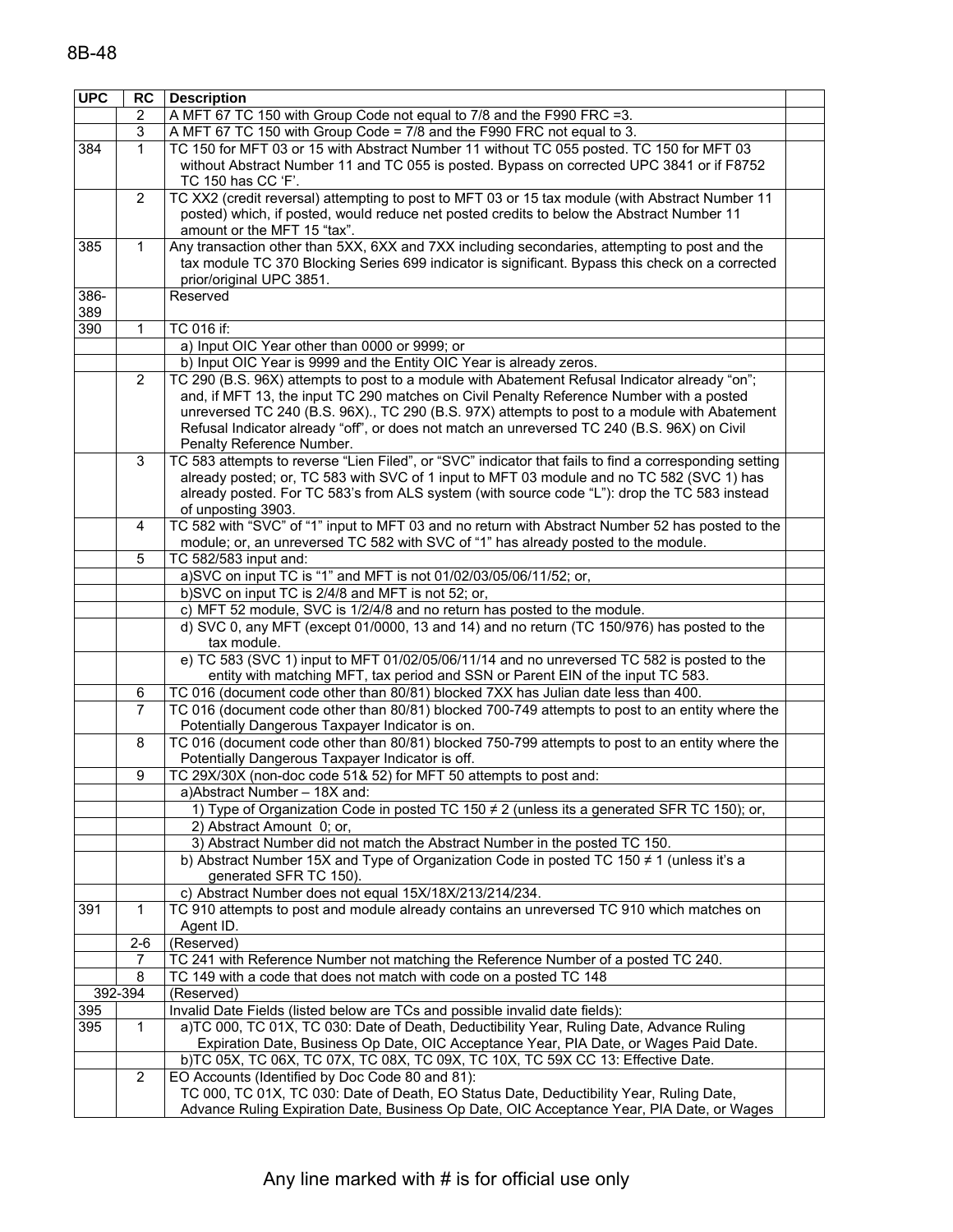| <b>UPC</b> | <b>RC</b>      | <b>Description</b>                                                                                     |      |
|------------|----------------|--------------------------------------------------------------------------------------------------------|------|
|            |                | Paid Date.                                                                                             |      |
|            | 3              | TC 971, 972: XREF Tax Period or Secondary Date                                                         |      |
|            | 4              | TC 150: Correspondence Received Date                                                                   |      |
|            | 5              | a) Receipts (Doc Code 17, 18, 19, 24, 48, 54): Secondary Tax Period.                                   |      |
|            |                | b) TC 29X, TC 30X: Agreement Date, Claim Rejected Date, Statute Extension Date,                        |      |
|            |                | Correspondence Received Date, Amended Claim Received Date, Credit Interest to Date,                    |      |
|            |                | Debit Interest to Date, Ref. Statute Control Date, 2% Interest Date, or 30/90 day Date.                |      |
| 396        |                | Reserved                                                                                               |      |
| 397        |                | Reserved                                                                                               |      |
| 398        | $\mathbf{1}$   | End of Year Purged Unpostable.                                                                         |      |
|            | $\overline{2}$ | a)A prior-year TC 015/030 attempting to post in 2002; or                                               |      |
|            |                | b)a TC 520 with a BLLC not 00, 21-27; or                                                               |      |
|            |                | c)a prior-year F720 return attempting to post in 2002 with an abstract /reference number with a        |      |
|            |                | negative amount (credit); or                                                                           |      |
|            |                | d) a prior-year TC 91X attempting to post in 2002.                                                     |      |
| 399        | $\mathbf{1}$   | A return with RPS/ISRP/Lockbox Indicator of "2" attempts to post to a module and no unreversed         |      |
|            |                | RPS 610 or unreversed TC 610 with doc code 70/76 or TC 670 with doc cod 70/76 is posted.               |      |
|            |                | BYPASS if the balance due/overpayment field is zero. Also bypass on a corrected unpostable.            |      |
|            | 2              |                                                                                                        | $\#$ |
|            |                |                                                                                                        | $\#$ |
|            |                |                                                                                                        | #    |
|            |                |                                                                                                        |      |
|            | 3              | A return that does not have a RPS/ISRP/Lockbox indicator of "2" and there is an unreversed RPS         |      |
|            |                | 610 or TC 610 with Doc Code 70/76 or TC 670 with Doc Code 70/76 posted.<br>BYPASS on a                 |      |
|            |                | corrected unpostable.                                                                                  |      |
|            |                | Exception: Bypass all of UPC 399 if:                                                                   |      |
|            |                | a)TC 150 "Balance Due/Overpayment" field or "Tax per Taxpayer " field matches a posted TC              |      |
|            |                | 610 amount absolutely (reversed or unreversed) with no more than one unreversed TC 610                 |      |
|            |                | posted; or<br>b)TC 150 "Balance Due/Overpayment" field or "Tax per Taxpayer" field matches a posted TC |      |
|            |                | 650 amount absolutely (reversed or unreversed); or                                                     |      |
|            |                | c)TC 150 "Balance Due/Overpayment" field or "Tax per Taxpayer" field matches a posted TC               |      |
|            |                | 670 amount absolutely (reversed or unreversed).                                                        |      |
|            |                | d) 150 is for MFT 17.                                                                                  |      |
|            | 400-427        | Reserved                                                                                               |      |
| 428        | 1              | TC 150 if Entity TETR indicator is already significant and either Return TETR field is significant, or |      |
|            |                | Verified-TETR field is more than 0.01 (possible duplicate TETR claim).                                 |      |
|            | $\overline{2}$ | TC 150 if:                                                                                             |      |
|            |                | a)Tax Period is not 200612 thru 200711 and                                                             |      |
|            |                | b)Return TETR field is significant, and                                                                |      |
|            |                | d) TETR-Verified field does not equal .01.                                                             |      |
|            |                | Bypass this unpostable for short returns (CCC=F) if tax period is 200601 thru 200611 and there's a     |      |
|            |                | FYM mismatch (meaning they really are short returns).                                                  |      |
|            | 3              | TC 150 if it contains Computer Condition Code 'Q', the tax year is 2006 or 2007 and the module is      |      |
|            |                | in status 04 or has a non-zero module balance before the return posts. (Credits and/or Return-         |      |
|            |                | extension in the module mean we should be getting more than a TETR-only return.)                       |      |
|            | 4              | TC 150 for F1120POL (MFT 02 & Doc Code 20) and F990T (MFT 34) if the input return contains             |      |
|            |                | Computer Condition Code 'Q' and there is an EO section with an EO Status Code of 98 (Terrorist         |      |
|            |                | org.) Bypass if Verified-TETR field = .01.                                                             |      |
|            | 5              | An adjustment (TC 29X/39X) which contains Reference Number 253 or 254 (TETR Claim or TETR              |      |
|            |                | Credit Interest) if:                                                                                   |      |
|            |                | a) MFT is not 02/05/06/07/34; or                                                                       |      |
|            |                | b) Tax Period is earlier than 200601 or later than 200711.                                             |      |
| 429        | 1              | An input transaction attempting to update filing requirements which is inconsistent with current       |      |
|            |                | filing requirements. See IRM 3.13.222.99 UPC 429.                                                      |      |
|            | $\overline{2}$ | • TC 01X, 030 is input with sole proprietor SSN and there is a significant FRC on the BMF for          |      |
|            |                | Form 1120, 1065, CT-1, 1041, 990, 990-C, 990-T, 5227 or 990-PF or 706GS(T).                            |      |
|            |                | - TC 01X, 030 is input with significant FRC for Form 1120, 1065, CT-1, 1041, 990, 990-C, 990-T,        |      |
|            |                | 5227 or 990-PF or 706GS(T) and sole proprietor SSN is significant on the BMF unless the                |      |
|            |                | input sole proprietor SSN is 000000001.                                                                |      |
|            |                | - TC 053 is input and there is no significant FRC for Form 1120, 1041, 1065, 1066, 990-C, 990-         |      |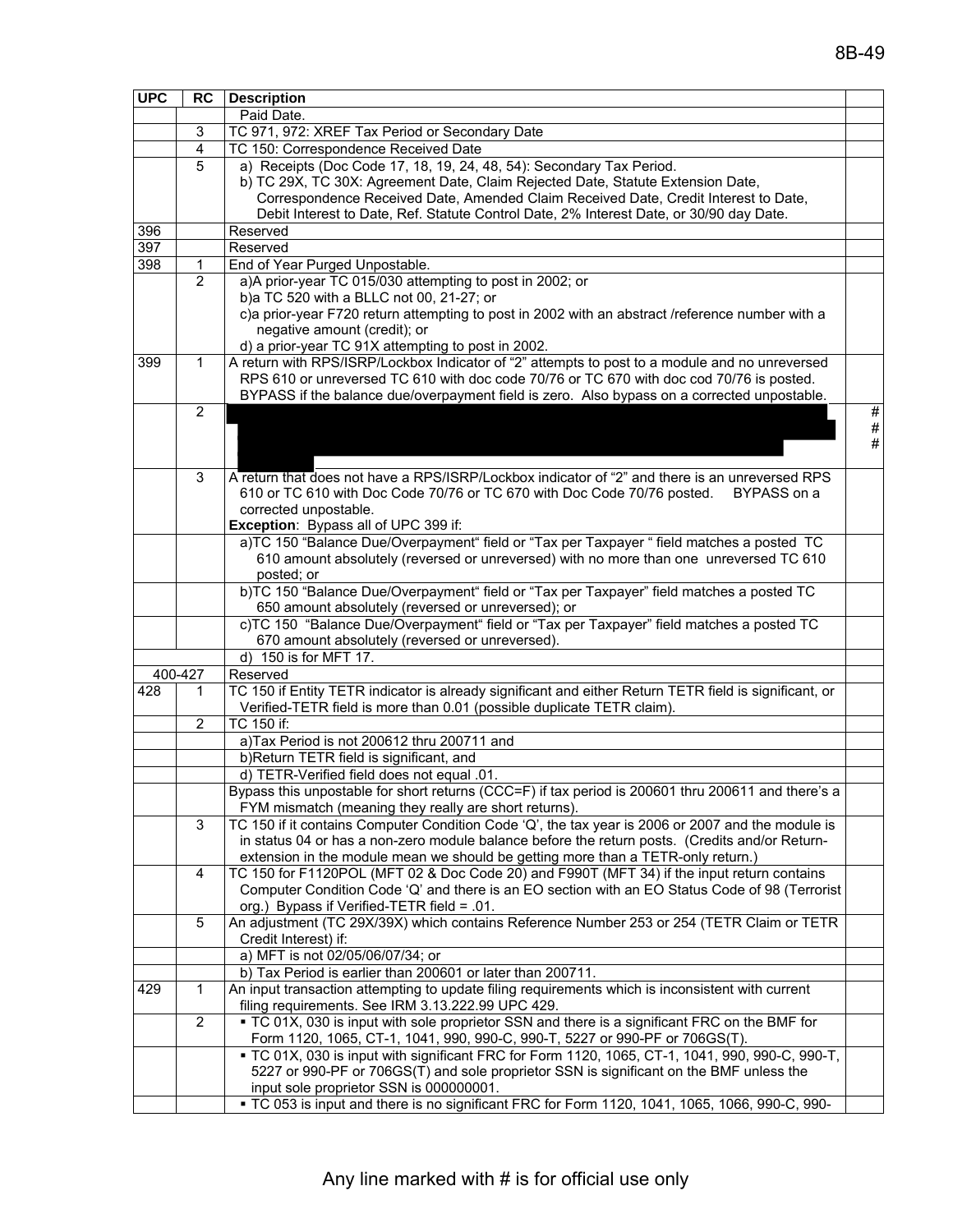| <b>UPC</b> | <b>RC</b>        | <b>Description</b>                                                                                                                                                                                                            |  |
|------------|------------------|-------------------------------------------------------------------------------------------------------------------------------------------------------------------------------------------------------------------------------|--|
|            |                  | T, 5227, 990-PF or 990.                                                                                                                                                                                                       |  |
|            | $\mathbf{3}$     | TC 054 or 055 in input and the Form 1065 FRC is other than 01 and the Form 1120 FRC is other                                                                                                                                  |  |
|            |                  | than 01, 02 or 19. Bypass on a corrected unpostable transaction.                                                                                                                                                              |  |
|            | $\overline{4}$   | TC 054 is input, the input FYM does not match the entity FYM, and the Form 1065 FRC is other                                                                                                                                  |  |
|            |                  | than 01. Bypass on a corrected unpostable transaction.                                                                                                                                                                        |  |
| 430        | 1                | TC 016 attempting to turn on the entity PMF indicator and the PMF indicator is already on.                                                                                                                                    |  |
| 431        | $\mathbf 1$      | A transaction attempting to update the Location Address 1 & 2 and the Location Address 2 does                                                                                                                                 |  |
|            |                  | not contain 2 and only 2 commas, and/or a U.S. state code is present that is other than 2                                                                                                                                     |  |
|            |                  | characters.                                                                                                                                                                                                                   |  |
| 432        |                  | A transaction input with an employment code other than blank, A, C, F, G, I, M, N, S, T, W, or 9.                                                                                                                             |  |
|            | 433-436          | Reserved                                                                                                                                                                                                                      |  |
| 437        | 1                | TC 898 with doc code 45 attempting to post and it does not find after 10 cycles, a TC 840 with the                                                                                                                            |  |
|            |                  | same DLN                                                                                                                                                                                                                      |  |
|            | 2                | TC 898 with doc code 77 containing a transaction date not within 12 days of a TC 846.                                                                                                                                         |  |
|            | 3                | TC 898 containing a memo amount that exceeds the transaction amount of the TC 840 (if the doc                                                                                                                                 |  |
|            |                  | code is 45) or TC 846.<br>TC 899, if the OTN does not match the OTN of a prior posted TC 898.                                                                                                                                 |  |
|            | 4<br>5           | TC 899, if the memo amount exceeds the net amount of the prior posted TC 898 with matching                                                                                                                                    |  |
|            |                  | OTN minus TC 766 with matching OTN.                                                                                                                                                                                           |  |
| 438        | 1                | TC 971 Action Code 301-308 does not locate a TC 650/660 matching on DLN in the tax module                                                                                                                                     |  |
|            | $\boldsymbol{2}$ | Reserved                                                                                                                                                                                                                      |  |
|            | 3                | TC 971 AC 301-308 when XREF DLN contains Doc Code 24 or 34.                                                                                                                                                                   |  |
| 439        |                  | Reserved                                                                                                                                                                                                                      |  |
|            | 440-489          | Reserved                                                                                                                                                                                                                      |  |
| 490        | 0                | Unpost an MFT 76 non-G-coded return that has same Abstract Number(s) and amount as a<br>previously posted TC 150/973.                                                                                                         |  |
|            | $\mathbf{1}$     | Generally, any input transaction attempting to post with an invalid field. For example:                                                                                                                                       |  |
|            |                  | . Undefined value such as an invalid MFT.                                                                                                                                                                                     |  |
|            |                  | • Value out of range such as a month of 13.                                                                                                                                                                                   |  |
|            |                  | • Wrong type such as a character in a numeric field.                                                                                                                                                                          |  |
|            |                  | . Wrong sign for a money amount.                                                                                                                                                                                              |  |
|            |                  | • Incompatible value such as an SSN for MFTs not equal to 13/42/51/52/58/68/76/78.                                                                                                                                            |  |
|            |                  | . Input TC with tax period not equal to YYYY12 for MFT of calendar year filer (e.g. MFT 07, 10,<br>11, 15, 16, 77, 78)                                                                                                        |  |
|            |                  | Exception: For MFT 07, bypass this unpostable when posting a TC 620, 460, or a TC 150 with<br>CCC of F.                                                                                                                       |  |
|            |                  | . BOD Code other than SB/TE/LM                                                                                                                                                                                                |  |
|            |                  | . Sum of F720 debits not equal to Total Tax Settlement amount and difference is \$100 or more                                                                                                                                 |  |
|            |                  | • Sum of F720 credits (TC 766's) not equal to "Net Tax 766 Computer" and difference is \$100 or<br>more.                                                                                                                      |  |
|            |                  | - TC 290 with secondary TC 181 with special DLN nnt5499993999y & PRC=68 attempts to post<br>when Entity One-Time EFTPS/FTD Penalty Rebate Indicator is already set; where nn = FLC, t<br>= Tax Class, y = Year of processing. |  |
|            |                  | . Unpost MFT 76 Returns, if the applicable date field is not significant.                                                                                                                                                     |  |
|            |                  | • Unpost Entity TC 971 ACs 341/342/343 cycle 200732 & subsequent.                                                                                                                                                             |  |
|            |                  | Unpost input adjustment transaction with reference number 403. TC 962 (CAF) attempting to post<br>in 2010 and subsequent years.                                                                                               |  |
|            | $\overline{2}$   | Input TC 150 (non "f" coded F5227) with a tax period later than 198712 and the input tax period<br>does not end in 12 (YYYY12-calendar year).                                                                                 |  |
|            | $\mathbf{3}$     | a) Any TC 150 or TC 29X transaction blocked other than 400-439 for MFT 04 with a tax period<br>between 199503 and 199712.                                                                                                     |  |
|            |                  | b) Any MFT 04 transaction addressing a tax module with a tax period later than 199712.                                                                                                                                        |  |
|            |                  | c) Any MFT 61 transaction attempting to create a tax module for tax period 198707 or                                                                                                                                          |  |
|            |                  | subsequent.                                                                                                                                                                                                                   |  |
|            | 4                | MFT 06 TC 150 with Number of Partners field equal to Total Assets field. Bypass check on                                                                                                                                      |  |
|            |                  | corrected UPC 4904.                                                                                                                                                                                                           |  |
|            | 5                | Any TC addressing MFT 16 with tax period prior to 199412 and/or input tax period does not end in<br>12 (yyyy12 - calendar year)                                                                                               |  |
|            | 6                | Any TC addressing MFT 77/78 and tax period is prior to 198612.                                                                                                                                                                |  |
|            | 7                | Any TC addressing MFT 15 and tax period is prior to 199012, except a TC 6X2/7X2 with Doc Code                                                                                                                                 |  |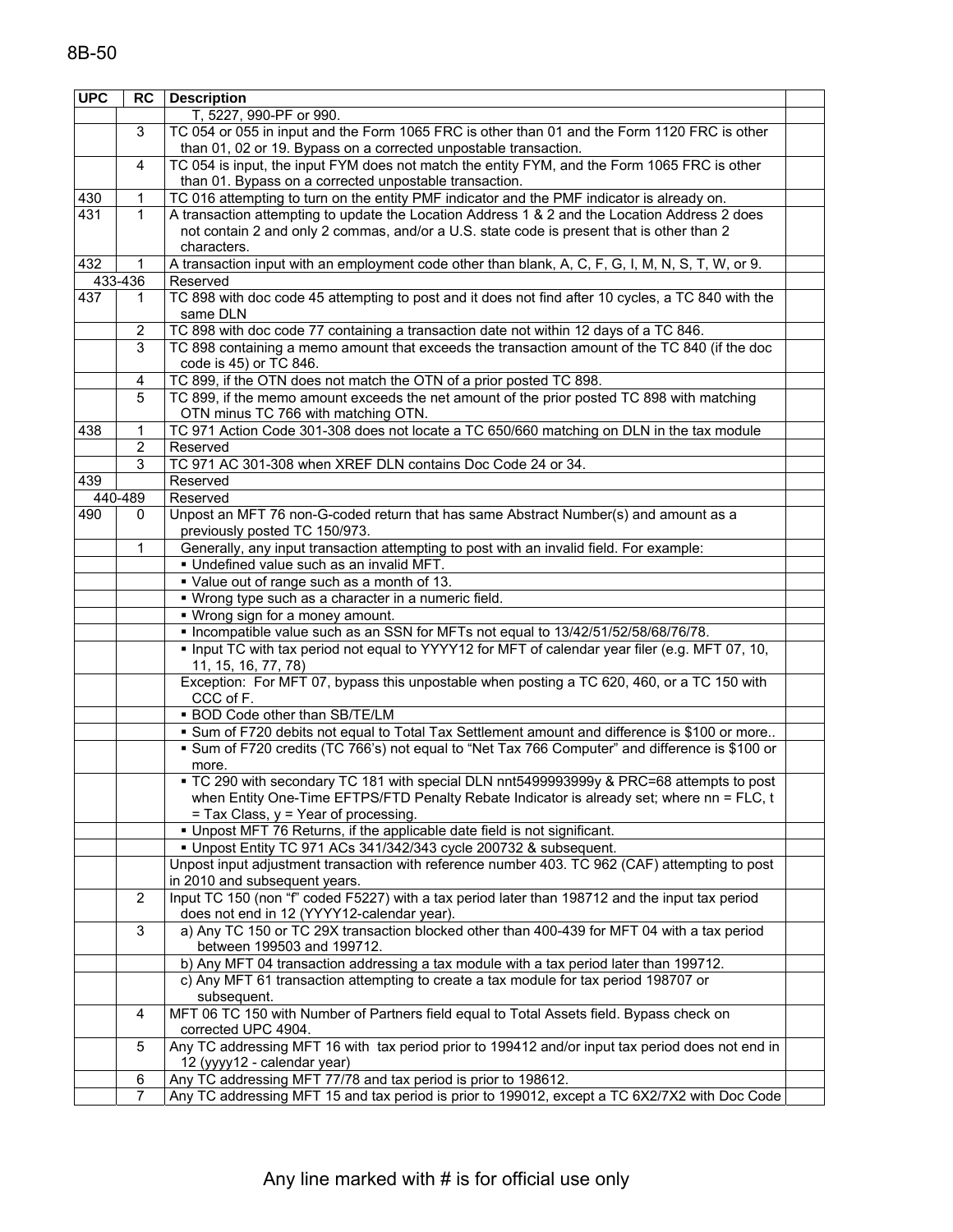| <b>UPC</b> | <b>RC</b> | <b>Description</b>                                                                                   |  |
|------------|-----------|------------------------------------------------------------------------------------------------------|--|
|            |           | 24/34.                                                                                               |  |
|            | 8         | TC 150/29X/30X with Abstract Number 11 present and tax period does not equal 198806, 198903          |  |
|            |           | or 199003.                                                                                           |  |
|            | 9         | Any TC 150 attempting to post with a Total Tax Settlement field equal to 10 billion dollars or more. |  |
|            |           | (\$10,000,000,000.00)                                                                                |  |
| 491        | 1         | Revenue Receipt transaction with                                                                     |  |
|            |           | a)Secondary TC ≠ 170/171/180/181/234/270/280/340/360/460/472/570/590/770/771/772; or,                |  |
|            |           | b)Secondary TC 770 not carried by TC 721/722/832/840; or,                                            |  |
|            |           | c)Secondary TC 771 not carried by TC 842; or,                                                        |  |
|            |           | d)Secondary TC 772 not carried by TC 720.                                                            |  |
|            | 2         | MFT 03 TC 150 with Abstract Number 000 with significant amount or with Abstract Number 001           |  |
|            |           | through 009.                                                                                         |  |
|            |           |                                                                                                      |  |
|            | 3         | Any transaction input for MFT 88 and:                                                                |  |
|            |           | a) TC not equal 001-007/971 AC 390-399/98X; or                                                       |  |
|            |           | b) Tax year is not 2 years prior to current year; or,                                                |  |
|            |           | c) Tax period month not equal to 12.                                                                 |  |
|            | 4         | a) MFT 42 TC 6XX-8XX Credit transaction;                                                             |  |
|            |           | b) MFT 42 TC 290/300 with significant amount in any of the transaction amount fields (primary,       |  |
|            |           | secondary, penalty or interest) or with significant amount in a Ref/Abstract amount.                 |  |
|            | 5         | TC 150 MFT 60 with Total Tax Settlement \$100,000,000 or more.                                       |  |
|            | 6         | MFT 02 TC 150, document code 06 (F1120SF), if Tax Period is prior to 198408.                         |  |
|            | 7         | MFT 05 TC 17X/80X addressing a tax period prior to 198712.                                           |  |
|            | 8         | MFT 05 TC 488/489 addressing a tax period 198712 or later.                                           |  |
|            | 9         | Reserved                                                                                             |  |
| 492        | 1         | <b>Invalid Closing Codes</b>                                                                         |  |
|            |           | a)TC 530 with CC other than 00-39                                                                    |  |
|            |           | b)TC 520 with CC other than 60-67, 70-85                                                             |  |
|            |           | c)TC 521/2 with CC other than 00, 60-89                                                              |  |
|            |           | d)TC 59X (except 592) with a CC 00                                                                   |  |
|            | 2         | MFT 02 TC 150, document code 07 (F1120FSC), if Tax Period is prior to 198501.                        |  |
|            | 3         | Any TC 30X for MFT 13.                                                                               |  |
|            | 4         | Any transaction carrying an FLC of 60/78 posting prior to 2007.                                      |  |
|            | 5         | TC 29X/30X for MFT 10 with Item Reference Number ≠ 998/999.                                          |  |
|            | 6         | Item Reference Numbers 320/321                                                                       |  |
|            |           |                                                                                                      |  |
|            |           | a) on TC not equal to 300; or,<br>b) for MFT not equal to 02/33.                                     |  |
|            |           |                                                                                                      |  |
|            | 7         | Any TC not equal to 652/662 or a TC 652/622 with secondary transaction(s) directly addressing        |  |
|            |           | MFT/Tax Period 01/0000.                                                                              |  |
|            | 8         | TC 150 for MFT 76 with Abstract Number 224, 225, 227 and no Abstract 159, 163, 226                   |  |
|            |           | respectively, already posted.                                                                        |  |
|            | 9         | TC 150 with Abstract Number 220.                                                                     |  |
| 493        | 1         | The FMS Levy-Post Match record, if:                                                                  |  |
|            |           | a)Levy Match Indicator is not "L" or "M", or                                                         |  |
|            |           | b)Payment type is not NL, NV, OC, OE, SC, SE, VC or VE                                               |  |
|            | 2         | Transaction input for MFT 52 and TC is less than 150 (except 001-007/01X/14X).                       |  |
|            | 3         | MFT 07 transaction input with tax period prior to 198712.                                            |  |
|            | 4         | TC 29X/30X (including doc code 51) with CVPEN reference number 681-683, 685 or 689-699               |  |
|            |           | addressing MFT other than 02/05/51/52.                                                               |  |
|            |           | Exception: Reference number 689 posting to MFT 37, 44, 46 & 67 module.                               |  |
|            |           | TC 29X (including document code 51) with Reference Number 688 addressing an MFT other than           |  |
|            |           | 06.                                                                                                  |  |
|            | 5         | For MFT 06 only, unpost any TC input for significant amount and the Tax Period is prior to 197912.   |  |
|            |           | For MFT 06 only (except for return Doc Code 67/68 for tax period 200112 & subsequent), if tax        |  |
|            |           | period is 197912 or later, unpost the following transactions:                                        |  |
|            | 6         | TC 150/27X for significant liability amount.                                                         |  |
|            | 7         | Any secondary TC 160/161/240/241 amount that is not a multiple of \$50 (except for return Doc        |  |
|            |           | Code 67/68).                                                                                         |  |
|            | 8         | Any secondary TC 160/161 input and an unreversed TC 240/246 is already posted to the module          |  |
|            |           | (except for return Doc Code 67/68).                                                                  |  |
|            | 9         | Any secondary TC 240/241 input and an unreversed TC 160/166 is already posted to the module          |  |
|            |           |                                                                                                      |  |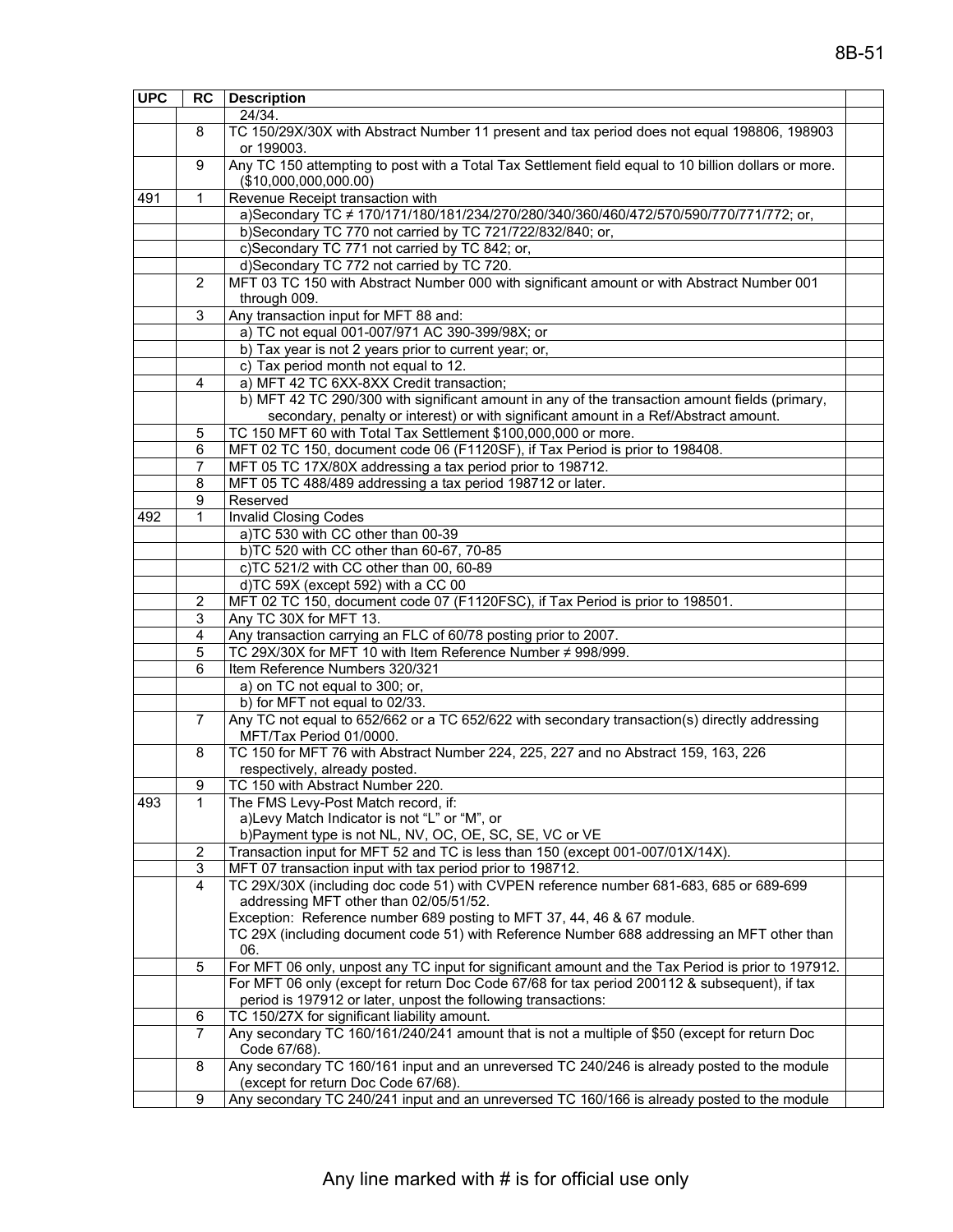| <b>UPC</b> | RC             | <b>Description</b>                                                                                                                                                                      |  |
|------------|----------------|-----------------------------------------------------------------------------------------------------------------------------------------------------------------------------------------|--|
|            |                | (except for return Doc Code 67/68).                                                                                                                                                     |  |
| 494        | $\mathbf{0}$   | Any TC 29X/30X/370 (document code 51) with Credit Reference Number 402 and TC 370                                                                                                       |  |
|            |                | (document code 52) with TC 636 with Appropriation ID 01 attempting to post.                                                                                                             |  |
|            | $\mathbf{1}$   | Any TC 29X/30X (Doc Code 54/47) with:                                                                                                                                                   |  |
|            |                | a) Old Reference Number 003, 007, 008, 184, 185 attempting to adjust fields on a TC 150 for                                                                                             |  |
|            |                | MFT 01 that posted 01/01/2005 and subsequent or attempting to adjust fields on the TC 150<br>for MFT $14$ ;                                                                             |  |
|            |                | b) New Reference Number 104-113 attempting to adjust TC 150 for MFT 01 posted prior to                                                                                                  |  |
|            |                | 01/01/2005.                                                                                                                                                                             |  |
|            |                | Any TC 370 (Doc Code 51) with:                                                                                                                                                          |  |
|            |                | c) Significant old fields "Withholding Tax Amount" (equivalent to Reference Number 003) or                                                                                              |  |
|            |                | "Adjusted Total Backup Withholding" (equivalent to Reference Number 008) attempting to                                                                                                  |  |
|            |                | adjust a TC 150 for MFT 01 that posted 01/01/2005 and subsequent, or attempting to post a                                                                                               |  |
|            |                | new MFT 01 TC 150.<br>d) Significant new F941 fields: Current Quarter Adj. Fraction Cents Amount, Current Quarter                                                                       |  |
|            |                | Adj. Sick Pay Amount, Current Quarter Adj. Tips Life Ins. Amount, Current Year Adj. to                                                                                                  |  |
|            |                | Withholding Amount, Prior Quarter Adj. SS & Medicare Tax Amount, Special Adj. to Income                                                                                                 |  |
|            |                | Tax Amount, Special Adj. to SS & Medicare Tax Amount, Total SS & Medicare Tax Computer                                                                                                  |  |
|            |                | Amount attempting to adjust a TC 150 for MFT 01 posted prior to 01/01/2005.                                                                                                             |  |
|            | 2              | Any TC 30X or non-MFT 13 TC 290 with Reference Number 500-664, 674, 675. Exception:                                                                                                     |  |
|            |                | Reference Number 661/662 for MFT 49 only.                                                                                                                                               |  |
|            | 3              | Any TC 290/300 with more than one of the same secondary transaction codes.                                                                                                              |  |
|            | 4              | Any TC 290/300 with 1st secondary TC present and other than 290/291/300/301/534/535/538/539,                                                                                            |  |
|            |                | or 2nd secondary TC present and other than 294/295/298/299/304/305/308/309 or 3rd, 4th, 5th<br>or 6th secondary TC present and other than 160-161/170-171/180-181/234-235/240-241/270-  |  |
|            |                | 271/320-321/340-341/350-351/360-361/770/772.                                                                                                                                            |  |
|            | 5              | TC 290 for MFT 13 with B.S. 150-179 (non-refile) with significant amount.                                                                                                               |  |
|            | 6              | Any MFT 13 transaction with tax period prior to 198012                                                                                                                                  |  |
|            | 7              | Any MFT 13 TC 29X with Blocking Series other than 199/52X/96X/97X/98X/99X with significant                                                                                              |  |
|            |                | secondary transaction codes or amounts.                                                                                                                                                 |  |
|            | 8              | Any MFT 13 TC 29X with Reference Number other than 000/500-699 or with Reference Number                                                                                                 |  |
|            |                | 618.                                                                                                                                                                                    |  |
|            | 9              | Any MFT 13 TC 29X (B.S. 53X/59X) with no Reference Number, or any TC 29X/30X/370 with                                                                                                   |  |
| 495        | $\mathbf{1}$   | more than one 5XX/6XX Reference Number.<br>A transaction attempts to update the first print line and the sum of the character counts does not                                           |  |
|            |                | equal the actual length of the new print line.                                                                                                                                          |  |
|            | $\overline{2}$ | . Prior to 2006: Any transaction that would establish a tax module for MFT 58 for Tax Period                                                                                            |  |
|            |                | 198010 and later.                                                                                                                                                                       |  |
|            |                | " 2006 & subsequent: Unpost any MFT 58 transaction.                                                                                                                                     |  |
|            | 3              | Any transaction input to MFT 51 (F709) module with MM in Period Ending of other than 12 and the                                                                                         |  |
|            |                | Tax Year (TY) Period Ending is 1982 or later.                                                                                                                                           |  |
|            | 4              | TC 290 (B.S. 400-499) with Secondary TC 766/767 input for Tax Period 197903 and prior.                                                                                                  |  |
|            | 5              | TC 29X with Ref Number 251 attempting to post to MFT other than 02, 05 or 06.                                                                                                           |  |
|            | 6              | TC 290 (B.S. 400-499) input for other than zero liability amount and/or with Credit Reference<br>Numbers other than 766/767 present. (Bypass for TC290 (B.S. 400-439) MFT 04/10 for tax |  |
|            |                | period 199512 and subsequent.) Exception: Allow Reference Numbers 3XX for MFT 40.                                                                                                       |  |
|            | 7              | TC 290 (B.S. 48X) with Credit Reference Number 311 present.                                                                                                                             |  |
|            | 8              | TC 290 (B.S. 4XX) input with Credit Reference Numbers 766/767 and MFT is other than                                                                                                     |  |
|            |                | 01/02/03/04/05/06/11/12/16/33/34/37/44.                                                                                                                                                 |  |
|            | 9              | TC 011/04X attempts to post with a transaction date more than two years prior to the current (23C)                                                                                      |  |
|            |                | date.                                                                                                                                                                                   |  |
| 496        | $\mathbf{1}$   | TC 000 which attempts to establish an account comes in with insignificant (missing) Name Line                                                                                           |  |
|            |                | and/or Address data.                                                                                                                                                                    |  |
|            | 2              | TC 29X/30X carrying 63X credits attempts to post with period ending other than 197810 thru                                                                                              |  |
|            | 3              | 198011.<br>Transaction input for Form 11B (MFT 62) and the input Tax Period is 198007 and later.                                                                                        |  |
|            | 4              | Transaction input with an invalid File Location Code (FLC) in the DLN.                                                                                                                  |  |
|            | 5              | TC 011/041 input                                                                                                                                                                        |  |
|            |                | a) with an invalid TIN.                                                                                                                                                                 |  |
|            |                | b) with TIN and Cross-Reference TIN inconsistent.                                                                                                                                       |  |
|            | 6              | Transaction input for MFT 51 and TC is less than 150 (except 001-007/01X/03x/14X).                                                                                                      |  |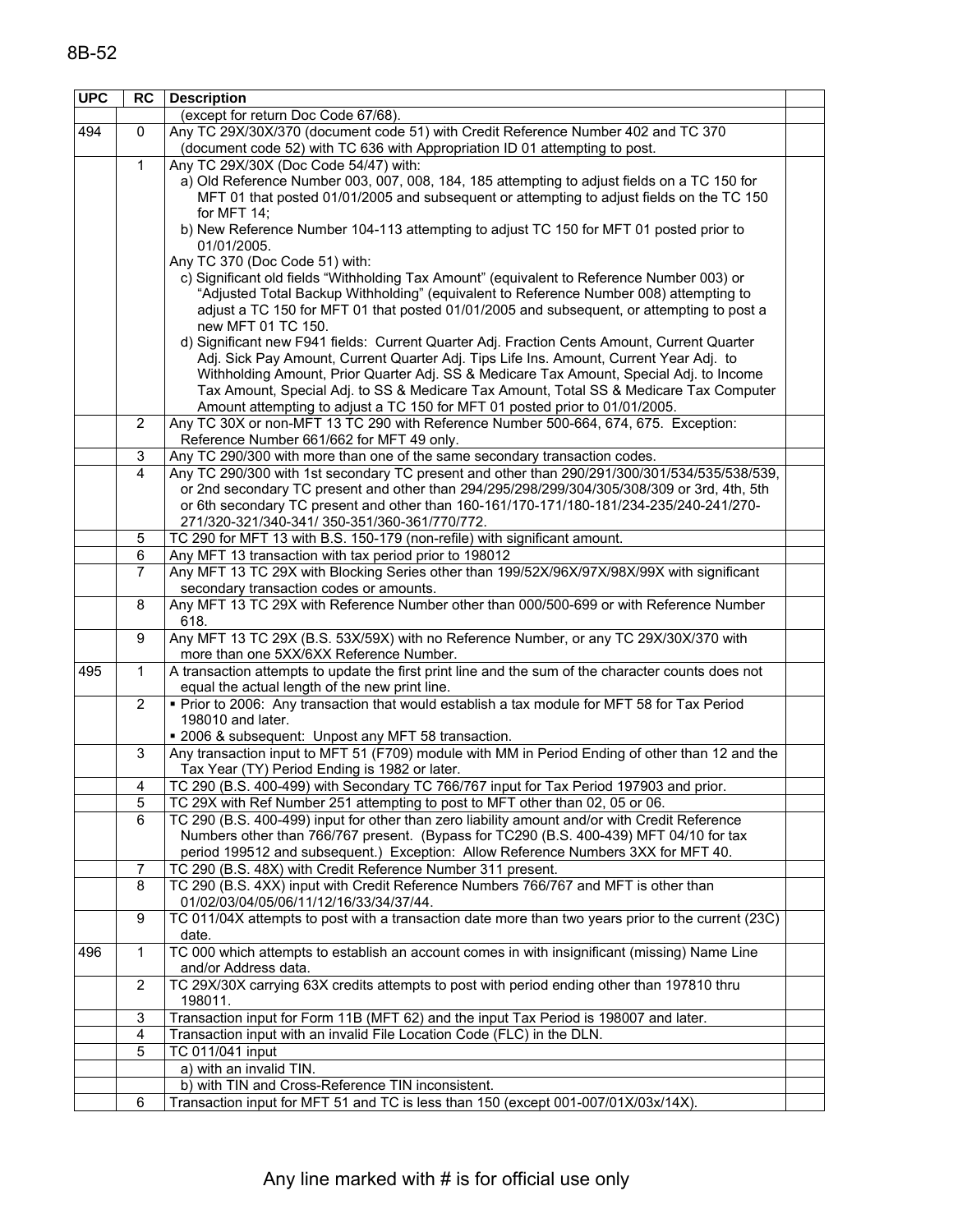| <b>UPC</b> | RC <sub>1</sub> | <b>Description</b>                                                                                     |      |
|------------|-----------------|--------------------------------------------------------------------------------------------------------|------|
|            | 7               | TC 582 with an "SVC" of "1" and no estate TIN present on input transaction attempts to post to         |      |
|            |                 | MFT 02, 05, or 06.                                                                                     |      |
|            | 8               | TC 290 (Blocking Series 960-979) for any MFT and TC 290 (Blocking Series 980-999) for MFT 13           |      |
|            |                 | only input with significant liability amount and/or other transactions (secondary/tertiary TC's)       |      |
|            |                 | and/or item/credit reference (non-penalty reference) numbers.                                          |      |
|            | 9               | Any transaction with zero tax period that is attempting to post and its MFT is not 00 (entity), nor 01 |      |
|            |                 | (FTD module) nor 52 (estate tax module).                                                               |      |
| 497        | 1               | Reserved                                                                                               |      |
|            | $\overline{c}$  | TC 29X/30X with secondary TC with future date.                                                         |      |
|            | 3               | TC 65X or 66X or 670 (MFT 08 only) attempts to post to a module where the transaction date of          |      |
|            |                 | the input TC is greater than the current 23C Date.                                                     |      |
|            | 4               | Reserved.                                                                                              |      |
|            | 5               | A non-""G"-coded TC 150 with RPS indicator of "2" and amount present in the remittance field.          |      |
|            | 6               | TC 694 DPC 50/51 addressed to an MFT other than MFT 13;                                                |      |
|            |                 | TC XXX that is not TC 694/695 but has a DPC 50/51                                                      |      |
|            |                 | TC 694 DPC 50/51 with no 2ndry TC 360;                                                                 |      |
|            |                 | TC 694 DPC 50/51 with 2ndry TC 360 that does not match TC 694 on money amount;                         |      |
|            |                 | TC 694 DPC 50/51 with Tax Period Month that does not match "12".                                       |      |
|            | $\overline{7}$  |                                                                                                        |      |
|            |                 | TC 984 attempts to post and any accumulator (except Earned Income Credit) would equal a                |      |
|            |                 | negative amount, or accumulator for Earned Income Credit would equal a positive amount.                |      |
|            | 8               | TC 670                                                                                                 |      |
|            |                 | a) with a secondary TC 460 attempts to post to a module with an MFT other than 51, or the MFT          |      |
|            |                 | 51 tax period is other than the 4th quarter; or,                                                       |      |
|            |                 | c) With a secondary TC 340 attempts to post to a module with an MFT other than 05/52/58/60.            |      |
|            | 9               | Non-EO TC 000/01X/030/04X with significant Date of Death (valid date or all nines (9s)) and            |      |
|            |                 | a)MFT is not 00 or 52; or,                                                                             |      |
|            |                 | c) Date of Death is not all 9s and is higher than current 23C date.                                    |      |
| 498        | 1               | A TC 04X with an invalid TIN, specifically:                                                            |      |
|            |                 | a) TC 040 without a valid SSN (TIN prefix 0); or                                                       |      |
|            |                 | c) TC 041 without an invalid SSN (TIN prefix 1).                                                       |      |
|            | $\overline{2}$  | a) If MFT 74, Plan =000, and current cycle is 200626 or earlier, unpost transactions with              |      |
|            |                 | significant transaction amount unless doc code 24/34.                                                  |      |
|            |                 | b) If MFT 74, Plan=000, and current cycle is 200627 or subsequent, unpost all transactions,            |      |
|            |                 | except TC 521 for 2009 processing year).                                                               |      |
|            |                 | c) If MFT 76 unposts a TC 150 with Plan Number 000 if the TIN is an EIN (not an SSN).                  |      |
|            | 3               | TC 620 (document code 04) with a transaction amount greater than zero.                                 |      |
|            | 4               |                                                                                                        | #    |
|            |                 |                                                                                                        | $\#$ |
|            |                 |                                                                                                        | $\#$ |
|            |                 |                                                                                                        |      |
|            |                 | a)Tax Period is prior to 199608 and DDP is more than \$5,000; or                                       |      |
|            |                 | b)Tax Period is 199608 or subsequent and:                                                              |      |
|            |                 | DDP is more than \$50,000; or<br>1)                                                                    |      |
|            |                 | For DDP on a TC 150 with Gross Receipts of \$1 million or less, the DDP is more than<br>2)             |      |
|            |                 | \$10,000 or more than 5% of the Gross Receipts.                                                        |      |
|            | 5               | TC 141/142/015/030/920 with AO not equal to 21-27 (inclusive) or 35.                                   |      |
|            |                 | TC 015 or 030 if the AO is not equal to 21-36 (inclusive).                                             |      |
|            | 6               | Reserved.                                                                                              |      |
|            | 7               | A TC 740 (Undelivered Refund Check) input for zero amount.                                             |      |
|            | 8               | TC 148 with indicator '03'.                                                                            |      |
|            | 9               | Any transaction with MM in Period Ending of other than 12 if TY Period Ending is 1976 or later and     |      |
|            |                 | it is addressed to an MFT 09 (CT-1) module.                                                            |      |
| 499        | 1               | A return with MFT 09/36/50 containing address change data.                                             |      |
|            | $\overline{2}$  | A F1065 (except doc code 67/68 for tax period 200112 & subsequent)/990/1041A containing a tax          |      |
|            |                 | liability.                                                                                             |      |
|            | 3               | A Form 1120 return where the sum of deductions (Total Deductions plus Operating Loss                   |      |
|            |                 | Deductions plus Special Deductions) result in an amount in excess of 13 positions.                     |      |
|            | 4               | A transaction in which the byte count (IBM System 360 terminology for determining record length)       |      |
|            |                 | is in error.                                                                                           |      |
|            | 5               | A transaction containing money in a field that should be zero.                                         |      |
|            | 6               | Any MFT 47 transaction that is an assessment or a payment, or an adjustment (TC 29X/ 30X/ 371)         |      |
|            |                 |                                                                                                        |      |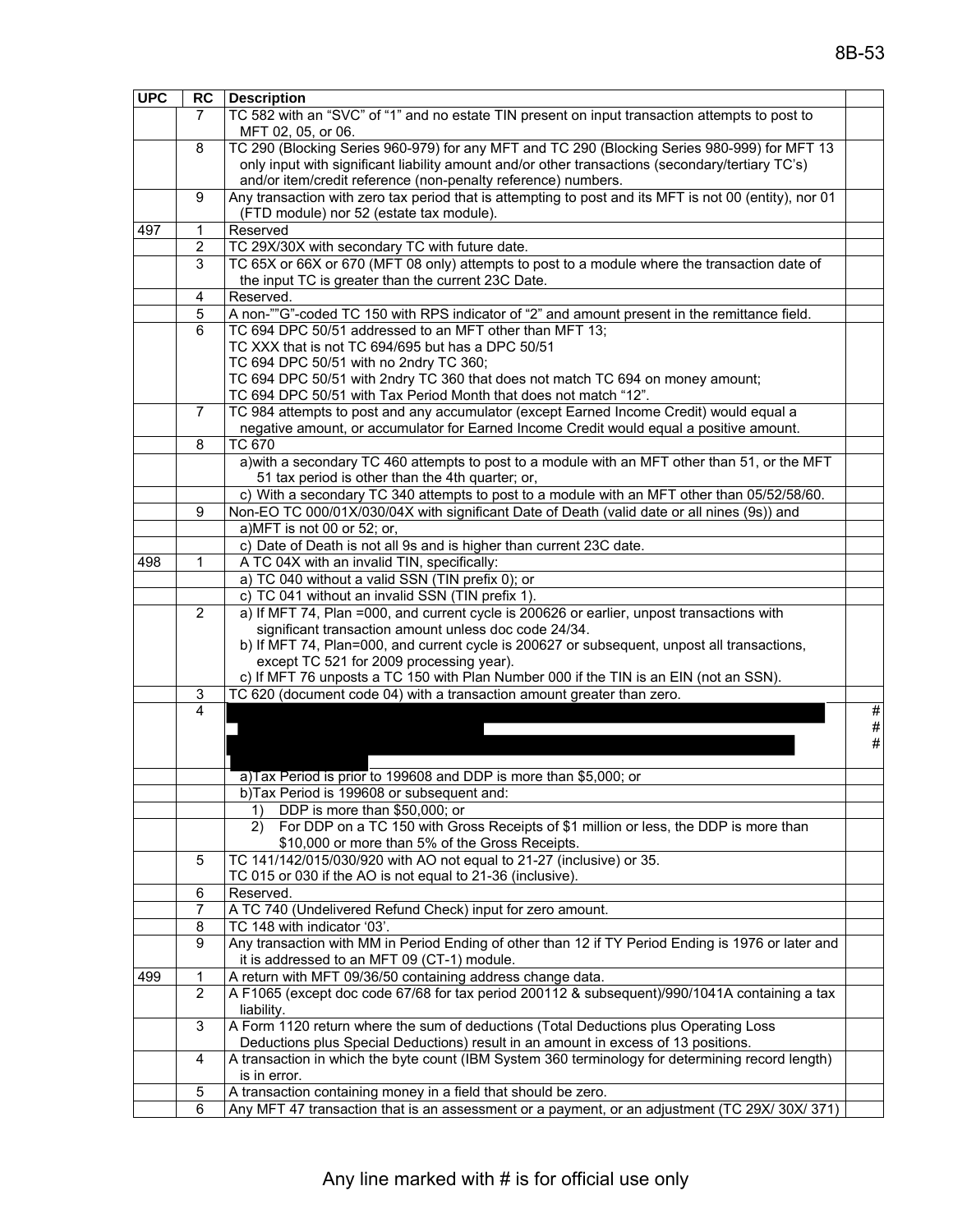| <b>UPC</b> | <b>RC</b> | <b>Description</b>                                                                             |  |
|------------|-----------|------------------------------------------------------------------------------------------------|--|
|            |           | carrying an assessment or a payment.                                                           |  |
|            | 7         | a)TC 420/424/428 with FLC in DLN not equal to a SC code; or                                    |  |
|            |           | b)Primary Business Code (PBC) not equal to 201-207, 212-215, 295-299, 300-399, 400-499,        |  |
|            |           | 610, 612-615, 620-624, 631, 633, 635-636, 641, 643-644, 650-655, 660-661, 663-665, 668-        |  |
|            |           | 669, 671-673, 675, 689-699 or 700-799; or                                                      |  |
|            |           | c)TC 424 with Push Code 010 and 918A-PBC equal to zero;                                        |  |
|            |           | d)918A-PBC significant and Push Code not equal to 010.                                         |  |
|            |           | Exception: Bypass this Reason Code for a TC 420 with Doc Code 77.                              |  |
|            | 8         | TC 370 with:                                                                                   |  |
|            |           | a) document code other than 51 or 52; or,                                                      |  |
|            |           | b) amount not equal to the sum of the secondary transaction amounts                            |  |
|            |           | Note 1: If document code 52, TC 370 amount must be zero.                                       |  |
|            |           | <b>Note 2:</b> If a Civil Penalty Reference Number is present, use the Civil Penalty Reference |  |
|            |           | Number amount in computing the sum; or,                                                        |  |
|            |           | c) significant 870 Date and no TC 300/304/308; or,                                             |  |
|            |           | d)credit amount (Exception: TC 370 Doc Code 51 with a credit amount if there is a secondary TC |  |
|            |           | 402 with credit amount); or,                                                                   |  |
|            |           | e)A TC 370 Doc Code 51 for MFT 13 with a secondary TC 16X, 17X, or 18X penalty transaction     |  |
|            |           | code; or,                                                                                      |  |
|            |           | e) document code 51 for MFT 13 with secondary TC 564/97X or 150 or less.                       |  |
|            | 9         | Any MFT 01 TC 150, if tax period is 199212 or earlier, with an incorrectly formatted ROFT.     |  |

# **5 Unpostable Codes - EPMF**

| Code | <b>Condition</b>                                                                                                                                                        |
|------|-------------------------------------------------------------------------------------------------------------------------------------------------------------------------|
| 801  | An input Transaction Code other than TC 000 with Doc Code 04 or 63, 150, 99X or 90X which fails to                                                                      |
|      | match an Employer Identification Number of an account on the EPMF.                                                                                                      |
| 802  | Transaction Code 000 with Document Code 04 or 63 matches on El Number with an Account on the EPMF.                                                                      |
| 803  | A transaction that matches on EIN with the EPMF, but the first position and/or two of the last three positions                                                          |
|      | of the Name Control of the transaction do not match the name control or cross-reference name control of                                                                 |
|      | the EPMF account.                                                                                                                                                       |
| 806  | An attempt to post a TC 151 or 420 and neither an unreversed TC 150 or 154 nor an                                                                                       |
|      | unreversed TC 977 (posted prior to cycle 198228) is present in the return module                                                                                        |
|      | or an attempt to post a TC 421 and no unreversed TC 420 or 424 is present in the return module.                                                                         |
| 808  | An attempt to post a TC 150 that does not contain "G" Condition Code and the EPMF already has an                                                                        |
|      | unreversed TC 150 posted to the return module. This check is not performed on corrected unpostable 808                                                                  |
| 810  | TC 150s, and the return is posted as a TC 976 (duplicate return).<br>A transaction other than Doc Code 64, TC 012 or TC 42x that attempts to Post to a Plan with a plan |
|      | requirement of Filing Requirements 8. (Bypass for all TC 42X) EFAST transactions are not subjected to                                                                   |
|      | this test.                                                                                                                                                              |
| 811  | A transaction other than Doc. Code 63, TC 012 attempted to post to an entity with Entity Filing                                                                         |
|      | Requirements of 8's. EFAST transactions are not subjected to this test.                                                                                                 |
| 812  | An attempt to post a TC 424, TC 592, TC 930, or TC 960 to a tax module that does not exist and the plan                                                                 |
|      | year ending month of the transaction does not match the plan year ending month, first prior plan year                                                                   |
|      | ending month, or second prior plan year ending month for the plan. This test is bypassed for corrected                                                                  |
|      | unpostable 812 transactions.                                                                                                                                            |
| 814  | A TC 420 that attempts to post and the return module already contains an unreversed TC 420.                                                                             |
| 815  | A document code 63 TC 020 attempts to change the Entity Filing Requirements to 8's from 0's when not all                                                                |
|      | of the Entity Filing Requirements are 0's.                                                                                                                              |
| 823  | A TC 122, 126, 141, 474, 59X, 930 or 960 attempting to post and there is no plan data module present for                                                                |
|      | the plan number on the input transaction on the EPMF.                                                                                                                   |
| 824  | A TC 151, 421, 428, 475, 592 or 961 attempting to post and there is no return module established on the                                                                 |
|      | EPMF.                                                                                                                                                                   |
| 832  | Document Code is invalid for the Transaction Code.                                                                                                                      |
| 836  | An attempt to post a TC 592 when an unreversed TC 590, 591, 593, 594, 595, 596, 597, 598 or 599 is not                                                                  |
|      | present in the module.                                                                                                                                                  |
| 838  | An attempt to post a TC 475 when an unreversed TC 474 is not present in the module.                                                                                     |
| 839  | A return module transaction that contains as the Plan Year Ending month or year zeros as blanks or that                                                                 |
|      | contains as the Plan Year Ending month a number less than 01 or greater than 12.                                                                                        |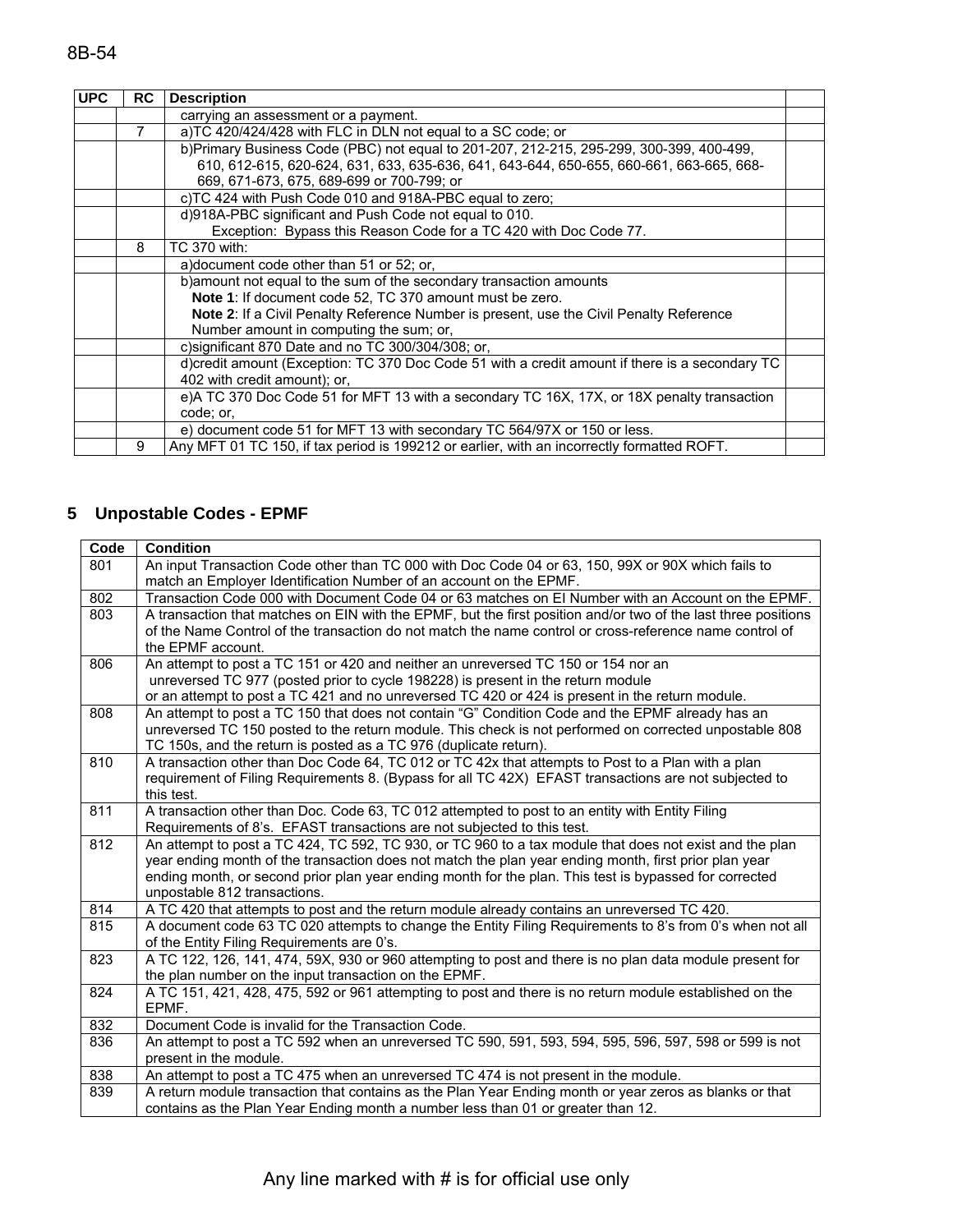| Code | <b>Condition</b>                                                                                            |
|------|-------------------------------------------------------------------------------------------------------------|
| 840  | When the document code is 64, the Transaction Code is 000, and the Transaction Plan Number matches          |
|      | that Plan Number of the Transaction EIN and the EPMF that already exists.                                   |
| 842  | An attempt to post a Document Code 64 MFT 74 TC 053 (Change of Plan Year Ending Month) when the             |
|      | Plan Data module is not present.                                                                            |
| 843  | An attempt to post a TC 96X when the CAF indicator is not a 0, 1, 2, 5, 6, or 8.                            |
| 844  | A Doc Code 63, TC 012 attempts to post and the Entity Filing Requirements are not 8.                        |
| 845  | A Doc Code 64, TC 012 attempts to post and the Plan Filing Requirements are not 8.                          |
| 847  | An attempt to post a TC 961 and an unreversed TC 960 is present in the module.                              |
| 851  | An IRS-generated TC 151 reversal DLN does not match the DLN of any TC 150, 155, 156, 976, or 977 in         |
|      | the tax module or some condition exists that will not allow a return to be moved from one module to another |
|      | (for TC 151-CD 020 ñ 029) or the reversal DLN does not match the transaction DLN of any TC 154 in the       |
|      | module (for TC 151-CD 019).                                                                                 |
| 852  | An attempt to post a TC 122 when an unreversed TC 121 or 123 for the same MFT and Plan Number is not        |
|      | present.                                                                                                    |
| 853  | <b>KEOGH EIN Mismatch</b>                                                                                   |
|      | Any transaction code attempting to post the EIN 51-0099493 OR 04-1867445.                                   |
|      | Any transaction code 011 with "To Number" of 51-0099493 or 04-1867445.                                      |
| 854  | An attempt to post a TC 126 when an unreversed TC 125 for the same MFT and Plan Number is not               |
|      | present.                                                                                                    |
| 869  | An input record with a format unacceptable to the EPMF posting program.                                     |
| 870  | An attempt to post a TC 424 to a module that contains an unreversed TC 420.                                 |
| 871  | An attempt to post a TC 424 to a module that contains an unreversed TC 424.                                 |
| 872  | An attempt to post a TC 428 to a module that does not contain unreversed TC 420.                            |
| 877  | An amended return (TC 150 with a îGî Condition Code or TC 977) attempts to post to a module with no         |
|      | prior unreversed TC 150. For corrected unpostable 877 transactions that fail this test, the IGI code is     |
|      | removed and the transaction posts as TC 150.                                                                |
| 890  | Assigned to transactions with Unpostable Classification Code of 4 (end-of-year purged unpostables).         |
| 899  | A transaction is about to be resequenced but the format of that type of transaction will be changed for the |
|      | next cycle.                                                                                                 |

### **6 Unpostable Codes - PMF**

| <b>UPC</b> | <b>RC</b> | <b>Definition</b>                                                                                                                                                  |  |
|------------|-----------|--------------------------------------------------------------------------------------------------------------------------------------------------------------------|--|
| 501        | 01        | Mismatch on TIN, Form 1096 (MFT 69), Form 4804 (MFT 00 Magnetic Tape Indicator "G"), Form<br>1096 (MFT 69 prior year).                                             |  |
| 503        | 01        | TIN matches an EIN and name control mismatches, Form 1096 (MFT 69), Form 4804 (MFT 00<br>Magnetic Tape Indicator "G"), Form 1096 (MFT 69 prior year).              |  |
|            | 02        | TIN matches an SSN and name control mismatches, Form 1096 (MFT 69), Form 4804 (MFT 00<br>Magnetic Tape Indicator "G"), Form 1096 (MFT 69 prior year).              |  |
|            | 03        | TIN matches both an EIN and SSN and name control mismatches, Form 1096 (MFT 69), Form<br>4804 (MFT 00 Magnetic Tape Indicator "G"), Form 1096 (MFT 69 prior year). |  |

#### **7 Unpostable Resolution Codes**

Unpostable Resolution Codes are input using the GUF command codes UPBAT and UPRES to close unpostable transaction cases

*NOTE:* For CAWR Unpostable Codes, take the necessary action outlined in IRM 4.19.4, CAWR Reconciliation Balancing, under the Unpostable Procedures section.

| <b>Value</b> | <b>Meaning</b>                                                                                        |
|--------------|-------------------------------------------------------------------------------------------------------|
|              | No change made to transaction. Attempt to re-post at Master File. Valid on all master files.          |
|              | Transaction to be reinput with same DLN. Valid on all master files except CAWR.                       |
| 2            | Transaction to be deleted. Valid on all master files. This UP-RESOLUTION-CD may create a control base |
|              | on IDRS.                                                                                              |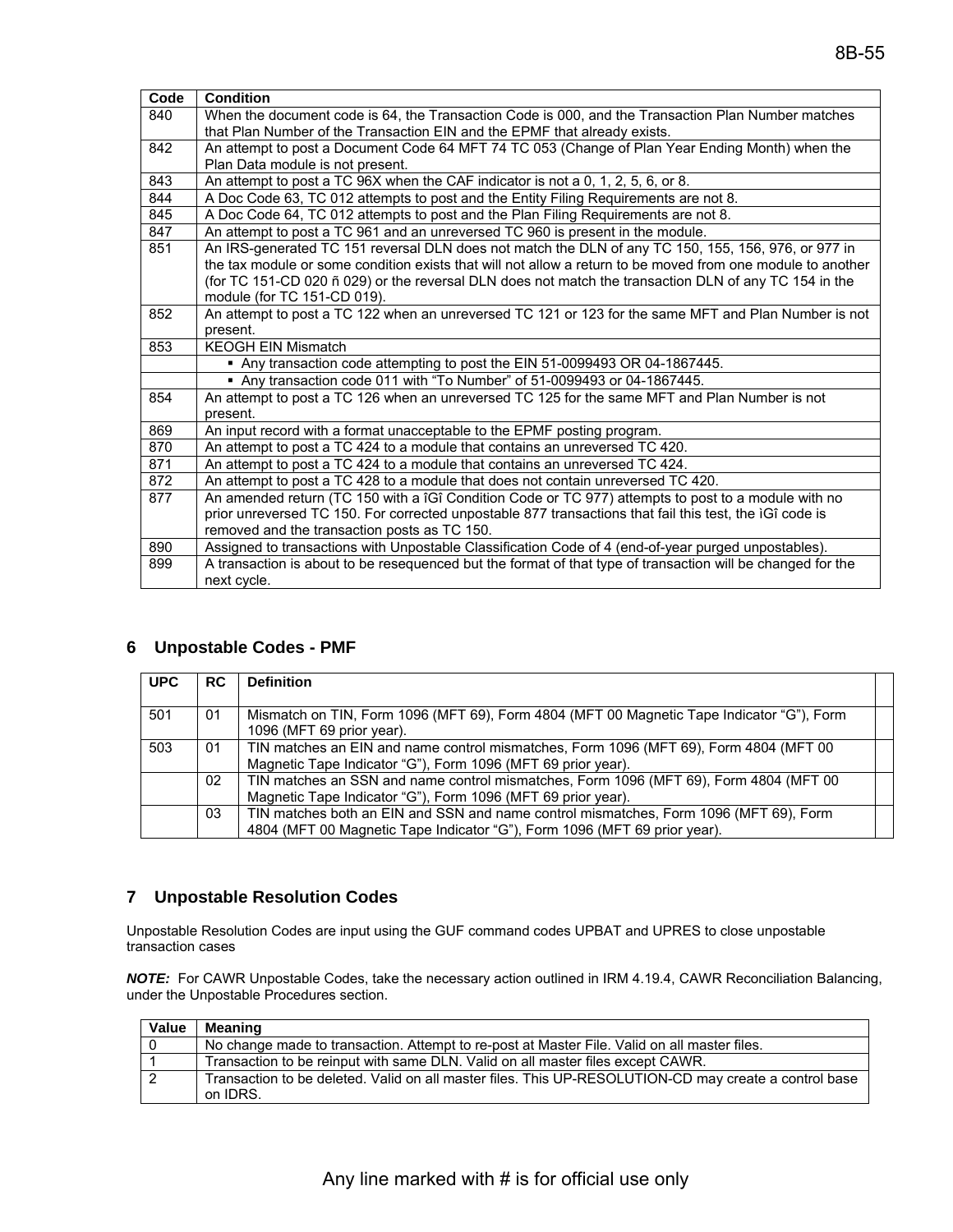| 5            | IMF: changes any combination of error delay code, name control, and name line. Not valid on any other<br>master file. |
|--------------|-----------------------------------------------------------------------------------------------------------------------|
| 6            | Can add a condition code to any TC-150                                                                                |
|              | BMF: changes any combination of name control, TIN, transaction code, transaction date, TIN prefix, error              |
|              | delay code, MFT and tax period.                                                                                       |
|              | CAWR: changes TIN and/or name control.                                                                                |
|              | EPMF: changes any combination of tax period, name control, TIN and plan number.                                       |
|              | IMF: changes any combination of name line, TIN, POD codes, transaction code, transaction date, error                  |
|              | delay code, MFT, tax period, name control and spouse SSN.                                                             |
|              | IRAF: changes any combination of tax period, name control, TIN, transaction code, and transaction date.               |
|              | PMF: Changes any combinations of TIN, TIN prefix, and name control.                                                   |
| 8            | Transaction sent to Reject Register or Error Resolution System. Valid on all Master Files except CAWR                 |
|              | and PMF.                                                                                                              |
| A            | Automatic correction of name control. Valid on all master files for a limited number of UPC's.                        |
| B            | Valid for IMF and BMF only. Special closure of opened assigned cases.                                                 |
| $\mathsf C$  | Valid on all Master Files. Places or updates a case in suspense status.                                               |
| $\mathsf{D}$ | Transaction to be deleted. Valid on all master files. This UP-RESOLUTION-CD will not create a control                 |
|              | base on IDRS.                                                                                                         |
| S            | Places or updates a case in suspense status.                                                                          |

# **8 Unpostable Command Codes**

| Value        | <b>Meaning</b>                                                                                           |
|--------------|----------------------------------------------------------------------------------------------------------|
| <b>UPASG</b> | Program to reassign an unpostable case.                                                                  |
| <b>UPBAT</b> | Program to batch close unpostable cases.                                                                 |
| <b>UPCAS</b> | Places/updates a case in suspense status.                                                                |
|              | Program to request tax module information.                                                               |
|              | Program to request charge-out (Form 4251).                                                               |
|              | Program to create or modify UP-HISTORY-SECTION.                                                          |
| <b>UPDIS</b> | Program to display an unpostable case.                                                                   |
| <b>UPRES</b> | Program to correct an unpostable case.                                                                   |
| <b>UPREV</b> | Program to assign a Quality Review status to an unpostable case.                                         |
| <b>UPTIN</b> | Program to display data for all unpostables that are currently on the GUF data base for a requested TIN. |

### **9 Resequence Codes (IMF Only)**

| Code      | <b>Definition</b>                                                                                        |
|-----------|----------------------------------------------------------------------------------------------------------|
| 00        | Default - The Reason Code is not available or the resequenced transaction does not meet any of the       |
|           | Reason Code Criteria listed below.                                                                       |
| $01 - 05$ | Reserved for temporary resequencing of transactions.                                                     |
| 06        | Created when setting FPLP manual setting to expire in 52 cycles where a TC972 AC 61 will be created to   |
|           | turn the FPLP manual setting.                                                                            |
| $07-09$   | Reserved for temporary resequencing of transactions.                                                     |
| 10        | TC971 AC 63 until cycle YYY25 or until account is created. UPC 151 in cycle YYYY25 if account is not     |
|           | created.                                                                                                 |
| 11        | Resequenced by Run 460-08 for numerous conditions such as posting delay code.                            |
| 12        | Unreversed TC 576 posted (-Q Freeze) and transaction is debit                                            |
| 13        | TC 150 input to a module and an unsettled TC 150 is posted                                               |
| 14        | Multiple adjustments input in the same cycle                                                             |
| 15        | Reserved                                                                                                 |
| 17        | Incomplete name line generation                                                                          |
| 18        | TC 903 or 904 if no other transactions are input in the same cycle.                                      |
| 19        | Account creating transaction on the invalid segment during the Pre-DM1 cycle or valid transaction during |
|           | DM1 cycle.                                                                                               |
| 20        | TC 150 claiming more estimated tax credits than are posted in the module.                                |
| 21        | TC 670 or TC 680 input to a module with an -I freeze                                                     |
| 22        | TC 018 and TC 740 input in the same cycle                                                                |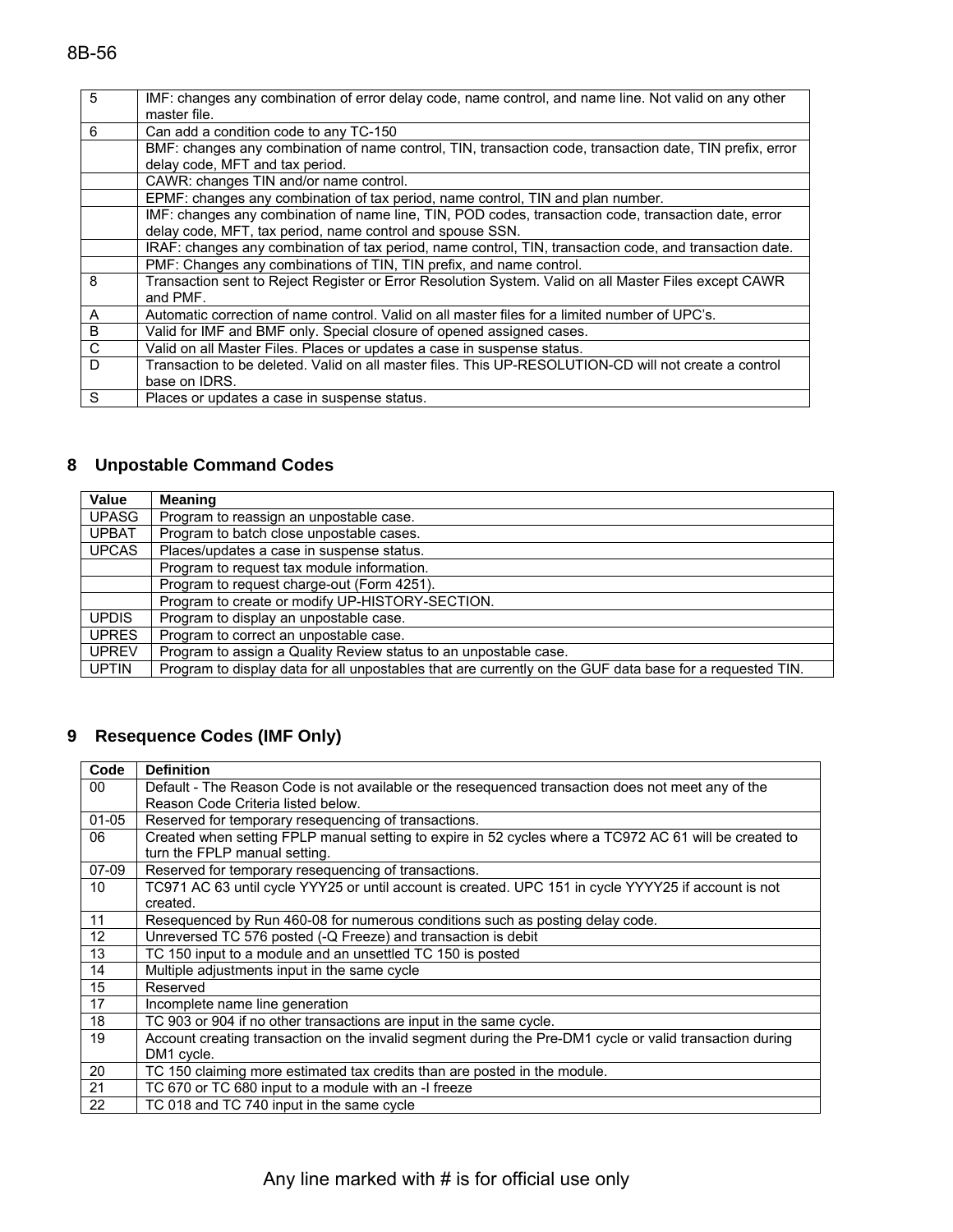| Code            | <b>Definition</b>                                                                                        |
|-----------------|----------------------------------------------------------------------------------------------------------|
| 23              | Short entity TC 140 or TC 141 or TC 142 and TC 140 input the same cycle                                  |
| 24              | RPS TC 610 input prior to cycle 31 if no account posted                                                  |
| $\overline{25}$ | TC 920 status overflow                                                                                   |
| 26              | Merge imitating transaction input to an account containing a significant Entity TC 898 indicator. Will   |
|                 | resequence 1 cycle to allow 460-12 housekeep the TC 898 indicator. May unpost UPC 134-3 if TC 898        |
|                 | indicator remains set.                                                                                   |
| 27              | TC 29X blocked 200-289 if no TC 150 posted                                                               |
| $\overline{28}$ | IMF/BMF offset in progress                                                                               |
| 29              | Adjustment with reference number 897 attempting to post to an account with an unsettled spousal claim.   |
| 30              | Doc Code 34 credit transaction or ES validation in progress                                              |
| 31              | Entity change transaction input the same cycle as doc code 50 transaction                                |
| $\overline{32}$ | Unique End of Year processing                                                                            |
| 33              | TC 295/299 with future interest computation date                                                         |
| 34              | TC 129 resequencing                                                                                      |
| $\overline{35}$ | TC 150 input the same cycle as account creation                                                          |
| 36              | Credit elect to surviving spouse                                                                         |
| $\overline{37}$ | Spousal offset                                                                                           |
| $\overline{38}$ | TC 811 input to a module with an unsettled TC 811                                                        |
| $\overline{39}$ | TC 820, 824, 830 or 890 resequence prior to unposting UPC 175.                                           |
| 40              | TC 131, Type 01 if 11 or more are attempting to post in the same cycle                                   |
| 41              | TC 290 Reference Number 897 input in cycle YYYY04                                                        |
| 42              | TC 271 RC 62 greater than the Failure to Pay Penalty                                                     |
| $\overline{43}$ | TC 430 with a fiscal mismatch on tax period                                                              |
| 44              | TC 150 if the K-1 ES payment indicator is significant                                                    |
| 45              | Reserved                                                                                                 |
| 46              | TC 992 for Treasury Employees                                                                            |
| 47              | G coded political check off if no TC 150 posted                                                          |
| 48              | ELF Balance Due will resequence until cycle YYYY20 unless payment is posted                              |
| 49              | Any transaction will resequence for 2 cycles prior to unposting                                          |
| $\overline{50}$ | TC 500 52 or 53 if no account posted                                                                     |
| 51              | Reserved                                                                                                 |
| 52              | Revenue receipt transaction if name control mismatches                                                   |
| 53              | TC 840 if the module is on the retention register                                                        |
| 54              | ELF return with CCC 1                                                                                    |
| 83-89           | System-generated (for temporary use only)                                                                |
| 90              | Transaction sent back from CADE that have not posted in the Return to Legacy Entity/Tax Module.          |
| 97              | Transactions that create IRA transactions based on analysis of IRA Condition Codes. This will be done in |
|                 | cycle IPW200448 till 200504 to eliminate potential problems with creating IRAF TC9s0 to merge into IMF.  |
| 98              | Merge in progress                                                                                        |
| 99              | Transaction rejected at Master File                                                                      |